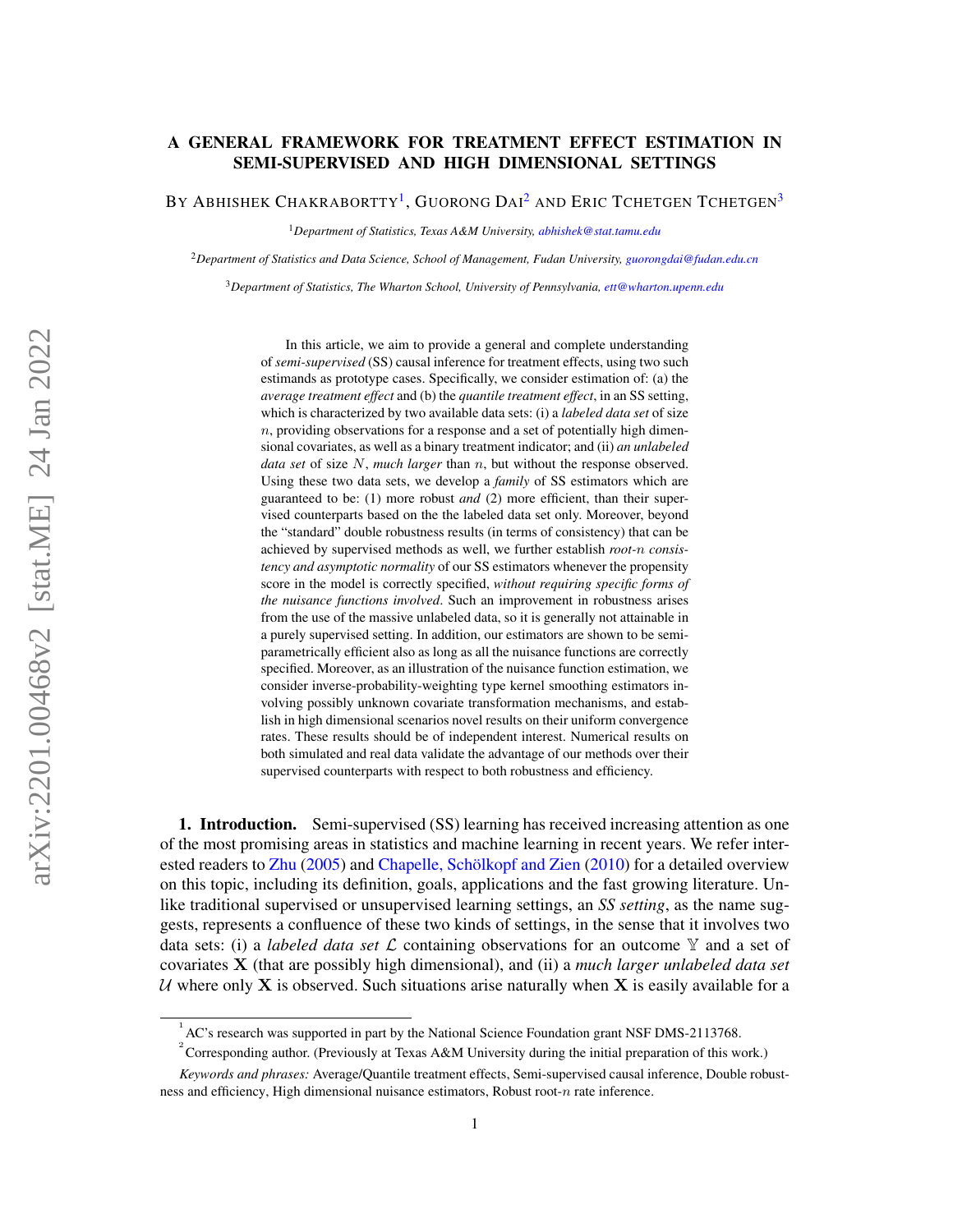large number of individuals while the corresponding observations for  $\mathbb Y$  are much harder to collect owing to cost or time constraints. The SS setting is common to a broad class of practical problems in the modern era of "big data", including machine learning applications like text mining, web page classification, speech recognition, natural language processing etc.

Among biomedical applications, SS settings have turned out to be increasingly relevant in modern integrative genomics, especially in expression quantitative trait loci (eQTL) studies [\(Michaelson, Loguercio and Beyer,](#page-57-0) [2009\)](#page-57-0) combining genetic association studies with gene expression profiling. These have become instrumental in understanding various important questions in genomics, including gene regulatory networks [\(Gilad, Rifkin and Pritchard,](#page-56-1) [2008;](#page-56-1) [Hormozdiari et al.,](#page-56-2) [2016\)](#page-56-2). However, one issue with such studies is that they are often under-powered due to the limited size of the gene expression data which are expensive [\(Flutre](#page-56-3) [et al.,](#page-56-3) [2013\)](#page-56-3). On the other hand, records on the genetic variants are cheaper and often available for a massive cohort, thus naturally leading to SS settings while necessitating robust and efficient strategies that can leverage this extra information to produce more powerful association mapping tools as well as methods for detecting the causal effects of the genetic variants. Moreover, SS settings also have great relevance in the analysis of electronic health records data, which are popular resources for discovery research but also suffer from a major bottleneck in obtaining validated outcomes due to logistical constraints; see, e.g., [Chakrabortty](#page-56-4) [and Cai](#page-56-4) [\(2018\)](#page-56-4) and [Cheng, Ananthakrishnan and Cai](#page-56-5) [\(2020\)](#page-56-5) for more details.

<span id="page-1-1"></span>1.1. *Problem setup.* In this paper, we consider causal inference problems in SS settings. To characterize the basic setup, suppose our sample consists of two independent data sets: the labeled (or supervised) data  $\mathcal{L} := \{(\mathbb{Y}_i, T_i, \mathbf{X}_i^{\mathrm{T}})^{\mathrm{T}} : i = 1, \ldots, n\}$ , and the unlabeled (or unsupervised) data  $\mathcal{U} := \{ (T_i, \mathbf{X}_i^T)^T : i = n+1, \dots, n+N \}$  (with  $N \gg n$  possibly), containing n and N independent copies of  $\mathbf{Z} := (\mathbb{Y}, T, \mathbf{X}^T)^T$  and  $(T, \mathbf{X}^T)^T$ , respectively, where  $T \in \{0, 1\}$  serves as a *treatment indicator*, i.e.,  $T = 1$  or 0 represents whether an individual is treated or not. (*Note*: Though not the main focus of this paper, we also consider the setting where the treatment  $T$  is *unobserved* in  $U$ , in Section [2.4.](#page-11-0)) The covariates (often also called confounders)  $\mathbf{X} \in \mathcal{X} \subset \mathbb{R}^p$  are (possibly) *high dimensional*, with dimension  $p \equiv p_n$  allowed to diverge and possibly exceed *n* (including  $p \gg n$ ), while the *observed outcome* is given by:

<span id="page-1-0"></span>
$$
\mathbb{Y} := TY(1) + (1 - T)Y(0),
$$

where  $Y(t)$  is the *potential outcome* of an individual with  $T = t$  ( $t = 0, 1$ ) [\(Rubin,](#page-57-1) [1974;](#page-57-1) [Im](#page-56-6)[bens and Rubin,](#page-56-6) [2015\)](#page-56-6). Thus,  $(\mathbb{Y} | T = t) \equiv Y(t)$  (also called the consistency assumption).

A major challenge (and a key feature) in the above framework arises from the (possibly) *disproportionate sizes* of  $\mathcal L$  and  $\mathcal U$ , namely  $|\mathcal U| \gg |\mathcal L|$ , an issue widely encountered in modern (often digitally recorded) observational datasets of massive sizes, such as electronic health records [\(Cheng, Ananthakrishnan and Cai,](#page-56-5) [2020\)](#page-56-5). We therefore assume (rather, *allow* for):

$$
\nu := \lim_{n,N \to \infty} n/(n+N) = 0,
$$

as in [Chakrabortty and Cai](#page-56-4) [\(2018\)](#page-56-4) and [Gronsbell and Cai](#page-56-7) [\(2018\)](#page-56-7). An example of [\(1\)](#page-1-0) is the *ideal SS setting* where  $n < \infty$  and  $N = \infty$  (i.e., the distribution of  $(T, \mathbf{X}^T)^T$  is known). Essentially, the condition [\(1\)](#page-1-0) distinguishes our framework from that of traditional missing data theory, which typically requires the proportion of complete cases in the sample to be bounded away from zero – often known as the "positivity condition" [\(Imbens,](#page-56-8) [2004;](#page-56-8) [Tsiatis,](#page-57-2) [2007\)](#page-57-2). The *natural violation* of this condition in SS settings is what makes them *unique* and more *challenging* than traditional missing data problems. On the other hand, we do assume throughout this paper that L and U have the same underlying distribution (i.e.,  $\mathbb{Y}$  in U are missing completely at random) which is the typical (and often implicit) setup in the traditional SS literature [\(Zhu,](#page-58-0) [2005;](#page-58-0) [Chapelle, Schölkopf and Zien,](#page-56-0) [2010\)](#page-56-0). We formalize this below.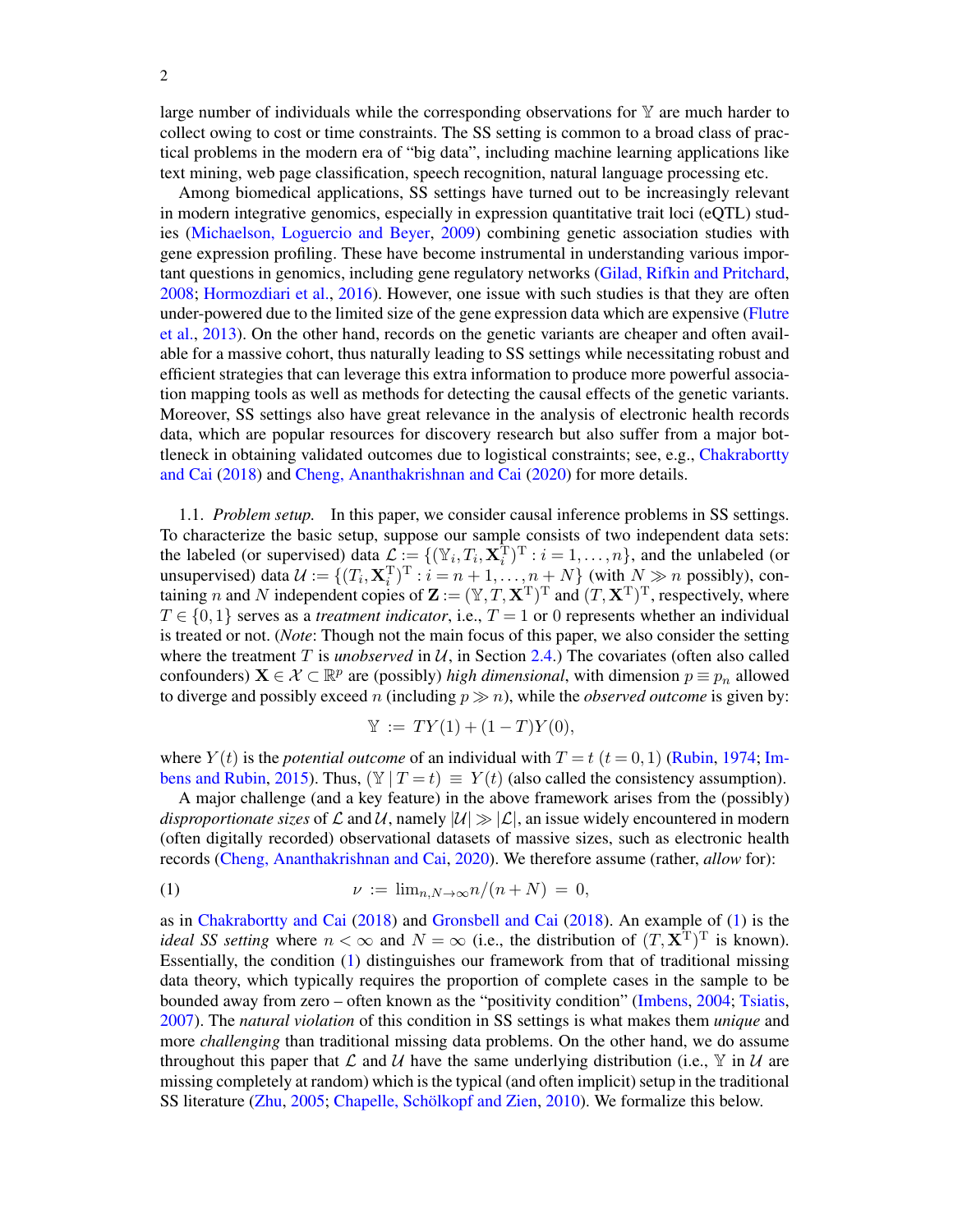<span id="page-2-4"></span>ASSUMPTION 1.1. The observations in  $\mathcal L$  and  $\mathcal U$  have the same underlying distribution, so that  $\{(\mathbb{Y}_i, T_i, \mathbf{X}_i^T)^T : i = 1, \dots, n\}$  and  $\{(T_i, \mathbf{X}_i^T)^T : i = n+1, \dots, n+N\}$  respectively are *n* and *N* independent realizations from the distributions of  $(\mathbb{Y}, T, \mathbf{X}^T)^T$  and  $(T, \mathbf{X}^T)^T$ .

*Causal parameters of interest.* Based on the available data  $\mathcal{L} \cup \mathcal{U}$ , we aim to estimate: (i) the *average treatment effect* (ATE):

(2) 
$$
\mu_0(1) - \mu_0(0) := \mathbb{E}\{Y(1)\} - \mathbb{E}\{Y(0)\}, \text{ and}
$$

<span id="page-2-6"></span><span id="page-2-5"></span>(ii) the *quantile treatment effect* (QTE):

(3) 
$$
\theta_0(1,\tau) - \theta_0(0,\tau) \equiv \theta_0(1) - \theta_0(0),
$$

where  $\theta_0(t, \tau) \equiv \theta_0(t)$  represents the  $\tau$ -quantile of  $Y(t)$  for some fixed and known  $\tau \in (0, 1)$ , defined as the solution to the equation:

<span id="page-2-2"></span>(4) 
$$
\mathbb{E}[\psi\{Y(t), \theta_0(t, \tau)\}] := \mathbb{E}[I\{Y(t) < \theta_0(t, \tau)\} - \tau] = 0 \quad (t = 0, 1),
$$

with I(·) being the indicator function. It is worth noting that by setting  $T \equiv 1$  and  $\mu_0(0) =$  $\theta_0(0) \equiv 0$ , the above problems also cover SS estimation of the response mean and quantile as *special cases*. The ATE and the QTE are both well-studied choices of causal estimands in supervised settings; see Section [1.2](#page-2-0) for an overview of these literature(s). While the ATE is perhaps the more common choice, the QTE is often more useful and informative, especially in settings where the causal effect of the treatment is heterogeneous and/or the outcome distribution(s) is highly skewed so that the average causal effect may be of limited value.

Our *goal* here, in general, is to investigate how, when, and to what extent, one can exploit the full data  $\mathcal{L} \cup \mathcal{U}$  to develop SS estimators of these parameters that can "improve" standard supervised approaches using  $\mathcal L$  only, where the term "improve" could be in terms of efficiency or robustness or *both*. The rest of this paper is dedicated to a thorough understanding of such questions via a *complete characterization* of the possible SS estimators and their properties.

We also clarify here that we choose the ATE and QTE as two *representative* causal estimands – presenting diverse methodological and technical challenges – to exemplify the key features of our SS approach and its benefits, without compromising much on the clarity of the main messages. Extensions to other more general functionals (such as those based on general estimating equations) are indeed possible – as we discuss later in Section [7](#page-30-0) and [A](#page-32-0)ppendix  $A$  – though we skip a detailed technical analysis for the sake of brevity and minimal obfuscation.

*Basic assumptions.* To ensure that the parameters  $\{\mu_0(t), \theta_0(t)\}_{t=0}^1$  are identifiable and estimable from the observed data, we make the following standard assumptions [\(Imbens,](#page-56-8) [2004\)](#page-56-8):

<span id="page-2-1"></span>(5) 
$$
T \perp \!\!\!\perp \{Y(0), Y(1)\} | \mathbf{X}, \text{ and } \pi(\mathbf{x}) := \mathbb{E}(T | \mathbf{X} = \mathbf{x}) \in (c, 1-c),
$$

for any  $\mathbf{x} \in \mathcal{X}$  and some constant  $c \in (0, 1)$ . The quantity  $\pi(\mathbf{x})$  is also known as the *propensity score* for the treatment. [\(5\)](#page-2-1) encodes some well known conditions [\(Imbens and Rubin,](#page-56-6) [2015\)](#page-56-6). The first part of [\(5\)](#page-2-1) is often known as the *no unmeasured confounding* assumption, equivalent to the *missing at random* assumption in the context of missing data [\(Tsiatis,](#page-57-2) [2007;](#page-57-2) [Little and](#page-57-3) [Rubin,](#page-57-3) [2019\)](#page-57-3), while the second part is the *positivity* (or *overlap*) assumption *on the treatment*.

*Clarification.* Considering that the corresponding case of  $Y(0)$  is analogous, we would henceforth focus on the mean and quantile estimation of  $Y(1)$  without loss of generality, and

<span id="page-2-3"></span>(6) let 
$$
\{Y, \mu_0, \theta_0\}
$$
 generically denote  $\{Y(1), \mu_0(1), \theta_0(1)\}$ .

<span id="page-2-0"></span>1.2. *Related literature .* The setup and contributions of our work naturally relate to *three* different facets of existing literature, namely: (a) "traditional" (non-causal) SS inference, (b) supervised causal inference, and finally, (c) SS causal inference. Below we briefly summarize the relevant works in each of these areas, followed by a detailed account of our contributions.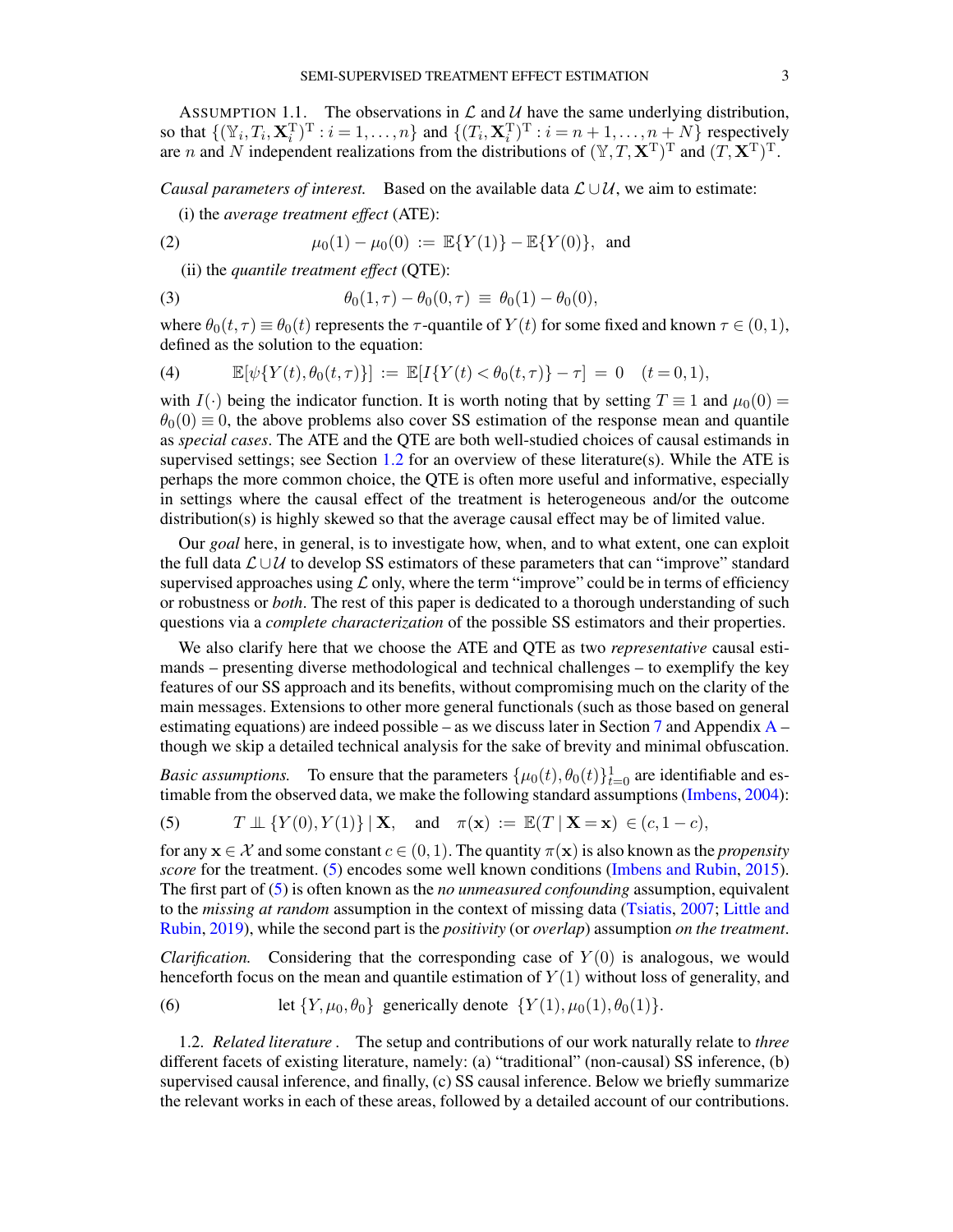*SS learning and inference.* For estimation in an SS setup, the primary and most critical goal is to investigate when and how its robustness and efficiency can be improved, compared to *supervised* methods using the labeled data  $\mathcal L$  only, by exploiting the unlabeled data  $\mathcal U$ . Chapter 2 of [Chakrabortty](#page-56-9) [\(2016\)](#page-56-9) provided an elaborate discussion on this question, claiming that the answer is generally determined by the nature of the relationship between the parameter of interest and the marginal distribution,  $\mathbb{P}_X$ , of X, as U provides information regarding  $\mathbb{P}_X$ only. Therefore, many existing algorithms for SS learning that target  $\mathbb{E}(\mathbb{Y} | \mathbf{X})$ , including, for instance, generative modeling [\(Nigam et al.,](#page-57-4) [2000;](#page-57-4) [Nigam,](#page-57-5) [2001\)](#page-57-5), graph-based methods [\(Zhu,](#page-58-0) [2005\)](#page-58-0) and manifold regularization [\(Belkin, Niyogi and Sindhwani,](#page-55-0) [2006\)](#page-55-0), rely to some extent on assumptions relating  $\mathbb{P}_X$  to the conditional distribution of Y given X. When these assumptions are violated, however, they may perform even worse than the corresponding supervised methods [\(Cozman and Cohen,](#page-56-10) [2001;](#page-56-10) [Cozman, Cohen and Cirelo,](#page-56-11) [2003\)](#page-56-11). Such undesirable degradation highlights the need for safe usage of the unlabeled data  $U$ . To achieve this goal, [Chakrabortty and Cai](#page-56-4) [\(2018\)](#page-56-4) advocated the *robust* and *adaptive* property for SS approaches, i.e., being consistent for the target parameters while being at least as efficient as their supervised counterparts and more efficient whenever possible. Adopting such a perspective explicitly or implicitly, robust and adaptive procedures for SS estimation and inference have been developed under the semi-parametric framework recently for various problems, including mean estimation [\(Zhang, Brown and Cai,](#page-58-1) [2019;](#page-58-1) [Zhang and Bradic,](#page-58-2) [2019\)](#page-58-2), linear regression [\(Azriel et al.,](#page-55-1) [2016;](#page-55-1) [Chakrabortty and Cai,](#page-56-4) [2018\)](#page-56-4), general Z-estimation [\(Kawakita](#page-57-6) [and Kanamori,](#page-57-6) [2013;](#page-57-6) [Chakrabortty,](#page-56-9) [2016\)](#page-56-9), prediction accuracy evaluation [\(Gronsbell and](#page-56-7) [Cai,](#page-56-7) [2018\)](#page-56-7) and covariance functionals [\(Cai and Guo,](#page-56-12) [2020;](#page-56-12) [Chan et al.,](#page-56-13) [2020\)](#page-56-13). However, different from our work considering causal inference and treatment effect estimation, most of this recent progress focused on relatively "standard" (non-causal) problems defined *without* the potential outcome framework (and its ensuing challenges, e.g., confounding, and the missingness of one of the potential outcomes induced by the treatment assignment  $T$ ).

*Average treatment effect.* Both the ATE and the QTE are fundamental and popular causal estimands which have been extensively studied in the context of supervised causal inference based on a wide range of approaches; see [Imbens](#page-56-8) [\(2004\)](#page-56-8) and [Tsiatis](#page-57-2) [\(2007\)](#page-57-2) for an overview of the ATE literature. In particular, these include inverse probability weighted (IPW) approaches [\(Rosenbaum and Rubin,](#page-57-7) [1983,](#page-57-7) [1984;](#page-57-8) [Robins, Rotnitzky and Zhao,](#page-57-9) [1994;](#page-57-9) [Hahn,](#page-56-14) [1998;](#page-56-14) [Hirano,](#page-56-15) [Imbens and Ridder,](#page-56-15) [2003;](#page-56-15) [Ertefaie, Hejazi and van der Laan,](#page-56-16) [2020\)](#page-56-16) involving approximation of the propensity score  $\pi(\mathbf{X})$ , as well as *doubly robust* (DR) methods [\(Robins, Rotnitzky and](#page-57-9) [Zhao,](#page-57-9) [1994;](#page-57-9) [Robins and Rotnitzky,](#page-57-10) [1995;](#page-57-10) [Rotnitzky, Robins and Scharfstein,](#page-57-11) [1998;](#page-57-11) [Scharf](#page-57-12)[stein, Rotnitzky and Robins,](#page-57-12) [1999;](#page-57-12) [Kang et al.,](#page-57-13) [2007;](#page-57-13) [Vermeulen and Vansteelandt,](#page-58-3) [2015\)](#page-58-3) which require estimating both  $\mathbb{E}(Y | \mathbf{X})$  and  $\pi(\mathbf{X})$ . As the name implies, the DR estimators are consistent whenever one of the two nuisance models is correctly specified, while attaining the semi-parametric efficiency bound for the unrestricted model, as long as both are correctly specified. When the number of covariates is fixed, semi-parametric inference via such DR methods has a rich literature; see [Bang and Robins](#page-55-2) [\(2005\)](#page-55-2), [Tsiatis](#page-57-2) [\(2007\)](#page-57-2), [Kang et al.](#page-57-13) [\(2007\)](#page-57-13) and [Graham](#page-56-17) [\(2011\)](#page-56-17) for a review. In recent times, there has also been substantial interest in the extension of these approaches to high dimensional scenarios, leading to a flurry of work, e.g., [Farrell](#page-56-18) [\(2015\)](#page-56-18); [Chernozhukov et al.](#page-56-19) [\(2018\)](#page-56-19); [Athey, Imbens and Wager](#page-55-3) [\(2018\)](#page-55-3); [Smucler, Rot](#page-57-14)[nitzky and Robins](#page-57-14) [\(2019\)](#page-57-14), among many others. Most of these papers generally impose one of the following two conditions on the nuisance functions' estimation to attain  $n^{1/2}$ -consistency and asymptotic normality for valid (supervised) inference based on their ATE estimators:

(a) Both  $\mathbb{E}(Y | \mathbf{X})$  and  $\pi(\mathbf{X})$  are correctly specified, and the product of their estimators' convergence rates vanishes fast enough (typically, faster than  $n^{-1/2}$ ) [\(Belloni, Chernozhukov](#page-55-4) [and Hansen,](#page-55-4) [2014;](#page-55-4) [Farrell,](#page-56-18) [2015;](#page-56-18) [Belloni et al.,](#page-55-5) [2017;](#page-55-5) [Chernozhukov et al.,](#page-56-19) [2018\)](#page-56-19).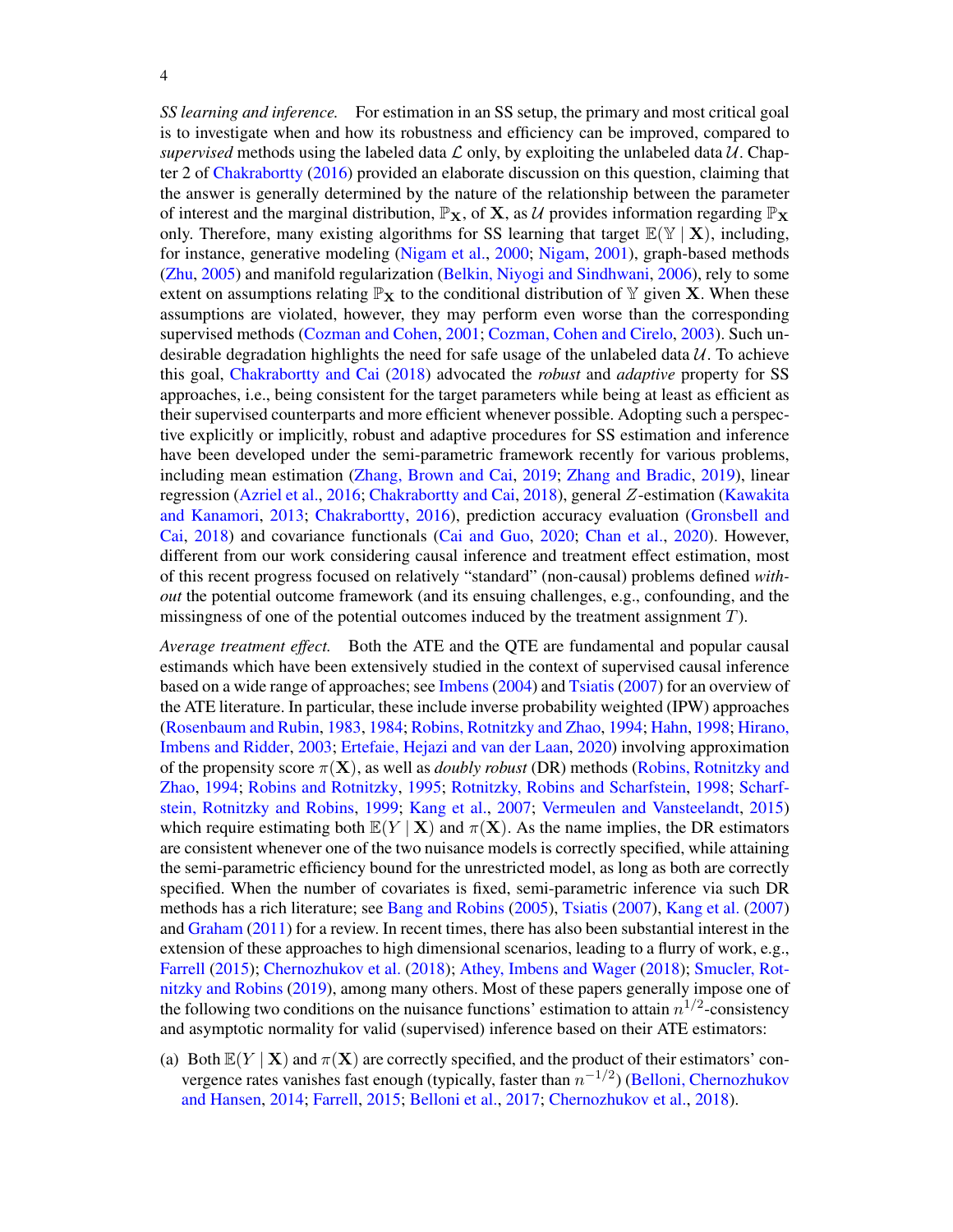(b) Either  $\mathbb{E}(Y | X)$  or  $\pi(X)$  is correctly specified by a linear/logistic regression model, while some carefully tailored bias corrections are applied, and some rate conditions are satisfied as well [\(Smucler, Rotnitzky and Robins,](#page-57-14) [2019;](#page-57-14) [Tan,](#page-57-15) [2020;](#page-57-15) [Dukes and Vansteelandt,](#page-56-20) [2021\)](#page-56-20).

However, we will show that, under our SS setup, through using the massive unlabeled data, there are some striking *robustification benefits* that ensure these requirements *can* be substantially relaxed, and that n 1/2 *-rate inference* on the ATE (or QTE) *can* be achieved in a *seamless* way, *without* requiring any specific forms of the nuisance model(s) nor any sophisticated bias correction techniques under misspecification; see Point (I) in Section [1.3](#page-5-0) for details.

*Quantile treatment effect.* The marginal QTE, though technically a more challenging parameter due to the inherently *non-smooth* nature of the quantile estimating equation [\(4\)](#page-2-2), provides a more complete picture of the causal effect on the outcome distribution, beyond just its mean. There is a fairly rich literature on (supervised) QTE estimation as well. For example, [Firpo](#page-56-21) [\(2007\)](#page-56-21) developed an IPW estimator that attains semi-parametric efficiency under some smoothness assumptions. [Hsu, Lai and Lieli](#page-56-22) [\(2020\)](#page-56-22) viewed the quantile  $\theta_0$  from the perspective of the conditional distribution, as the solution to the equation  $\tau = \mathbb{E}\{F(\theta_0 | \mathbf{X})\}$ , where  $F(\cdot | \mathbf{x}) := \mathbb{P}(Y \leq \cdot | \mathbf{X} = \mathbf{x})$ . Their method thus requires estimating the whole conditional distribution of Y given X. To avoid such a burdensome task, [Kallus, Mao and Uehara](#page-57-16) [\(2019\)](#page-57-16) recently proposed the localized debiased machine learning approach, which only involves estimation of  $F(\cdot | X)$  at a preliminary estimate of the quantile and can leverage a broad range of machine learning methods besides kernel smoothing used by [Hsu, Lai and Lieli](#page-56-22) [\(2020\)](#page-56-22). Moreover, [Zhang et al.](#page-58-4) [\(2012\)](#page-58-4) compared methods based on the propensity score  $\pi(\mathbf{X})$  and the conditional distribution  $F(\cdot | \mathbf{X})$ . They also devised a DR estimator for the QTE under parametric specification of  $\pi(\mathbf{X})$  and  $F(\cdot | \mathbf{X})$ . Nevertheless, all these aforementioned works are still restricted to the supervised domain involving only the labeled data  $\mathcal{L}$ .

*SS inference for treatment effects.* Although there has been work on a variety of problems in SS settings, as listed in the first paragraph of Section [1.2,](#page-2-0) less attention, however, has been paid to causal inference and treatment effect estimation problems, except for some (very recent) progress [\(Zhang and Bradic,](#page-58-2) [2019;](#page-58-2) [Kallus and Mao,](#page-57-17) [2020;](#page-57-17) [Cheng, Ananthakrishnan](#page-56-5) [and Cai,](#page-56-5) [2020\)](#page-56-5). When there exist post-treatment surrogate variables that are potentially predictive of the outcome, [Cheng, Ananthakrishnan and Cai](#page-56-5) [\(2020\)](#page-56-5) combined imputing and inverse probability weighting, building on their technique of "double-index" propensity scores [\(Cheng et al.,](#page-56-23) [2020\)](#page-56-23), to devise an IPW-type SS estimator for the ATE, which is doubly robust. Though not explicitly stated, their approach, however, only applies to low dimensional  $(p \ll n)$  settings, and more importantly, their estimator being of an IPW type, does not have a naturally "orthogonal" structure (in the sense of [Chernozhukov et al.](#page-56-19) [\(2018\)](#page-56-19)), and therefore, is not first order insensitive to estimation errors of the nuisance functions, unlike our proposed approach. This feature is particularly crucial in situations involving high dimensional and/or non-parametric nuisance estimators. [Kallus and Mao](#page-57-17) [\(2020\)](#page-57-17) also considered the role of surrogates in SS estimation of the ATE, but mostly in cases where the labeling fractions are bounded below. Further, with a largely theoretical focus, their main aims were characterizations of efficiency and optimality, rather than implementation. In a setting similar to [Kallus and Mao](#page-57-17) [\(2020\)](#page-57-17), with surrogates available, [Hou, Mukherjee and Cai](#page-56-24) [\(2021\)](#page-56-24), a very recent work we noticed at the final stages of our preparation of this paper, also developed SS estimators for the ATE. Unlike our data structure, where  $U$  provides observations for both  $X$  and T, [Hou, Mukherjee and Cai](#page-56-24) [\(2021\)](#page-56-24) assumed the treatment indicator is missing in the unlabeled data, and so their estimators have fairly different robustness guarantees from ours. This case, with T unobserved in  $\mathcal{U}$ , is not of our primary interest. But we will briefly address it as well in Section [2.4.](#page-11-0) Lastly, [Zhang and Bradic](#page-58-2) [\(2019\)](#page-58-2) extended their SS mean estimation method using a linear working model for  $\mathbb{E}(Y | X)$  to the case of the ATE. While all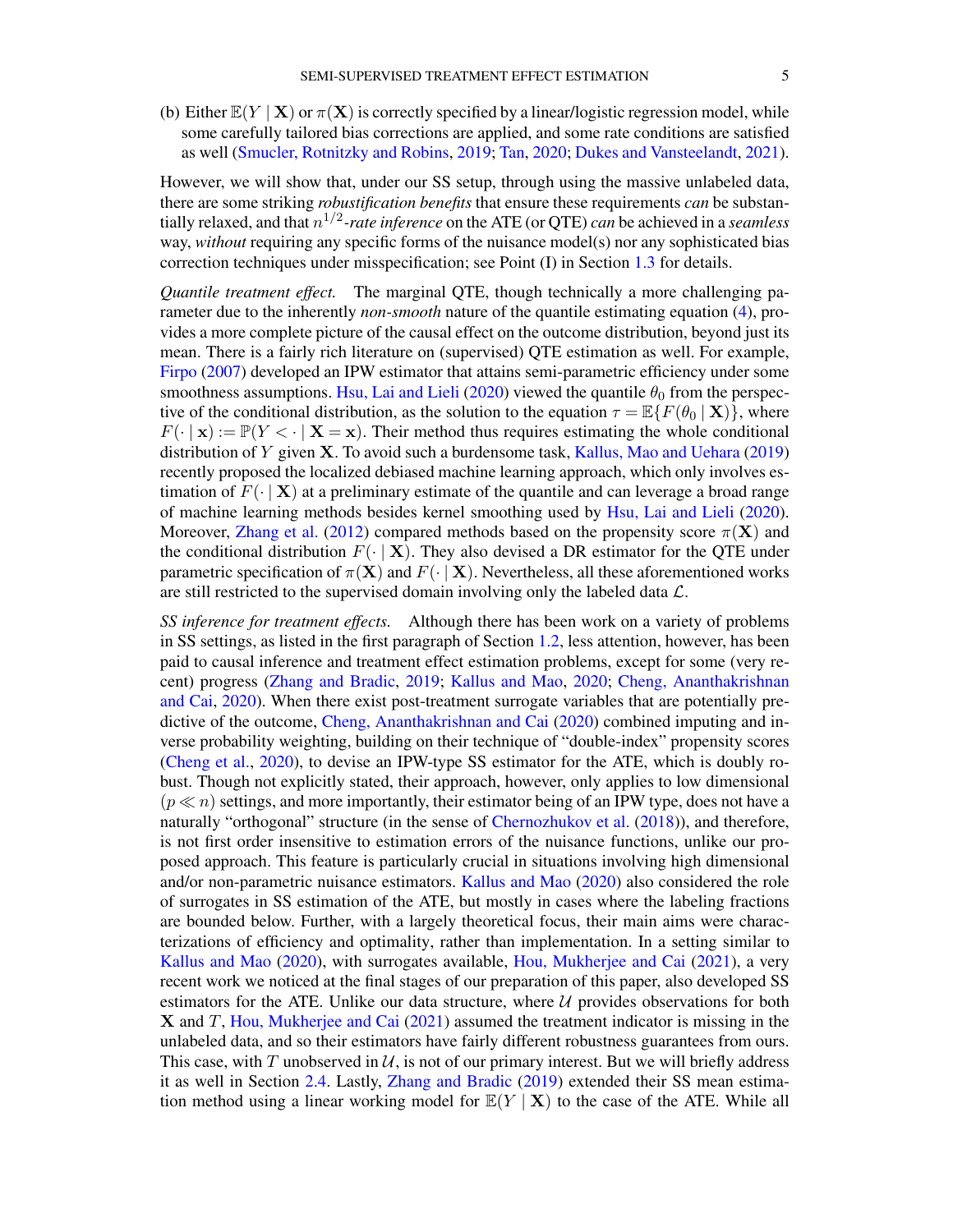these articles mostly investigated the efficiency of their approaches, none of them clarified the potential gain of *robustness* from leveraging the unlabeled data  $U$ . In addition, [Zhang and](#page-58-2) [Bradic](#page-58-2) [\(2019\)](#page-58-2) and [Cheng, Ananthakrishnan and Cai](#page-56-5) [\(2020\)](#page-56-5) mainly focused on some specific working models for  $\mathbb{E}(Y | X)$  and/or  $\pi(X)$ , and [Zhang and Bradic](#page-58-2) [\(2019\)](#page-58-2) only briefly discussed the ATE estimation problem – as an illustration of their SS mean estimation approach; see Remark [2.5](#page-13-0) for a more detailed comparison of our work with [Zhang and Bradic](#page-58-2) [\(2019\)](#page-58-2).

As for the QTE, its SS estimation has, to the best of our knowledge, not been studied in any of the existing works. Our work here appears to be the *first* contribution in this regard.

<span id="page-5-0"></span>1.3. *Our contributions.* This paper aims to bridge some of these major gaps in the existing literature, towards a better and unified understanding – both methodological and theoretical – of SS causal inference and its benefits. We summarize our main contributions below.

- (I) We develop under the SS setting [\(1\)](#page-1-0) a *family* of DR estimators for: (a) the ATE (Section [2\)](#page-6-0) and (b) the QTE (Section [3\)](#page-13-1), which take the *whole* data  $\mathcal{L} \cup \mathcal{U}$  into consideration and enable us to employ arbitrary methods for estimating the nuisance functions as long as some high level conditions are satisfied. These estimators, apart from affording a *flexible* and *general* construction (involving imputation and IPW strategies, along with the use of cross fitting, applied to  $\mathcal{L} \cup \mathcal{U}$ , also enjoy several desirable properties and advantages. In addition to being DR in terms of consistency, we further prove that, whenever the propensity score  $\pi(X)$  is correctly specified and estimated at a suitably fast rate – something that is indeed *achievable* under our SS setting, our estimators are n 1/2 *-consistent and asymptotically normal even if the outcome model is misspecified and none of the nuisance functions has a specific (e.g., linear*/*logistic) form*; see Theorems [2.1](#page-9-0) and [3.1](#page-16-0) as well as Corollaries [2.1](#page-9-1) and [3.1,](#page-16-1) along with the discussions in the subsequent Remarks [2.2](#page-9-2) and [3.4.](#page-16-2) *Agnostic to the construction of nuisance function estimators, this robustness property – a*  $n^{1/2}$ *-rate robustness property* of sorts – is particularly desirable for inference, while *generally not achievable in purely supervised settings* without extra targeted (and nuanced) bias corrections which do require specific (linear/logistic) forms of the nuisance function estimators along with other conditions, as discussed in our review of (supervised) ATE estimation in Section [1.2.](#page-2-0) In contrast, our SS approach is much more flexible and seamless, allowing for *any* reasonable strategies (parametric, semi-parametric or non-parametric) for estimating the nuisance functions. Moreover, even if this improvement in robustness is set aside, our SS estimators are ensured to be *more efficient* than their supervised counterparts, and are also semi-parametrically *optimal* when correctly specifying both the propensity score  $\pi(X)$  and the outcome model, i.e.,  $\mathbb{E}(Y | X)$  or  $F(\cdot | X)$  for the ATE or the QTE, respectively; see Remarks [2.3](#page-11-1) and [3.6,](#page-17-0) in particular, regarding these efficiency claims, and Table [1](#page-12-0) for a full characterization of the robustness and efficiency benefits of our SS estimators.
- (II) Compared to the case of the ATE, the QTE estimation is substantially more *challenging* in both theory and implementation due to the non-separability of Y and  $\theta$  in the quantile estimating equation [\(4\)](#page-2-2). To overcome these difficulties, we establish novel results of empirical process theory for deriving the properties of our QTE estimators; see Lemma [B.1](#page-34-0) in Appendix [B.1.](#page-34-1) In addition, we adopt the strategy of *one-step update* [\(Van der Vaart,](#page-57-18) [2000;](#page-57-18) [Tsiatis,](#page-57-2) [2007\)](#page-57-2) in the construction of our QTE estimators to facilitate computation. This strategy also avoids the laborious task of recovering the conditional distribution function  $F(\cdot | \mathbf{X})$  for the whole parameter space of  $\theta_0$ . Instead, we *only* need to estimate  $F(\cdot | \mathbf{X})$  at one *single* point. Such an advantage was advocated by [Kallus, Mao and Uehara](#page-57-16) [\(2019\)](#page-57-16) as well. Our QTE (as well as ATE) estimators thus have *simple implementations*, in general.
- (III) Finally, another major contribution of this work, though of a somewhat different flavor, are our results on the *nuisance functions' estimation* (Section [4\)](#page-18-0) – an important component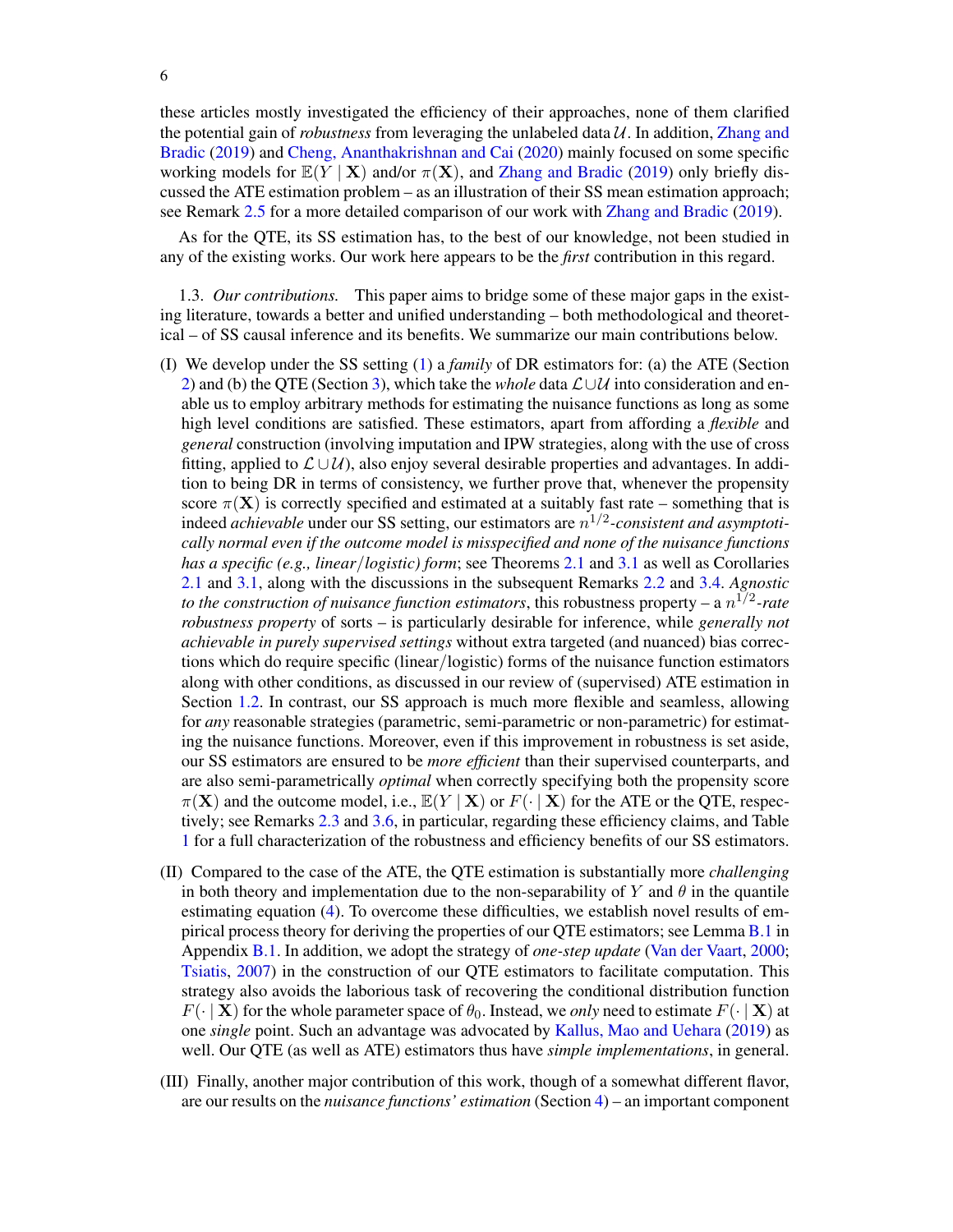in all our SS estimators' implementation – for which we consider a *variety* of reasonable and flexible approaches, including kernel smoothing (with possible use of dimension reduction), parametric regression and random forest. In particular, as a detailed illustration, we verify the high-level conditions required by our methods for *IPW type kernel smoothing estimators with so-called "generated" covariates* [\(Mammen, Rothe and Schienle,](#page-57-19) [2012;](#page-57-19) [Escanciano, Jacho-Chávez and Lewbel,](#page-56-25) [2014;](#page-56-25) [Mammen, Rothe and Schienle,](#page-57-20) [2016\)](#page-57-20) involving (unknown) transformations of possibly *high dimensional* covariates. Specifically, we investigate in detail their *uniform*  $(L_{\infty})$  *convergence rates, extending the existing theory to cases involving high dimensionality and IPW schemes that need to be estimated*; see Theorems [4.1](#page-20-0) and [4.2.](#page-22-0) These results are novel to the best of our knowledge, and can be applicable more generally in other problems. Thus they should be of independent interest.

1.4. *Organization of the rest of the article.* We introduce our family of SS estimators for (a) the ATE and (b) the QTE, as well as establish their asymptotic properties, in Sections [2](#page-6-0) and [3,](#page-13-1) respectively. Then the choice and estimation of the nuisance functions involved in our approaches, along with their theoretical properties, are discussed in Section [4.](#page-18-0) Section [5](#page-23-0) presents detailed simulation results under various data generating settings to validate the claimed properties and improvements of our proposed methods, followed by an empirical data example in Section [6.](#page-29-0) Concluding remarks along with discussions on possible extensions of our work are provided in Section [7.](#page-30-0) Further details on extending our SS approaches to more general causal estimands, as well as all technical materials, including proofs of all results, and further numerical results, can be found in the Supplementary Material (Appendices [A](#page-32-0)[–D\)](#page-55-6).

<span id="page-6-0"></span>2. SS estimation for the ATE. Following our clarification at the end of Section [1.1,](#page-1-1) it suffices to focus only on the SS estimation of  $\mu_0$ , as in [\(6\)](#page-2-3), which will be our primary goal in Sections [2.1](#page-7-0)[–2.4,](#page-11-0) after which we formally address SS inference for the ATE in Section [2.5.](#page-12-1)

*Notations.* We first introduce some notations that will be used throughout the paper. We use the lower letter c to represent a generic positive constant, including  $c_1, c_2$ , etc, which may vary from line to line. For a  $d_1 \times d_2$  matrix **P** whose  $(i, j)$ th component is  $\mathbf{P}_{[ij]}$ , we let

$$
\|\mathbf{P}\|_{0} := \max_{1 \leq j \leq d_{2}} \{\sum_{i=1}^{d_{1}} I(\mathbf{P}_{[ij]} \neq 0)\}, \quad \|\mathbf{P}\|_{1} := \max_{1 \leq j \leq d_{2}} \{\sum_{i=1}^{d_{1}} |\mathbf{P}_{[ij]}|\},
$$
  

$$
\|\mathbf{P}\| := \max_{1 \leq j \leq d_{2}} \{(\sum_{i=1}^{d_{1}} \mathbf{P}_{[ij]}^{2})^{1/2}\}, \text{ and } \|\mathbf{P}\|_{\infty} := \max_{1 \leq i \leq d_{1}, 1 \leq j \leq d_{2}} |\mathbf{P}_{[ij]}|.
$$

The bold numbers  $\mathbf{1}_d$  and  $\mathbf{0}_d$  refer to d-dimensional vectors of ones and zeros, respectively. We denote  $\mathcal{B}(\alpha,\varepsilon) := \{\mathbf{a} : ||\mathbf{a} - \alpha|| \leq \varepsilon\}$  as a generic neighborhood of a vector  $\alpha$  with some radius  $\varepsilon > 0$ . We use  $\alpha_{[j]}$  to denote the *j*th component of a vector  $\alpha$ . For two data sets  $S_1$ and  $S_2$ , we define  $\mathbb{P}_{S_1}(\cdot | S_2)$  as the conditional probability with respect to  $S_1$  given  $S_2$ . For any random function  $\hat{g}(\cdot, \theta)$  and a random vector W with copies  $\mathbf{W}_1, \dots, \mathbf{W}_{n+N}$ , we denote

$$
\mathbb{E}_{\mathbf{W}}\{\widehat{g}(\mathbf{W},\theta)\} \;:=\; \int \widehat{g}(\mathbf{w},\theta) d\mathbb{P}_{\mathbf{W}}(\mathbf{w})
$$

as the expectation of  $\hat{g}(\mathbf{W}, \theta)$  with respect to **W**, treating  $\hat{g}(\cdot, \theta)$  as a non-random function, where  $\mathbb{P}_{\mathbf{W}}(\cdot)$  is the distribution function of W. For  $M \in \{n, n + N\}$ , we write

$$
\mathbb{E}_M{\{\widehat{g}(\mathbf{W},\theta)\}} := M^{-1}\sum_{i=1}^M \widehat{g}(\mathbf{W}_i,\theta),
$$
  
\n
$$
\mathbb{G}_M{\{\widehat{g}(\mathbf{W},\theta)\}} := M^{1/2}[\mathbb{E}_M{\{\widehat{g}(\mathbf{W},\theta)\}} - \mathbb{E}_{\mathbf{W}}{\{\widehat{g}(\mathbf{W},\theta)\}}],
$$
 and  
\n
$$
\text{var}_M{\{\widehat{g}(\mathbf{W},\theta)\}} := \mathbb{E}_M[\{\widehat{g}(\mathbf{W},\theta)\}^2] - [\mathbb{E}_M{\{\widehat{g}(\mathbf{W},\theta)\}}]^2.
$$

Also, we define

$$
\mathbb{E}_N\{\widehat{g}(\mathbf{W},\theta)\} := N^{-1}\sum_{i=n+1}^{n+N} \widehat{g}(\mathbf{W}_i,\theta), \text{ and}
$$
  

$$
\mathbb{G}_N\{\widehat{g}(\mathbf{W},\theta)\} := N^{1/2}[\mathbb{E}_N\{\widehat{g}(\mathbf{W},\theta)\} - \mathbb{E}_{\mathbf{W}}\{\widehat{g}(\mathbf{W},\theta)\}].
$$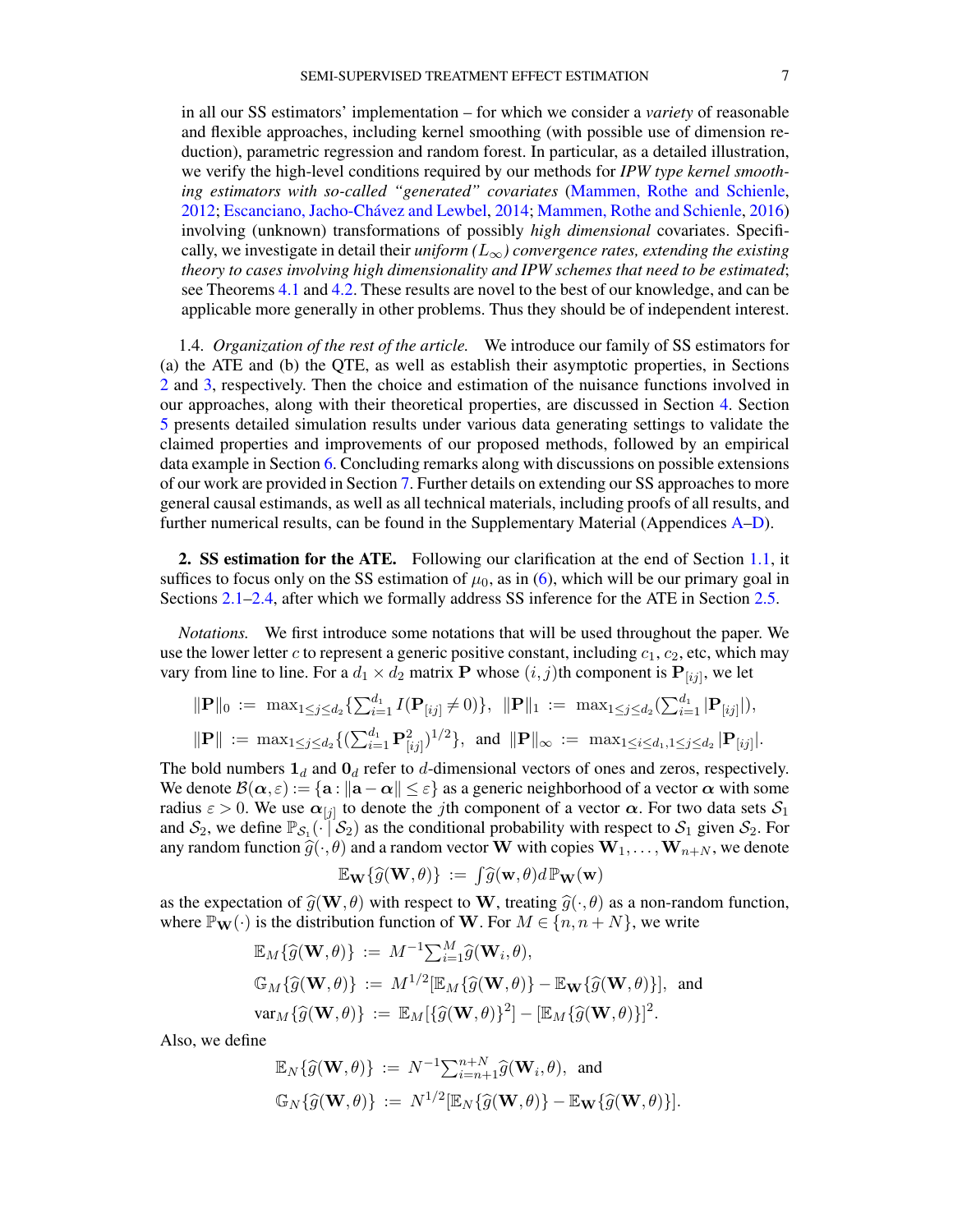Lastly, we let  $f(\cdot)$  and  $F(\cdot)$  denote the density and distribution functions of Y, while  $f(\cdot | \mathbf{w})$ and  $F(\cdot | \mathbf{w})$  represent the conditional density and distribution functions of Y given  $\mathbf{W} = \mathbf{w}$ .

<span id="page-7-0"></span>2.1. *Supervised estimator.* As noted earlier, for estimating the ATE, we can simply focus on  $\mu_0 \equiv \mathbb{E}(Y)$  with  $Y \equiv Y(1)$ . To this end, we first observe the following representation (and identification) of  $\mu_0$ . Let  $m(\mathbf{X}) := \mathbb{E}(Y | \mathbf{X})$  and recall  $\pi(\mathbf{X}) \equiv \mathbb{E}(T | \mathbf{X})$ . We then have:

<span id="page-7-1"></span>
$$
\mu_0 = \mathbb{E}\{m(\mathbf{X})\} + \mathbb{E}[\{\pi^*(\mathbf{X})\}^{-1}T\{Y - m(\mathbf{X})\}]
$$
  
=  $\mathbb{E}\{m^*(\mathbf{X})\} + \mathbb{E}[\{\pi(\mathbf{X})\}^{-1}T\{Y - m^*(\mathbf{X})\}],$ 

for some *arbitrary* functions  $\pi^*(\cdot)$  and  $m^*(\cdot)$ , implying that the equivalence:

(7) 
$$
\mu_0 = \mathbb{E}\{m^*(\mathbf{X})\} + \mathbb{E}[\{\pi^*(\mathbf{X})\}^{-1}T\{Y - m^*(\mathbf{X})\}]
$$

holds given either  $\pi^*(\mathbf{X}) = \pi(\mathbf{X})$  or  $m^*(\mathbf{X}) = m(\mathbf{X})$  but *not* necessarily both. The equation [\(7\)](#page-7-1) is thus a DR representation of  $\mu_0$ , involving the nuisance functions  $\pi(\cdot)$  and  $m(\cdot)$ . Using the empirical version of [\(7\)](#page-7-1) based on  $\mathcal L$  precisely leads to the traditional DR estimator of the mean µ<sup>0</sup> [\(Bang and Robins,](#page-55-2) [2005;](#page-55-2) [Chernozhukov et al.,](#page-56-19) [2018\)](#page-56-19), i.e., the *supervised estimator*

<span id="page-7-2"></span>(8) 
$$
\widehat{\mu}_{\text{SUP}} := \mathbb{E}_n\{\widehat{m}_n(\mathbf{X})\} + \mathbb{E}_n[\{\widehat{\pi}_n(\mathbf{X})\}^{-1}T\{Y - \widehat{m}_n(\mathbf{X})\}], \text{ where}
$$

 ${\lbrace \hat{\pi}_n(\cdot),\hat{m}_n(\cdot)\rbrace}$  are *some* estimators of  ${\lbrace \pi(\cdot), \mu(\cdot)\rbrace}$  from  $\mathcal L$  with possibly misspecified limits  $\{\pi^*(\cdot), m^*(\cdot)\}$ . Apart from being DR, the estimator  $\hat{\mu}_{\text{SUP}}$  also possesses the two nice properties below as long as the models for  $\{\pi(\cdot), \mu(\cdot)\}$  are *both* correctly specified and certain rate conditions [\(Chernozhukov et al.,](#page-56-19) [2018\)](#page-56-19) on the convergence of  $\{\hat{\pi}_n(\cdot),\hat{m}_n(\cdot)\}$  are satisfied.

- (i) First-order insensitivity When both nuisance models are correctly specified, the influence function of  $\hat{\mu}_{\text{sup}}$  is not affected by the estimation errors of  ${\{\hat{\pi}_n(\cdot),\hat{m}_n(\cdot)\}}$  [\(Robins](#page-57-10) [and Rotnitzky,](#page-57-10) [1995;](#page-57-10) [Chernozhukov et al.,](#page-56-19) [2018;](#page-56-19) [Chakrabortty et al.,](#page-56-26) [2019\)](#page-56-26). This feature is directly relevant to the *debiasing* term  $\mathbb{E}_n[\{\hat{\pi}_n(\mathbf{X})\}^{-1}T\{Y - \hat{m}_n(\mathbf{X})\}]$  in [\(8\)](#page-7-2) and is de-<br>simple for inference, particularly when the construction of  $f(\hat{\pi})$  (a)  $\hat{m}$  (a) involves nonsirable for inference, particularly when the construction of  $\{\widehat{\pi}_{n}(\cdot),\widehat{m}_{n}(\cdot)\}\$  involves nonparametric calibrations or if **X** is high dimensional (leading to rates slower than  $n^{-1/2}$ ).
- (ii) Semi-parametric optimality among all regular and asymptotically linear estimators for  $\mu_0$ –  $\hat{\mu}_{\text{SUP}}$  attains the semi-parametric efficiency bound for estimating  $\mu_0$  under a fully non-parametric (i.e., unrestricted up to the condition [\(5\)](#page-2-1)) family of distributions of  $(Y, T, \mathbf{X}^T)^T$ [\(Robins, Rotnitzky and Zhao,](#page-57-9) [1994;](#page-57-9) [Robins and Rotnitzky,](#page-57-10) [1995;](#page-57-10) [Graham,](#page-56-17) [2011\)](#page-56-17).

In the sense of the aforementioned advantages,  $\hat{\mu}_{\text{SUP}}$  is the "best" achievable estimator for  $\mu_0$ under a purely supervised setting [\(Robins and Rotnitzky,](#page-57-10) [1995;](#page-57-10) [Chernozhukov et al.,](#page-56-19) [2018\)](#page-56-19).

<span id="page-7-4"></span>2.2. *A family of SS estimators for*  $\mu_0$ . Despite the above desirable properties, the supervised DR estimator  $\hat{\mu}_{SUP}$  may, however, be suboptimal when the unlabeled data  $\mathcal{U}$  is available, owing to ignoring the extra observations for  $(T, \mathbf{X}^T)^T$  therein. An intuitive interpretation is that, since  $\mathbb{E}(Y - \mu_0 | \mathbf{X}) \neq 0$  with a positive probability if we exclude the trivial case where  $\mathbb{E}(Y | \mathbf{X}) = \mu$  almost surely, the marginal distribution  $\mathbb{P}_{\mathbf{X}}$  of **X** actually plays a role in the definition of  $\mu_0$  and the information of  $\mathbb{P}_X$  provided by U can therefore help estimate  $\mu_0$ ; see Chapter 2 of [Chakrabortty](#page-56-9) [\(2016\)](#page-56-9) for further insights in a more general context.

To utilize U, we notice that the term  $\mathbb{E}_n\{\widehat{m}_n(\mathbf{X})\}$  in [\(8\)](#page-7-2) can be replaced by  $\mathbb{E}_{n+N}\{\widehat{m}_n(\mathbf{X})\}$ which integrates  $\mathcal L$  and  $\mathcal U$ . Moreover, estimation of the propensity score can certainly be improved by using U as well, since  $\pi(\mathbf{X})$  is entirely determined by the distribution of  $(T,\mathbf{X}^T)^T$ . This provides a much better chance to estimate  $\pi(\cdot)$  more *robustly* (possibly at a faster rate!).

Thus, with *any* estimators (with possibly misspecified limits)  $\hat{\pi}_N(\cdot)$  for  $\pi(\cdot)$ , based on U, and  $\widehat{m}_n(\cdot)$  for  $m(\cdot)$  from  $\mathcal L$ , same as before, we now propose a family of *SS estimators* of  $\mu_0$ :

<span id="page-7-3"></span>(9) 
$$
\widehat{\mu}_{ss} := \mathbb{E}_{n+N} \{ \widehat{m}_n(\mathbf{X}) \} + \mathbb{E}_n [\{ \widehat{\pi}_N(\mathbf{X}) \}^{-1} T \{ Y - \widehat{m}_n(\mathbf{X}) \}],
$$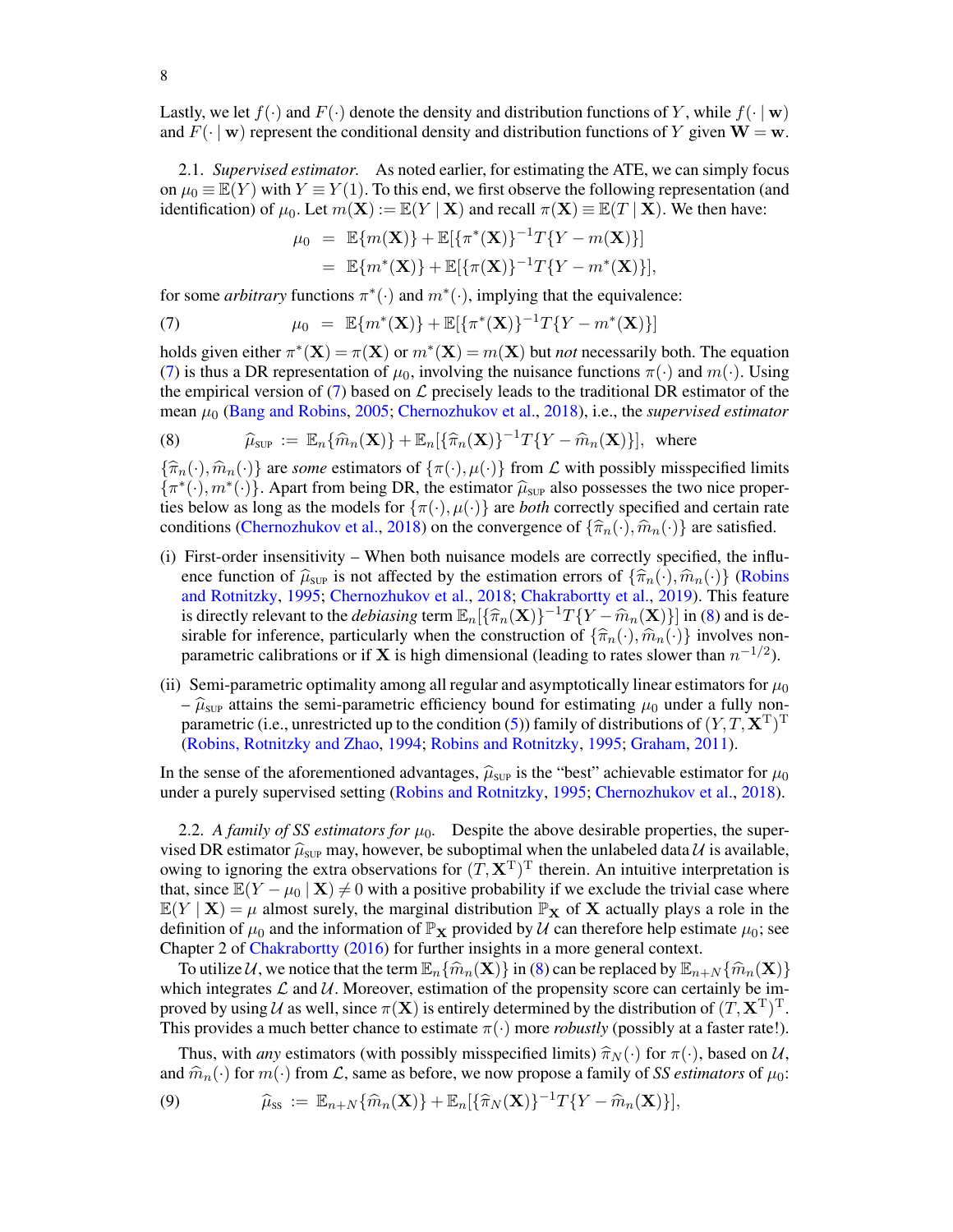indexed by  $\{\widehat{\pi}_{N}(\cdot),\widehat{m}_{n}(\cdot)\}\.$  Here, we apply the strategy of *cross fitting* [\(Chernozhukov et al.,](#page-56-19) [2018;](#page-56-19) [Newey and Robins,](#page-57-21) [2018\)](#page-57-21) when estimating  $\hat{m}_n(\cdot)$ . Specifically, for some fixed integer  $K \geq 2$ , we divide the index set  $\mathcal{I} = \{1, \ldots, n\}$  into K disjoint subsets  $\mathcal{I}_1, \ldots, \mathcal{I}_K$  of the same size  $n_k := n/\mathbb{K}$  without loss of generality. Let  $\widehat{m}_{n,k}(\cdot)$  be an estimator for  $m^*(\cdot)$  using the set  $C^- := \{Z : i \in \mathcal{T}^- \}$  of size  $n_{\mathcal{T}} := n - n_{\mathcal{T}}$ , where  $\mathcal{T}^- := \mathcal{T}/\mathcal{T}$ . Then we define: set  $\mathcal{L}_k^ \mathcal{L}_k^- := \{ \mathbf{Z}_i : i \in \mathcal{I}_k^- \}$  of size  $n_{\mathbb{K}^-} := n - n_{\mathbb{K}}$ , where  $\mathcal{I}_k^ \mathcal{I}_k^- := \mathcal{I}/\mathcal{I}_k$ . Then, we define:

<span id="page-8-3"></span>(10) 
$$
\widehat{m}_n(\mathbf{X}_i) := \mathbb{K}^{-1} \sum_{k=1}^{\mathbb{K}} \widehat{m}_{n,k}(\mathbf{X}_i) \quad (i = n+1, \ldots, n+N), \text{ and}
$$

(11) 
$$
\widehat{m}_n(\mathbf{X}_i) := \widehat{m}_{n,k}(\mathbf{X}_i) \quad (i \in \mathcal{I}_k; k = 1, ..., \mathbb{K}).
$$

The motivation for the cross fitting is to bypass technical challenges from the dependence of  $\hat{m}_n(\cdot)$  and  $\mathbf{X}_i$  in the term  $\hat{m}_n(\mathbf{X}_i)$   $(i = 1, ..., n)$ . Without cross fitting, the same theoretical conclusions require more stringent assumptions in the same spirit as the stochastic equiconticonclusions require more *stringent* assumptions in the same spirit as the stochastic equicontinuity conditions in the classical theory of empirical process. These assumptions are generally hard to verify and less likely to hold in high dimensional scenarios. Essentially, using cross fitting makes the second-order errors in the stochastic expansion of  $\hat{\mu}_{ss}$  easier to control while *not* changing the first-order properties, i.e., the influence function of  $\hat{\mu}_{ss}$ . See Theorem 4.2 and the following discussion in [Chakrabortty and Cai](#page-56-4) [\(2018\)](#page-56-4), as well as [Chernozhukov et al.](#page-56-19) [\(2018\)](#page-56-19) and [Newey and Robins](#page-57-21) [\(2018\)](#page-57-21), for more discussion concerning cross fitting. Analogously, when estimating  $\pi(\cdot)$ , we use U only so that  $\hat{\pi}_N(\cdot)$  and  $\mathbf{X}_i$  are independent in  $\hat{\pi}_N(\mathbf{X}_i)$  $(i = 1, \ldots, n)$ . Discarding  $\mathcal L$  herein is asymptotically negligible owing to the assumption [\(1\)](#page-1-0).

The definition [\(9\)](#page-7-3) equips us with a *family* of SS estimators for  $\mu_0$ , *indexed* by  $\hat{\pi}_N(\cdot)$  and  $\hat{m}_n(\cdot)$ . To derive their limiting properties, we need the following (high-level) conditions.

<span id="page-8-2"></span><span id="page-8-0"></span>Assumprion 2.1. The function 
$$
\widehat{D}_N(\mathbf{x}) := {\widehat{\pi}_N(\mathbf{x})}^{-1} - {\pi^*(\mathbf{x})}^{-1}
$$
 satisfies:

(12) 
$$
(\mathbb{E}_{\mathbf{X}}[\{\widehat{D}_N(\mathbf{X})\}^2])^{1/2} = O_p(s_N), \text{ and}
$$

(13) 
$$
\{\mathbb{E}_{\mathbf{Z}}([\widehat{D}_N(\mathbf{X})\{Y-m^*(\mathbf{X})\}]^2)\}^{1/2} = O_p(b_N),
$$

for some positive sequences  $s_N$  and  $b_N$  that can possibly diverge, where  $\pi^*(\cdot)$  is *some* function (target of  $\hat{\pi}_N(\cdot)$ ) such that  $\pi^*(\mathbf{x}) \in (c, 1-c)$  for any  $\mathbf{x} \in \mathcal{X}$  and some constant  $c \in (0, 1)$ .

<span id="page-8-4"></span><span id="page-8-1"></span>ASSUMPTION 2.2. The estimator  $\widehat{m}_{n,k}(\cdot)$  satisfies: for *some* function  $m^*(\cdot)$ ,

(14) 
$$
\mathbb{E}_{\mathbf{X}}\{\left|\widehat{m}_{n,k}(\mathbf{X})-m^*(\mathbf{X})\right|\} = O_p(w_{n,1}), \text{ and}
$$

(15) 
$$
(\mathbb{E}_{\mathbf{X}}[\{\widehat{m}_{n,k}(\mathbf{X})-m^*(\mathbf{X})\}^2])^{1/2} = O_p(w_{n,2}) \quad (k=1,\ldots,\mathbb{K}),
$$

for some positive sequences  $w_{n,1}$  and  $w_{n,2}$  that are possibly divergent.

REMARK 2.1. Assumptions [2.1–](#page-8-0)[2.2](#page-8-1) impose some rather mild (and *high-level*) regulations on the behavior of the estimators  $\{\hat{\pi}_N(\cdot),\hat{m}_n(\cdot)\}$  and their possibly *misspecified* limits  $\{\pi^*(\cdot), m^*(\cdot)\}\.$  The condition [\(13\)](#page-8-2) is satisfied when, for example, the function  $\widehat{D}_N(\mathbf{X})$  is such that  $(\mathbb{E}_{\mathbf{X}}[\{\widehat{D}_N(\mathbf{X})\}^4])^{1/4} = O_p(b_N)$ , while Y and  $m^*(\mathbf{X})$  have finite fourth moments. The restriction on  $\pi^*(\cdot)$  in Assumption [2.1](#page-8-0) is the counterpart of the second condition in [\(5\)](#page-2-1) under model misspecification, ensuring our estimators  $\hat{\mu}_{ss}$  have influence functions with finite variances; see Theorem [2.1.](#page-9-0) Moreover, it is noteworthy that all the sequences in Assumptions  $2.1-2.2$  $2.1-2.2$  are allowed to *diverge*, while specifying *only* the rates of finite norms (i.e.,  $L_r$  moments for some finite r) of  $\widehat{D}_N(\mathbf{X})$  and  $\widehat{m}_{n,k}(\mathbf{X}) - m^*(\mathbf{X})$ , which is weaker than requiring their convergences uniformly over  $\mathbf{x} \in \mathcal{X}$  (i.e. L. convergence). These assumptions will be their convergences uniformly over  $x \in \mathcal{X}$  (i.e.,  $L_{\infty}$  convergence). These assumptions will be verified for some choices of  $\{\widehat{\pi}_N(\cdot), \widehat{m}_n(\cdot), \pi^*(\cdot), m^*(\cdot)\}\)$  in Section [4.](#page-18-0)

In the theorem below, we present the stochastic expansion (and a complete characterization of the asymptotic properties) of our SS estimators  $\hat{\mu}_{ss}$  defined in [\(9\)](#page-7-3).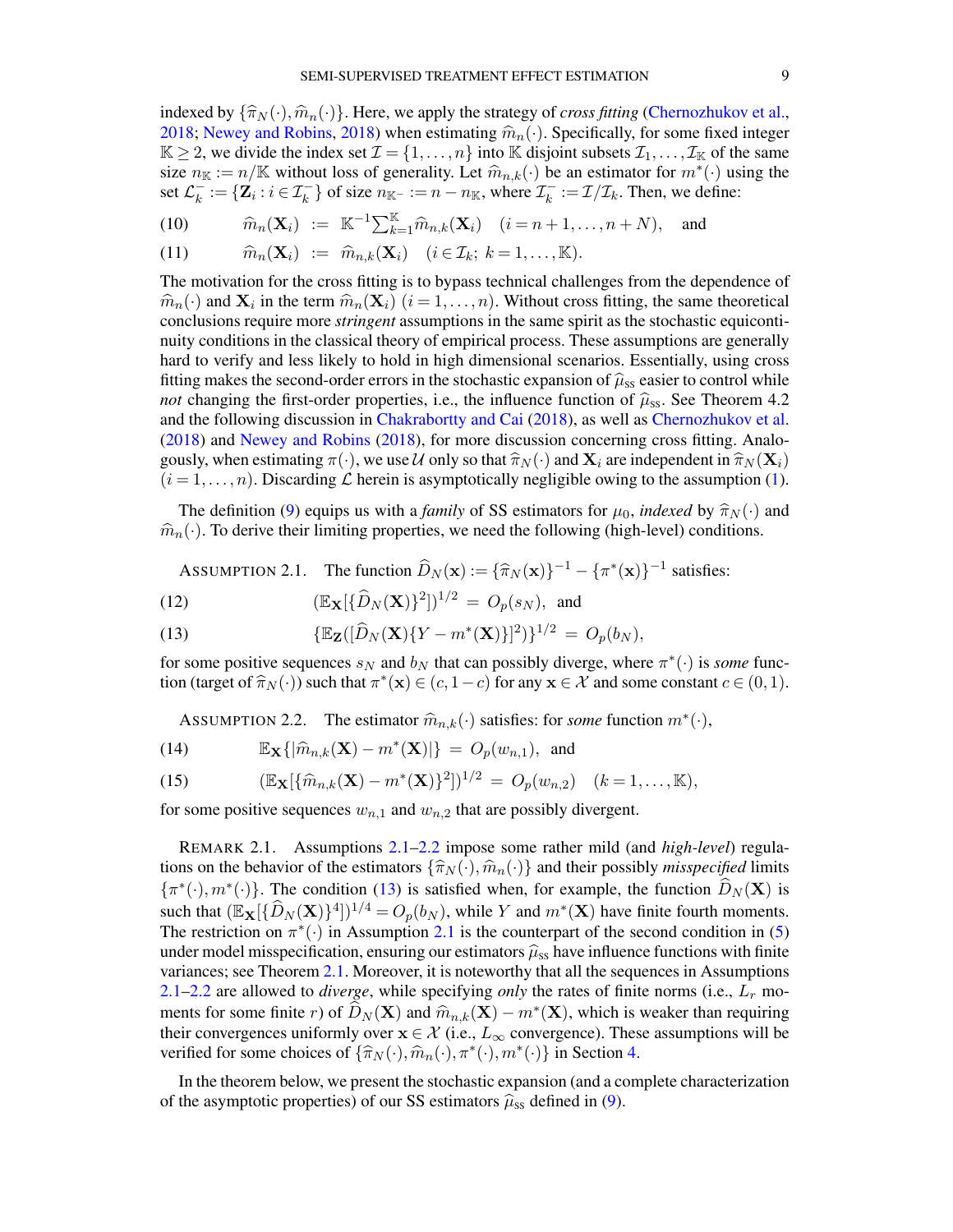<span id="page-9-0"></span>THEOREM 2.1. Under Assumptions 1.1 and 2.1–2.2, the stochastic expansion of 
$$
\hat{\mu}_{ss}
$$
 is:

$$
\hat{\mu}_{ss} - \mu_0 = n^{-1} \sum_{i=1}^n \zeta_{n,N}(\mathbf{Z}_i) + O_p\{n^{-1/2}(w_{n,2} + b_N) + s_N w_{n,2}\} +
$$
  

$$
I\{\pi^*(\mathbf{X}) \neq \pi(\mathbf{X})\}O_p(w_{n,1}) + I\{m^*(\mathbf{X}) \neq m(\mathbf{X})\}O_p(s_N),
$$

*when*  $\nu \geq 0$ *, where*  $I(\cdot)$  *is the indicator function as defined earlier, and* 

$$
\zeta_{n,N}(\mathbf{Z}) \, := \, \{ \pi^*(\mathbf{X}) \}^{-1} T \{ Y - m^*(\mathbf{X}) \} \, + \, \mathbb{E}_{n+N} \{ m^*(\mathbf{X}) \} \, - \, \mu_0,
$$

with  $\mathbb{E}\{\zeta_{n,N}(\mathbf{Z})\} = 0$  *if either*  $\pi^*(\mathbf{X}) = \pi(\mathbf{X})$  *or*  $m^*(\mathbf{X}) = m(\mathbf{X})$  *but not necessarily both.* 

Theorem [2.1](#page-9-0) establishes the *asymptotic linearity* of  $\hat{\mu}_{ss}$  for the *general* case where  $\nu \ge 0$ , i.e., the labeled and unlabeled data sizes are either comparable or not. Considering, however, the typical case is that the number of the extra observations for  $(T, \mathbf{X}^T)^T$ , whose distribution completely determines the propensity score  $\pi(\mathbf{X})$ , from the unlabeled data U is much larger than the labeled data size n in the SS setting [\(1\)](#page-1-0), i.e.,  $\nu = 0$ , it is fairly reasonable to assume that  $\pi(\mathbf{X})$  can be correctly specified (i.e.,  $\pi^*(\cdot) = \pi(\cdot)$ ) *and* estimated from U at a rate *faster* than  $n^{-1/2}$ . We therefore study the asymptotic behavior of our proposed estimators  $\hat{\mu}_{ss}$  under such an assumption in the next corollary, which directly follows from Theorem [2.1.](#page-9-0)

<span id="page-9-1"></span>COROLLARY [2.1](#page-9-0). *Suppose that the conditions in Theorem 2.1 hold true, that*  $\nu = 0$ *, as in* [\(1\)](#page-1-0)*, and that*  $\pi^*(\mathbf{X}) = \pi(\mathbf{X})$ *. Then the stochastic expansion of*  $\hat{\mu}_{ss}$  *is:* 

$$
\widehat{\mu}_{ss} - \mu_0 = n^{-1} \sum_{i=1}^n \zeta_{ss}(\mathbf{Z}_i) + O_p\{n^{-1/2}(w_{n,2} + b_N) + s_N w_{n,2}\} + I\{m^*(\mathbf{X}) \neq m(\mathbf{X})\}O_p(s_N),
$$

*where*

$$
\zeta_{ss}(\mathbf{Z}) := \{ \pi(\mathbf{X}) \}^{-1} T \{ Y - m^*(\mathbf{X}) \} + \mathbb{E} \{ m^*(\mathbf{X}) \} - \mu_0,
$$

*satisfying*  $\mathbb{E}\{\zeta_{ss}(\mathbf{Z})\}=0$ , and with  $m^*(\cdot)$  being arbitrary (i.e., not necessarily equal to  $m(\cdot)$ ). *Further, if either*  $s_N = o(n^{-1/2})$  *or*  $m^*(\mathbf{X}) = m(\mathbf{X})$  *but not necessarily both, and* 

<span id="page-9-3"></span>
$$
n^{-1/2}(w_{n,2} + b_N) + s_N w_{n,2} = o(n^{-1/2}),
$$

*the limiting distribution of*  $\widehat{\mu}_{SS}$  *is:* 

(16) 
$$
n^{1/2}\lambda_{ss}^{-1}(\widehat{\mu}_{ss}-\mu_0)\stackrel{d}{\rightarrow}\mathcal{N}(0,1) \quad (n,N\to\infty),
$$

where the asymptotic variance  $\lambda^2_{ss} := \mathbb{E}[\{\zeta_{ss}(\mathbf{Z})\}^2] = var[\{\pi(\mathbf{X})\}^{-1}T\{Y - m^*(\mathbf{X})\}]$  can be *estimated by var*<sub>n</sub> $\left[\{\widehat{\pi}_N(\mathbf{X})\}^{-1}T\widetilde{\{Y} - \widehat{m}_n(\mathbf{X})\}\right]$ .

<span id="page-9-2"></span>REMARK 2.2 (Robustness benefits and first-order insensitivity of  $\hat{\mu}_{SS}$ ). According to the conclusions in Theorem [2.1,](#page-9-0) as long as the residual terms in the expansion vanish asymptotically, our proposed estimators  $\hat{\mu}_{ss}$  converge to  $\mu_0$  in probability given either  $\hat{\pi}_N(\cdot)$  targets the true  $\pi(\cdot)$  or  $\widehat{m}_{n,k}(\cdot)$  estimates the true  $m(\cdot)$ , but *not* necessarily both. Apart from such a DR property, which can be attained using only the labeled data  $\mathcal L$  as well [\(Bang and Robins,](#page-55-2) [2005;](#page-55-2) [Kang et al.,](#page-57-13) [2007\)](#page-57-13), Corollary [2.1](#page-9-1) further establishes the  $n^{1/2}$ -consistency and asymptotic normality of  $\hat{\mu}_{SS}$ , two critical properties for inference, *whenever*  $\hat{\pi}_N(\mathbf{X})$  converges to  $\pi(\mathbf{X})$  at a rate faster than  $n^{-1/2}$ , via exploiting the information regarding the distribution of  $(T, \mathbf{X}^T)^T$ from the unlabeled data U. Notably, this holds *regardless* of whether  $m(\cdot)$  is correctly specified or not. To attain the same kind of result without  $\mathcal{U}$ , it is generally necessary to require that  $\{\pi(\cdot), m(\cdot)\}\$  are both correctly specified unless additional bias corrections are applied (and in a nuanced targeted manner) and specific (linear/logistic) forms of  $\{\pi(\cdot),m(\cdot)\}\$ are assumed [\(Vermeulen and Vansteelandt,](#page-58-3) [2015;](#page-58-3) [Smucler, Rotnitzky and Robins,](#page-57-14) [2019;](#page-57-14) [Tan,](#page-57-15) [2020;](#page-57-15) [Dukes](#page-56-20)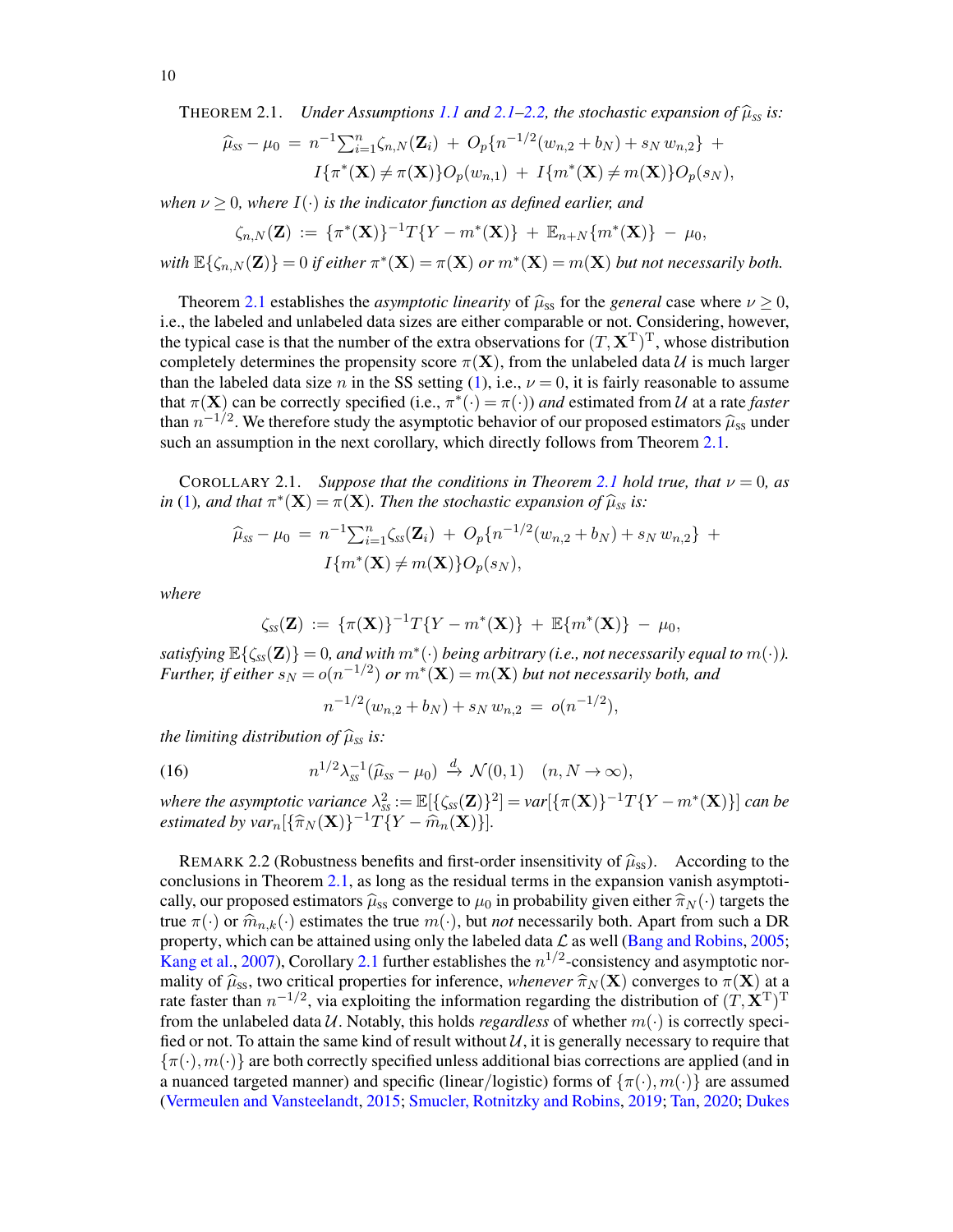[and Vansteelandt,](#page-56-20) [2021\)](#page-56-20). Such a significant relaxation of the requirements demonstrates that our SS ATE estimators actually enjoy much better robustness relative to the "best" achievable estimators in purely supervised setups. These benefits of SS causal inference ensure  $n^{1/2}$ -rate *inference on the ATE (or QTE) can be achieved in a seamless way*, regardless of the misspecification of the outcome model, and moreover, without requiring any specific forms for either of the nuisance model(s). It should also be noted that these benefits are quite different in flavor from those in many "standard" (non-causal) SS problems, such as mean estimation [\(Zhang,](#page-58-1) [Brown and Cai,](#page-58-1) [2019;](#page-58-1) [Zhang and Bradic,](#page-58-2) [2019\)](#page-58-2) and linear regression [\(Azriel et al.,](#page-55-1) [2016;](#page-55-1) [Chakrabortty and Cai,](#page-56-4) [2018\)](#page-56-4), where the supervised methods possess full robustness (as the parameter needs no nuisance function for its identification) and the main goal of SS inference is efficiency improvement. For causal inference, however, we have a more challenging setup, where the supervised methods have to deal with nuisance functions – inherently required for the parameter's identification and consistent estimation – and are no longer fully robust. The SS setup enables one to to attain extra robustness, compared to purely supervised methods, from leveraging the unlabeled data. Thus, for causal inference, the SS setting in fact provides a *broader scope of improvement – in both robustness and efficiency* – we discuss the latter as-pect in Section [2.3](#page-10-0) below. Lastly, another notable feature of  $\hat{\mu}_{SS}$  is its *first-order insensitivity*, i.e., the influence function  $\zeta_{n,N}(\mathbf{Z})$  in Theorem [2.1](#page-9-0) is not affected by estimation errors or any knowledge of the mode of construction of the nuisance estimators. This is particularly desirable for  $(n^{1/2}$ -rate) inference when  $\{\hat{\pi}_N(\cdot),\hat{m}_n(\cdot)\}$  involves non-parametric calibrations, or machine learning methods, with slow/unclear first order rates, or if  $X$  is high dimensional.

<span id="page-10-0"></span>2.3. *Efficiency comparison.* In this section, we analyze the efficiency gain of  $\hat{\mu}_{ss}$  relative to its supervised counterparts. We have already clarified in Remark [2.2](#page-9-2) the robustness benefits of  $\hat{\mu}_{ss}$  that are generally not attainable by purely supervised methods. Therefore, setting aside this already existing improvement (which is partly due to the fact that the SS setup allows  $\pi(\cdot)$ to be estimated better, via  $\hat{\pi}_N(\cdot)$  from U), and to ensure a "fair" comparison (with minimum distraction), focusing *solely* on efficiency, we consider the *pseudo-supervised* estimator(s):

<span id="page-10-1"></span>(17) 
$$
\widehat{\mu}_{\text{sup}}^* := \mathbb{E}_n \{ \widehat{m}_n(\mathbf{X}) \} + \mathbb{E}_n [\{ \widehat{\pi}_N(\mathbf{X}) \}^{-1} T \{ Y - \widehat{m}_n(\mathbf{X}) \}],
$$

which estimates  $\pi(\cdot)$  by  $\hat{\pi}_N(\cdot)$ , but does not employ U to approximate  $\mathbb{E}_{\mathbf{X}}\{\hat{m}_n(\mathbf{X})\}$ . (So it is essentially a version of the purely supervised estimator  $\hat{u}$  in (8) with  $\hat{\pi}$  (.) therein replac essentially a version of the purely supervised estimator  $\hat{\mu}_{SUP}$  in [\(8\)](#page-7-2) with  $\hat{\pi}_n(\cdot)$  therein replaced by  $\hat{\pi}_N(\cdot)$ , due to the reasons stated above.) Here we emphasize that, as the name "pseudosupervised" suggests, *they cannot actually be constructed in purely supervised settings and are proposed just for efficiency comparison*. In a sense, this gives the supervised estimator its best chance to succeed – in terms of efficiency (setting aside any of its robustness drawbacks) – and yet, as we will discuss in Remark [2.3,](#page-11-1) they are *still* outperformed by our SS estimator(s).

We state the properties of these pseudo-supervised estimator(s) in the following corollary, which can be proved analogously to Theorem [2.1](#page-9-0) and Corollary [2.1,](#page-9-1) and then compare their efficiency (i.e., the ideal supervised efficiency) to that of our SS estimator(s) in Remark [2.3.](#page-11-1)

<span id="page-10-3"></span>COROLLARY 2.2. *Under the same conditions as in Corollary [2.1,](#page-9-1) the pseudo-supervised*  $estimator \ \hat{\mu}_{SUP}^{*}$  *in* [\(17\)](#page-10-1) *satisfies the following expansion:* 

<span id="page-10-2"></span>
$$
\widehat{\mu}_{\text{SUP}}^* - \mu_0 = n^{-1} \sum_{i=1}^n \zeta_{\text{SUP}}(\mathbf{Z}_i) + O_p\{n^{-1/2}(w_{n,2} + b_N) + s_N w_{n,2}\} + I\{m^*(\mathbf{X}) \neq m(\mathbf{X})\}O_p(s_N), \text{ and}
$$

(18) 
$$
n^{1/2}\lambda_{\text{SUP}}^{-1}(\widehat{\mu}_{\text{SUP}}^* - \mu_0) \stackrel{d}{\rightarrow} \mathcal{N}(0,1) \quad (n,N \to \infty), \text{ where}
$$
  
\n
$$
\zeta_{\text{SUP}}(\mathbf{Z},\theta) := \{\pi(\mathbf{X})\}^{-1}T\{Y-m^*(\mathbf{X})\} + m^*(\mathbf{X}) - \mu_0, \text{ satisfying } \mathbb{E}\{\zeta_{\text{SUP}}(\mathbf{Z})\} = 0, \text{ and}
$$
  
\n
$$
\lambda_{\text{SUP}}^2 := \mathbb{E}[\{\zeta_{\text{SUP}}(\mathbf{Z})\}^2] = \text{var}[\{\pi(\mathbf{X})\}^{-1}T\{Y-m^*(\mathbf{X})\}] - \text{var}\{m^*(\mathbf{X})\} +
$$
  
\n
$$
2\mathbb{E}\{m^*(\mathbf{X})(Y-\mu_0)\}.
$$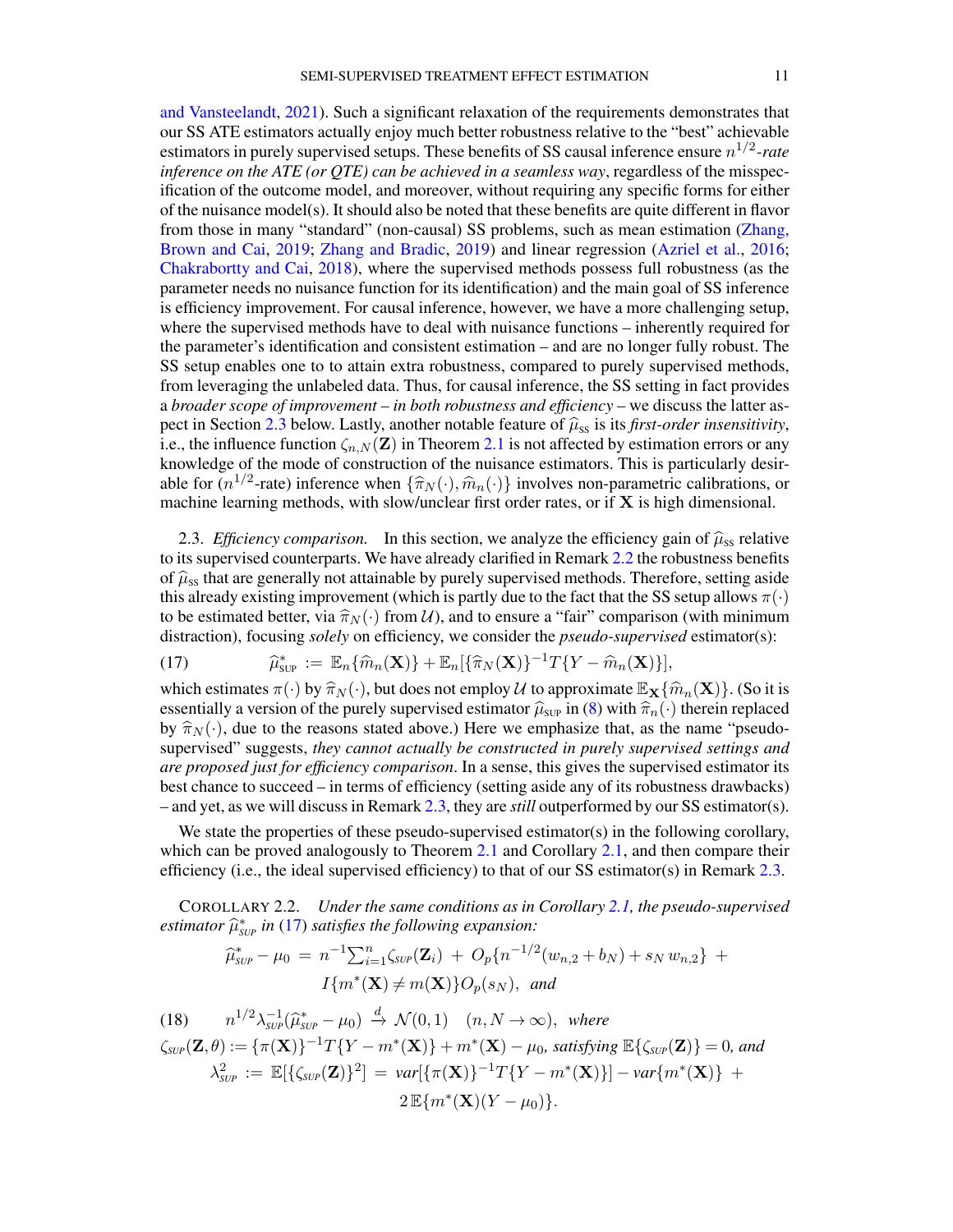<span id="page-11-1"></span>REMARK 2.3 (Efficiency improvement of  $\hat{\mu}_{SS}$  and semi-parametric optimality). If the conditions in Corollary [2.1](#page-9-1) hold and the imputation function takes the form:

(19) 
$$
m^*(\mathbf{X}) \equiv \mathbb{E}\{Y \mid \mathbf{g}(\mathbf{X})\},
$$

with some (possibly) unknown function  $g(\cdot)$ , the SS variance  $\lambda_{ss}^2$  in [\(16\)](#page-9-3) is less than or equal to the supervised variance  $\lambda_{\text{SUP}}^2$  in [\(18\)](#page-10-2), i.e.,

$$
(20) \ \lambda_{\rm SS}^2 = \lambda_{\rm SUP}^2 - 2 \, \mathbb{E} \{ m^*(\mathbf{X})(Y - \mu_0) \} + \text{var} \{ m^*(\mathbf{X}) \} = \lambda_{\rm SUP}^2 - \text{var} \{ m^*(\mathbf{X}) \} \leq \lambda_{\rm SUP}^2,
$$

which implies that  $\hat{\mu}_{ss}$  is equally or more efficient compared to the pseudo-supervised estimator  $\hat{\mu}_{\text{sup}}^*$ . An example of the function  $g(x)$  is the linear transformation  $g(x) \equiv P_0^T x$ , where  $P_0$  is some unknown  $x \times p$  matrix with a fixed  $x \leq p$  and can be estimated e.g. by dimension  $P_0$  is some unknown  $r \times p$  matrix with a fixed  $r \leq p$  and can be estimated, e.g., by dimension reduction techniques such as sliced inverse regression [\(Li,](#page-57-22) [1991;](#page-57-22) [Lin, Zhao and Liu,](#page-57-23) [2019\)](#page-57-23), as well as by standard parametric (e.g., linear/logistic) regression (for the special case  $r = 1$ ).

<span id="page-11-2"></span>Further, when the outcome model is correctly specified, i.e.,  $m^*(\mathbf{X}) = \mathbb{E}(Y | \mathbf{X})$ , we have:

(21)  
\n
$$
\lambda_{ss}^2 \equiv \text{var}[\{\pi(\mathbf{X})\}^{-1}T\{Y - m^*(\mathbf{X})\}]
$$
\n
$$
= \mathbb{E}[\{\pi(\mathbf{X})\}^{-2}T\{Y - \mathbb{E}(Y \mid \mathbf{X})\}^2]
$$
\n
$$
\leq \mathbb{E}[\{\pi(\mathbf{X})\}^{-2}T\{Y - g(\mathbf{X})\}^2],
$$

for any function  $g(\cdot)$  and the equality holds only if  $g(\mathbf{X}) = \mathbb{E}(Y | \mathbf{X})$  almost surely. This fact demonstrates the asymptotic *optimality* of  $\hat{\mu}_{ss}$  among all regular and asymptotically linear estimators of  $\mu_0$ , whose influence functions take the form  $\{\pi(\mathbf{X})\}^{-1}T\{Y - g(\mathbf{X})\}$  for some function  $g(\cdot)$ . Under the semi-parametric model of  $(Y, \mathbf{X}^T, T)^T$ , given by the following class of allowable distributions (the most unrestricted class naturally allowed under our SS setup):

<span id="page-11-5"></span>(22)  $\{\mathbb{P}_{(Y,T,\mathbf{X}^T)^T} : (5)$  $\{\mathbb{P}_{(Y,T,\mathbf{X}^T)^T} : (5)$  is satisfied,  $\mathbb{P}_{(T,\mathbf{X}^T)^T}$  is known and  $\mathbb{P}_{Y|(T,\mathbf{X}^T)^T}$  is unrestricted},

one can show that [\(21\)](#page-11-2) equals the efficient asymptotic variance for estimating  $\mu_0$ , that is, the estimator  $\hat{\mu}_{ss}$  *achieves the semi-parametric efficiency bound*; see Remark 3.1 of [Chakrabortty](#page-56-4) [and Cai](#page-56-4) [\(2018\)](#page-56-4), and also the results of [Kallus and Mao](#page-57-17) [\(2020\)](#page-57-17), for similar bounds. In Section [4.2,](#page-19-0) we would detail the above choices of  $m^*(\cdot)$  and some corresponding estimators  $\widehat{m}_{n,k}(\cdot)$ .<br>Lastly, it is worth noting that the efficiency bound here not surprisingly is lower compared to Lastly, it is worth noting that the efficiency bound here not surprisingly is lower compared to the supervised case showing the scope of efficiency gain (apart from robustness) in SS setups.

<span id="page-11-0"></span>2.4. *Case where* T *is not observed in* U*.* So far, we have focused on the case where the unlabeled data contains observations for both the treatment indicator  $T$  and the covariates  $X$ . We now briefly discuss settings where T is *not* observed in the unlabeled data. Based on the sample  $\mathcal{L} \cup \mathcal{U}^{\dagger}$ , with  $\mathcal{U}^{\dagger} := {\mathbf{X}_i : i = n+1, ..., n+N}$ , we introduce the *SS estimators*  $\hat{\mu}_{ss}^{\dagger}$ .

<span id="page-11-4"></span>(23) 
$$
\widehat{\mu}_{\text{ss}}^{\dagger} := \mathbb{E}_{n+N} \{ \widehat{m}_n(\mathbf{X}) \} + \mathbb{E}_n [\{ \widehat{\pi}_n(\mathbf{X}) \}^{-1} T \{ Y - \widehat{m}_n(\mathbf{X}) \}]
$$

for  $\mu_0$ . Here  $\hat{\pi}_n(\cdot)$  is constructed – this time solely from  $\mathcal{L}$  – through a cross fitting procedure similar to [\(11\)](#page-8-3), so that  $\hat{\pi}_n(\cdot)$  and  $\mathbf{X}_i$  are independent in  $\hat{\pi}_n(\mathbf{X}_i)$   $(i = 1, \dots, n)$ . Specifically, we let  $\hat{\pi}_n(\mathbf{X}_i) := \hat{\pi}_{n,k}(\mathbf{X}_i)$   $(i \in \mathcal{L}_k)$  with  $\hat{\pi}_{n,k}(\cdot)$  some estimator for  $\pi(\cdot)$  based on  $\mathcal{L}_k^-$ <br>1 [K]. See the discussion below (11) for the motivation and benefit of cross fitting  $\frac{1}{k}$  (k =  $1, \ldots, K$ ). See the discussion below [\(11\)](#page-8-3) for the motivation and benefit of cross fitting.

Compared to  $\hat{\mu}_{SS}$ , the estimators  $\hat{\mu}_{SS}^{\dagger}$  substitute  $\hat{\pi}_n(\cdot)$  for  $\hat{\pi}_N(\cdot)$ , approximating the working propensity score model  $\pi^*(\cdot)$  using  $\mathcal L$  only. We thus impose the following condition on the behavior of  $\hat{\pi}_n(\cdot)$ , as a counterpart of our earlier Assumption [2.1.](#page-8-0)

<span id="page-11-3"></span>ASSUMPTION 2.3. The function  $\widehat{D}_{n,k}(\mathbf{x}) := {\widehat{\pi}_{n,k}(\mathbf{x})}\{-1 - {\pi^*(\mathbf{x})}\}^{-1}$  satisfies:  $(\mathbb{E}_{\mathbf{X}}[\{\widehat{D}_{n,k}(\mathbf{X})\}^2])^{1/2} = O_p(s_n)$ , and  $\{\mathbb{E}_{\mathbf{Z}}([\widehat{D}_{n,k}(\mathbf{X})\{Y - m^*(\mathbf{X})\}]^2)\}^{1/2} = O_p(b_n)$ , for some positive sequences  $s_n$  and  $b_n$   $(k = 1, ..., K)$ .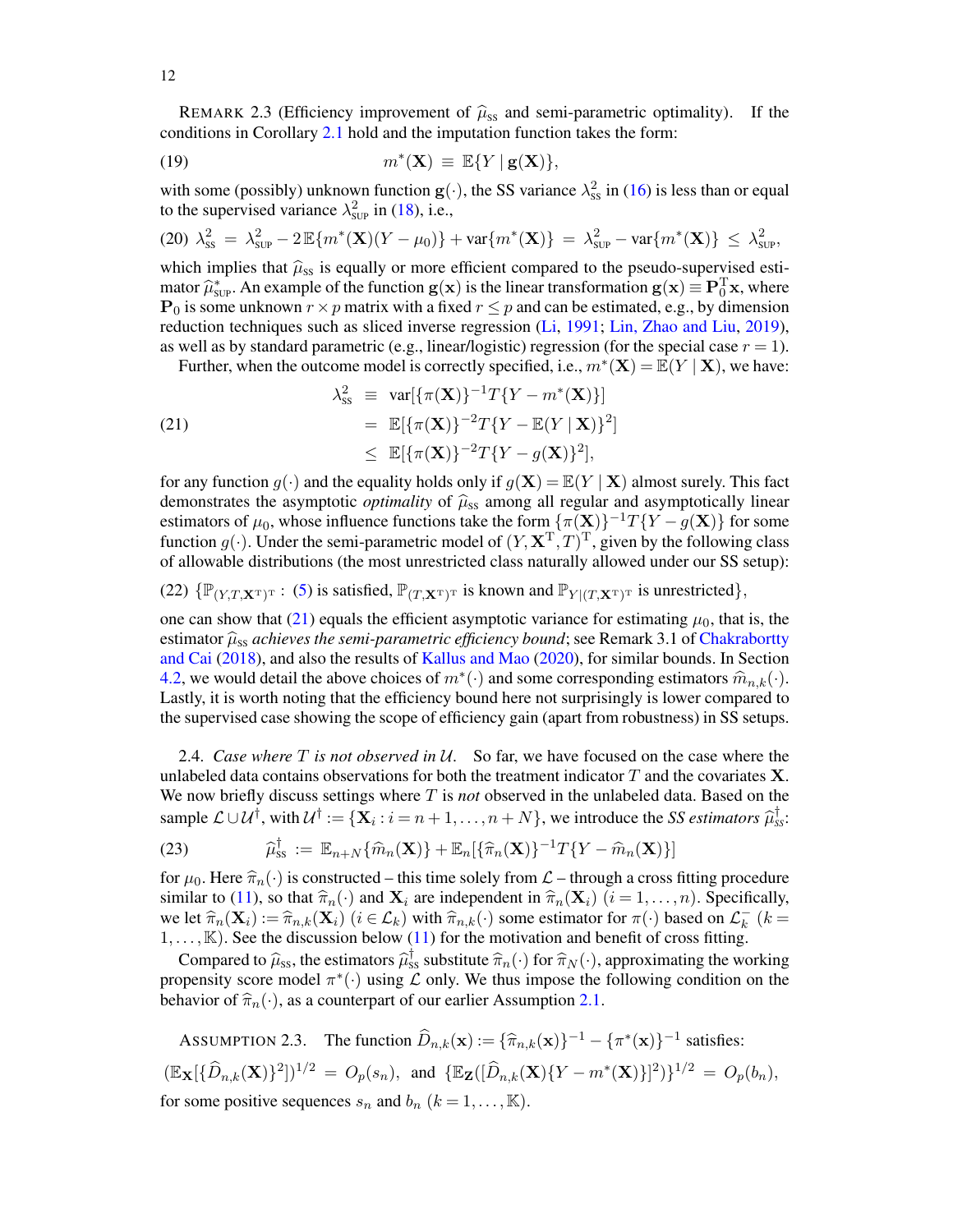Replacing  $\hat{\pi}_N(\cdot)$  by  $\hat{\pi}_n(\cdot)$  in Corollary [2.1,](#page-9-1) we immediately obtain the next corollary regarding the properties of  $\hat{\mu}_{ss}^{\dagger}$ . (This serves as the counterpart of our Corollary [2.1](#page-9-1) on  $\hat{\mu}_{ss}$ .)

<span id="page-12-2"></span>COROLLARY [2.3](#page-11-3). *Under Assumptions [1.1,](#page-2-4) [2.2](#page-8-1) and 2.3 as well as the condition that*  $\nu = 0$ *as in* [\(1\)](#page-1-0), the SS estimator  $\hat{\mu}_{ss}^{\dagger}$  defined by [\(23\)](#page-11-4) has the stochastic expansion:

$$
\hat{\mu}_{ss}^{\dagger} - \mu_0 = n^{-1} \sum_{i=1}^n \zeta_{ss}(\mathbf{Z}_i) + O_p\{n^{-1/2}(w_{n,2} + b_n) + s_n w_{n,2}\} +
$$
  

$$
I\{\pi^*(\mathbf{X}) \neq \pi(\mathbf{X})\}O_p(w_{n,1}) + I\{m^*(\mathbf{X}) \neq m(\mathbf{X})\}O_p(s_n), \text{ where}
$$

 $\zeta_{ss}(\mathbf{Z}) \equiv {\pi^*(\mathbf{X})}^{-1}T\{Y - m^*(\mathbf{X})\} + \mathbb{E}{m^*(\mathbf{X})} - \mu_0$ , *as in Corollary [2.1,](#page-9-1) satisfying*  $\mathbb{E}\{\zeta_{\text{SS}}(\mathbf{Z})\}=0$  given either  $\pi^*(\mathbf{X})=\pi(\mathbf{X})$  or  $m^*(\mathbf{X})=m(\mathbf{X})$  but not necessarily both. *Further,* if  $\pi^*(\mathbf{X}) = \pi(\mathbf{X})$ ,  $m^*(\mathbf{X}) = m(\mathbf{X})$  and  $n^{-1/2}(w_{n,2} + b_n) + s_n w_{n,2} = o(n^{-1/2})$ ,

<span id="page-12-3"></span>(24) *then* 
$$
n^{1/2}\lambda_{ss}^{-1}(\widehat{\mu}_{ss}^{\dagger} - \mu_0) \xrightarrow{d} \mathcal{N}(0,1)
$$
  $(n, N \to \infty),$ 

 $with \ \lambda_{ss}^2 \equiv \mathbb{E}[\{\zeta_{ss}(\mathbf{Z})\}^2] = var[\{\pi(\mathbf{X})\}^{-1}T\{Y - m(\mathbf{X})\}].$ 

REMARK 2.4 (Comparison of estimators using different types of data). We can see from Corollary [2.3](#page-12-2) that  $\hat{\mu}_{ss}^{\dagger}$  possesses the same robustness as the supervised estimator  $\hat{\mu}_{sup}$  in [\(8\)](#page-7-2).<br>Specifically it is consistent whenever one among  $f_{\pi}(\cdot)$  m(.) is correctly specified, while its Specifically, it is consistent whenever one among  $\{\pi(\cdot), m(\cdot)\}$  is correctly specified, while its  $n^{1/2}$ -consistency and asymptotic normality in [\(24\)](#page-12-3) require both to be correct. As regards ef-ficiency, as long as the limiting distribution [\(24\)](#page-12-3) holds, the asymptotic variance  $\lambda_{ss}^2$  of  $\hat{\mu}_{ss}^{\dagger}$ equals that of  $\hat{\mu}_{SS}$  in Theorem [2.1,](#page-9-0) implying that  $\hat{\mu}_{SS}^{\dagger}$  outperforms  $\hat{\mu}_{SUP}$  and enjoys semi-<br>parametric optimality as discussed in Remark 2.3. We summarize in Table 1 the achievable parametric optimality as discussed in Remark [2.3.](#page-11-1) We summarize in Table [1](#page-12-0) the achievable properties of all the ATE estimators based on different types of available data. Estimation of the QTE using the data  $\mathcal{L} \cup \mathcal{U}^{\dagger}$  is similar in spirit while technically more laborious. We will therefore omit the relevant discussion considering that such a setting is not our main interest.

### TABLE 1

<span id="page-12-0"></span>*SS ATE estimation and its benefits: a complete picture of the achievable robustness and efficiency properties of the ATE estimators based on different types of available data. Here, the efficiency (Eff.) gain is relative to the*  $supervised$  *estimator* [\(8\)](#page-7-2) when  $\{m^*(\cdot), \pi^*(\cdot)\} = \{m(\cdot), \pi(\cdot)\}$ , while the optimality (Opt.) refers to attaining the *corresponding semi-parametric efficiency bound. The abbreviation* n 1/2 *-CAN stands for* n 1/2 *-consistency and asymptotic normality, while DR stands for doubly robust (in terms of consistency only).*

|                                          |    | $n^{1/2}$ -CAN              |                             |           |      |
|------------------------------------------|----|-----------------------------|-----------------------------|-----------|------|
| Data                                     | DR | $\pi^*(\cdot) = \pi(\cdot)$ | $\pi^*(\cdot) = \pi(\cdot)$ | Eff. gain | Opt. |
|                                          |    | $m^*(\cdot) = m(\cdot)$     | $m^*(\cdot) \neq m(\cdot)$  |           |      |
|                                          |    |                             |                             |           |      |
| $\mathcal{L} \cup \mathcal{U}^{\dagger}$ |    |                             |                             |           |      |
| $\mathcal{L}\cup\mathcal{U}$             |    |                             |                             |           |      |

<span id="page-12-1"></span>2.5. *Final SS estimator for the ATE.* In Sections [2.2](#page-7-4)[–2.3,](#page-10-0) we have established the asymptotic properties of our SS estimator  $\hat{\mu}_{ss} \equiv \hat{\mu}_{ss}(1)$  for  $\mu_0 \equiv \mu_0(1)$ . We now propose our *final SS estimator for the ATE,* i.e., the difference  $\mu_0(1) - \mu_0(0)$  in [\(2\)](#page-2-5), as:  $\hat{\mu}_{ss}(1) - \hat{\mu}_{ss}(0)$ , with

$$
\widehat{\mu}_{ss}(0) := \mathbb{E}_{n+N} \{ \widehat{m}_n(\mathbf{X},0) \} + \mathbb{E}_n [\{ 1 - \widehat{\pi}_N(\mathbf{X}) \}^{-1} (1-T) \{ Y - \widehat{m}_n(\mathbf{X},0) \}],
$$

where the estimator  $\hat{m}_n(\mathbf{X}, 0)$  is constructed by cross fitting procedures similar to [\(10\)](#page-8-3)–[\(11\)](#page-8-3) and has a probability limit  $m^*(\mathbf{X},0)$ , a working outcome model for the conditional expectation  $\mathbb{E}\{Y(0) | \mathbf{X}\}\$ . Adapting Theorem [2.1](#page-9-1) and Corollary 2.1 with  $\{Y,T\}$  therein replaced by  $\{Y(0), 1-T\}$ , we can directly obtain theoretical results for  $\hat{\mu}_{ss}(0)$  including its stochastic expansion and limiting distribution. By arguments analogous to those in Remarks [2.2](#page-9-2)[–2.3,](#page-11-1) one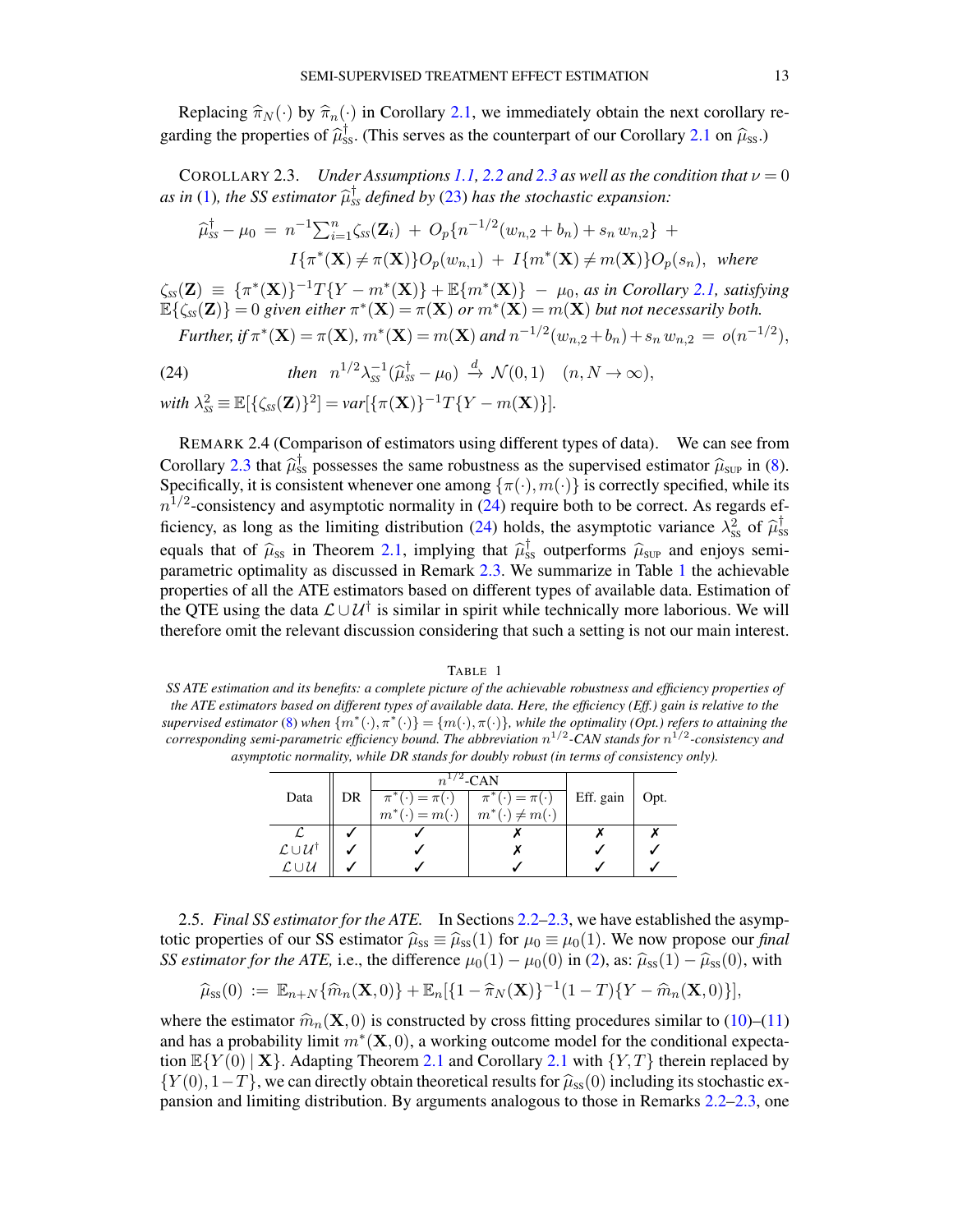can easily conclude the double robustness, asymptotic normality, efficiency gain compared to the supervised counterparts and semi-parametric optimality of  $\hat{\mu}_{ss}(0)$ . Also, it is straightforward to show that these properties are possessed by the difference estimator  $\hat{\mu}_{ss}(1) - \hat{\mu}_{ss}(0)$ as well. Among all the above conclusions, a particularly important one is that:

<span id="page-13-2"></span> $(25)$   $n^{1/2}\lambda_{\text{ATE}}^{-1}[\{\widehat{\mu}_{ss}(1) - \widehat{\mu}_{ss}(0)\} - {\mu_0(1) - \mu_0(0)}] \overset{d}{\rightarrow} \mathcal{N}(0, 1)$   $(n, N \to \infty),$ 

under the conditions in Corollary [2.1](#page-9-1) for  $\hat{\mu}_{ss}(1)$  as well as their counterparts for  $\hat{\mu}_{ss}(0)$ , where the asymptotic variance:

 $\lambda_{\text{ATE}}^2 := \text{ var}[\{\pi(\mathbf{X})\}^{-1}T\{Y - m^*(\mathbf{X})\} - \{1 - \pi(\mathbf{X})\}^{-1}(1 - T)\{Y(0) - m^*(\mathbf{X}, 0)\}]$ can be estimated by:

 $var_n[\{\hat{\pi}_N(\mathbf{X})\}^{-1}T\{Y - \hat{m}_n(\mathbf{X})\} - \{1 - \hat{\pi}_N(\mathbf{X})\}^{-1}(1 - T)\{Y(0) - \hat{m}_n(\mathbf{X}, 0)\}].$ 

In theory, the limiting distribution  $(25)$  provides the basis for our SS inference regarding the ATE:  $\mu_0(1) - \mu_0(0)$ ; see the data analysis in Section [6](#page-29-0) for an instance of its application.

<span id="page-13-0"></span>REMARK 2.5 (Comparison with [Zhang and Bradic](#page-58-2) [\(2019\)](#page-58-2)). It is worth mentioning here that our work on the ATE bears some resemblance with the recent article by [Zhang and Bradic](#page-58-2) [\(2019\)](#page-58-2), who discussed SS inference for the ATE as an illustration of their SS mean estimation method and mainly focused on using a linear working model for  $\mathbb{E}(Y | \mathbf{X})$ . We, however, treat this problem in more generality – both in methodology and theory. Specifically, we allow for a wide range of methods to estimate the nuisance functions in our estimators, allowing flexibility in terms of model misspecification, and also establish through this whole section a suit of generally applicable results – with only high-level conditions on the nuisance estimators – giving a complete understanding/characterization of our SS ATE estimators' properties, uncovering in the process, various interesting aspects of their robustness and efficiency benefits. In Section [4](#page-18-0) later, we also provide a careful study of a family of outcome model estimators based on kernel smoothing, inverse probability weighting and dimension reduction, establishing novel results on their uniform convergence rates, which verify the high-level conditions required in Corollary [2.1](#page-9-1) and ensure the efficiency superiority of our method discussed in Remark [2.3;](#page-11-1) see Section [4.2](#page-19-0) for more details. In general, we believe the SS ATE estimation problem warranted a more detailed and thorough analysis in its own right, as we attempt to do in this paper. Moreover, we also consider, as in the next section, the QTE estimation problem, which to our knowledge is an entirely novel contribution in the area of SS (causal) inference.

<span id="page-13-1"></span>3. SS estimation for the QTE. We now study SS estimation of the QTE in [\(3\)](#page-2-6). As be-fore in Section [2,](#page-6-0) we will simply focus here on SS estimation of the  $\tau$ -quantile  $\theta_0 \equiv \theta_0(1, \tau) \in$  $\Theta \subset \mathbb{R}$  of  $Y \equiv Y(1)$ , as in [\(6\)](#page-2-3), with some fixed and known  $\tau \in (0,1)$ . This will be our goal in Sections [3.1–](#page-14-0)[3.2,](#page-17-1) after which we finally address SS inference for the QTE in Section [3.3.](#page-18-1)

REMARK 3.1 (Technical difficulties with QTE estimation). While the basic ideas underlying the SS estimation of the QTE are similar in spirit to those in Section [2](#page-6-0) for the ATE, the inherent inseparability of Y and  $\theta$  in the quantile estimating equation [\(4\)](#page-2-2) poses significantly more challenges in both implementation and theory. To overcome these difficulties, we use the strategy of one-step update in the construction of our QTE estimators, and also develop technical novelties of empirical process theory in the proof of their properties; see Section [3.1](#page-14-0) as well as Lemma [B.1](#page-34-0) (in Appendix [B.1](#page-34-1) of the Supplementary Material) for more details.

REMARK 3.2 (Semantic clarification for Sections [3.1](#page-14-0)[–3.2\)](#page-17-1). As mentioned above, our es-timand in Sections [3.1–](#page-14-0)[3.2](#page-17-1) is the quantile  $\theta_0$  of  $Y(1)$ , not QTE, per se. However, for semantic convenience, we will occasionally refer to it as "QTE" itself (and the estimators as "QTE estimators") while presenting our results and discussions in these sections. We hope this slight abuse of terminology is not a distraction, as the true estimand should be clear from context.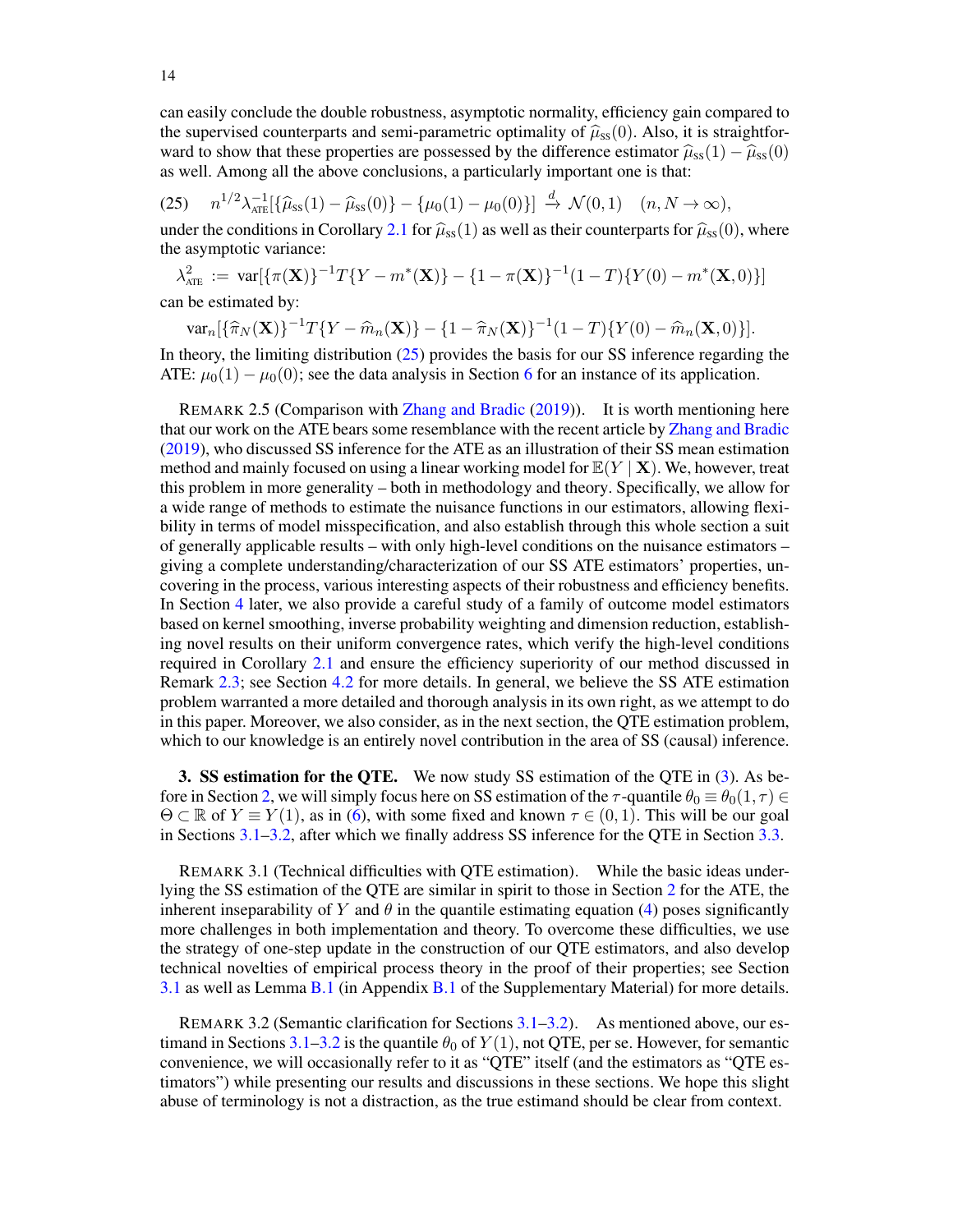<span id="page-14-0"></span>3.1. *SS estimators for*  $\theta_0$ *: general construction and properties* . Let us define  $\phi(\mathbf{X}, \theta) :=$  $\mathbb{E}\{\psi(Y,\theta) \mid \mathbf{X}\}\$ . Analogous to the construction [\(7\)](#page-7-1) for the mean  $\mu_0$ , we observe that, for arbitrary functions  $\pi^*(\cdot)$  and  $\phi^*(\cdot, \cdot)$ , the equation [\(4\)](#page-2-2) for  $\theta_0$  satisfies the DR type representation:

<span id="page-14-1"></span>(26) 
$$
0 = \mathbb{E}\{\psi(Y,\theta_0)\} = \mathbb{E}\{\phi^*(\mathbf{X},\theta_0)\} + \mathbb{E}[\{\pi^*(\mathbf{X})\}^{-1}T\{\psi(Y,\theta_0) - \phi^*(\mathbf{X},\theta_0)\}],
$$

given either  $\pi^*(\mathbf{X}) = \pi(\mathbf{X})$  or  $\phi^*(\mathbf{X}, \theta) = \phi(\mathbf{X}, \theta)$  but *not* necessarily both.

To clarify the basic logic behind the construction of our SS estimators, suppose momentarily that  $\{\pi^*(\cdot),\phi^*(\cdot,\cdot)\}$  are known and equal to  $\{\pi(\cdot),\phi(\cdot,\cdot)\}$ . One may then expect to obtain a supervised estimator of  $\theta_0$  by solving the empirical version of [\(26\)](#page-14-1) based on  $\mathcal{L}$ , i.e., solve

<span id="page-14-2"></span>(27) 
$$
\mathbb{E}_n\{\phi(\mathbf{X},\theta)\} + \mathbb{E}_n[\{\pi(\mathbf{X})\}^{-1}T\{\psi(Y,\theta) - \phi(\mathbf{X},\theta)\}] = 0,
$$

with respect to  $\theta$ . However, solving [\(27\)](#page-14-2) directly is not a simple task due to its inherent nonsmoothness and non-linearity in θ. A reasonable strategy to adopt instead is a *one-step update* approach [\(Van der Vaart,](#page-57-18) [2000;](#page-57-18) [Tsiatis,](#page-57-2) [2007\)](#page-57-2), using the corresponding *influence function* (a term used a bit loosely here to denote the expected influence function in the supervised case):

<span id="page-14-3"></span>(28) 
$$
\{f(\theta_0)\}^{-1}(\mathbb{E}[\{\pi(\mathbf{X})\}^{-1}T\{\phi(\mathbf{X},\theta_0)-\psi(Y,\theta_0)\}]-\mathbb{E}\{\phi(\mathbf{X},\theta_0)\}).
$$

Specifically, by replacing the unknown functions  $\{\pi(\cdot), \phi(\cdot, \cdot)\}\$  in [\(28\)](#page-14-3) with *some* estimators  ${\{\widehat{\pi}_{n}(\cdot), \widehat{\phi}_{n}(\cdot, \cdot)\}}$  based on L that may target possibly misspecified limits  ${\{\pi^*(\cdot), \phi^*(\cdot, \cdot)\}}$ , we immediately obtain a *supervised estimator* of  $\theta_0$  via a one-step undate approach as follows: immediately obtain a *supervised estimator* of  $\theta_0$  via a one-step update approach as follows:

<span id="page-14-4"></span>
$$
(29) \quad \widehat{\theta}_{\text{SUP}} := \widehat{\theta}_{\text{INT}} + {\{\widehat{f}_n(\widehat{\theta}_{\text{INT}})\}}^{-1} (\mathbb{E}_n[\{\widehat{\pi}_n(\mathbf{X})\}^{-1} T {\{\widehat{\phi}_n(\mathbf{X}, \widehat{\theta}_{\text{INT}}) - \psi(Y, \widehat{\theta}_{\text{INT}})\}}] - \mathbb{E}_n\{\widehat{\phi}_n(\mathbf{X}, \widehat{\theta}_{\text{INT}})\},
$$

with  $\widehat{\theta}_{\text{INT}}$  an initial estimator for  $\theta_0$  and  $\widehat{f}_n(\cdot)$  an estimator for the density function  $f(\cdot)$  of Y.

*SS estimators of*  $\theta_0$ . With the above motivation for a one-step update approach, and recalling the basic principles of our SS approach in Section [2.2,](#page-7-4) we now formalize the details of our SS estimators of  $\theta_0$ . Similar to the rationale used in the construction of [\(9\)](#page-7-3) for estimating  $\mu_0$ in context of the ATE, replacing  $\mathbb{E}_n\{\widehat{\phi}_n(\mathbf{X}, \widehat{\theta}_{\text{INT}})\}$  and  $\widehat{\pi}_n(\mathbf{X})$  in [\(29\)](#page-14-4) by  $\mathbb{E}_{n+N}\{\widehat{\phi}_n(\mathbf{X}, \widehat{\theta}_{\text{INT}})\}$ and  $\widehat{\pi}_N (\mathbf{X})$ , respectively, now produces a family of *SS estimators*  $\widehat{\theta}_{ss}$  for  $\theta_0$ , given by:

<span id="page-14-5"></span>(30) 
$$
\widehat{\theta}_{\text{ss}} := \widehat{\theta}_{\text{INT}} + \{\widehat{f}_n(\widehat{\theta}_{\text{INT}})\}^{-1} (\mathbb{E}_n[\{\widehat{\pi}_N(\mathbf{X})\}^{-1} T \{\widehat{\phi}_n(\mathbf{X}, \widehat{\theta}_{\text{INT}}) - \psi(Y, \widehat{\theta}_{\text{INT}})\}]-\mathbb{E}_{n+N} \{\widehat{\phi}_n(\mathbf{X}, \widehat{\theta}_{\text{INT}})\}).
$$

Here, a cross fitting technique similar to [\(10\)](#page-8-3)–[\(11\)](#page-8-3) is applied to obtain the estimates  $\phi_n(\mathbf{X}_i, \cdot)$ :

<span id="page-14-8"></span>(31) 
$$
\widehat{\phi}_n(\mathbf{X}_i, \theta) := \mathbb{K}^{-1} \sum_{k=1}^{\mathbb{K}} \widehat{\phi}_{n,k}(\mathbf{X}_i, \theta) \quad (i = n+1, \dots, n+N), \text{ and}
$$

(32) 
$$
\widehat{\phi}_n(\mathbf{X}_i, \theta) := \widehat{\phi}_{n,k}(\mathbf{X}_i, \theta) \quad (i \in \mathcal{I}_k; k = 1, \dots, \mathbb{K}),
$$

where  $\widehat{\phi}_{n,k}(\cdot,\cdot)$  is an estimator for  $\phi^*(\cdot,\cdot)$  based only on the data set  $\mathcal{L}_k^ \overline{k}$   $(k = 1, ..., \mathbb{K}).$ 

We now have a family of SS estimators for  $\theta_0$  indexed by  $\{\hat{\pi}_N(\cdot), \hat{\phi}_n(\cdot, \cdot)\}$  from [\(30\)](#page-14-5). To establish their theoretical properties, we will require the following (high-level) assumptions.

<span id="page-14-6"></span>ASSUMPTION 3.1. The quantile  $\theta_0$  is in the interior of its parameter space  $\Theta$ . The density function  $f(\cdot)$  of Y is positive and has a bounded derivative in  $\mathcal{B}(\theta_0, \varepsilon)$  for some  $\varepsilon > 0$ .

<span id="page-14-7"></span>ASSUMPTION 3.2. The initial estimator  $\widehat{\theta}_{\text{INT}}$  and the density estimator  $\widehat{f}_n(\cdot)$  satisfy that, for some positive sequences  $u_n = o(1)$  and  $v_n = o(1)$ ,

<span id="page-14-9"></span>(33) 
$$
\hat{\theta}_{\text{INT}} - \theta_0 = O_p(u_n), \text{ and}
$$

(34) 
$$
\widehat{f}_n(\widehat{\theta}_{\text{INT}}) - f(\theta_0) = O_p(v_n).
$$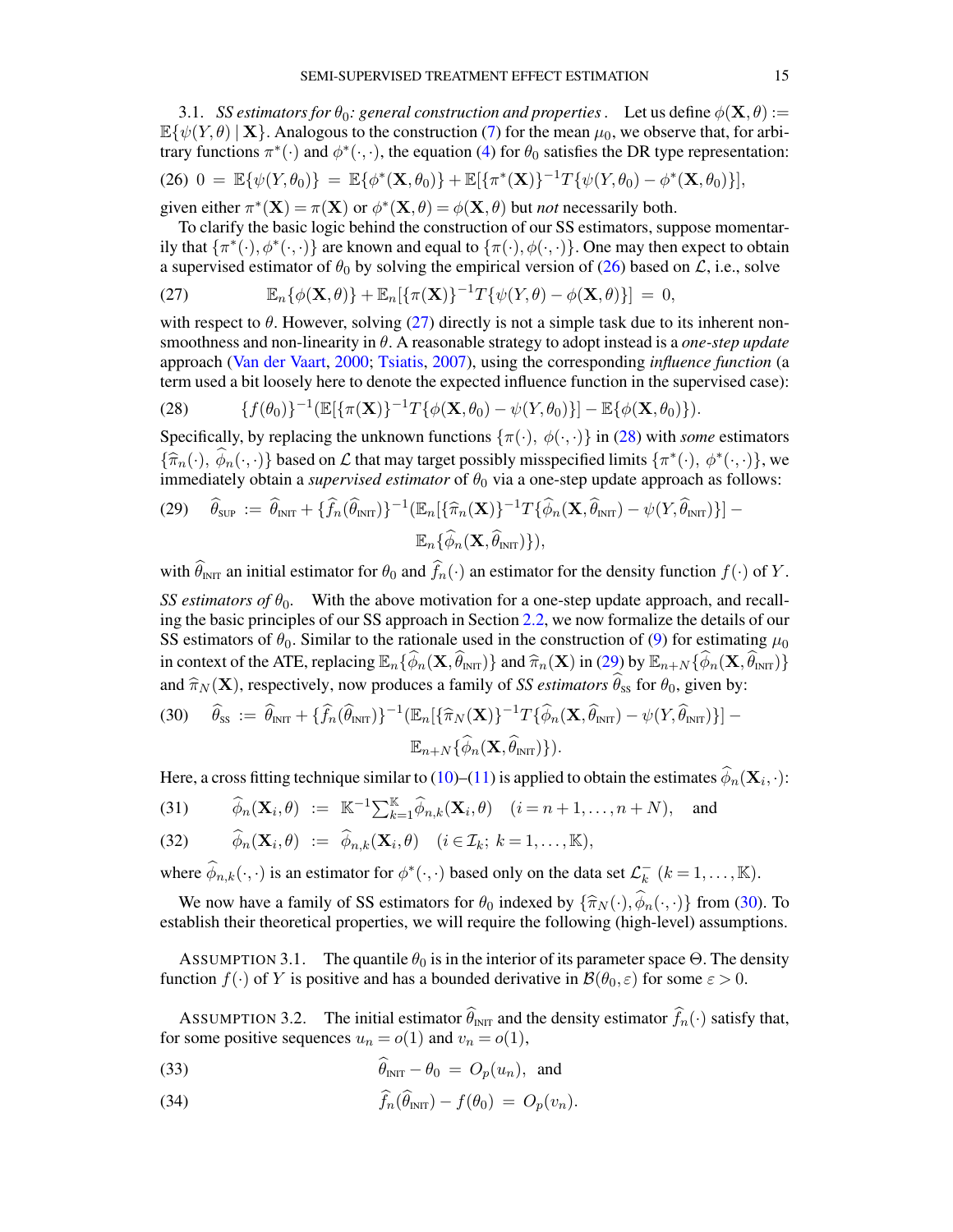<span id="page-15-0"></span>ASSUMPTION 3.3. Recall that  $\pi^*(\cdot)$  is some function such that  $\pi^*(\mathbf{x}) \in (c, 1-c)$  for any  $\mathbf{x} \in \mathcal{X}$  and some  $c \in (0, 1)$ . Then, the function  $\widehat{D}_N(\mathbf{x}) \equiv {\lbrace \widehat{\pi}_N(\mathbf{x}) \rbrace}^{-1} - {\lbrace \pi^*(\mathbf{x}) \rbrace}^{-1}$  satisfies:

<span id="page-15-9"></span>(35) 
$$
(\mathbb{E}_{\mathbf{X}}[\{\widehat{D}_N(\mathbf{X})\}^2])^{1/2} = O_p(s_N), \text{ and}
$$

(36) 
$$
\sup_{\mathbf{x}\in\mathcal{X}}|\widehat{D}_N(\mathbf{x})| = O_p(1),
$$

for some positive sequence  $s_N$  that is possibly divergent.

<span id="page-15-1"></span>ASSUMPTION 3.4. The function  $\phi^*(\cdot, \cdot)$  – the (possibly misspecified) target of  $\hat{\phi}_n(\cdot, \cdot)$  – is bounded. Further, the set  $\mathcal{M} := \{ \phi^*(\mathbf{X}, \theta) : \theta \in \mathcal{B}(\theta_0, \varepsilon) \}$  for some  $\varepsilon > 0$ , satisfies:

<span id="page-15-2"></span>
$$
N_{[]}{\eta, \mathcal{M}, L_2(\mathbb{P}_X)} \le c_1 \eta^{-c_2},
$$

where the symbol  $N_{[1]}(\cdot, \cdot, \cdot)$  refers to the *bracketing number*, as defined in [Van der Vaart and](#page-57-24) [Wellner](#page-57-24) [\(1996\)](#page-57-24) and [Van der Vaart](#page-57-18) [\(2000\)](#page-57-18). In addition, for any sequence  $\ddot{\theta} \rightarrow \theta_0$  in probability,

<span id="page-15-3"></span>(38) 
$$
\mathbb{G}_n[\{\pi^*(\mathbf{X})\}^{-1}T\{\phi^*(\mathbf{X},\widetilde{\theta})-\phi^*(\mathbf{X},\theta_0)\}]=o_p(1), \text{ and}
$$

(39) 
$$
\mathbb{G}_{n+N}\{\phi^*(\mathbf{X},\widetilde{\theta})-\phi^*(\mathbf{X},\theta_0)\} = o_p(1).
$$

<span id="page-15-5"></span><span id="page-15-4"></span>ASSUMPTION 3.5. Denote

(40) 
$$
\widehat{\psi}_{n,k}(\mathbf{X}, \theta) := \widehat{\phi}_{n,k}(\mathbf{X}, \theta) - \phi^*(\mathbf{X}, \theta), \text{ and}
$$

$$
\Delta_k(\mathcal{L}) := (\sup_{\theta \in \mathcal{B}(\theta_0, \varepsilon)} \mathbb{E}_{\mathbf{X}} [\{\widehat{\psi}_{n,k}(\mathbf{X}, \theta)\}^2])^{1/2} \quad (k = 1, ..., \mathbb{K}).
$$

Then, for some  $\varepsilon > 0$ , the set:

<span id="page-15-8"></span>(41) 
$$
\mathcal{P}_{n,k} := \{\widehat{\psi}_{n,k}(\mathbf{X},\theta): \theta \in \mathcal{B}(\theta_0,\varepsilon)\}
$$

satisfies that, for any  $\eta \in (0, \Delta_k(\mathcal{L}) + c]$  for some  $c > 0$ ,

<span id="page-15-7"></span>(42) 
$$
N_{[]}{\lbrace \eta, \mathcal{P}_{n,k} \mid \mathcal{L}, L_2(\mathbb{P}_{\mathbf{X}}) \rbrace} \leq H(\mathcal{L})\eta^{-c} \quad (k=1,\ldots,\mathbb{K})
$$

with some function  $H(\mathcal{L}) > 0$  such that  $H(\mathcal{L}) = O_p(a_n)$  for some positive sequence  $a_n$  that is possibly divergent. Here,  $\mathcal{P}_{n,k}$  is indexed by  $\theta$  *only* and treats  $\psi_{n,k}(\cdot,\theta)$  as a non-random function  $(k = 1, ..., K)$ . Moreover, we assume that:

<span id="page-15-6"></span>
$$
\sup_{\theta \in \mathcal{B}(\theta_0,\varepsilon)} \mathbb{E}_{\mathbf{X}}\{|\widehat{\psi}_{n,k}(\mathbf{X},\theta)|\} = O_p(d_{n,1}), \quad \Delta_k(\mathcal{L}) = O_p(d_{n,2}), \text{ and}
$$
  
\n
$$
\sup_{\mathbf{x} \in \mathcal{X}, \theta \in \mathcal{B}(\theta_0,\varepsilon)} |\widehat{\psi}_{n,k}(\mathbf{x},\theta)| = O_p(d_{n,\infty}) \quad (k = 1,\dots, \mathbb{K}),
$$

where  $d_{n,1}$ ,  $d_{n,2}$  and  $d_{n,\infty}$  are some positive sequences that are possibly divergent.

REMARK 3.3. The basic conditions in Assumption [3.1](#page-14-6) ensure the identifiability and estimability of  $\theta_0$ . Assumption [3.2](#page-14-7) is standard for one-step estimators, regulating the behavior of  $\widehat{\theta}_{INT}$  and  $\widehat{f}_n(\cdot)$ . Assumption [3.3](#page-15-0) is an analogue of Assumption [2.1,](#page-8-0) adapted suitably for the technical proofs of the QTE estimators. Assumption [3.4](#page-15-1) outlines the features of a suitable working outcome model  $\phi^*(\cdot, \cdot)$ . According to Example 19.7 and Lemma 19.24 of [Van der](#page-57-18) [Vaart](#page-57-18) [\(2000\)](#page-57-18), the conditions [\(37\)](#page-15-2)–[\(39\)](#page-15-3) hold as long as  $\phi^*(\mathbf{X}, \theta)$  is Lipschitz continuous in  $\theta$ . Lastly, Assumption [3.5](#page-15-4) imposes restrictions on the bracketing number and norms of the error term [\(40\)](#page-15-5). The requirements in Assumptions [3.4](#page-15-1) and [3.5](#page-15-4) should be expected to hold for most reasonable choices of  $\{\phi^*(\cdot,\cdot), \hat{\phi}_{n,k}(\cdot,\cdot)\}$  using standard results from empirical process theory [\(Van der Vaart and Wellner,](#page-57-24) [1996;](#page-57-24) [Van der Vaart,](#page-57-18) [2000\)](#page-57-18). Again, all the positive sequences in Assumptions [3.3](#page-15-0) and [3.5](#page-15-4) are possibly divergent, so the relevant restrictions are actually fairly mild and weaker than requiring  $L_{\infty}$  convergence. The validity of these assumptions for some choices of the nuisance functions and their estimators will be discussed in Section [4.](#page-18-0)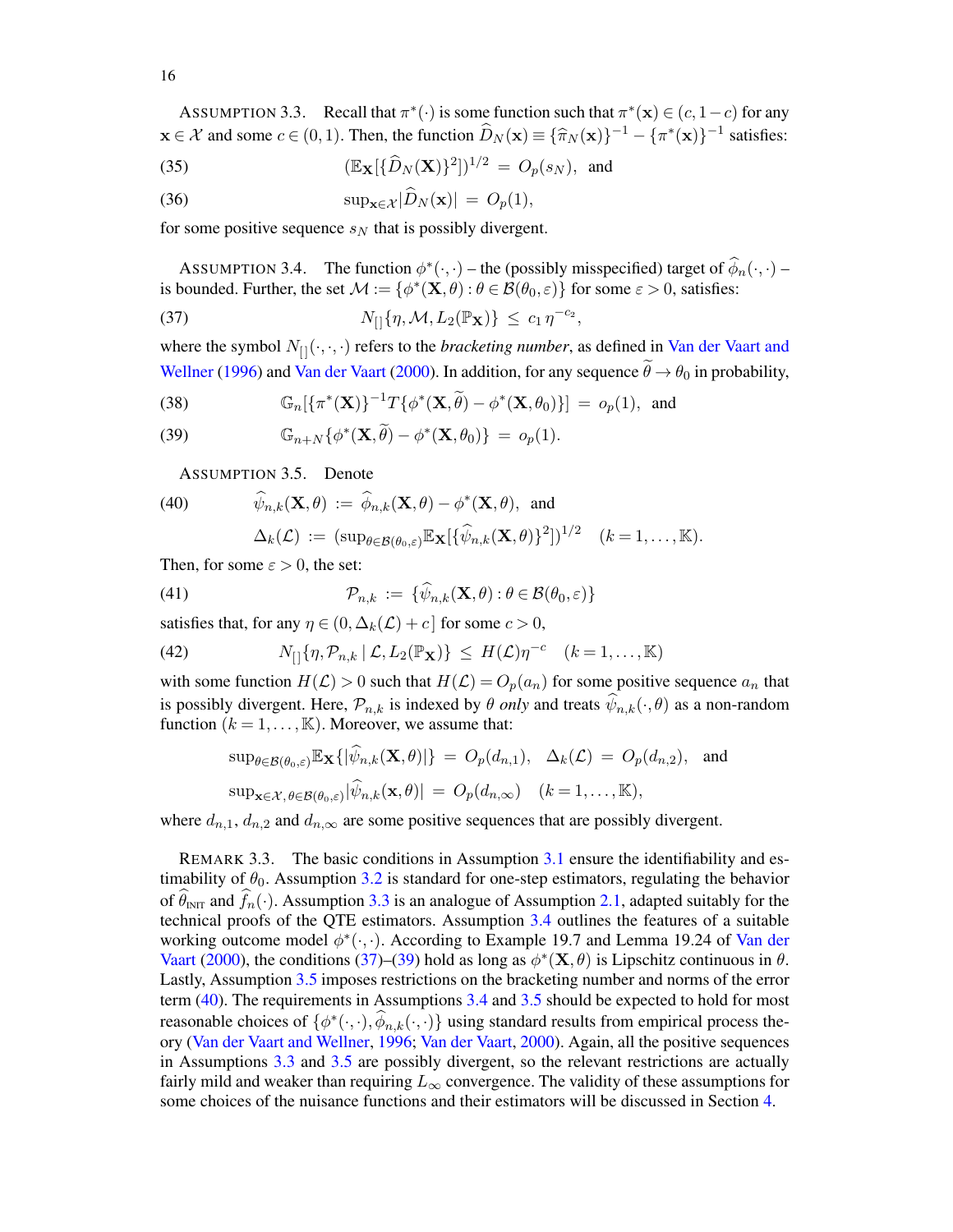We now present the asymptotic properties of  $\hat{\theta}_{ss}$  in Theorem [3.1](#page-16-1) and Corollary 3.1 below.

<span id="page-16-0"></span>THEOREM [3.1](#page-14-6). *Suppose that Assumptions [1.1](#page-2-4) and 3.1[–3.5](#page-15-4) hold, and that either*  $\pi^*(\mathbf{X}) =$  $\pi(\mathbf{X})$  *or*  $\phi^*(\mathbf{X}, \theta) = \phi(\mathbf{X}, \theta)$  *but not necessarily both. Then, it holds that:*  $\widehat{\theta}_{ss} - \theta_0 =$ 

$$
\{nf(\theta_0)\}^{-1} \sum_{i=1}^n \omega_{n,N}(\mathbf{Z}_i, \theta_0) + O_p\{u_n^2 + u_n v_n + n^{-1/2}(r_n + z_{n,N}) + s_N d_{n,2}\} +
$$
  

$$
I\{\pi^*(\mathbf{X}) \neq \pi(\mathbf{X})\}O_p(d_{n,1}) + I\{\phi^*(\mathbf{X}, \theta) \neq \phi(\mathbf{X}, \theta)\}O_p(s_N) + o_p(n^{-1/2}),
$$

$$
\{\pi^*(\mathbf{X}) \neq \pi(\mathbf{X})\} O_p(d_{n,1}) + I\{\phi^*(\mathbf{X}, \theta) \neq \phi(\mathbf{X}, \theta)\} O_p(s_N) + o_p(n^{-1/2}),
$$

*when*  $\nu \geq 0$ *, where* 

$$
r_n := d_{n,2} \{ \log a_n + \log (d_{n,2}^{-1}) \} + n_{\mathbb{K}}^{-1/2} d_{n,\infty} \{ (\log a_n)^2 + (\log d_{n,2})^2 \},
$$
  

$$
z_{n,N} := s_N \log (s_N^{-1}) + n^{-1/2} (\log s_N)^2, \text{ and}
$$

$$
\omega_{n,N}(\mathbf{Z},\theta) := \{\pi^*(\mathbf{X})\}^{-1}T\{\phi^*(\mathbf{X},\theta) - \psi(Y,\theta)\} - \mathbb{E}_{n+N}\{\phi^*(\mathbf{X},\theta)\},\
$$

satisfying  $\mathbb{E}\{\omega_{n,N}(\mathbf{Z},\theta_0)\}=0$  if either  $\phi^*(\cdot)=\phi(\cdot)$  or  $\pi^*(\cdot)=\pi(\cdot)$  but not necessarily both.

<span id="page-16-1"></span>COROLLARY [3.1](#page-16-0). *Suppose that the conditions in Theorem 3.1 hold true, that*  $\nu = 0$  *as*  $in$  [\(1\)](#page-1-0), and that  $\pi^*(\mathbf{X}) = \pi(\mathbf{X})$ . Then, the stochastic expansion of  $\widehat{\theta}_{ss}$  is given by:  $\widehat{\theta}_{ss} - \theta_0 =$ 

$$
{n f(\theta_0)}^{-1} \sum_{i=1}^n \omega_{ss}(\mathbf{Z}_i, \theta_0) + O_p\{u_n^2 + u_n v_n + n^{-1/2}(r_n + z_{n,N}) + s_N d_{n,2}\} + I\{\phi^*(\mathbf{X}, \theta) \neq \phi(\mathbf{X}, \theta)\} O_p(s_N) + o_p(n^{-1/2}),
$$

*where*

$$
\omega_{ss}(\mathbf{Z},\theta) := {\{\pi(\mathbf{X})\}}^{-1}T{\{\phi^*(\mathbf{X},\theta) - \psi(Y,\theta)\}} - \mathbb{E}{\{\phi^*(\mathbf{X},\theta)\}},
$$

satisfying  $\mathbb{E}\{\omega_{ss}(\mathbf{Z},\theta_0)\}=0$ , and  $\phi^*(\mathbf{X},\theta)$  is arbitrary, i.e., not necessarily equal to  $\phi(\mathbf{x},\theta)$ .

Further, if either  $s_N = o(n^{-1/2})$  or  $\phi^*(\mathbf{X}, \theta) = \phi(\mathbf{X}, \theta)$  but not necessarily both, and

(43) 
$$
u_n^2 + u_n v_n + n^{-1/2} (r_n + z_{n,N}) + s_N d_{n,2} = o(n^{-1/2}),
$$

*then the limiting distribution of*  $\widehat{\theta}_{ss}$  *is:* 

(44) 
$$
n^{1/2} f(\theta_0) \sigma_{ss}^{-1} (\widehat{\theta}_{ss} - \theta_0) \stackrel{d}{\to} \mathcal{N}(0, 1) \quad (n, N \to \infty),
$$

with  $\sigma_{ss}^2 := \mathbb{E}[\{\omega_{ss}(\mathbf{Z}, \theta_0)\}^2] = \text{var}[\{\pi(\mathbf{X})\}^{-1}T\{\psi(Y, \theta_0) - \phi^*(\mathbf{X}, \theta_0)\}]$ *, and the asymptotic*  $variance \{ f(\theta_0) \}^{-2} \sigma_{ss}^2$  *can be estimated as:* 

<span id="page-16-4"></span>
$$
\{\widehat{f}_n(\widehat{\theta}_{ss})\}^{-2}var_n[\{\widehat{\pi}_N(\mathbf{X})\}^{-1}T\{\psi(Y,\widehat{\theta}_{ss})-\widehat{\phi}_n(\mathbf{X},\widehat{\theta}_{ss})\}].
$$

<span id="page-16-2"></span>REMARK 3.4 (Robustness and first-order insensitivity of  $\hat{\theta}_{ss}$ ). Theorem [3.1](#page-16-0) and Corol-lary [3.1](#page-16-1) establish the general properties of  $\hat{\theta}_{ss}$ , in the same spirit as those of  $\hat{\mu}_{ss}$  in Section [2.2.](#page-7-4) The results show, in particular, that  $\hat{\theta}_{ss}$  are always DR, while enjoying first-order insensitivity, and  $n^{1/2}$ -consistency and asymptotic normality, *regardless* of whether  $\phi(\cdot, \cdot)$  is misspecified, as long as we can correctly estimate  $\pi(X)$  at an  $L_2$ -rate faster than  $n^{-1/2}$  by exploiting the plentiful observations in  $\mathcal U$ . In contrast, such  $n^{1/2}$ -consistency and asymptotic normality are unachievable (in general) for purely supervised QTE estimators if  $\phi(\cdot, \cdot)$  is misspecified. This is analogous to the case of the ATE; see Remark [2.2](#page-9-2) for more discussions on these properties.

<span id="page-16-3"></span>REMARK 3.5 (Choices of  $\{\widehat{\theta}_{INT}, \widehat{f}_n(\cdot)\}\)$ . While the general conclusions in Theorem [3.1](#page-16-0) and Corollary [3.1](#page-16-1) hold true for *any* estimators  $\{\widehat{\theta}_{\text{INT}}, \widehat{f}_n(\cdot)\}$  satisfying Assumption [3.2,](#page-14-7) a reasonable choice in practice for both would be *IPW type estimators*. Specifically, the initial estimator  $\widehat{\theta}_{INT}$  can be obtained by solving:  $\mathbb{E}_n[\{\widehat{\pi}_N(\mathbf{X})\}^{-1}T\psi(Y,\widehat{\theta}_{INT})] = 0$ , while  $\widehat{f}_n(\cdot)$  may be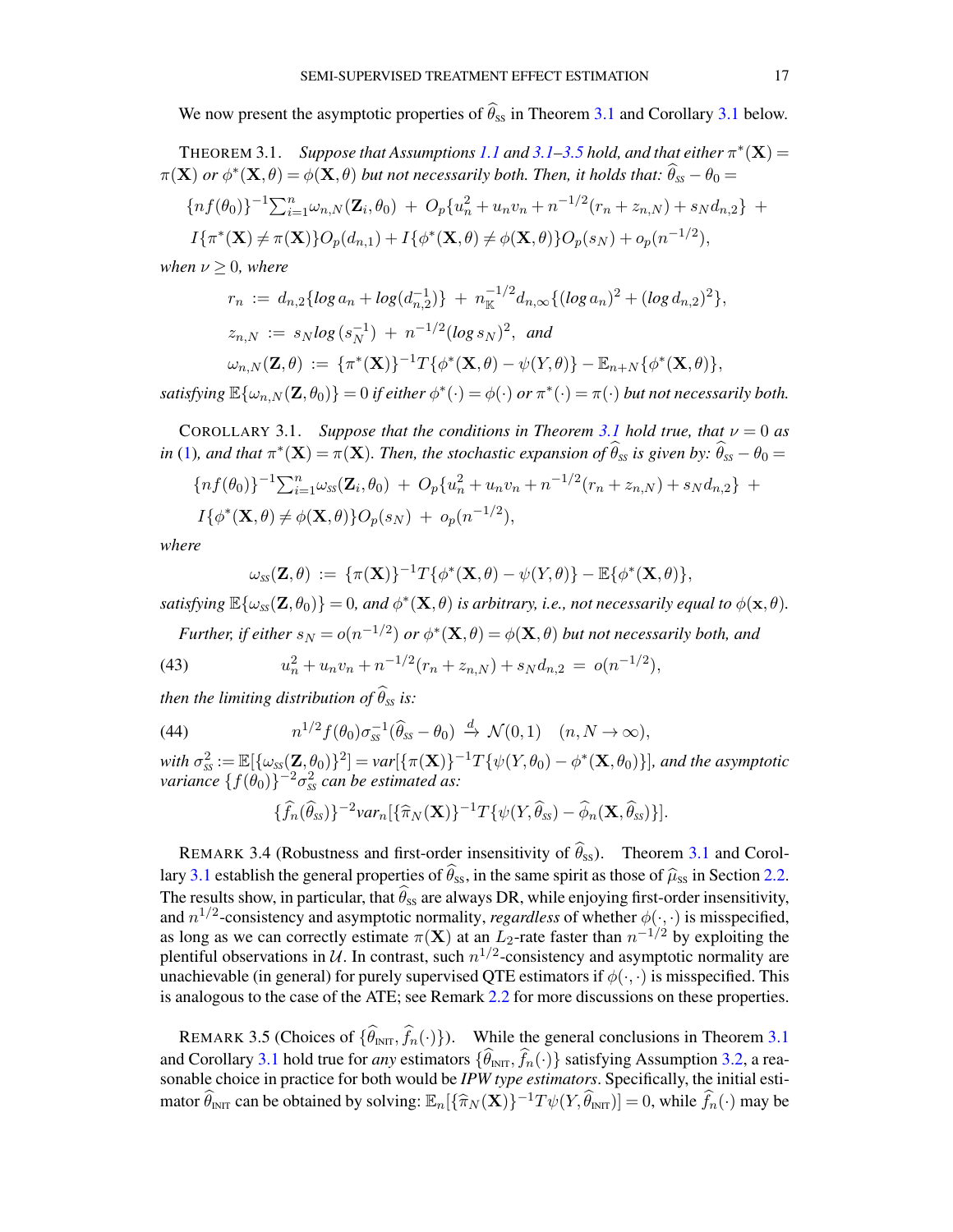defined as a kernel density estimator based on the weighted sample:  $\{\{\hat{\pi}_N (\mathbf{X}_i)\}^{-1}T_iY_i : i = 1, \dots, n\}$ . Under the conditions in Corollary 3.1, it is not hard to show that Assumption 3.2.  $1, \ldots, n$ . Under the conditions in Corollary [3.1,](#page-16-1) it is not hard to show that Assumption [3.2](#page-14-7) as well as the part of [\(43\)](#page-15-6) related to  $\{u_n, v_n\}$  are indeed satisfied by such  $\{\widehat{\theta}_{\text{INT}}, \widehat{f}_n(\cdot)\}\)$ , using the basic proof techniques of quantile methods [\(Koenker,](#page-57-25) [2005\)](#page-57-25) and kernel-based approaches [\(Hansen,](#page-56-27) [2008\)](#page-56-27), along with suitable modifications used to incorporate the IPW weights.

<span id="page-17-2"></span><span id="page-17-1"></span>3.2. *Efficiency comparison.* For efficiency comparison among QTE estimators, similar to  $\hat{\mu}_{\text{sup}}^*$  in Section [2](#page-6-0) for the ATE, we now consider the *pseudo-supervised estimator(s)* of  $\theta_0$ : (45)  $\hat{\theta}_{\text{sup}}^* := \hat{\theta}_{\text{INT}} + {\{\hat{f}_n(\hat{\theta}_{\text{INT}})\}}^{-1} (\mathbb{E}_n[\{\hat{\pi}_N(\mathbf{X})\}^{-1} T {\{\hat{\phi}_n(\mathbf{X}, \hat{\theta}_{\text{INT}}) - \psi(Y, \hat{\theta}_{\text{INT}})\}]-$ 

 $\mathbb{E}_n\{\widehat{\phi}_n(\mathbf{X}, \widehat{\theta}_{\text{INT}})\}\,$ 

i.e., the version of the purely supervised estimator  $\hat{\theta}_{\text{SUP}}$  in [\(29\)](#page-14-4) with  $\hat{\pi}_n(\cdot)$  therein replaced by  $\hat{\pi}_N(\cdot)$  from  $\mathcal{U}$ .  $\hat{\theta}_{\text{SVD}}^*$  thus has the same robustness as  $\hat{\theta}_{\text{SS}}$  and is considered solely for efficiency comparison – among SS and supervised estimators of  $\theta_0$  (setting aside any robustness benefits the former already enjoys). This is based on the same motivation and rationale as those discussed in detail in Section [2.3](#page-10-0) in the context of ATE estimation; so we do not repeat those here for brevity. We now present the properties of  $\hat{\theta}_{\text{sup}}^*$  followed by the efficiency comparison.

<span id="page-17-3"></span>COROLLARY 3.2. *Under the conditions in Corollary [3.1,](#page-16-1) the pseudo-supervised estimators*  $\widehat{\theta}_{\textit{SUP}}^*$  given by [\(45\)](#page-17-2) satisfies the following expansion:  $\widehat{\theta}_{\textit{SUP}}^* - \theta_0 =$ 

<span id="page-17-5"></span>
$$
\{nf(\theta_0)\}^{-1}\sum_{i=1}^n \omega_{\text{SUP}}(\mathbf{Z}_i, \theta_0) + O_p\{u_n^2 + u_n v_n + n^{-1/2}(r_n + z_{n,N}) + s_N d_{n,2}\} + I\{\phi^*(\mathbf{X}, \theta) \neq \phi(\mathbf{X}, \theta)\}O_p(s_N) + o_p(n^{-1/2}), \text{ and}
$$

(46)  $n^{1/2} f(\theta_0) \sigma_{\textit{SUP}}^{-1}(\widehat{\theta}_{\textit{SUP}}^* - \theta_0) \stackrel{d}{\rightarrow} \mathcal{N}(0, 1)$   $(n, N \rightarrow \infty)$ , where *where*

$$
\omega_{\text{SUP}}(\mathbf{Z}, \theta) := \{\pi(\mathbf{X})\}^{-1} T \{\phi^*(\mathbf{X}, \theta) - \psi(Y, \theta)\} - \phi^*(\mathbf{X}, \theta),
$$
\n
$$
\text{satisfying } \mathbb{E}\{\omega_{\text{SUP}}(\mathbf{Z}, \theta_0)\} = 0, \text{ and } \sigma_{\text{SUP}}^2 := \mathbb{E}[\{\omega_{\text{SUP}}(\mathbf{Z}, \theta_0)\}^2] =
$$
\n
$$
\text{Var}[\{\pi(\mathbf{X})\}^{-1} T \{\psi(Y, \theta_0) - \phi^*(\mathbf{X}, \theta_0)\}] - \text{var}\{\phi^*(\mathbf{X}, \theta_0)\} + 2 \mathbb{E}\{\phi^*(\mathbf{X}, \theta_0)\psi(Y, \theta_0)\}.
$$

<span id="page-17-0"></span>REMARK 3.6 (Efficiency improvement of  $\widehat{\theta}_{ss}$  and optimality). Inspecting the asymptotic variances in Corollaries [3.1](#page-16-1) and [3.2,](#page-17-3) we see that  $\sigma_{ss}^2 \leq \sigma_{sup}^2$  with *any* choice of  $\phi^*(\mathbf{X}, \theta)$  such that  $\phi^*(\mathbf{X}, \theta) = \mathbb{E}\{\psi(Y, \theta) \mid \mathbf{g}(\mathbf{X})\}$  for some (possibly) unknown function  $\mathbf{g}(\cdot)$ , since

$$
\sigma_{\text{SUP}}^2 - \sigma_{\text{SS}}^2 \ = \ 2 \, \mathbb{E} \{ \phi^*(\mathbf{X}, \theta_0) \psi(Y, \theta_0) \} - \text{var} \{ \phi^*(\mathbf{X}, \theta_0) \} \ = \ \mathbb{E} [ \{ \phi^*(\mathbf{X}, \theta_0) \}^2 ] \ \geq \ 0.
$$

Such a comparison reveals the *superiority* in efficiency of our SS estimators  $\theta_{ss}$  over the corresponding "best" achievable ones in supervised settings *even if* the difference (i.e., improvement) in robustness is ignored. Further, when  $\phi^*(\mathbf{X}, \theta) = \mathbb{E}\{\psi(Y, \theta) | \mathbf{X}\}\$ , the SS variance:

<span id="page-17-4"></span>(47)  

$$
\sigma_{ss}^2 = \text{var}(\{\pi(\mathbf{X})\}^{-1}T[\psi(Y,\theta_0) - \mathbb{E}\{\psi(Y,\theta_0) | \mathbf{X}\}])
$$

$$
= \mathbb{E}(\{\pi(\mathbf{X})\}^{-2}T[\psi(Y,\theta_0) - \mathbb{E}\{\psi(Y,\theta_0) | \mathbf{X}\}]^2)
$$

$$
\leq \mathbb{E}[\{\pi(\mathbf{X})\}^{-2}T\{\psi(Y,\theta_0) - g(\mathbf{X})\}^2],
$$

for any function  $g(\cdot)$  while the equality holds only if  $g(\mathbf{X}) = \mathbb{E}\{\psi(Y, \theta_0) | \mathbf{X}\}\$ almost surely. In this sense  $\widehat{\theta}_{ss}$  is asymptotically *optimal* among all regular and asymptotically linear estimators of  $\theta_0$ , whose influence functions have the form  $\{f(\theta_0)\pi(\mathbf{X})\}^{-1}\hat{T}\{g(\mathbf{X})-\psi(Y,\theta_0)\}$  for some function  $q(\cdot)$ . Under the semi-parametric model [\(22\)](#page-11-5), one can show that, if Assumption [3.1](#page-14-6) holds true, the representation [\(47\)](#page-17-4) equals the efficient asymptotic variance for estimating  $\theta_0$ , that is, the SS estimator  $\hat{\theta}_{ss}$  achieves the *semi-parametric efficiency bound*. In Section [4.3,](#page-21-0) we will also detail the above choices of  $\phi^*(\cdot, \cdot)$  and some corresponding estimators  $\hat{\phi}_{n,k}(\cdot, \cdot)$ .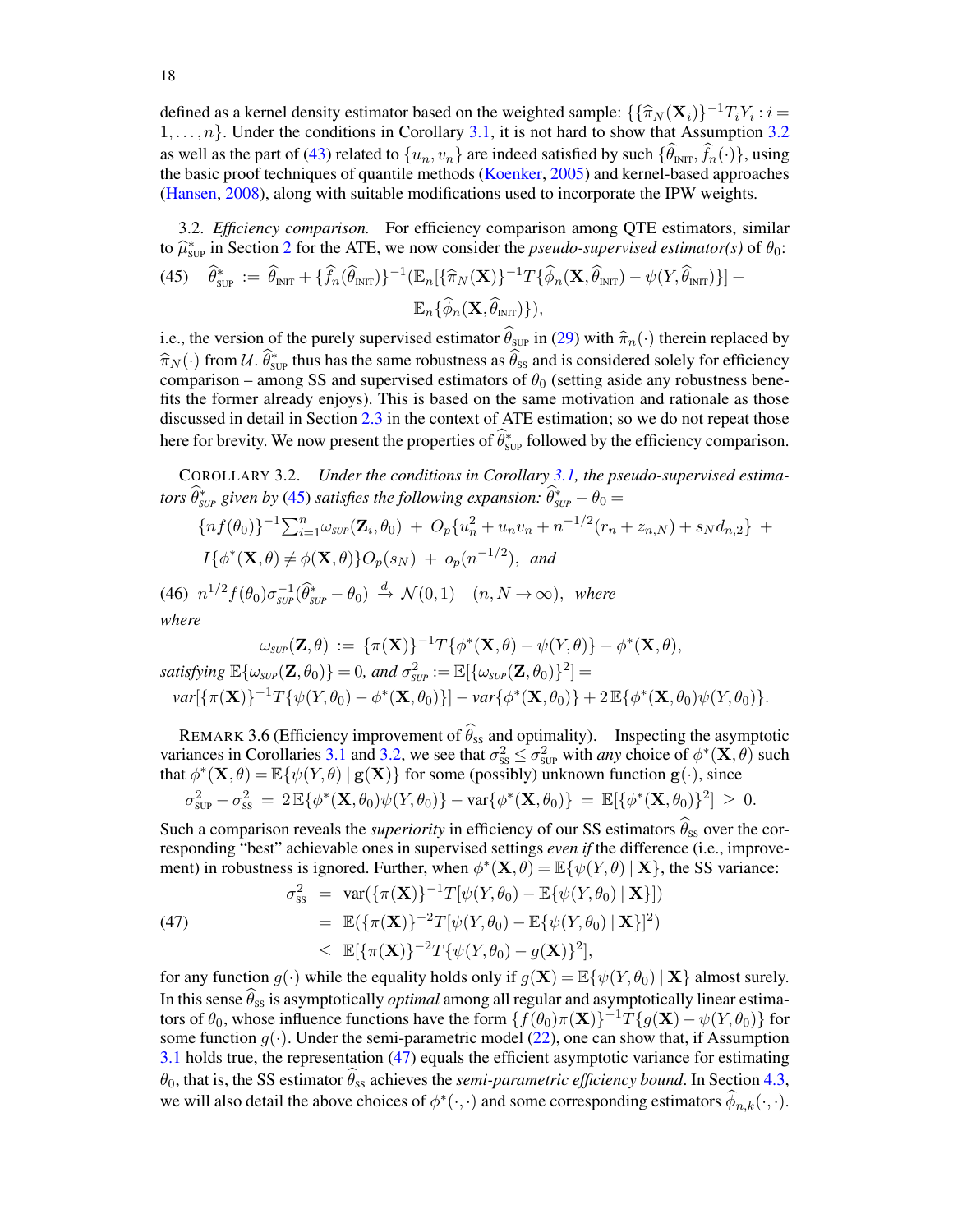<span id="page-18-1"></span>3.3. *Final SS estimator for the QTE.* Similar to the arguments used in Section [2.5](#page-12-1) for the case of  $\{\widehat{\mu}_{ss}(1),\widehat{\mu}_{ss}(0)\}$  to obtain the ATE estimator, substituting  $\{Y(0), 1 - T\}$  for  $\{Y, T\}$ in the aforementioned discussions concerning  $\hat{\theta}_{ss} \equiv \hat{\theta}_{ss}(1)$  and  $\theta_0 \equiv \theta_0(1)$  immediately gives us a family of SS estimators  $\widehat{\theta}_{ss}(0)$  for  $\theta_0(0)$  as well as their corresponding properties (as the counterparts of the properties established for  $\widehat{\theta}_{ss}(1)$  so far). Subsequently, we may obtain our final SS estimator(s) for the QTE, i.e., the difference  $\theta_0(1)-\theta_0(0)$  in [\(4\)](#page-2-2), simply as:  $\hat{\theta}_{ss}(1) \widehat{\theta}_{ss}(0)$ . Then we know that, if the conditions in Corollary [3.1](#page-16-1) for  $\widehat{\theta}_{ss}(1)$  and their counterparts for  $\hat{\theta}_{ss}(0)$  hold, the asymptotic distribution of our *final SS QTE estimators*  $\hat{\theta}_{ss}(1) - \hat{\theta}_{ss}(0)$  is:

<span id="page-18-2"></span>(48)  $n^{1/2}\sigma_{\text{QTE}}^{-1}[\{\widehat{\theta}_{ss}(1) - \widehat{\theta}_{ss}(0)\} - \{\theta_0(1) - \theta_0(0)\}] \stackrel{d}{\to} \mathcal{N}(0, 1) \quad (n, N \to \infty),$ where the asymptotic variance:

$$
\sigma_{QTE}^2 := \text{var}(\{f(\theta_0)\pi(\mathbf{X})\}^{-1}T\{\psi(Y,\theta_0) - \phi^*(\mathbf{X},\theta_0)\} - [f\{\theta_0(0),0\}\{1-\pi(\mathbf{X})\}]^{-1}(1-T)[\psi\{Y(0),\theta_0(0)\} - \phi^*(\mathbf{X},\theta_0(0),0)]
$$

can be estimated by:

$$
\operatorname{var}_n(\{\widehat{f}_n(\widehat{\theta}_{ss})\widehat{\pi}_N(\mathbf{X})\}^{-1}T\{\psi(Y,\widehat{\theta}_{ss})-\widehat{\phi}_n(\mathbf{X},\widehat{\theta}_{ss})\}-\\\qquad[\widehat{f}_n\{\widehat{\theta}_{ss}(0),0\}\{1-\widehat{\pi}_N(\mathbf{X})\}]^{-1}(1-T)[\psi\{Y(0),\widehat{\theta}_{ss}(0)\}-\widehat{\phi}_n\{\mathbf{X},\widehat{\theta}_{ss}(0),0\}]).
$$

In the above,  $f_n(\cdot, 0)$  and  $\phi_n(\mathbf{X}, \theta, 0)$  are *some* estimators for the density function  $f(\cdot, 0)$ of  $Y(0)$  and the working model  $\phi^*(\mathbf{X}, \theta, 0)$  of  $\mathbb{E}[\psi\{Y(0), \theta\} | \mathbf{X}]$ , respectively. We will use [\(48\)](#page-18-2) to construct confidence intervals for the QTE in the data analysis of Section [6.](#page-29-0)

<span id="page-18-0"></span>4. Choice and estimation of the nuisance functions. In this section, we study some reasonable choices and estimators of the nuisance functions involved in the SS estimators  $\hat{\mu}_{SS}$ and  $\theta_{ss}$  from Sections [2](#page-6-0) and [3,](#page-13-1) which form a critical component in the implementation of all our approaches. The results claimed in the last two sections, however, are completely general and allow for any choices as long as they satisfy the high-level conditions therein. In Sections [4.1–](#page-18-3)[4.3](#page-21-0) below, we discuss some choices of  $\pi(\cdot)$  and the outcome models for ATE and QTE.

<span id="page-18-3"></span>4.1. *Propensity score.* Under the assumption [\(1\)](#page-1-0), the specification and estimation of  $\pi(\cdot)$ is a relatively easier task and can be done through applying any reasonable and flexible enough regression method (parametric, semi-parametric or non-parametric) to the plentiful observations for  $(T, \mathbf{X}^T)^T$  in  $\mathcal{U}$ . For instance, one can use the "*extended" parametric families*  $\pi^*(\mathbf{x}) \equiv h\{\boldsymbol{\beta}_0^T\boldsymbol{\Psi}(\mathbf{x})\}$  as the working model for the propensity score  $\pi(\cdot)$ , where  $h(\cdot) \in (0,1)$ is a *known* link function, the components of  $\Psi(\cdot): \mathbb{R}^p \mapsto \mathbb{R}^{p^*}$  are (known) basis functions of x with  $p^* \equiv p_n^*$  allowed to diverge and exceed *n*, and  $\beta_0 \in \mathbb{R}^{p^*}$  is an *unknown* parameter vector. Such a  $\pi^*(\mathbf{x})$  can be estimated by  $\hat{\pi}_N(\mathbf{x}) \equiv h\{\hat{\boldsymbol{\beta}}^\text{T}\mathbf{\Psi}(\mathbf{x})\}$  with  $\hat{\boldsymbol{\beta}}$  obtained from the corresponding parametric regression process of T vs.  $\mathbf{\Psi}(\mathbf{X})$  using *U* Regularization may b corresponding parametric regression process of T vs.  $\Psi(\mathbf{X})$  using U. Regularization may be applied here via, for example, the  $L_1$  penalty if necessary (e.g., in high dimensional settings).

The families above include, as a special case, the logistic regression models with

$$
h(x) \equiv \{1 + \exp(-x)\}^{-1} \text{ and } \Psi(\mathbf{x}) \equiv \{1, \Psi_1^{\mathrm{T}}(\mathbf{x}), \Psi_2^{\mathrm{T}}(\mathbf{x}), \dots, \Psi_M^{\mathrm{T}}(\mathbf{x})\}^{\mathrm{T}},
$$

for  $\Psi_m(\mathbf{x}) := (\mathbf{x}_{[1]}^m, \mathbf{x}_{[2]}^m, \dots, \mathbf{x}_{[p]}^m)^T$   $(m = 1, \dots, M)$  and some positive integer M. Section 5.1 of [Chakrabortty et al.](#page-56-26) [\(2019\)](#page-56-26) along with Section B.1 in the supplementary material of that article provided a detailed discussion on these "extended" parametric families and established their (non-asymptotic) properties, sufficient for the high-level conditions on  $\{\pi^*(\cdot), \hat{\pi}_N(\cdot)\}$  in<br>Sections 2 and 3. In addition, it is noteworthy that, in high dimensional scenarios in our setup. Sections [2](#page-6-0) and [3.](#page-13-1) In addition, it is noteworthy that, in high dimensional scenarios in our setup, where  $n \ll p^* \ll N$ , *the parameter vector*  $\boldsymbol{\beta}_0$  *is totally free of sparsity* and can be estimated by unregularized methods based on  $U$ . Such a relaxation of assumptions is incurred by the usage of massive unlabeled data and is generally unachievable in purely supervised settings.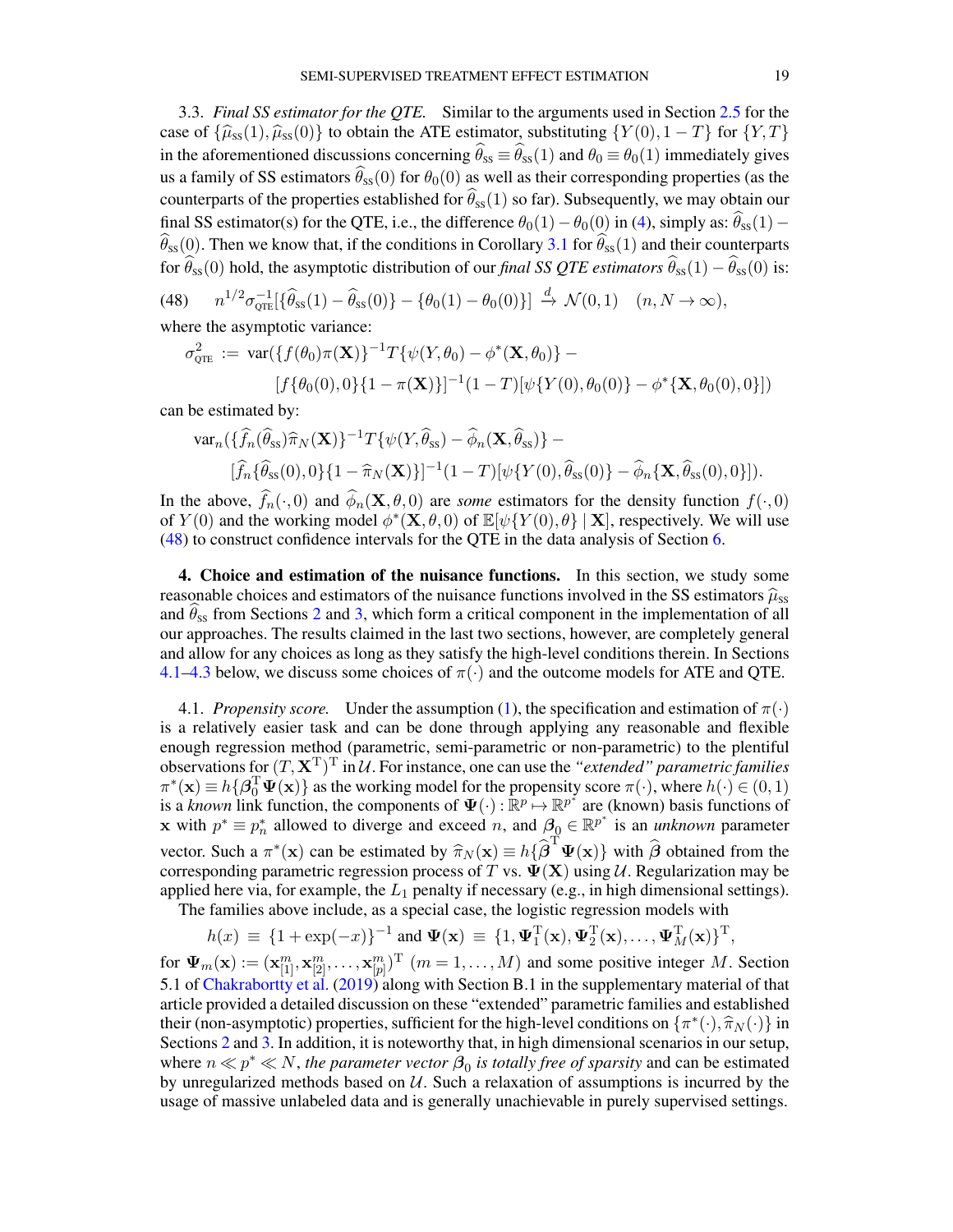<span id="page-19-0"></span>4.2. *Outcome model for the ATE*. We now consider the working outcome model  $m^*(\cdot)$ involved in our ATE estimators. As discussed in Remark [2.3,](#page-11-1) one may expect to achieve semiparametric optimality by letting  $m^*(\mathbf{X}) \equiv \mathbb{E}(Y | \mathbf{X})$ . However, specifying the  $\mathbb{E}(Y | \mathbf{X})$  correctly in high dimensional scenarios is usually unrealistic while approximating it fully nonparametrically would typically bring in undesirable issues such as under-smoothing [\(Newey,](#page-57-26) [Hsieh and Robins,](#page-57-26) [1998\)](#page-57-26) even if there are only a moderate number of covariates. We therefore adopt a principled and flexible semi-parametric strategy, via conducting dimension reduction followed by non-parametric calibrations and targeting  $\mathbb{E}(Y | S)$  instead of  $\mathbb{E}(Y | X)$ , where  $S := P_0^T X \in S \subset \mathbb{R}^r$  and  $P_0$  is a  $r \times p$  *transformation matrix* with some fixed and known  $r \leq p$ . (The choice  $r = p$  of course leads to a trivial case with  $P_0 = I_p$ .) It is noteworthy that we *always* allow the dimension reduction to be *insufficient* and do *not* assume anywhere that

<span id="page-19-1"></span>(49) 
$$
\mathbb{E}(Y \mid \mathbf{S}) = \mathbb{E}(Y \mid \mathbf{X}).
$$

The efficiency comparison in Remark [2.3](#page-11-1) shows that, whenever  $\hat{\pi}_N(\cdot)$  converges to  $\pi(\cdot)$  fast enough, setting  $m^*(\mathbf{X}) \equiv \mathbb{E}(Y \mid \mathbf{P}_0^T \mathbf{X})$  *always* guarantees our SS estimators  $\hat{\mu}_{ss}$  to dominate any supervised competitors using the same working model  $m^*(\cdot)$  – *no matter* whether [\(49\)](#page-19-1) holds or not. Hence, one is free to let  $P_0$  equal *any* user-defined and data-dependent matrix. As long as  $P_0$  is completely determined by the distribution of **X**, its estimation error is very likely to be negligible owing to the large number of observations for  $X$  provided by  $U$ . An instance of such a choice is the  $r$  leading principal component directions of  $X$ . Nevertheless, to make the dimension reduction as "sufficient" as possible, one may prefer to use a transformation matrix  $P_0$  which depends on the joint distribution of  $(Y, \mathbf{X}^T)^T$ , and thus needs to be estimated with significant errors. We will give some examples of such  $P_0$  in Remark [4.3.](#page-21-1)

To estimate the conditional mean  $m^*(\mathbf{x}) \equiv \mathbb{E}(Y \mid \mathbf{P}_0^T \mathbf{X} = \mathbf{P}_0^T \mathbf{x})$ , we may employ any suitable smoothing technique, such as kernel smoothing, kernel machine regression or smoothing splines. For illustration, we focus on the following *IPW type kernel smoothing estimator(s):*

<span id="page-19-2"></span>(50) 
$$
\widehat{m}_{n,k}(\mathbf{x}) \equiv \widehat{m}_{n,k}(\mathbf{x},\widehat{\mathbf{P}}_k) := \{\widehat{\ell}_{n,k}^{(0)}(\mathbf{x},\widehat{\mathbf{P}}_k)\}^{-1}\widehat{\ell}_{n,k}^{(1)}(\mathbf{x},\widehat{\mathbf{P}}_k) \quad (k=1,\ldots,\mathbb{K}),
$$

where

$$
\widehat{\ell}_{n,k}^{(t)}(\mathbf{x},\mathbf{P}) := h_n^{-r} \mathbb{E}_{n,k} [\{\widehat{\pi}_N(\mathbf{X})\}^{-1} T Y^t K_h \{\mathbf{P}^{\mathrm{T}}(\mathbf{x}-\mathbf{X})\}] \quad (t=0,1),
$$

with the notation  $\mathbb{E}_{n,k}\{\widehat{g}(\mathbf{Z})\} := n_{\mathbb{K}}^{-1}\sum_{i\in\mathcal{I}_k^{-}}\widehat{g}(\mathbf{Z}_i)$  for any possibly random function  $\widehat{g}(\cdot),$ and with  $\widehat{P}_k$  being *any* estimator of  $P_0$  using  $\mathcal{L}_k^$  $k<sub>k</sub>$ ,  $K<sub>h</sub>(s) := K(h<sub>n</sub><sup>-1</sup>s)$ ,  $K(\cdot)$  a kernel function (e.g., the standard Gaussian kernel) and  $h_n \to 0$  denoting a bandwidth sequence.

<span id="page-19-3"></span>REMARK 4.1 (Subtlety and benefits of the inverse probability weighting scheme). The IPW based weights  $\{\widehat{\pi}_N (\mathbf{X})\}^{-1}$  involved in  $\widehat{m}_{n,k}(\mathbf{x})$  in [\(50\)](#page-19-2) play a key role in its achieving an *important DR property*, which means  $\hat{m}_{n,k}(\mathbf{x})$  has the limit  $\mathbb{E}(Y | \mathbf{S} = \mathbf{s})$  whenever either [\(49\)](#page-19-1) is true or  $\pi^*(\cdot) = \pi(\cdot)$ , but *not* necessarily both. This property will be proved in Theorem [4.1,](#page-20-0) and formally stated and discussed in Remark [4.2.](#page-21-2) In contrast, the (standard) completecase version without the IPW weights  $\{\widehat{\pi}_N(\mathbf{X})\}^{-1}$  actually targets  $\mathbb{E}(Y | \mathbf{S} = \mathbf{s}, T = 1)$  that equals  $\mathbb{E}(Y | S = s)$  *only if* [\(50\)](#page-19-2) holds. Recalling the clarification in Remark [2.3,](#page-11-1) we can see that such a subtlety (enabled by the involvement of the weights) in the construction of  $\hat{m}_{n,k}(\cdot)$ ensures the efficiency advantage of our SS estimators  $\hat{\mu}_{ss}$  over any supervised competitors constructed with the same  $\hat{m}_{n,k}(\cdot)$ , when  $\pi(\cdot)$  is correctly specified but  $m(\cdot)$  is not.

Lastly, although  $\hat{m}_{n,k}(\cdot)$  contains  $\hat{\pi}_N(\cdot)$  and thereby involves the unlabeled data U, we suppress the subscript N in  $\hat{m}_{n,k}(\cdot)$  for brevity considering its convergence rate mainly relies on  $n$ ; see Theorem [4.1.](#page-20-0) In principle, cross fitting procedures analogous to  $(10)$  and  $(11)$  should be conducted for U as well to guarantee the independence of  $\hat{m}_{n,k}(\cdot)$  and  $\mathbf{X}_i$  in  $\hat{m}_{n,k}(\mathbf{X}_i)$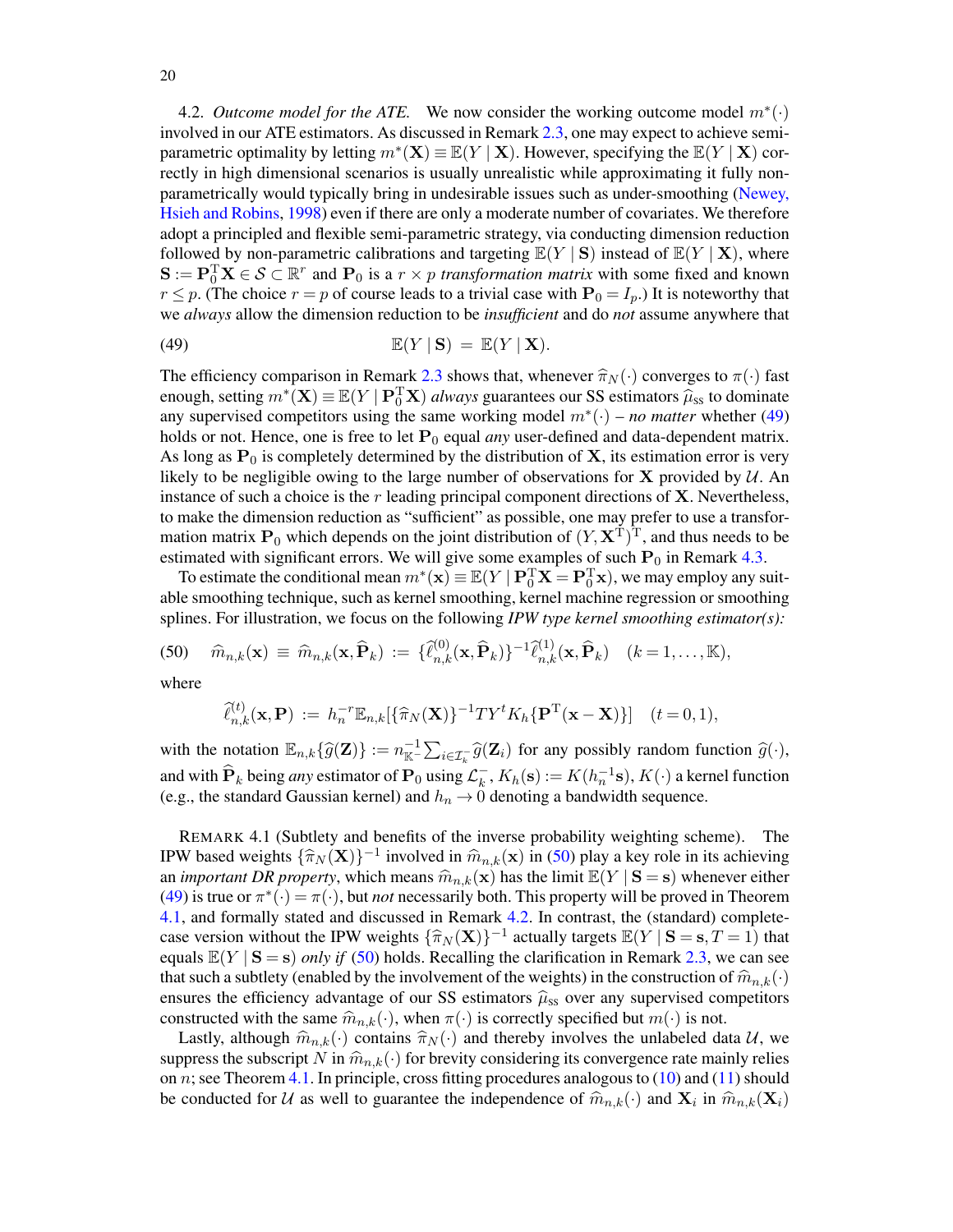$(i = n + 1, \ldots, n + N)$ . However, from our experience, such extra cross fitting procedures bring only marginal benefits in practice while making the implementation considerably more laborious. We hence stick to estimating  $\pi^*(\cdot)$  using the whole  $\mathcal U$  in our numerical studies.

There is substantial literature on kernel smoothing estimators with unknown estimated covariate transformations, but mostly in low (fixed) dimensional settings [\(Mammen, Rothe and](#page-57-19) [Schienle,](#page-57-19) [2012,](#page-57-19) [2016;](#page-57-20) [Escanciano, Jacho-Chávez and Lewbel,](#page-56-25) [2014\)](#page-56-25). Considering, however, that in our setting, the dimension  $p$  of  $X$  can be *divergent* (possibly exceeding  $n$ ), and that the transformation matrix  $P_0$  as well as the weights  $\{\pi^*(\mathbf{X})\}^{-1}$  need to be *estimated* as well, establishing the uniform convergence property of  $\hat{m}_{n,k}(\mathbf{x},\mathbf{P}_k)$  in [\(50\)](#page-19-2), in fact, poses substantial technical challenges and has not been studied in the literature yet. Our results here are thus *novel* to the best of our knowledge. To derive the results we impose the following conditions.

<span id="page-20-1"></span>ASSUMPTION 4.1. The estimator  $\widehat{\mathbf{P}}_k$  satisfies  $\|\widehat{\mathbf{P}}_k - \mathbf{P}_0\|_1 = O_p(\alpha_n)$  for some  $\alpha_n \geq 0$ .

<span id="page-20-2"></span>ASSUMPTION 4.2 (Smoothness conditions). (i) The function  $K(\cdot): \mathbb{R}^r \mapsto \mathbb{R}$  is a symmetric kernel of order  $d \geq 2$  with a finite dth moment. Moreover, it is bounded, square integrable and continuously differentiable with a derivative  $\nabla K(s) := \partial K(s)/\partial s$  such that  $\|\nabla K(\mathbf{s})\| \leq c_1 \| \mathbf{s} \|^{-v_1}$  for some constant  $v_1 > 1$  and any  $\|\mathbf{s}\| > c_2$ . (ii) The support S of  $S \equiv P_0^T X$  is compact. The density function  $f_S(\cdot)$  of S is bounded and bounded away from zero on S. In addition, it is d times continuously differentiable with a bounded dth derivative on some open set  $S_0 \supset S$ . (iii) For some constant  $u > 2$ , the response Y satisfies  $\sup_{\mathbf{s}\in\mathcal{S}}\mathbb{E}(Y^{2u}\mid \mathbf{S}=\mathbf{s})<\infty$ . (iv) The function  $\kappa_t(\mathbf{s}):=\mathbb{E}[\{\pi^*(\mathbf{X})\}^{-1}TY^t\mid \mathbf{S}=\mathbf{s}]$   $(t=0,1)$ is d times continuously differentiable and has bounded dth order derivatives on  $S_0$ .

<span id="page-20-3"></span>ASSUMPTION 4.3 (Required only when  $P_0$  needs to be estimated). (i) The support X of X is such that  $\sup_{x \in \mathcal{X}} \|x\|_{\infty} < \infty$ . (ii) The function  $\nabla K(\cdot)$  has a bounded derivative satisfying  $\|\partial \{\nabla K(\mathbf{s})\}/\partial \mathbf{s}\| \leq c_1 \|\mathbf{s}\|^{-v_2}$  for some constant  $v_2 > 1$  and any  $\|\mathbf{s}\| > c_2$ . Further, it is locally Lipschitz continuous, i.e.,  $\|\nabla K(\mathbf{s}_1) - \nabla K(\mathbf{s}_2)\| \leq ||\mathbf{s}_1 - \mathbf{s}_2|| \rho(\mathbf{s}_2)$  for any  $||\mathbf{s}_1 ||\mathbf{s}_2|| \leq c$ , where  $\rho(\cdot)$  is some bounded, square integrable and differentiable function with a bounded derivative  $\nabla \rho(\cdot)$  such that  $\|\nabla \rho(s)\| \le c_1 \|\mathbf{s}\|^{-v_3}$  for some constant  $v_3 > 1$  and any  $||\mathbf{s}|| > c_2$ . (iii) Let  $\chi_{t}[j]}(\mathbf{s})$  be the jth component of  $\chi_t(\mathbf{s}) := \mathbb{E}[\mathbf{X}\{\pi^*(\mathbf{X})\}^{-1}TY^t | \mathbf{S} = \mathbf{s}].$ Then,  $\chi_{t[j]}(\mathbf{s})$  is continuously differentiable and has a bounded first derivative on  $\mathcal{S}_0$ , for each  $t = 0, 1$  and  $j = 1, ..., p$ .

In the above, Assumption [4.1](#page-20-1) regulates the behavior of  $\hat{P}_k$  as an estimator of the transformation matrix  $P_0$ . Moreover, the smoothness and moment conditions in Assumption [4.2](#page-20-2) are almost adopted from [Hansen](#page-56-27) [\(2008\)](#page-56-27) and are fairly standard in the literature of kernel-based approaches [\(Newey and McFadden,](#page-57-27) [1994;](#page-57-27) [Andrews,](#page-55-7) [1995;](#page-55-7) [Masry,](#page-57-28) [1996\)](#page-57-28). Further, we require Assumption [4.3](#page-20-3) to control the errors from approximating  $P_0$  by  $\hat{P}_k$ , while Assumption 4.3 (ii) in particular is satisfied by the second-order Gaussian kernel, among others. Similar conditions were imposed by [Chakrabortty and Cai](#page-56-4) [\(2018\)](#page-56-4) to study unweighted kernel smoothing estimators with dimension reduction in low (fixed) dimensional settings. Based on these conditions, we now provide the uniform convergence rate of  $\hat{m}_{n,k}(\mathbf{x},\hat{P}_k)$  in the following result.

<span id="page-20-0"></span>THEOREM 4.1 (Uniform consistency of  $\hat{m}_{n,k}(\cdot)$ ). *Set*  $\xi_n := \{(nh_n^r)^{-1} \log n\}^{1/2}, b_n^{(1)} :=$  $\xi_n + h_n^d$  and  $b_{n,N}^{(2)} := h_n^{-2} \alpha_n^2 + h_n^{-1} \xi_n \alpha_n + \alpha_n + h_n^{-r/2} s_N$ . Suppose that Assumptions [1.1,](#page-2-4) [2.1](#page-8-0) and [4.1](#page-20-1)[–4.3](#page-20-3) hold true and that  $b_n^{(1)} + b_{n,N}^{(2)} = o(1)$ . Then,

$$
\sup_{\mathbf{x}\in\mathcal{X}}|\widehat{m}_{n,k}(\mathbf{x},\widehat{\mathbf{P}}_k)-\widetilde{m}(\mathbf{x},\mathbf{P}_0)|\ =\ O_p\{b_n^{(1)}+b_{n,N}^{(2)}\}\quad (k=1,\ldots,\mathbb{K}),
$$

 $where \ \widetilde{m}(\mathbf{x}, \mathbf{P}) := \{ \kappa_0(\mathbf{P}^T\mathbf{x}) \}^{-1} \kappa_1(\mathbf{P}^T\mathbf{x}), \ with \ \kappa_0(\cdot) \ and \ \kappa_1(\cdot) \ as \ given \ in \ Assumption \ 4.2.$  $where \ \widetilde{m}(\mathbf{x}, \mathbf{P}) := \{ \kappa_0(\mathbf{P}^T\mathbf{x}) \}^{-1} \kappa_1(\mathbf{P}^T\mathbf{x}), \ with \ \kappa_0(\cdot) \ and \ \kappa_1(\cdot) \ as \ given \ in \ Assumption \ 4.2.$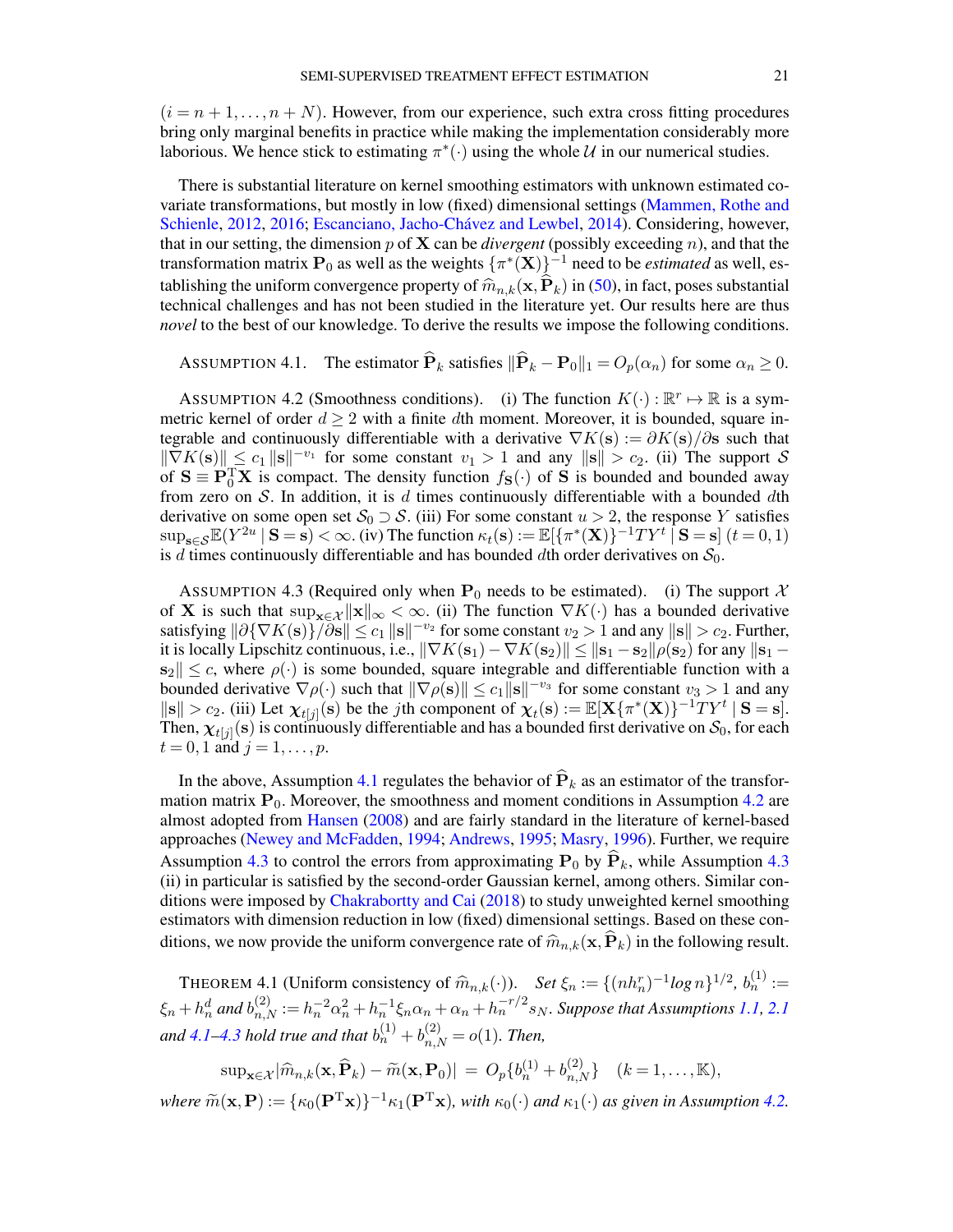<span id="page-21-2"></span>REMARK 4.2 (Double robustness of  $\hat{m}_{n,k}$ ). As long as either  $\pi^*(\mathbf{x}) = \pi(\mathbf{x})$  or  $m^*(\mathbf{x}) \equiv V | \mathbf{S} - \mathbf{s} \rangle - \mathbb{F}(V | \mathbf{X} - \mathbf{x}) = m(\mathbf{x})$  but not necessarily both, we have:  $\mathbb{E}(Y | S = s) = \mathbb{E}(Y | X = x) \equiv m(x)$  but *not* necessarily both, we have:

$$
\widetilde{m}(\mathbf{x}, \mathbf{P}_0) = (\mathbb{E}[\{\pi^*(\mathbf{X})\}^{-1}\pi(\mathbf{X}) \mid \mathbf{S} = \mathbf{s}])^{-1} \mathbb{E}[\{\pi^*(\mathbf{X})\}^{-1}\pi(\mathbf{X})m(\mathbf{X}) \mid \mathbf{S} = \mathbf{s}]
$$
  
=  $\mathbb{E}(Y \mid \mathbf{S} = \mathbf{s}) \equiv m^*(\mathbf{x}).$ 

Theorem [4.1](#page-20-0) therefore shows that  $\widehat{m}_{n,k}(\mathbf{x}, \widehat{\mathbf{P}}_k)$  is a *DR estimator* of  $m^*(\mathbf{x})$ . This is an im-<br>portant consequence of the IPW scheme used in the construction of  $\widehat{m}_{n,k}(\cdot)$  and its benefits portant consequence of the IPW scheme used in the construction of  $\widehat{m}_{n,k}(\cdot)$ , and its benefits (in the bigger context of our final SS estimator) were discussed in detail in Remark [4.1.](#page-19-3)

<span id="page-21-1"></span>REMARK 4.3 (Uniform convergence – some examples). According to the result in The-orem [4.1,](#page-20-0) the uniform consistency of  $\widehat{m}_{n,k}(\mathbf{x},\mathbf{P}_k)$  as an estimator of  $\widetilde{m}(\mathbf{x},\mathbf{P}_0)$  holds at the *optimal bandwidth* order  $h_{opt} = O\{n^{-1/(2d+r)}\}$  for any kernel order  $d \geq 2$  and a fixed r, given

<span id="page-21-3"></span>(51) 
$$
s_N = o\{n^{-r/(4d+2r)}\} \text{ and } \alpha_n = o\{n^{-1/(2d+r)}\}.
$$

The first part of [\(51\)](#page-21-3) is actually weaker than the assumption  $s_N = o(n^{-1/2})$  used in Corollary [2.1](#page-9-1) and thus should be easy to be ensured in the SS setting [\(1\)](#page-1-0). As regards the validity of the second part, we consider it for some frequently used *choices of*  $P_0$  including, for instance, the least square regression parameter  $(r = 1)$  satisfying  $\mathbb{E}\{X(Y - P_0^T X)\} = 0_p$ , and the r leading eigenvectors of the matrix var $\{E(X | Y)\}\$ , which can be estimated by sliced inverse regression [\(Li,](#page-57-22) [1991\)](#page-57-22). When p is fixed, there typically exist  $n^{1/2}$ -consistent estimators  $\widehat{\mathbf{P}}_k$  for  $\mathbf{P}_0$ , so the second part of [\(51\)](#page-21-3) is satisfied by the fact that  $\alpha_n = O(n^{-1/2})$ . In high dimensional scenarios where p is divergent and greater than n, one can obtain  $\hat{P}_k$  from the L<sub>1</sub>-regularized version(s) of linear regression or sliced inverse regression [\(Lin, Zhao and Liu,](#page-57-23) [2019\)](#page-57-23). The sequence  $\alpha_n = O\{q(\log p/n)^{1/2}\}\$  when the  $L_1$  penalty is applied under some suitable conditions [\(Bühlmann and Van De Geer,](#page-55-8) [2011;](#page-55-8) [Negahban et al.,](#page-57-29) [2012;](#page-57-29) [Wainwright,](#page-58-5) [2019\)](#page-58-5), where  $q := ||\mathbf{P}_0||_0$  represents the sparsity level of  $\mathbf{P}_0$ . Thus, the second part of [\(51\)](#page-21-3) holds as long as

$$
q(\log p)^{1/2} = o\{n^{(2d+r-2)/(4d+2r)}\}.
$$

<span id="page-21-0"></span>4.3. *Outcome model for the QTE*. As regards the outcome model  $\phi^*(\cdot, \cdot)$  for the QTE, we adopt the same strategy as in Section [4.2.](#page-19-0) Specifically, with  $P_0$  similar as before, we set

<span id="page-21-4"></span>(52) 
$$
\phi^*(\mathbf{x}, \theta) \equiv \mathbb{E}\{\psi(Y, \theta) | \mathbf{P}_0^T \mathbf{X} = \mathbf{P}_0^T \mathbf{x}\} \equiv \mathbb{E}\{\psi(Y, \theta) | \mathbf{S} = \mathbf{s}\},
$$

and estimate it by the IPW type kernel smoothing estimator:

<span id="page-21-5"></span>
$$
(53)\ \widehat{\phi}_{n,k}(\mathbf{x},\theta) \equiv \widehat{\phi}_{n,k}(\mathbf{x},\theta,\widehat{\mathbf{P}}_k) := \{\widehat{e}_{n,k}^{(0)}(\mathbf{x},\theta,\widehat{\mathbf{P}}_k)\}^{-1}\widehat{e}_{n,k}^{(1)}(\mathbf{x},\theta,\widehat{\mathbf{P}}_k) \quad (k=1,\ldots,\mathbb{K}),
$$

where, with  $K(\cdot)$ ,  $h_n$  and  $K_h(\cdot)$  similarly defined as in Section [4.2,](#page-19-0)

$$
\widehat{e}_{n,k}^{(t)}(\mathbf{x},\theta,\mathbf{P}) := h_n^{-r} \mathbb{E}_{n,k} [\{\widehat{\pi}_N(\mathbf{X})\}^{-1} T \{\psi(Y,\theta)\}^t K_h \{\mathbf{P}^T(\mathbf{x}-\mathbf{X})\}] \quad (t=0,1).
$$

We first verify Assumption [3.4](#page-15-1) for a choice of  $\phi^*(\mathbf{x}, \theta)$  as in [\(52\)](#page-21-4), via the following result.

<span id="page-21-7"></span><span id="page-21-6"></span>PROPOSITION 4.1. *If the conditional density*  $f(\cdot | s)$  *of* Y given  $S = s$  *is such that* 

(54) 
$$
\mathbb{E}[\{\sup_{\theta \in \mathcal{B}(\theta_0,\varepsilon)} f(\theta \mid \mathbf{S})\}^2] < \infty,
$$

*then Assumption* [3.4](#page-15-1) *is satisfied by setting*  $\phi^*(\mathbf{X}, \theta) \equiv \mathbb{E}\{\psi(Y, \theta) | \mathbf{S}\}.$ 

We now study the uniform convergence of the estimator  $\phi_{n,k}(\mathbf{x}, \theta)$ . It is noteworthy that establishing properties of  $\phi_{n,k}(\mathbf{x}, \theta)$  is *even more* technically involved compared to the case of  $\widehat{m}_{n,k}(\mathbf{x})$  in Section [4.2,](#page-19-0) since handling the function class  $\{\psi(Y,\theta): \theta \in \mathcal{B}(\theta_0,\varepsilon)\}\$ inevitably needs tools from empirical process theory. We itemize the relevant assumptions as follows.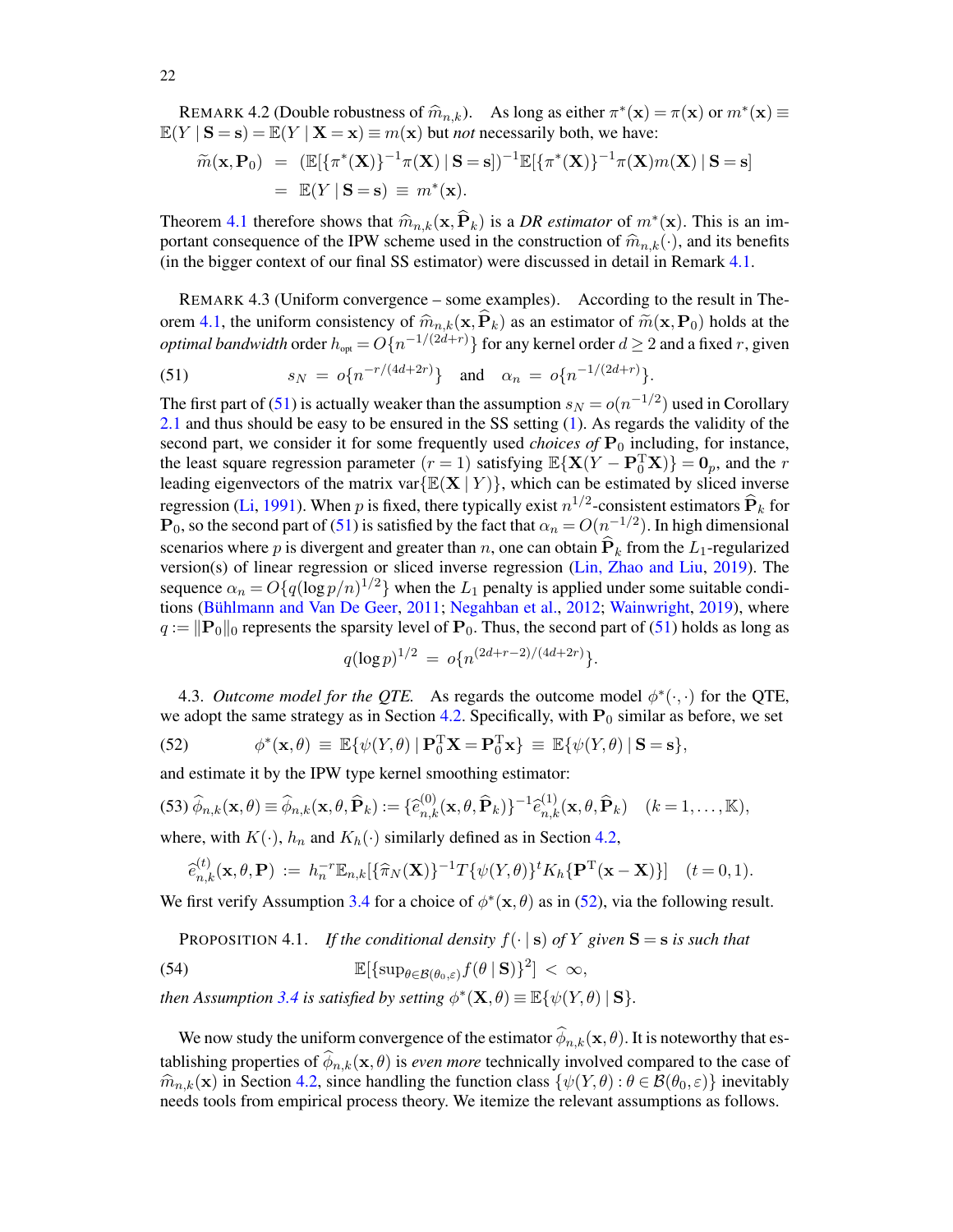<span id="page-22-1"></span>ASSUMPTION 4.4 (Smoothness conditions). (i) Assumption [4.2](#page-20-2) (i) holds. (ii) Assump-tion [4.2](#page-20-2) (ii) holds. (iii) The function  $\varphi_t(\mathbf{s}, \theta) := \mathbb{E}[\{\pi^*(\mathbf{X})\}^{-1}T\{\psi(Y, \theta)\}^t | \mathbf{S} = \mathbf{s}]$   $(t = 0, 1)$ is  $d$  times continuously differentiable with respect to  $s$ , and has bounded  $d$ th order derivatives on  $S_0 \times \mathcal{B}(\theta_0, \varepsilon)$  for some  $\varepsilon > 0$ .

<span id="page-22-2"></span>ASSUMPTION 4.5 (Required only if  $P_0$  needs to be estimated). (i) Assumption [4.3](#page-20-3) (i) holds. (ii) The function  $\nabla K(\cdot)$  is continuously differentiable and satisfies  $\frac{\partial \{\nabla K(\mathbf{s})\}}{\partial s}$  $\leq c_1 ||\mathbf{s}||^{-v_2}$  for some constant  $v_2 > 1$  and any  $||\mathbf{s}|| > c_2$ . Further, it is locally Lipschitz continuous, i.e.,  $\|\nabla K(\mathbf{s}_1) - \nabla K(\mathbf{s}_2)\| \leq \|\mathbf{s}_1 - \mathbf{s}_2\| \rho(\mathbf{s}_2)$  for any  $\|\mathbf{s}_1 - \mathbf{s}_2\| \leq c$ , where  $\rho(\cdot)$  is some bounded and square integrable function with a bounded derivative  $\nabla \rho(\cdot)$ . (iii) Let  $\eta_{t[j]}(s,\theta)$ be the *j*th component of  $\eta_t(s, \theta) := \mathbb{E}[\mathbf{X}\{\pi^*(\mathbf{X})\}^{-1}T\{\psi(Y, \theta)\}^t | S = s]$ . Then, with respect to s, the function  $\eta_{t[j]}(s,\theta)$  is continuously differentiable and has a bounded first derivative on  $S_0 \times \mathcal{B}(\theta_0, \varepsilon)$  for some  $\varepsilon > 0$ , for each  $t = 0, 1$  and  $j = 1, \dots p$ .

The above two assumptions can be viewed as the natural variants of Assumptions [4.2–](#page-20-2)[4.3](#page-20-3) adapted suitably for the case of the QTE. We now propose the following result for  $\phi_{n,k}(\cdot,\cdot)$ .

<span id="page-22-0"></span>THEOREM 4.2 (Uniform convergence rate of  $\widehat{\phi}_{n,k}(\cdot,\cdot)$ ). *Set*  $\gamma_n := [(nh_n^r)^{-1} \{ log(h_n^{-r}) +$  $log(log n)\}]^{1/2}, a_n^{(1)} := \gamma_n + h_n^d$  and  $a_{n,N}^{(2)} := h_n^{-2} \alpha_n^2 + h_n^{-1} \gamma_n \alpha_n + \alpha_n + h_n^{-r/2} s_N$ . Suppose *that Assumptions [1.1,](#page-2-4) [3.3,](#page-15-0) [4.1,](#page-20-1) [4.4](#page-22-1) and [4.5](#page-22-2) hold true and that*  $a_n^{(1)} + a_{n,N}^{(2)} = o(1)$ *. Then* 

$$
\sup_{\mathbf{x}\in\mathcal{X},\theta\in\mathcal{B}(\theta_0,\varepsilon)}|\widehat{\phi}_{n,k}(\mathbf{x},\theta,\widehat{\mathbf{P}}_k)-\widetilde{\phi}(\mathbf{x},\theta,\mathbf{P}_0)|=O_p\{a_n^{(1)}+a_{n,N}^{(2)}\}\quad (k=1,\ldots,\mathbb{K}),
$$

 $where \ \widetilde{\phi}(\mathbf{x}, \theta, \mathbf{P}) := \{ \varphi_0(\mathbf{P}^T\mathbf{x}, \theta) \}^{-1} \varphi_1(\mathbf{P}^T\mathbf{x}, \theta) \ with \ \varphi_0(\cdot) \ and \ \varphi_1(\cdot) \ as \ in \ Assumption \ 4.4.$  $where \ \widetilde{\phi}(\mathbf{x}, \theta, \mathbf{P}) := \{ \varphi_0(\mathbf{P}^T\mathbf{x}, \theta) \}^{-1} \varphi_1(\mathbf{P}^T\mathbf{x}, \theta) \ with \ \varphi_0(\cdot) \ and \ \varphi_1(\cdot) \ as \ in \ Assumption \ 4.4.$ 

REMARK 4.4 (Double robustness and uniform convergence of  $\phi_{n,k}(\cdot,\cdot)$ ). Whenever ei-<br> $\psi(\cdot,\cdot)$ ther  $\pi^*(\mathbf{x}) = \pi(\mathbf{x})$  or  $\phi^*(\mathbf{x}, \theta) \equiv \mathbb{E}\{\psi(Y, \theta) \mid \mathbf{S} = \mathbf{s}\} = \mathbb{E}\{\psi(Y, \theta) \mid \mathbf{X} = \mathbf{x}\} \equiv \phi(\mathbf{x}, \theta)$ , but *not* necessarily both, we can see that:

$$
\widetilde{\phi}(\mathbf{x}, \theta, \mathbf{P}_0) = (\mathbb{E}[\{\pi^*(\mathbf{X})\}^{-1}\pi(\mathbf{X}) \mid \mathbf{S} = \mathbf{s}])^{-1}\mathbb{E}[\{\pi^*(\mathbf{X})\}^{-1}\pi(\mathbf{X})\phi(\mathbf{X}, \theta) \mid \mathbf{S} = \mathbf{s}]
$$
  
=  $\mathbb{E}\{\psi(Y, \theta) \mid \mathbf{S} = \mathbf{s}\} \equiv \phi^*(\mathbf{x}, \theta).$ 

In this sense,  $\widehat{\phi}_{n,k}(\mathbf{x}, \theta, \widehat{\mathbf{P}}_k)$  is a *DR estimator* of  $\phi^*(\mathbf{x}, \theta)$ . Moreover, it is straightforward to show  $\phi_{n,k}(\mathbf{x}, \theta, \mathbf{P}_k)$  is uniformly consistent for  $\phi(\mathbf{x}, \theta, \mathbf{P}_0)$  at the optimal bandwidth rate under the same conditions on  $\{s_N, \alpha_n\}$  as those in Remark [4.3,](#page-21-1) while the choices of  $\{P_0, \widehat{P}_k\}$ therein also apply to the case of  $\phi_{n,k}(\mathbf{x}, \theta, \mathbf{P}_k)$ ; see the discussion in Remark [4.3](#page-21-1) for details.

Theorem [4.2](#page-22-0) therefore has shown (among other things) that the sequences  $\{d_{n,1}, d_{n,2}, d_{n,\infty}\}$ in our high-level Assumption [3.5](#page-15-4) on  $\phi_{n,k}(\cdot, \cdot)$  are all of order  $o(1)$  when one sets:

<span id="page-22-3"></span>(55) 
$$
\widehat{\psi}_{n,k}(\mathbf{X},\theta) \equiv \widehat{\phi}_{n,k}(\mathbf{X},\theta,\widehat{\mathbf{P}}_k) - \phi^*(\mathbf{X},\theta),
$$

where  $\phi^*(\mathbf{x}, \theta)$  and  $\widehat{\phi}_{n,k}(\mathbf{x}, \theta, \mathbf{P})$  are as defined in [\(52\)](#page-21-4) and [\(53\)](#page-21-5), respectively. Furthermore, as a final verification of our high-level conditions in Assumption [3.5,](#page-15-4) we validate the condition [\(42\)](#page-15-7) therein on the bracketing number via the following proposition.

<span id="page-22-4"></span>PROPOSITION 4.2. Under the condition (54), the function 
$$
\hat{\psi}_{n,k}(\mathbf{X}, \theta)
$$
 in (55) satisfies:  
\n
$$
N_{[]}\{\eta, \mathcal{P}_{n,k} \mid \mathcal{L}, L_2(\mathbb{P}_{\mathbf{X}})\} \le c(n+1)\eta^{-1},
$$

*where the set*  $\mathcal{P}_{n,k}$  *is as defined in* [\(41\)](#page-15-8). Therefore, the sequence  $a_n$  characterizing the growth *of the function*  $H(L)$  *in the condition* [\(42\)](#page-15-7) *of Assumption* [3.5](#page-15-4) *is of order*  $O(n)$ *.*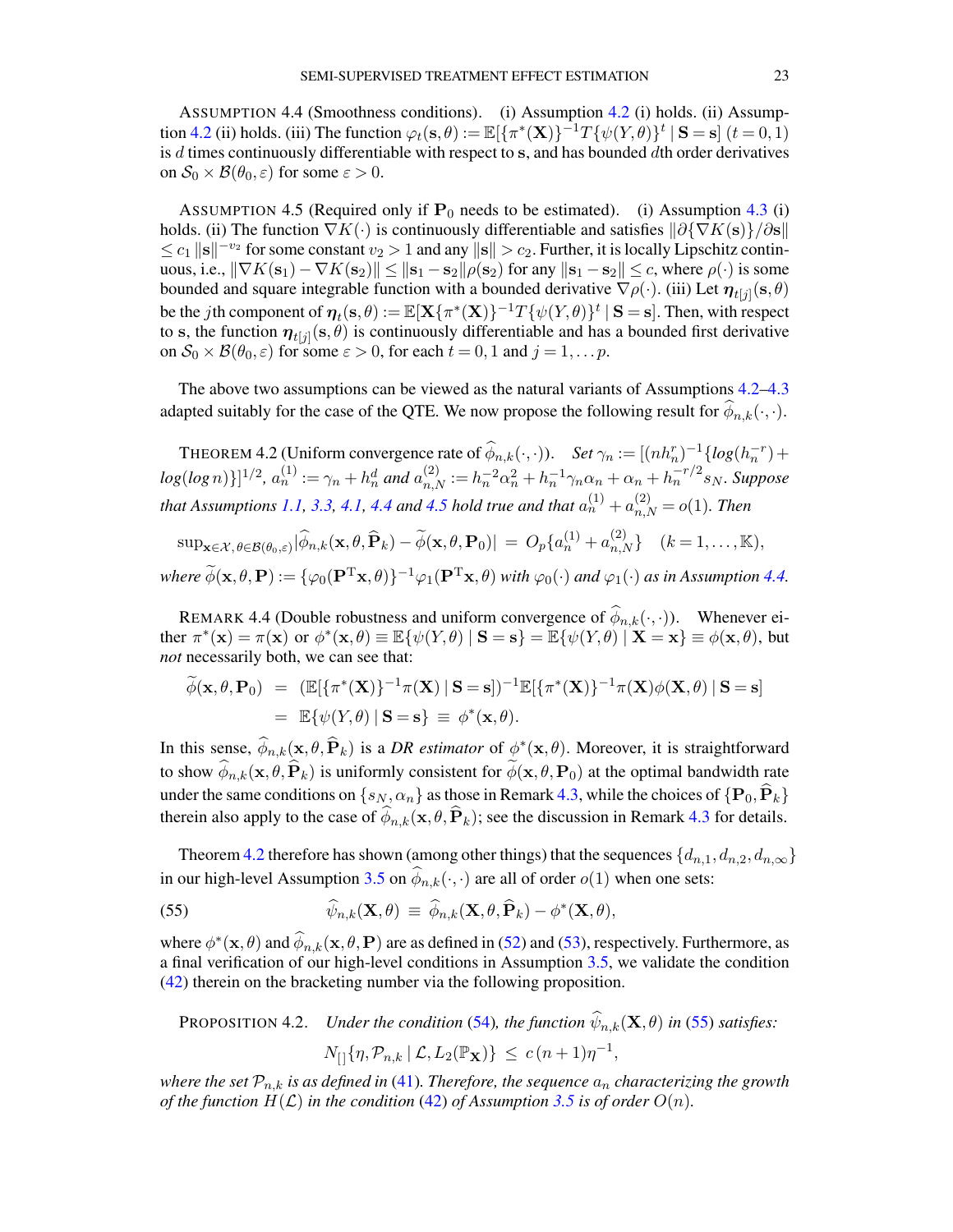REMARK 4.5 (Other outcome model estimators). Finally, as we conclude our discussion on the nuisance functions' estimation, it is worth pointing out that in addition to the IPW type kernel smoothing estimators with necessary dimension reduction, which have been investigated thoroughly in Sections [4.2–](#page-19-0)[4.3,](#page-21-0) one may also employ *any* other reasonable choices of  $\hat{m}_{n,k}(\cdot)$  and  $\phi_{n,k}(\cdot, \cdot)$  to construct  $\hat{\mu}_{ss}$  and  $\theta_{ss}$ , as long as they satisfy the high-level conditions in Sections 2–3. Examples include estimators generated by parametric (e.g. linear /logistic) in Sections [2–](#page-6-0)[3.](#page-13-1) Examples include estimators generated by parametric (e.g, linear/logistic) regression methods, possibly with penalization in high dimensional settings [\(Farrell,](#page-56-18) [2015\)](#page-56-18), and random forest [\(Breiman,](#page-55-9) [2001\)](#page-55-9) without use of dimension reduction, as well as many other popular non-parametric machine learning approaches that have been advocated by some recent works for other related problems in analogous settings [\(Chernozhukov et al.,](#page-56-19) [2018;](#page-56-19) [Far](#page-56-28)[rell, Liang and Misra,](#page-56-28) [2021\)](#page-56-28). We will consider some of these methods in our simulations and data analysis, while omitting their theoretical study, which is not of our primary interest in this article; see Sections [5](#page-23-0) and [6](#page-29-0) for their implementation details and numerical performance.

<span id="page-23-0"></span>5. Simulations. We now investigate the numerical performance of our SS ATE and QTE estimators  $\hat{\mu}_{ss}$  and  $\hat{\theta}_{ss}$  on simulated data under a variety of data generating mechanisms. (We clarify here that without loss of generality we focus on  $\mu_0$  and  $\theta_0$  in [\(6\)](#page-2-3) as our targets, though with some abuse of terminology, we occasionally refer to them as ATE and QTE respectively.) We set the sample sizes  $n \in \{200, 500\}$  and  $N = 10,000$  throughout. The covariates **X** are drawn from a p-dimensional normal distribution with a zero mean and an identity covariance matrix, where  $p \in \{10, 200\}$  denotes low and high dimensional choices, respectively. For any kernel smoothing steps involved, we always use the second order Gaussian kernel and select the bandwidths using cross validation. Regularization is applied to all regression procedures via the  $L_1$  penalty when  $p = 200$ , while the tuning parameters are chosen using ten-fold cross validation. The number of folds in the cross fitting steps [\(10\)](#page-8-3)–[\(11\)](#page-8-3) and [\(31\)](#page-14-8)–[\(32\)](#page-14-8) is  $\mathbb{K} = 10$ . By the term "complete-case", we refer to conducting a process on  $\{(Y_i, T_i = 1, \mathbf{X}_i^T)^T : i \in$  $\mathcal{I}^*$  without weighting, where  $\mathcal{I}^* \equiv \mathcal{I}^-_k$  if cross fitting is involved while  $\mathcal{I}^* \equiv \mathcal{I}$  otherwise.

5.1. *Data generating mechanisms and nuisance estimator choices.* We use the following choices as the *true* data generating models for T | **X** and Y | **X**. Let  $X_q := (X_{[1]}, \ldots, X_{[q]})^T$ where  $q = p$  when  $p = 10$ , and  $q \in \{5, \lceil p^{1/2} \rceil\}$  when  $p = 200$ , representing the (effective) *sparsity* (fully dense for  $p = 10$ , and sparse or moderately dense for  $p = 200$ , respectively) of the true data generating models for the nuisance functions, as described below.

For the *propensity score*  $\pi(\mathbf{X})$ , and with  $T | \mathbf{X} \sim \text{Bernoulli}\{\pi(\mathbf{X})\}$ , we set the choices:

- (i)  $\pi(\mathbf{X}) \equiv h(\mathbf{1}_q^T \mathbf{X}_q/q^{1/2})$ , a *linear* model;
- (ii)  $\pi(\mathbf{X}) \equiv h \{ \mathbf{1}_q^{\mathrm{T}} \mathbf{X}_q / q^{1/2} + (\mathbf{1}_q^{\mathrm{T}} \mathbf{X}_q)^2 / (2q) \}$ , a *single index* model;
- (iii)  $\pi(\mathbf{X}) \equiv h\{\mathbf{1}_q^T \mathbf{X}_q / q^{1/2} + ||\mathbf{X}_q||^2 / (2q)\}\$ , a *quadratic* model.

In the above  $h(x) \equiv \{1 + \exp(-x)\}^{-1}$  denotes the usual "expit" link function for a logistic model. To approximate  $\pi(\mathbf{X})$  using the data U, we obtain the *estimator*  $\hat{\pi}_N(\mathbf{x})$  from:

- I. unregularized or regularized (linear) logistic regression of  $T$  vs.  $X$  (Lin), which correctly specifies the propensity score (i) but misspecifies (ii) and (iii); or
- II. unregularized or regularized (quadratic) logistic regression of  $T$  vs.  $(\mathbf{X}^{\mathrm{T}},\mathbf{X}^2_{[1]},\ldots,\mathbf{X}^2_{[p]})^{\mathrm{T}}$ (Quad), which correctly specifies the propensity scores (i) and (iii) but misspecifies (ii).

The *conditional outcome model* is  $Y | X \sim \mathcal{N}{m(X), 1}$  with choices of  $m(\cdot)$  as follows:

- (a)  $m(\mathbf{X}) \equiv \mathbf{1}_q^{\mathrm{T}} \mathbf{X}_q$ , a *linear* model;
- (b)  $m(\mathbf{X}) \equiv \mathbf{1}_q^{\mathrm{T}} \mathbf{X}_q + (\mathbf{1}_q^{\mathrm{T}} \mathbf{X}_q)^2 / q$ , a *single index* model;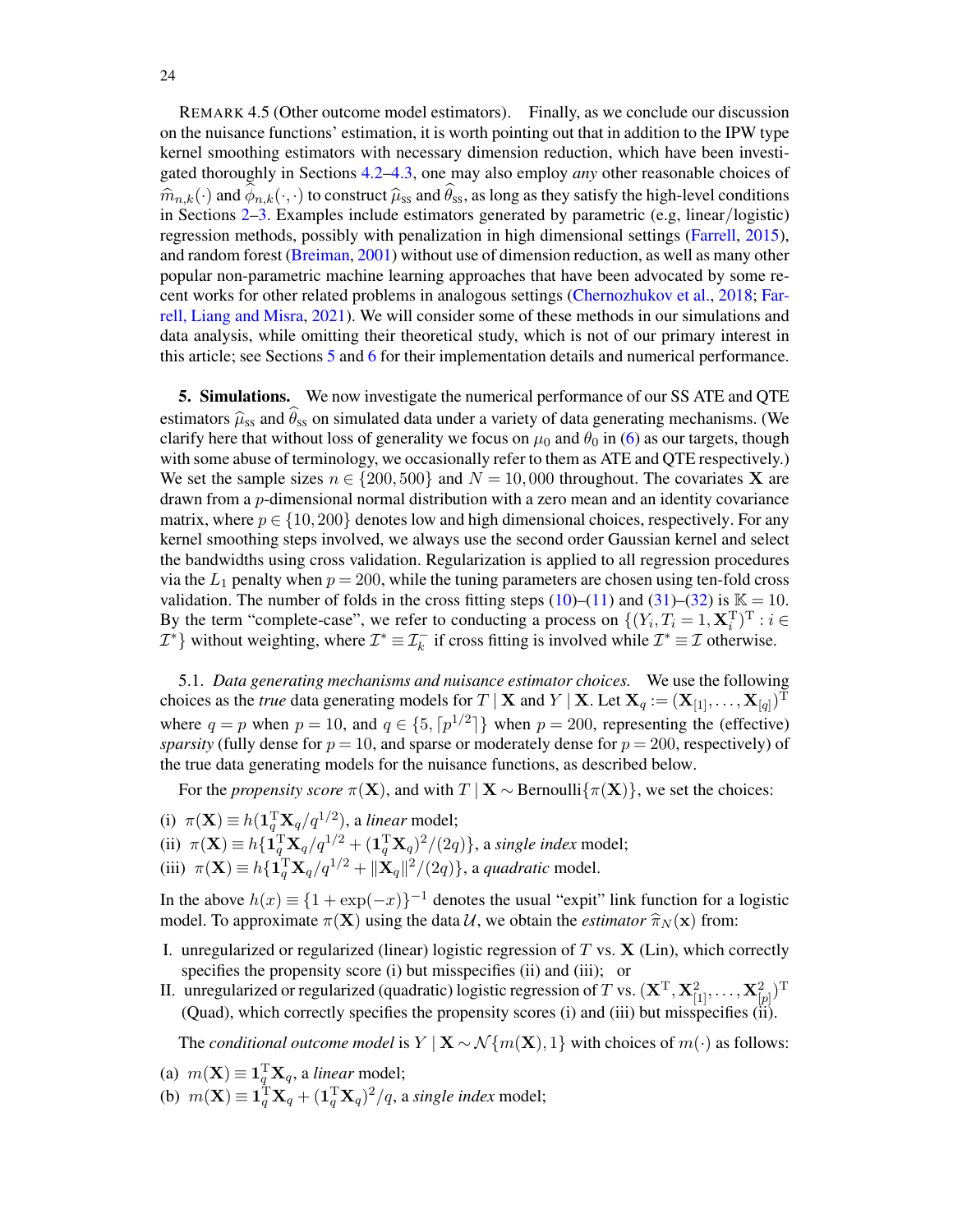- (c)  $m(\mathbf{X}) \equiv \mathbf{1}_q^{\mathrm{T}} \mathbf{X}_q + ||\mathbf{X}_q||^2/3$ , a *quadratic* model;
- (d)  $m(\mathbf{X}) \equiv 0$ , a *null* model;
- (e)  $m(\mathbf{X}) \equiv \mathbf{1}_p^{\mathrm{T}} \mathbf{X} \{1 + 2(\mathbf{0}_{p/2}^{\mathrm{T}}, \mathbf{1}_{p/2}^{\mathrm{T}}) \mathbf{X}/p\}$ , a *double index* model.

The outcome models (d) and (e) are considered for cases with  $p = 10$  only and their results are summarized in Appendix [C](#page-53-0) of the Supplementary Material. The following discussions mainly focus on the outcome models (a)–(c).

The *estimators*  $\widehat{m}_{n,k}(\mathbf{x})$  and  $\widehat{\phi}_{n,k}(\mathbf{x}, \widehat{\theta}_{\text{INT}})$  are constructed based on the data  $\mathcal{L}_k^ \overline{k}$  through:

- I. kernel smoothing (KS), in [\(50\)](#page-19-2) and [\(53\)](#page-21-5), where the  $p \times r$  transformation  $\widehat{P}_k$  is chosen as:
	- 1. the slope vector  $(r = 1)$  from the complete-case version of unregularized or regularized linear regression of Y vs.  $X$  (KS<sub>1</sub>), which correctly specifies the outcome models (a), (b) and (d) but misspecifies (c) and (e); or
	- 2. the first two directions  $(r = 2)$  selected by the complete-case version of the unregularized (with  $\lceil n/5 \rceil$  slices of equal width) or regularized (with 4 slices of equal size) sliced inverse regression [\(Li,](#page-57-22) [1991;](#page-57-22) [Lin, Zhao and Liu,](#page-57-23) [2019\)](#page-57-23) of Y vs.  $X$  (KS<sub>2</sub>), which correctly specifies the outcome models (a), (b), (d) and (e) but misspecifies (c); or
- II. parametric regression (PR), giving

$$
\widehat{m}_{n,k}(\mathbf{x}) \equiv (1,\mathbf{x}^{\mathrm{T}})^{\mathrm{T}} \widehat{\boldsymbol{\xi}}_k \quad \text{and} \quad \widehat{\phi}_{n,k}(\mathbf{x}, \widehat{\theta}_{\mathrm{INT}}) \equiv h\{(1,\mathbf{x}^{\mathrm{T}})^{\mathrm{T}} \widehat{\boldsymbol{\gamma}}_k\} - \tau,
$$

with  $\xi_k/\hat{\gamma}_k$  respectively being the slope vector from the complete-case version of unregu-<br>lating degree version of lating and lating the state of  $X/L(X, \hat{\alpha})$  and  $X$  with  $\hat{\alpha}$  and integret larized or regularized linear/logistic regression of  $Y/I(Y < \widehat{\theta}_{\text{INT}})$  vs. X using  $\mathcal{L}_k^ \overline{k}$ , which correctly specifies the outcome models  $\{(a), (d)\}$  and  $(d)$  for the ATE and QTE estimation, respectively, while misspecifying the others.

In general, our choices of  $\{\pi(\mathbf{x}), m(\mathbf{x})\}$  incorporate both linear and non-linear effects, including quadratic and interaction effects, that are commonly encountered in practice. Also, our approaches to constructing  $\{\hat{\pi}_N(\mathbf{x}),\hat{m}_{n,k}(\mathbf{x}),\phi_{n,k}(\mathbf{x},\theta)\}\$  represent a broad class of flex-<br>ible and user-friendly (parametric or semi-parametric) strategies often adopted for modeling ible and user-friendly (parametric or semi-parametric) strategies often adopted for modeling the relation between a continuous or binary response and a set of (possibly high dimensional) covariates. They also allow for a variety of scenarios in terms of correct/incorrect specifications of the (working) nuisance models. Based on the various  $\widehat{m}_{n,k}(\cdot)$  and  $\phi_{n,k}(\cdot,\cdot)$  described<br>the second trivial  $\widehat{m}_{n,k}(\cdot)$  and  $\widehat{m}_{n,k}(\cdot)$  and  $\widehat{m}_{n,k}(\cdot)$  and  $\widehat{m}_{n,k}(\cdot)$  and  $\widehat{m}_{n,k}(\cdot)$ above, we obtain  $\hat{m}_n(\cdot)$  and  $\hat{\phi}_n(\cdot, \cdot)$  via the cross fitting procedures [\(10\)](#page-8-3)–[\(11\)](#page-8-3) and [\(31\)](#page-14-8)–[\(32\)](#page-14-8). In addition, for the QTE estimation, we plug  $\hat{\theta}_{INT}$  and  $\hat{f}_n(\cdot)$  from Remark [3.5](#page-16-3) into  $\hat{\theta}_{SS}$  defined by [\(30\)](#page-14-5), while obtaining the initial estimator and estimated density for  $\hat{\theta}_{\text{SUP}}$  in [\(29\)](#page-14-4) through the same IPW approach but with  $\hat{\pi}_n(\cdot)$  instead of  $\hat{\pi}_N(\cdot)$  (i.e., the version based on  $\mathcal L$  instead of U). The same  $\hat{\pi}_n(\cdot)$  is also used for constructing the supervised ATE estimator  $\hat{\mu}_{\text{SUP}}$  in [\(8\)](#page-7-2).

For all combinations of the true data generating models, and for *any* of the choices of the nuisance function estimators as listed above, we implement our SS ATE and QTE estimators, evaluate their performances for both estimation (see Section [5.2\)](#page-24-0) and inference (see Section [5.3\)](#page-29-1), and also compare their estimation efficiency with respect to a variety of corresponding supervised estimators, [\(8\)](#page-7-2) and [\(29\)](#page-14-4), as well as their oracle versions (see their formal descriptions in Section [5.2](#page-24-0) below). All the results below are summarized from 500 replications.

<span id="page-24-0"></span>5.2. *Results on estimation efficiency .* In Tables [2–](#page-25-0)[3,](#page-26-0) we report the efficiencies, measured by mean squared errors, of various supervised and SS estimators relative to the corresponding "oracle" supervised estimators  $\hat{\mu}_{\text{ORA}}$  and  $\hat{\theta}_{\text{ORA}}$ , constructed via substituting  $\{\pi(\cdot),m(\cdot),\phi(\cdot,\cdot)\}$ for  $\{\widehat{\pi}_{n}(\cdot),\widehat{m}_{n}(\cdot),\widehat{\phi}_{n}(\cdot,\cdot)\}\$  in [\(8\)](#page-7-2) and [\(29\)](#page-14-4). The supervised "oracle" estimators of the QTE use the initial estimators and estimated densities from the IPW approach described in Remark [3.5](#page-16-3) with  $\hat{\pi}_N(\cdot)$  replaced by  $\pi(\cdot)$ . We clarify here that such "oracle" estimators (for both the ATE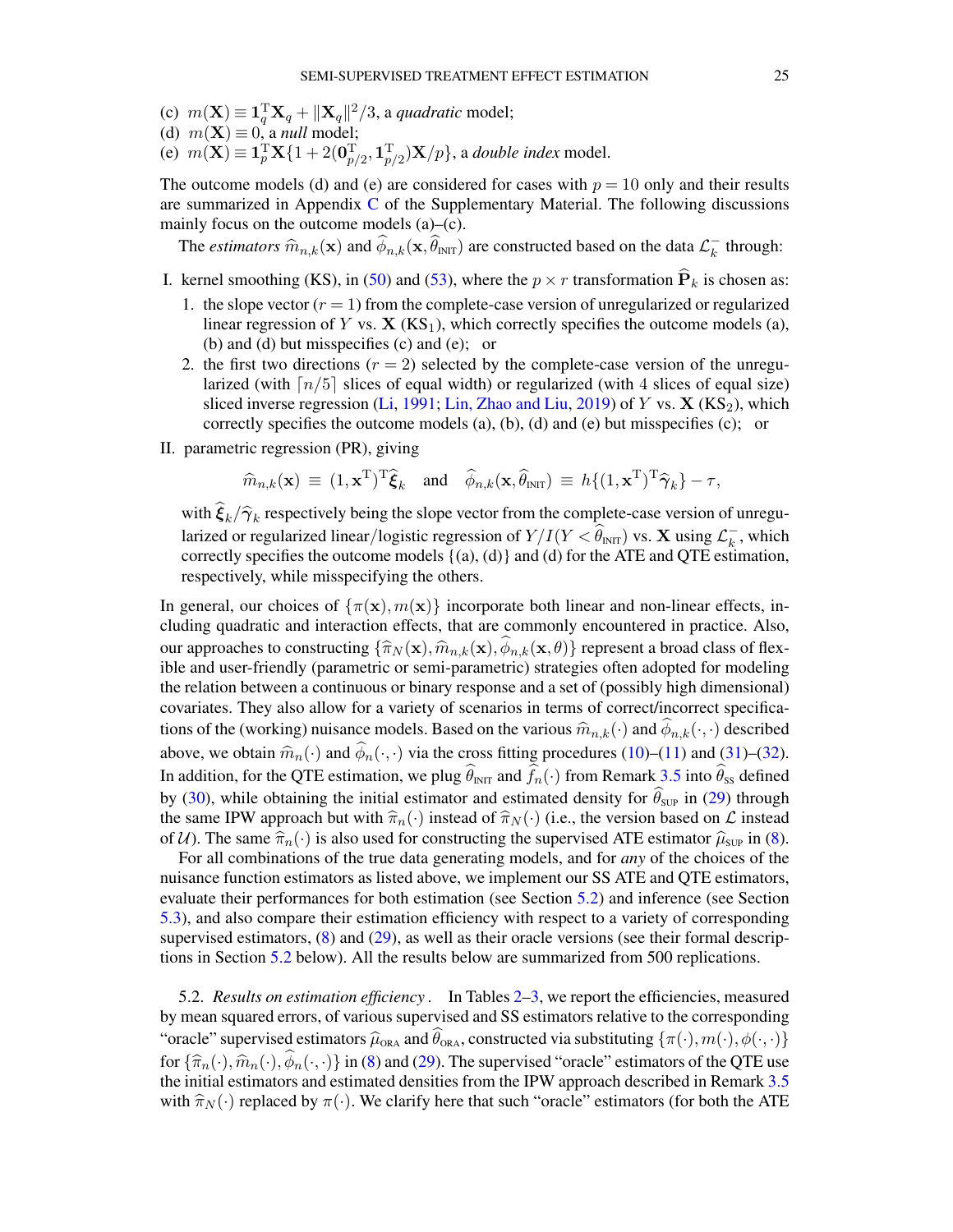## TABLE 2

<span id="page-25-0"></span>*Efficiencies of the ATE estimators relative to the corresponding oracle supervised estimators; see Remark [5.1](#page-28-0) for interpretations of these relative efficiencies. Here,* n *denotes the labeled data size,* p *the number of covariates,* q the model sparsity,  $m(\mathbf{X}) \equiv \mathbb{E}(Y | \mathbf{X})$ ,  $\pi(\mathbf{X}) \equiv \mathbb{E}(T | \mathbf{X})$ ,  $\hat{\pi}(\mathbf{X})$  – the estimated propensity score, Lin – logistic regression of T vs.  $\mathbf{X}$ , and Quad – logistic regression of T vs.  $(\mathbf{X}^T, \mathbf$ 

| kernel smoothing on the one/two direction(s) selected by linear regression/sliced inverse regression; PR denotes    |  |
|---------------------------------------------------------------------------------------------------------------------|--|
| parametric regression, and ORE oracle relative efficiency. The blue color implies the best efficiency in each case. |  |

|                 | $p=10$            |                             |                 |                 | $n=200$ |                 |                         |      |        | $n = 500$       |           |                 |                                   |           |            |
|-----------------|-------------------|-----------------------------|-----------------|-----------------|---------|-----------------|-------------------------|------|--------|-----------------|-----------|-----------------|-----------------------------------|-----------|------------|
|                 |                   |                             |                 | Supervised      |         |                 | $\overline{\textbf{S}}$ |      |        | Supervised      |           |                 | $\overline{\textbf{S}}\textbf{S}$ |           | <b>ORE</b> |
| $m(\mathbf{X})$ | $\pi(\mathbf{X})$ | $\widehat{\pi}(\mathbf{X})$ | KS <sub>1</sub> | KS <sub>2</sub> | PR      | KS <sub>1</sub> | KS <sub>2</sub>         | PR   | $KS_1$ | KS <sub>2</sub> | <b>PR</b> | KS <sub>1</sub> | KS <sub>2</sub>                   | <b>PR</b> |            |
|                 | (i)               | Lin                         | 0.87            | 0.86            | 0.96    | 2.99            | 2.74                    | 3.72 | 0.99   | 0.98            | 0.99      | 3.35            | 3.19                              | 3.70      | 4.37       |
|                 |                   | Quad                        | 0.79            | 0.63            | 0.91    | 3.00            | 2.74                    | 3.74 | 0.97   | 0.96            | 0.98      | 3.34            | 3.20                              | 3.69      | 4.37       |
|                 | (ii)              | Lin                         | 0.93            | 0.91            | 0.99    | 3.37            | 3.10                    | 4.05 | 1.00   | 1.00            | 0.99      | 3.64            | 3.55                              | 3.93      | 4.78       |
| (a)             |                   | Quad                        | 0.88            | 0.85            | 0.91    | 3.43            | 3.19                    | 4.07 | 0.99   | 1.00            | 0.98      | 3.68            | 3.59                              | 3.96      | 4.78       |
|                 | (iii)             | Lin                         | 0.87            | 0.84            | 0.95    | 2.89            | 2.53                    | 4.05 | 0.96   | 0.95            | 0.99      | 3.21            | 3.08                              | 3.88      | 4.99       |
|                 |                   | Quad                        | 0.86            | 0.81            | 0.91    | 3.08            | 2.70                    | 4.13 | 0.98   | 0.98            | 1.00      | 3.44            | 3.31                              | 3.92      | 4.99       |
|                 | (i)               | Lin                         | 0.93            | 0.92            | 0.51    | 3.62            | 3.42                    | 1.03 | 0.99   | 0.98            | 0.67      | 3.73            | 3.61                              | 1.17      | 5.07       |
|                 |                   | Quad                        | 0.92            | 0.77            | 0.40    | 3.64            | 3.49                    | 1.02 | 0.98   | 0.98            | 0.61      | 3.74            | 3.59                              | 1.16      | 5.07       |
|                 | (ii)              | Lin                         | 0.94            | 0.86            | 0.26    | 2.29            | 1.69                    | 0.36 | 0.92   | 0.91            | 0.15      | 2.29            | 2.16                              | 0.18      | 3.55       |
| (b)             |                   | Quad                        | 0.85            | 0.81            | 0.28    | 2.35            | 1.76                    | 0.41 | 0.91   | 0.90            | 0.17      | 2.34            | 2.20                              | 0.21      | 3.55       |
|                 | (iii)             | Lin                         | 0.90            | 0.89            | 0.51    | 3.10            | 2.83                    | 0.88 | 0.97   | 0.97            | 0.60      | 3.05            | 3.00                              | 0.84      | 4.39       |
|                 |                   | Ouad                        | 0.87            | 0.84            | 0.56    | 3.20            | 2.90                    | 1.08 | 0.98   | 0.96            | 0.63      | 3.11            | 3.04                              | 1.07      | 4.39       |
|                 | (i)               | Lin                         | 0.62            | 0.61            | 0.67    | 1.23            | 1.21                    | 1.17 | 0.78   | 0.79            | 0.74      | 1.52            | 1.58                              | 1.45      | 9.52       |
|                 |                   | Quad                        | 0.61            | 0.54            | 0.60    | 1.21            | 1.21                    | 1.15 | 0.84   | 0.85            | 0.80      | 1.50            | 1.56                              | 1.41      | 9.52       |
|                 | (ii)              | Lin                         | 0.70            | 0.66            | 0.56    | 1.32            | 1.17                    | 1.01 | 0.85   | 0.84            | 0.55      | 1.58            | 1.52                              | 0.96      | 8.71       |
| (c)             |                   | Quad                        | 0.79            | 0.75            | 0.83    | 1.35            | 1.19                    | 1.32 | 0.90   | 0.89            | 0.83      | 1.47            | 1.46                              | 1.49      | 8.71       |
|                 | (iii)             | Lin                         | 0.57            | 0.58            | 0.53    | 0.92            | 0.95                    | 0.87 | 0.48   | 0.49            | 0.43      | 0.70            | 0.72                              | 0.61      | 9.42       |
|                 |                   | Ouad                        | 0.78            | 0.74            | 0.83    | 1.42            | 1.40                    | 1.51 | 0.94   | 0.92            | 0.92      | 1.59            | 1.60                              | 1.55      | 9.42       |

|                 | $p = 200, q = 5$  |                             |                 |                 |      | $n=200$         |                         |      |                 |                 |      | $n = 500$       |                         |      |            |
|-----------------|-------------------|-----------------------------|-----------------|-----------------|------|-----------------|-------------------------|------|-----------------|-----------------|------|-----------------|-------------------------|------|------------|
|                 |                   |                             |                 | Supervised      |      |                 | $\overline{\textbf{S}}$ |      |                 | Supervised      |      |                 | $\overline{\textbf{S}}$ |      | <b>ORE</b> |
| $m(\mathbf{X})$ | $\pi(\mathbf{X})$ | $\widehat{\pi}(\mathbf{X})$ | KS <sub>1</sub> | KS <sub>2</sub> | PR   | KS <sub>1</sub> | KS <sub>2</sub>         | PR   | KS <sub>1</sub> | KS <sub>2</sub> | PR   | KS <sub>1</sub> | KS <sub>2</sub>         | PR   |            |
|                 | (i)               | Lin                         | 0.72            | 0.22            | 0.46 | 1.60            | 0.67                    | 1.43 | 0.94            | 0.85            | 0.73 | 1.88            | 1.62                    | 1.73 | 2.68       |
|                 |                   | Quad                        | 0.70            | 0.20            | 0.43 | 1.61            | 0.67                    | 1.42 | 0.94            | 0.83            | 0.68 | 1.89            | 1.62                    | 1.72 | 2.68       |
|                 | (ii)              | Lin                         | 0.87            | 0.45            | 0.70 | 1.89            | 0.91                    | 1.73 | 0.97            | 0.88            | 0.80 | 2.15            | 2.00                    | 2.05 | 2.89       |
| (a)             |                   | Quad                        | 0.86            | 0.44            | 0.69 | 1.91            | 0.92                    | 1.75 | 0.97            | 0.88            | 0.78 | 2.15            | 1.99                    | 2.07 | 2.89       |
|                 | (iii)             | Lin                         | 0.82            | 0.34            | 0.57 | 1.74            | 0.79                    | 1.64 | 0.95            | 0.89            | 0.76 | 2.35            | 2.06                    | 2.17 | 3.00       |
|                 |                   | Quad                        | 0.80            | 0.32            | 0.55 | 1.79            | 0.84                    | 1.68 | 0.95            | 0.86            | 0.72 | 2.45            | 2.13                    | 2.19 | 3.00       |
|                 | (i)               | Lin                         | 0.86            | 0.35            | 0.76 | 1.60            | 0.94                    | 1.06 | 0.95            | 0.95            | 0.65 | 2.04            | 1.97                    | 1.04 | 3.37       |
|                 |                   | Quad                        | 0.83            | 0.31            | 0.74 | 1.61            | 0.93                    | 1.08 | 0.95            | 0.95            | 0.65 | 2.04            | 1.97                    | 1.03 | 3.37       |
|                 | (ii)              | Lin                         | 0.35            | 0.23            | 0.22 | 0.44            | 0.40                    | 0.35 | 0.55            | 0.35            | 0.14 | 0.73            | 0.49                    | 0.15 | 2.29       |
| (b)             |                   | Ouad                        | 0.35            | 0.22            | 0.22 | 0.45            | 0.42                    | 0.37 | 0.54            | 0.34            | 0.14 | 0.75            | 0.51                    | 0.16 | 2.29       |
|                 | (iii)             | Lin                         | 0.82            | 0.49            | 0.66 | 0.99            | 0.72                    | 0.68 | 0.88            | 0.85            | 0.68 | 1.48            | 1.35                    | 0.60 | 2.74       |
|                 |                   | Quad                        | 0.80            | 0.45            | 0.64 | 1.13            | 0.78                    | 0.80 | 0.90            | 0.86            | 0.71 | 1.66            | 1.55                    | 0.84 | 2.74       |
|                 | (i)               | Lin                         | 0.59            | 0.23            | 0.39 | 1.00            | 0.65                    | 0.93 | 0.75            | 0.71            | 0.72 | 1.16            | 1.10                    | 1.20 | 4.13       |
|                 |                   | Quad                        | 0.57            | 0.20            | 0.36 | 1.00            | 0.64                    | 0.92 | 0.76            | 0.70            | 0.71 | 1.17            | 1.10                    | 1.20 | 4.13       |
|                 | (ii)              | Lin                         | 0.64            | 0.35            | 0.43 | 0.99            | 0.63                    | 0.90 | 0.74            | 0.64            | 0.38 | 1.14            | 1.05                    | 0.79 | 3.63       |
| (c)             |                   | Quad                        | 0.64            | 0.34            | 0.42 | 1.02            | 0.64                    | 0.94 | 0.74            | 0.64            | 0.37 | 1.21            | 1.12                    | 0.91 | 3.63       |
|                 | (iii)             | Lin                         | 0.39            | 0.19            | 0.25 | 0.68            | 0.47                    | 0.60 | 0.38            | 0.32            | 0.26 | 0.50            | 0.47                    | 0.43 | 3.78       |
|                 |                   | Quad                        | 0.39            | 0.18            | 0.24 | 0.95            | 0.59                    | 0.82 | 0.40            | 0.33            | 0.26 | 1.33            | 1.15                    | 1.04 | 3.78       |

|                 | $p = 200, q = \lceil p^{1/2} \rceil$ |                             |                 |                 |      | $n=200$         |                         |           |                 |                 |           | $n = 500$       |                         |           |       |
|-----------------|--------------------------------------|-----------------------------|-----------------|-----------------|------|-----------------|-------------------------|-----------|-----------------|-----------------|-----------|-----------------|-------------------------|-----------|-------|
|                 |                                      |                             |                 | Supervised      |      |                 | $\overline{\textbf{S}}$ |           |                 | Supervised      |           |                 | $\overline{\textbf{S}}$ |           | ORE   |
| $m(\mathbf{X})$ | $\pi(X)$                             | $\widehat{\pi}(\mathbf{X})$ | KS <sub>1</sub> | KS <sub>2</sub> | PR   | KS <sub>1</sub> | KS <sub>2</sub>         | <b>PR</b> | KS <sub>1</sub> | KS <sub>2</sub> | <b>PR</b> | KS <sub>1</sub> | KS <sub>2</sub>         | <b>PR</b> |       |
|                 | (i)                                  | Lin                         | 0.35            | 0.09            | 0.29 | 1.38            | 0.46                    | 1.20      | 0.83            | 0.60            | 0.60      | 3.59            | 2.04                    | 2.96      | 6.05  |
|                 |                                      | Ouad                        | 0.34            | 0.09            | 0.28 | 1.36            | 0.43                    | 1.17      | 0.81            | 0.55            | 0.55      | 3.57            | 2.01                    | 2.87      | 6.05  |
|                 | (ii)                                 | Lin                         | 0.68            | 0.23            | 0.61 | 1.74            | 0.51                    | 1.64      | 0.97            | 0.73            | 0.80      | 3.90            | 2.55                    | 3.71      | 6.65  |
| (a)             |                                      | Quad                        | 0.67            | 0.23            | 0.60 | 1.78            | 0.52                    | 1.66      | 0.97            | 0.72            | 0.79      | 3.91            | 2.51                    | 3.72      | 6.65  |
|                 | (iii)                                | Lin                         | 0.62            | 0.14            | 0.49 | 2.07            | 0.60                    | 1.91      | 0.91            | 0.74            | 0.70      | 3.77            | 2.65                    | 3.54      | 6.99  |
|                 |                                      | Quad                        | 0.60            | 0.13            | 0.48 | 2.13            | 0.60                    | 1.94      | 0.90            | 0.69            | 0.66      | 3.80            | 2.67                    | 3.50      | 6.99  |
|                 | (i)                                  | Lin                         | 0.40            | 0.11            | 0.34 | 1.29            | 0.55                    | 1.16      | 0.91            | 0.77            | 0.89      | 3.89            | 2.96                    | 2.27      | 6.78  |
|                 |                                      | Ouad                        | 0.38            | 0.11            | 0.33 | 1.29            | 0.52                    | 1.16      | 0.88            | 0.70            | 0.89      | 3.91            | 2.92                    | 2.29      | 6.78  |
|                 | (ii)                                 | Lin                         | 0.31            | 0.18            | 0.24 | 0.68            | 0.44                    | 0.56      | 0.60            | 0.53            | 0.21      | 1.55            | 1.43                    | 0.34      | 4.97  |
| (b)             |                                      | Quad                        | 0.31            | 0.17            | 0.23 | 0.65            | 0.42                    | 0.54      | 0.59            | 0.52            | 0.21      | 1.52            | 1.39                    | 0.34      | 4.97  |
|                 | (iii)                                | Lin                         | 0.63            | 0.18            | 0.54 | 1.64            | 0.75                    | 1.33      | 0.96            | 0.82            | 0.93      | 3.43            | 2.71                    | 2.09      | 6.14  |
|                 |                                      | Quad                        | 0.61            | 0.17            | 0.53 | 1.68            | 0.77                    | 1.36      | 0.94            | 0.78            | 0.93      | 3.45            | 2.72                    | 2.15      | 6.14  |
|                 | (i)                                  | Lin                         | 0.16            | 0.10            | 0.13 | 0.56            | 0.41                    | 0.52      | 0.61            | 0.36            | 0.38      | 1.27            | 0.93                    | 1.15      | 17.23 |
|                 |                                      | Quad                        | 0.16            | 0.09            | 0.12 | 0.56            | 0.39                    | 0.51      | 0.59            | 0.32            | 0.34      | 1.26            | 0.91                    | 1.13      | 17.23 |
| (c)             | (ii)                                 | Lin                         | 0.31            | 0.22            | 0.26 | 0.65            | 0.49                    | 0.67      | 0.63            | 0.48            | 0.36      | 1.23            | 1.07                    | 1.06      | 16.30 |
|                 |                                      | Quad                        | 0.30            | 0.22            | 0.25 | 0.65            | 0.48                    | 0.65      | 0.63            | 0.49            | 0.35      | 1.24            | 1.07                    | 1.05      | 16.30 |
|                 | (iii)                                | Lin                         | 0.16            | 0.10            | 0.13 | 0.54            | 0.40                    | 0.48      | 0.39            | 0.26            | 0.22      | 0.72            | 0.59                    | 0.59      | 17.82 |
|                 |                                      | Quad                        | 0.16            | 0.10            | 0.12 | 0.68            | 0.52                    | 0.53      | 0.38            | 0.24            | 0.21      | 1.27            | 0.94                    | 0.96      | 17.82 |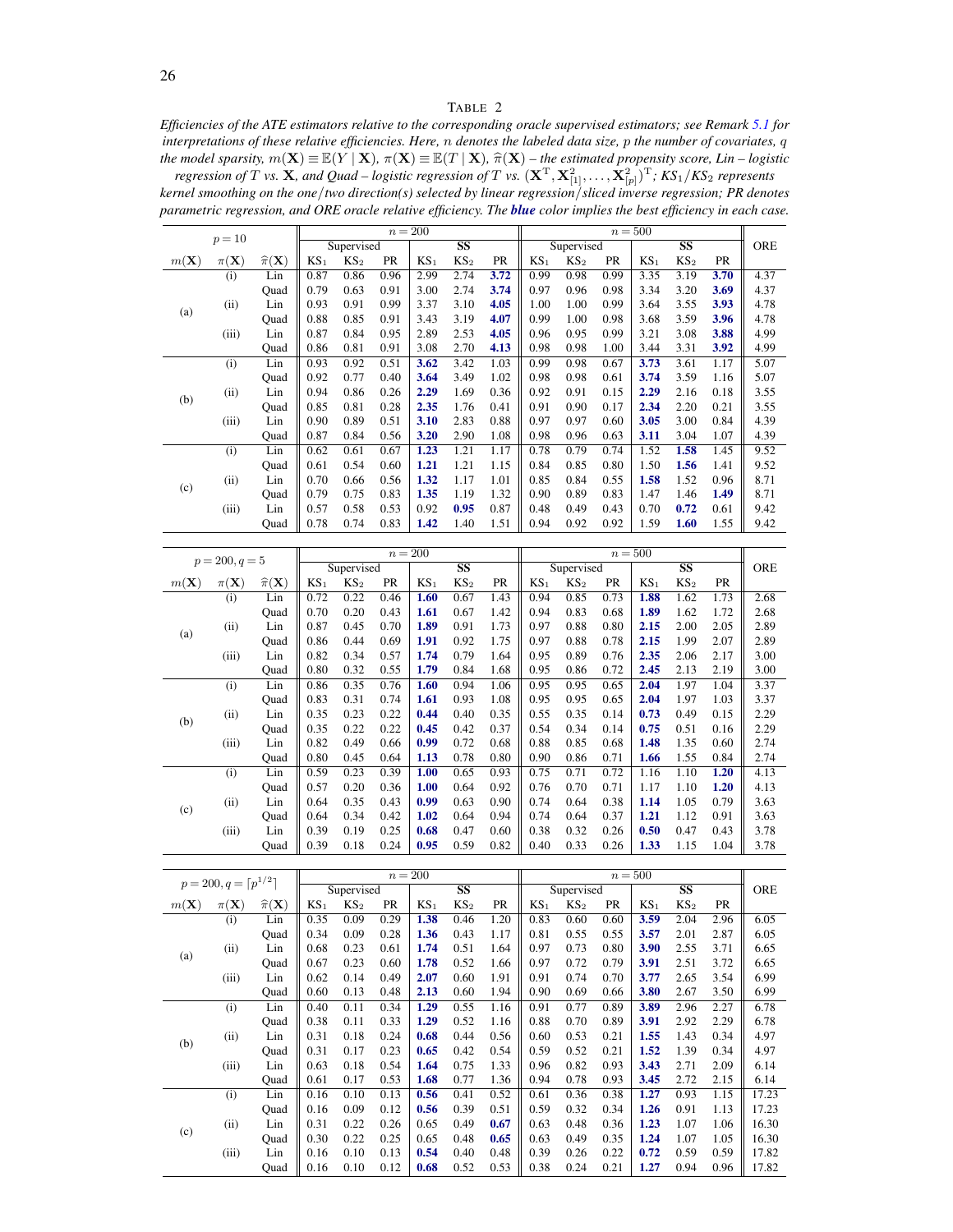# SEMI-SUPERVISED TREATMENT EFFECT ESTIMATION 27

|                 |                                      |                             |                 |                 |              | $n = 200$       |                        |              |                 |                               |              | $n=500$         |                                   |              |              |
|-----------------|--------------------------------------|-----------------------------|-----------------|-----------------|--------------|-----------------|------------------------|--------------|-----------------|-------------------------------|--------------|-----------------|-----------------------------------|--------------|--------------|
|                 | $p=10$                               |                             |                 | Supervised      |              |                 | SS                     |              |                 | Supervised                    |              |                 | SS                                |              | ORE          |
| $m(\mathbf{X})$ | $\pi(\mathbf{X})$                    | $\widehat{\pi}(\mathbf{X})$ | KS <sub>1</sub> | KS <sub>2</sub> | PR           | KS <sub>1</sub> | $KS_2$                 | PR           | KS <sub>1</sub> | KS <sub>2</sub>               | PR           | $KS_1$          | KS <sub>2</sub>                   | PR           |              |
|                 | (i)                                  | Lin                         | 0.96            | 0.90            | 0.79         | 1.98            | 1.88                   | 1.34         | 0.99            | 0.98                          | 0.93         | 1.85            | 1.80                              | 1.90         | 2.24         |
|                 |                                      | Quad                        | 0.74            | 0.69            | 0.65         | 2.05            | 1.93                   | 1.36         | 0.99            | 0.98                          | 0.91         | 1.86            | 1.82                              | 1.89         | 2.24         |
| (a)             | (ii)                                 | Lin                         | 0.86            | 0.85            | 0.82         | 1.56            | 1.44                   | 0.98         | 0.99            | 0.97                          | 0.97         | 1.55            | 1.51                              | 1.59         | 2.12         |
|                 |                                      | Quad                        | 0.79            | 0.77<br>0.90    | 0.73         | 1.56            | 1.48                   | 1.00         | 0.99            | 0.97                          | 0.95         | 1.57<br>2.26    | 1.50                              | 1.61         | 2.12<br>2.42 |
|                 | (iii)                                | Lin<br>Quad                 | 0.94<br>0.88    | 0.80            | 0.93<br>0.93 | 1.77<br>1.85    | 1.61<br>1.69           | 1.96<br>1.89 | 1.01<br>0.96    | 1.01<br>0.97                  | 1.02<br>0.99 | 2.29            | 2.24<br>2.27                      | 2.18<br>2.15 | 2.42         |
|                 | (i)                                  | Lin                         | 0.93            | 0.90            | 0.85         | 1.82            | 1.70                   | 1.42         | 0.95            | 0.93                          | 0.92         | 1.78            | 1.73                              | 1.84         | 2.13         |
|                 |                                      | Quad                        | 0.77            | 0.74            | 0.72         | 1.86            | 1.73                   | 1.45         | 0.96            | 0.95                          | 0.91         | 1.78            | 1.72                              | 1.81         | 2.13         |
|                 | (ii)                                 | Lin                         | 0.78            | 0.73            | 0.80         | 1.22            | 1.10                   | 1.08         | 0.82            | 0.75                          | 0.78         | 1.38            | 1.19                              | 1.19         | 1.92         |
| (b)             |                                      | Quad                        | 0.66            | 0.65            | 0.74         | 1.28            | 1.15                   | 1.11         | 0.84            | 0.78                          | 0.80         | 1.44            | 1.26                              | 1.24         | 1.92         |
|                 | (iii)                                | Lin                         | 0.90            | 0.88            | 0.89         | 1.57            | 1.45                   | 1.79         | 0.93            | 0.93                          | 0.95         | 1.82            | 1.84                              | 1.92         | 2.16         |
|                 |                                      | Quad                        | 0.85            | 0.83            | 0.90         | 1.74            | 1.60                   | 1.89         | 0.92            | 0.91                          | 0.96         | 1.89            | 1.93                              | 1.97         | 2.16         |
|                 | (i)                                  | Lin                         | 0.71            | 0.70            | 0.69         | 1.12            | 1.06                   | 1.02         | 0.77            | 0.77                          | 0.83         | 1.22            | 1.19                              | 1.33         | 2.35         |
|                 |                                      | Quad                        | 0.69            | 0.69            | 0.60         | 1.11            | 1.05                   | 1.01         | 0.83            | 0.83                          | 0.87         | 1.18            | 1.15                              | 1.26         | 2.35         |
| (c)             | (ii)                                 | Lin                         | 0.70            | 0.70            | 0.66         | 0.99            | 0.93                   | 0.87         | 0.74            | 0.74                          | 0.78         | 1.00            | 1.02                              | 1.02         | 2.25         |
|                 |                                      | Quad                        | 0.82            | 0.79            | 0.74         | 1.08            | 1.02                   | 0.94         | 0.84            | 0.84                          | 0.87         | 1.16            | 1.19                              | 1.09         | 2.25         |
|                 | (iii)                                | Lin                         | 0.61            | 0.63            | 0.65         | 0.82            | 0.80                   | 0.96         | 0.58            | 0.58                          | 0.63         | 0.77            | 0.77                              | 0.88         | 2.55         |
|                 |                                      | Quad                        | 0.86            | 0.85            | 0.86         | 1.16            | 1.12                   | 1.25         | 0.95            | 0.93                          | 0.92         | 1.28            | 1.25                              | 1.26         | 2.55         |
|                 |                                      |                             |                 |                 |              |                 |                        |              |                 |                               |              |                 |                                   |              |              |
|                 | $p = 200, q = 5$                     |                             |                 | Supervised      |              | $n=200$         | $\overline{\text{SS}}$ |              |                 |                               |              | $n=500$         | $\overline{\textbf{S}}\textbf{S}$ |              | ORE          |
|                 | $\pi(\mathbf{X})$                    | $\widehat{\pi}(\mathbf{X})$ | KS <sub>1</sub> | KS <sub>2</sub> | PR           | KS <sub>1</sub> | KS <sub>2</sub>        | PR           | KS <sub>1</sub> | Supervised<br>KS <sub>2</sub> | PR           | KS <sub>1</sub> | KS <sub>2</sub>                   | PR           |              |
| $m(\mathbf{X})$ | (i)                                  | Lin                         | 0.73            | 0.39            | 0.35         | 1.29            | 0.72                   | 0.81         | 0.92            | 0.93                          | 0.71         | 1.45            | 1.40                              | 1.22         | 1.78         |
|                 |                                      | Quad                        | 0.71            | 0.36            | 0.32         | 1.28            | 0.70                   | 0.80         | 0.90            | 0.91                          | 0.69         | 1.45            | 1.40                              | 1.21         | 1.78         |
|                 | (ii)                                 | Lin                         | 0.88            | 0.44            | 0.35         | 1.03            | 0.67                   | 0.70         | 0.96            | 0.92                          | 0.60         | 1.45            | 1.35                              | 1.05         | 1.69         |
| (a)             |                                      | Quad                        | 0.87            | 0.44            | 0.35         | 1.04            | 0.69                   | 0.69         | 0.95            | 0.91                          | 0.57         | 1.46            | 1.37                              | 1.07         | 1.69         |
|                 | (iii)                                | Lin                         | 0.91            | 0.47            | 0.43         | 1.31            | 0.81                   | 0.96         | 0.94            | 0.94                          | 0.72         | 1.57            | 1.55                              | 1.33         | 1.86         |
|                 |                                      | Quad                        | 0.88            | 0.43            | 0.39         | 1.41            | 0.83                   | 1.00         | 0.96            | 0.95                          | 0.71         | 1.61            | 1.59                              | 1.36         | 1.86         |
|                 | (i)                                  | Lin                         | 0.59            | 0.38            | 0.42         | 1.05            | 0.73                   | 0.79         | 0.89            | 0.90                          | 0.96         | 1.29            | 1.24                              | 1.17         | 1.50         |
|                 |                                      | Quad                        | 0.55            | 0.36            | 0.39         | 1.06            | 0.73                   | 0.78         | 0.81            | 0.80                          | 0.91         | 1.30            | 1.26                              | 1.19         | 1.50         |
| (b)             | (ii)                                 | Lin                         | 0.38            | 0.21            | 0.20         | 0.41            | 0.33                   | 0.35         | 0.77            | 0.70                          | 0.22         | 0.81            | 0.67                              | 0.25         | 1.45         |
|                 |                                      | Quad                        | 0.38            | 0.21            | 0.20         | 0.43            | 0.34                   | 0.35         | 0.75            | 0.68                          | 0.21         | 0.81            | 0.69                              | 0.26         | 1.45         |
|                 | (iii)                                | Lin                         | 0.69            | 0.45            | 0.41         | 0.76            | 0.64                   | 0.67         | 0.95            | 0.93                          | 0.88         | 1.08            | 1.04                              | 0.82         | 1.50         |
|                 |                                      | Quad                        | 0.67            | 0.40            | 0.38         | 0.83            | 0.69                   | 0.74         | 0.90            | 0.89                          | 0.87         | 1.14            | 1.11                              | 0.95         | 1.50         |
|                 | (i)                                  | Lin                         | 0.67<br>0.63    | 0.35<br>0.33    | 0.30<br>0.28 | 0.91<br>0.91    | 0.66<br>0.67           | 0.72<br>0.71 | 0.81<br>0.81    | 0.77<br>0.77                  | 0.56<br>0.55 | 1.09<br>1.08    | 1.05                              | 0.91<br>0.87 | 1.81<br>1.81 |
|                 | (ii)                                 | Quad<br>Lin                 | 0.66            | 0.34            | 0.30         | 0.77            | 0.51                   | 0.61         | 0.77            | 0.75                          | 0.44         | 1.03            | 1.03<br>1.03                      | 0.75         | 1.74         |
| (c)             |                                      | Quad                        | 0.67            | 0.34            | 0.30         | 0.79            | 0.52                   | 0.62         | 0.75            | 0.73                          | 0.42         | 1.08            | 1.09                              | 0.82         | 1.74         |
|                 | (iii)                                | Lin                         | 0.55            | 0.24            | 0.22         | 0.62            | 0.46                   | 0.52         | 0.51            | 0.50                          | 0.29         | 0.59            | 0.57                              | 0.49         | 1.91         |
|                 |                                      | Quad                        | 0.54            | 0.23            | 0.21         | 0.86            | 0.55                   | 0.68         | 0.55            | 0.53                          | 0.29         | 0.97            | 0.93                              | 0.80         | 1.91         |
|                 |                                      |                             |                 |                 |              |                 |                        |              |                 |                               |              |                 |                                   |              |              |
|                 | $p = 200, q = \lceil p^{1/2} \rceil$ |                             |                 |                 |              | $n=200$         |                        |              |                 |                               |              | $n = 500$       |                                   |              |              |
|                 |                                      |                             |                 | Supervised      |              |                 | SS                     |              |                 | Supervised                    |              |                 | SS                                |              | ORE          |
| $m(\mathbf{X})$ | $\pi(\mathbf{X})$                    | $\widehat{\pi}(\mathbf{X})$ | $KS_1$          | KS <sub>2</sub> | PR           | KS <sub>1</sub> | KS <sub>2</sub>        | PR           | KS <sub>1</sub> | $\mathrm{KS}_2$               | PR           | KS <sub>1</sub> | KS <sub>2</sub>                   | $\rm PR$     |              |
|                 | (i)                                  | Lin                         | 0.53            | 0.14            | 0.09         | 0.89            | 0.44                   | 0.43         | 0.85            | 0.80                          | 0.45         | 2.06            | 1.74                              | 1.16         | 2.62         |
|                 |                                      | Quad                        | 0.53            | 0.14            | 0.09         | 0.92            | 0.42                   | 0.42         | 0.80            | 0.73                          | 0.37         | 2.05            | 1.73                              | 1.12         | 2.62         |
| (a)             | (ii)                                 | Lin                         | 0.68            | 0.21            | 0.15         | 0.99            | 0.40                   | 0.41         | 0.79            | 0.71                          | 0.33         | 1.63            | 1.40                              | 0.79         | 2.45         |
|                 |                                      | Quad                        | 0.67            | 0.21            | 0.15         | 1.01            | 0.39                   | 0.39         | 0.80            | 0.71                          | 0.32         | 1.66            | 1.43                              | 0.75         | 2.45         |
|                 | (iii)                                | Lin                         | 0.77<br>0.76    | 0.21<br>0.20    | 0.14<br>0.14 | 1.42<br>1.40    | 0.58<br>0.58           | 0.62         | 0.85<br>0.81    | 0.80<br>0.74                  | 0.50         | 2.21<br>2.14    | 1.69                              | 1.31<br>1.32 | 2.87<br>2.87 |
|                 | (i)                                  | Quad<br>Lin                 | 0.46            | 0.12            | 0.08         | 0.73            | 0.43                   | 0.61<br>0.42 | 0.76            | 0.77                          | 0.43<br>0.48 | 1.85            | 1.68<br>1.62                      | 1.10         | 2.59         |
|                 |                                      | Quad                        | 0.45            | 0.12            | 0.08         | 0.73            | 0.41                   | 0.39         | 0.70            | 0.70                          | 0.40         | 1.82            | 1.61                              | 1.07         | 2.59         |
|                 | (ii)                                 | Lin                         | 0.38            | 0.18            | 0.13         | 0.56            | 0.38                   | 0.40         | 0.67            | 0.63                          | 0.33         | 1.21            | 1.16                              | 0.72         | 2.29         |
| (b)             |                                      | Quad                        | 0.37            | 0.17            | 0.13         | 0.56            | 0.35                   | 0.37         | 0.69            | 0.64                          | 0.32         | 1.15            | 1.14                              | 0.70         | 2.29         |
|                 | (iii)                                | Lin                         | 0.68            | 0.19            | 0.13         | 0.97            | 0.62                   | 0.61         | 0.82            | 0.74                          | 0.50         | 2.06            | 1.66                              | 1.37         | 2.73         |
|                 |                                      | Quad                        | 0.66            | 0.18            | 0.12         | 0.98            | 0.63                   | 0.61         | $0.80\,$        | 0.72                          | 0.46         | 1.99            | 1.60                              | 1.35         | 2.73         |
|                 | (i)                                  | Lin                         | 0.27            | 0.13            | 0.10         | 0.55            | 0.42                   | 0.45         | 0.72            | 0.67                          | 0.27         | 1.11            | 0.97                              | 0.73         | 2.72         |
|                 |                                      | Quad                        | 0.27            | 0.13            | 0.09         | 0.53            | 0.41                   | 0.43         | 0.67            | 0.61                          | 0.23         | 1.09            | 0.95                              | 0.69         | 2.72         |
| (c)             | (ii)                                 | Lin                         | 0.37            | 0.22            | 0.17         | 0.54            | 0.42                   | 0.47         | 0.67            | 0.57                          | 0.21         | 0.94            | 0.80                              | 0.51         | 2.58         |
|                 |                                      | Quad                        | 0.37            | 0.22            | 0.17         | 0.54            | 0.41                   | 0.46         | 0.67            | 0.56                          | 0.21         | 0.94            | 0.81                              | 0.49         | 2.58         |
|                 | (iii)                                | Lin                         | 0.26            | 0.14            | 0.12         | 0.56            | 0.42                   | 0.45         | 0.62            | 0.49                          | 0.23         | 0.87            | 0.75                              | 0.60         | 3.04         |
|                 |                                      | Quad                        | 0.26            | 0.14            | 0.11         | 0.59            | 0.46                   | 0.47         | 0.59            | 0.46                          | 0.21         | 1.06            | 0.89                              | 0.71         | 3.04         |

<span id="page-26-0"></span>TABLE 3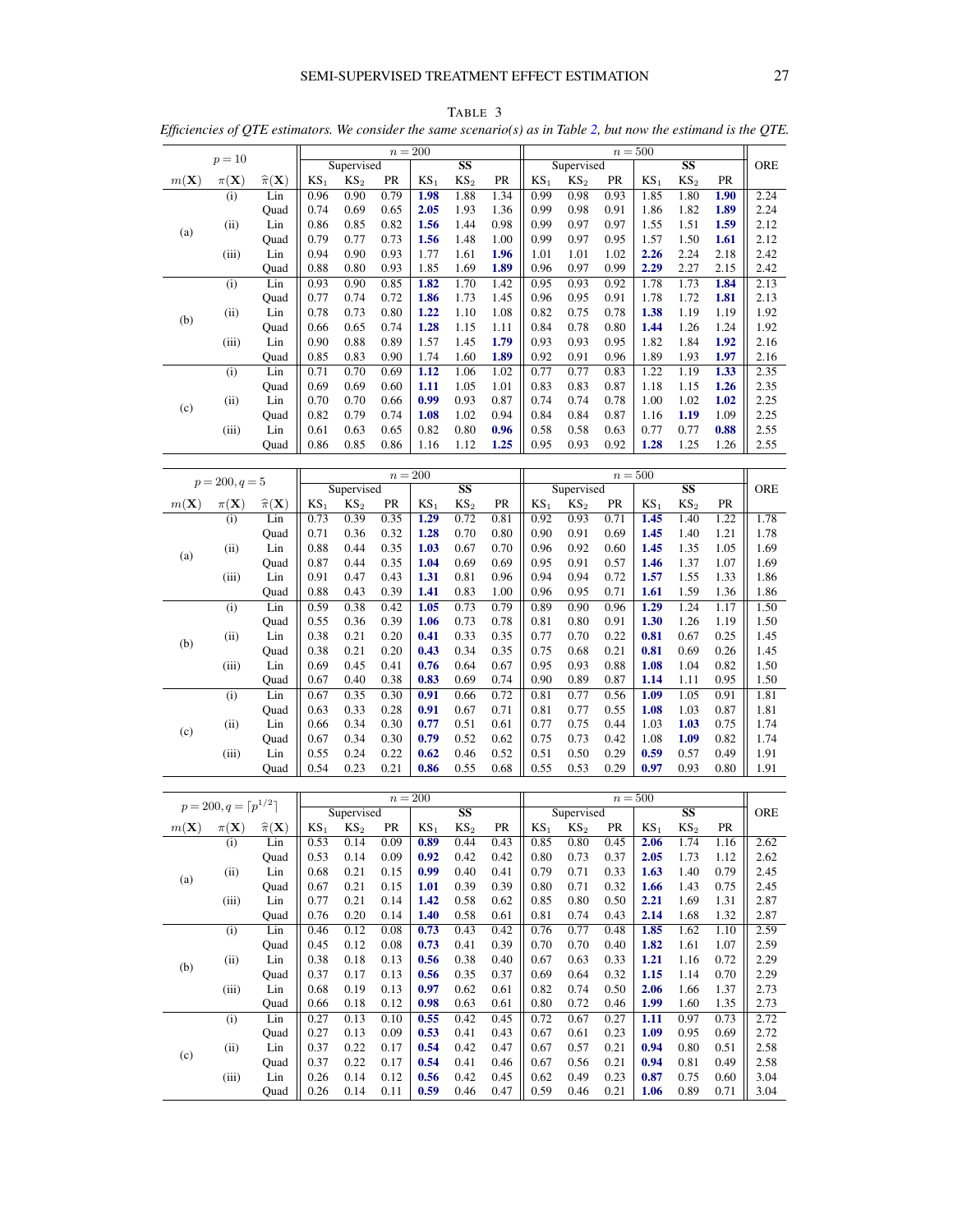#### TABLE 4

<span id="page-27-0"></span>*Inference based on the SS estimators using kernel smoothing on the direction selected by linear regression (KS*1*) as the choice of the working outcome model, for the ATE and the QTE, when*  $n = 500$ *. Here, ESE is the empirical* 

*standard error, Bias is the empirical bias, ASE is the average of the estimated standard errors, and CR is the empirical coverage rate of the 95% confidence intervals. All other notations are the same as in Table [2.](#page-25-0) The blue color highlights settings where the propensity scores and the outcome models are both correctly specified, while the boldfaces indicate ones where the propensity scores are correctly specified but the outcome models are not.*

|                 | <b>ATE</b>        |                             |            | $p=10$      |      |           |            |             | $p = 200, q = 5$ |           |            | $p = 200, q = \lceil p^{1/2} \rceil$ |      |           |
|-----------------|-------------------|-----------------------------|------------|-------------|------|-----------|------------|-------------|------------------|-----------|------------|--------------------------------------|------|-----------|
| $m(\mathbf{X})$ | $\pi(\mathbf{X})$ | $\widehat{\pi}(\mathbf{X})$ | <b>ESE</b> | <b>Bias</b> | ASE  | <b>CR</b> | <b>ESE</b> | <b>Bias</b> | ASE              | <b>CR</b> | <b>ESE</b> | <b>Bias</b>                          | ASE  | <b>CR</b> |
|                 | (i)               | Lin                         | 0.08       | 0.00        | 0.08 | 0.93      | 0.08       | 0.01        | 0.08             | 0.93      | 0.09       | 0.01                                 | 0.09 | 0.93      |
|                 |                   | <b>Ouad</b>                 | 0.08       | 0.00        | 0.08 | 0.93      | 0.08       | 0.01        | 0.07             | 0.95      | 0.09       | 0.02                                 | 0.09 | 0.93      |
| (a)             | (ii)              | Lin                         | 0.07       | 0.00        | 0.08 | 0.95      | 0.07       | 0.00        | 0.07             | 0.97      | 0.08       | 0.00                                 | 0.08 | 0.95      |
|                 |                   | Ouad                        | 0.07       | 0.00        | 0.07 | 0.96      | 0.07       | 0.00        | 0.07             | 0.96      | 0.08       | 0.00                                 | 0.08 | 0.95      |
|                 | (iii)             | Lin                         | 0.08       | 0.00        | 0.08 | 0.93      | 0.07       | 0.01        | 0.07             | 0.94      | 0.08       | 0.01                                 | 0.08 | 0.94      |
|                 |                   | <b>Ouad</b>                 | 0.08       | 0.00        | 0.07 | 0.93      | 0.07       | 0.01        | 0.07             | 0.94      | 0.08       | 0.01                                 | 0.08 | 0.94      |
|                 | (i)               | Lin                         | 0.08       | 0.00        | 0.08 | 0.93      | 0.08       | 0.00        | 0.08             | 0.95      | 0.09       | 0.00                                 | 0.09 | 0.94      |
| (b)             |                   | <b>Ouad</b>                 | 0.08       | 0.00        | 0.08 | 0.94      | 0.08       | 0.00        | 0.08             | 0.94      | 0.09       | 0.01                                 | 0.09 | 0.94      |
|                 | (ii)              | Lin                         | 0.07       | 0.02        | 0.08 | 0.94      | 0.08       | 0.06        | 0.08             | 0.87      | 0.09       | 0.07                                 | 0.09 | 0.90      |
|                 |                   | Ouad                        | 0.07       | 0.02        | 0.07 | 0.95      | 0.08       | 0.06        | 0.08             | 0.87      | 0.09       | 0.07                                 | 0.09 | 0.89      |
|                 | (iii)             | Lin                         | 0.08       | 0.00        | 0.07 | 0.93      | 0.08       | 0.01        | 0.08             | 0.96      | 0.08       | 0.01                                 | 0.08 | 0.95      |
|                 |                   | <b>Ouad</b>                 | 0.08       | 0.00        | 0.07 | 0.93      | 0.08       | 0.00        | 0.07             | 0.96      | 0.08       | 0.00                                 | 0.08 | 0.95      |
|                 | (i)               | Lin                         | 0.13       | 0.00        | 0.13 | 0.96      | 0.11       | 0.01        | 0.10             | 0.92      | 0.17       | 0.02                                 | 0.16 | 0.93      |
|                 |                   | Ouad                        | 0.13       | 0.00        | 0.13 | 0.95      | 0.11       | 0.01        | 0.10             | 0.92      | 0.17       | 0.03                                 | 0.16 | 0.92      |
|                 | (ii)              | Lin                         | 0.11       | 0.01        | 0.12 | 0.97      | 0.09       | 0.02        | 0.09             | 0.95      | 0.15       | 0.04                                 | 0.15 | 0.94      |
| (c)             |                   | Ouad                        | 0.11       | $-0.04$     | 0.12 | 0.96      | 0.09       | 0.01        | 0.09             | 0.96      | 0.15       | 0.04                                 | 0.15 | 0.94      |
|                 | (iii)             | Lin                         | 0.12       | 0.13        | 0.12 | 0.83      | 0.09       | 0.11        | 0.09             | 0.78      | 0.15       | 0.15                                 | 0.15 | 0.83      |
|                 |                   | Ouad                        | 0.12       | 0.01        | 0.12 | 0.95      | 0.09       | $-0.01$     | 0.10             | 0.97      | 0.16       | $-0.02$                              | 0.17 | 0.96      |

|                 | <b>QTE</b>        |                             |            | $p=10$      |      |      |            | $p = 200, q = 5$ |      |      |            | $p = 200, q = \lceil p^{1/2} \rceil$ |      |           |
|-----------------|-------------------|-----------------------------|------------|-------------|------|------|------------|------------------|------|------|------------|--------------------------------------|------|-----------|
| $m(\mathbf{X})$ | $\pi(\mathbf{X})$ | $\widehat{\pi}(\mathbf{X})$ | <b>ESE</b> | <b>Bias</b> | ASE  | CR   | <b>ESE</b> | <b>Bias</b>      | ASE  | CR   | <b>ESE</b> | <b>Bias</b>                          | ASE  | <b>CR</b> |
|                 | (i)               | Lin                         | 0.15       | 0.04        | 0.15 | 0.92 | 0.13       | 0.01             | 0.13 | 0.95 | 0.17       | $-0.01$                              | 0.17 | 0.94      |
|                 |                   | <b>Ouad</b>                 | 0.15       | 0.04        | 0.15 | 0.93 | 0.13       | 0.01             | 0.13 | 0.95 | 0.17       | $-0.01$                              | 0.17 | 0.94      |
|                 | (ii)              | Lin                         | 0.15       | 0.04        | 0.14 | 0.91 | 0.13       | 0.01             | 0.12 | 0.94 | 0.18       | $-0.01$                              | 0.16 | 0.92      |
| (a)             |                   | Ouad                        | 0.15       | 0.04        | 0.14 | 0.91 | 0.13       | 0.01             | 0.12 | 0.94 | 0.18       | $-0.01$                              | 0.16 | 0.93      |
|                 | (iii)             | Lin                         | 0.13       | 0.02        | 0.13 | 0.94 | 0.11       | 0.01             | 0.12 | 0.96 | 0.15       | 0.01                                 | 0.15 | 0.95      |
|                 |                   | <b>Ouad</b>                 | 0.13       | 0.02        | 0.13 | 0.94 | 0.11       | 0.01             | 0.12 | 0.96 | 0.15       | 0.01                                 | 0.15 | 0.95      |
|                 | (i)               | Lin                         | 0.15       | 0.02        | 0.14 | 0.92 | 0.13       | 0.01             | 0.13 | 0.95 | 0.18       | 0.00                                 | 0.17 | 0.93      |
| (b)             |                   | <b>Ouad</b>                 | 0.15       | 0.02        | 0.14 | 0.93 | 0.13       | 0.01             | 0.13 | 0.95 | 0.18       | 0.00                                 | 0.17 | 0.94      |
|                 | (ii)              | Lin                         | 0.14       | 0.05        | 0.14 | 0.94 | 0.12       | 0.07             | 0.12 | 0.94 | 0.19       | 0.05                                 | 0.17 | 0.92      |
|                 |                   | Ouad                        | 0.14       | 0.05        | 0.14 | 0.95 | 0.12       | 0.07             | 0.12 | 0.93 | 0.19       | 0.04                                 | 0.17 | 0.92      |
|                 | (iii)             | Lin                         | 0.13       | 0.02        | 0.13 | 0.95 | 0.12       | 0.02             | 0.12 | 0.94 | 0.15       | 0.00                                 | 0.15 | 0.95      |
|                 |                   | <b>Ouad</b>                 | 0.13       | 0.02        | 0.13 | 0.95 | 0.12       | 0.01             | 0.12 | 0.95 | 0.15       | 0.00                                 | 0.15 | 0.95      |
|                 | (i)               | Lin                         | 0.19       | 0.01        | 0.21 | 0.96 | 0.16       | 0.02             | 0.16 | 0.97 | 0.26       | 0.00                                 | 0.27 | 0.95      |
|                 |                   | Ouad                        | 0.20       | 0.01        | 0.21 | 0.95 | 0.16       | 0.03             | 0.16 | 0.97 | 0.26       | 0.00                                 | 0.27 | 0.95      |
|                 | (ii)              | Lin                         | 0.20       | 0.07        | 0.19 | 0.92 | 0.14       | 0.04             | 0.15 | 0.94 | 0.24       | 0.05                                 | 0.24 | 0.95      |
| (c)             |                   | Ouad                        | 0.19       | 0.01        | 0.19 | 0.95 | 0.14       | 0.02             | 0.15 | 0.95 | 0.24       | 0.04                                 | 0.24 | 0.96      |
|                 | (iii)             | Lin                         | 0.18       | 0.15        | 0.18 | 0.88 | 0.15       | 0.13             | 0.15 | 0.86 | 0.22       | 0.15                                 | 0.23 | 0.91      |
|                 |                   | Ouad                        | 0.18       | 0.01        | 0.18 | 0.95 | 0.14       | 0.05             | 0.14 | 0.93 | 0.22       | 0.11                                 | 0.23 | 0.93      |

and the QTE) are obviously *unrealistic*, and are used here just to serve as suitable benchmarks that are always consistent. Specifically, the relative efficiencies in Table [2](#page-25-0) are calculated by:

$$
\mathbb{E}\{(\widehat{\mu}_{\text{ORA}}-\mu_0)^2\}/\mathbb{E}\{(\widehat{\mu}_{\text{SUP}}-\mu_0)^2\}\text{ and }\mathbb{E}\{(\widehat{\mu}_{\text{ORA}}-\mu_0)^2\}/\mathbb{E}\{(\widehat{\mu}_{\text{SS}}-\mu_0)^2\},
$$

while those in Table [3](#page-26-0) are given by:

$$
\mathbb{E}\{(\widehat{\theta}_{\text{ORA}}-\theta_0)^2\}/\mathbb{E}\{(\widehat{\theta}_{\text{SUP}}-\theta_0)^2\} \text{ and } \mathbb{E}\{(\widehat{\theta}_{\text{ORA}}-\theta_0)^2\}/\mathbb{E}\{(\widehat{\theta}_{\text{SS}}-\theta_0)^2\}.
$$

For reference, we provide the "oracle" relative efficiencies (denoted as "ORE" in the tables) given by:  $\lambda_{\text{SUP}}^2/\lambda_{\text{SS}}^2$  and  $\sigma_{\text{SUP}}^2/\sigma_{\text{SS}}^2$  with  $\{m^*(\cdot), \phi^*(\cdot, \cdot)\} = \{m(\cdot), \phi(\cdot, \cdot)\}$  as well, where  $\lambda_{\text{SUP}}^2$  $\lambda_{ss}^2$ ,  $\sigma_{sup}^2$  and  $\sigma_{ss}^2$  are the asymptotic variances in [\(16\)](#page-9-3), [\(18\)](#page-10-2), [\(44\)](#page-16-4) and [\(46\)](#page-17-5), respectively. The unknown quantities therein as well as the true values of  $\mu_0$  and  $\theta_0$  are approximated by Monte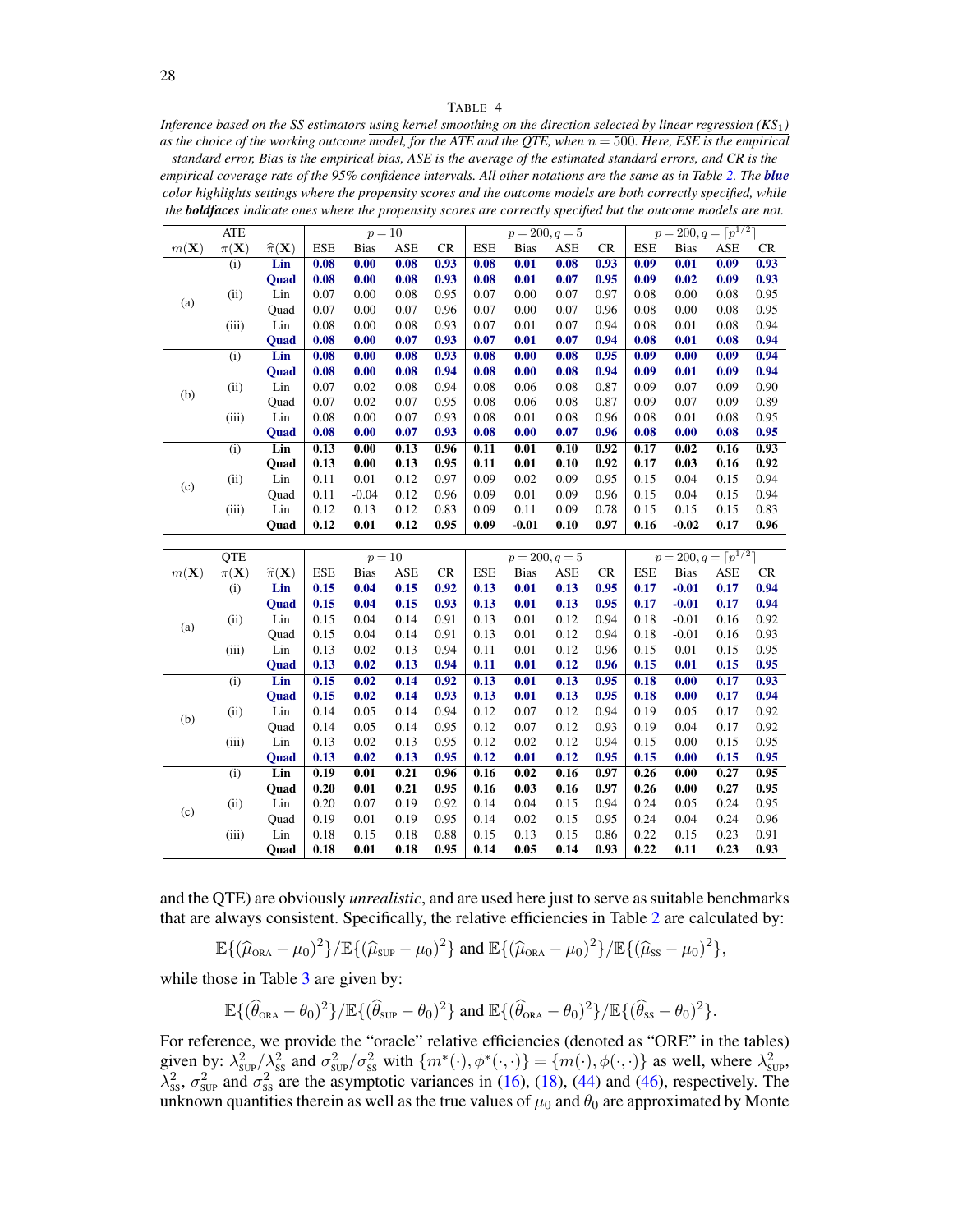Carlo based on 100,000 realizations of  $(Y, T, \mathbf{X}^T)^T$  independent of  $\mathcal{L} \cup \mathcal{U}$ . It is noteworthy here that these "oracle" relative efficiencies can be achieved only asymptotically, and that too *only* when  $\{\pi(\cdot), m(\cdot), \phi(\cdot, \cdot)\}$  are all correctly specified and estimated at fast enough rates.

Generally speaking, the results in Tables [2](#page-25-0)[–3](#page-26-0) clearly show that our SS estimators uniformly outperform their supervised competitors, and even yield better efficiency than the supervised "oracle" estimators in most of the cases, indicated by numbers greater than one in the tables. Specifically, inspecting the two tables reveals that, among all the settings, our SS estimators make the most significant efficiency improvement when all the nuisance models are correctly specified. For instance, when  $\{m(\mathbf{X}), \pi(\mathbf{X})\} = \{(a), (i)\}\$ , the combination of Lin and PR correctly estimate the nuisance functions and give fairly impressive results for the ATE case.

Moreover, when both correctly approximating  $\pi(X)$ , Lin and Quad yields similar results. However, under the setups with  $\{m(\mathbf{X}), \pi(\mathbf{X})\} = \{(c), (iii)\}\$ , for example, where Quad produces estimators converging to the true  $\pi(X)$  but Lin does not, and all the working outcome models misspecify the underlying relation between  $Y/I(Y < \theta_0)$  vs. X, Quad shows notable advantages over Lin. This substantiates the importance of the propensity score estimators  $\hat{\pi}_N(\mathbf{X})$  in our methods, which has been stated in Corollaries [2.1](#page-9-1) and [3.1.](#page-16-1) As regards the choices of  $\hat{m}_{n,k}(\mathbf{X})$  and  $\phi_{n,k}(\mathbf{X}, \theta)$ , KS<sub>1</sub> gives the best efficiency for most of the cases, jus-<br>titying the approach combining kernel smoothing and dimension reduction to estimating the tifying the approach combining kernel smoothing and dimension reduction to estimating the outcome models, as demonstrated in Sections [4.2–](#page-19-0)[4.3.](#page-21-0) Further, we observe that, as the labeled data size increases, the relative efficiencies of our SS estimators rise substantially, except for a few cases, such as the ATE estimator with the PR outcome model estimators when  $p = 10$ .

The improvement verifies the asymptotic properties claimed in Section [2.2](#page-7-4) and [3.1,](#page-14-0) while any of the exceptions could be explained by the fact that the performance of the benchmarks for calculating the relative efficiencies, i.e., the "oracle" supervised estimators, are improved by more labeled data as well. Considering that the "oracle" supervised estimators are always constructed with the true nuisance functions without *any* estimation errors, the positive effect of increasing  $n$  on them is very likely to be more significant than that on our SS estimators.

In addition, another interesting finding is that, in the scenario  $(n, p, q) = (200, 200, \lceil p^{1/2} \rceil)$ where  $q = O(n^{1/2})$ , our SS estimators still beat their supervised counterparts under all the settings, and possess efficiencies close to or even *better* than those of the supervised "oracle" estimators, which use the knowledge of the true data generating mechanisms, when all the nuisance models are correctly specified. This (pleasantly) surprising fact implies that the performance of our methods is somewhat *insensitive* to the sparsity condition  $q = o(n^{1/2})$ , which is often required in the high dimensional inference literature [\(Bühlmann and Van De Geer,](#page-55-8) [2011;](#page-55-8) [Negahban et al.,](#page-57-29) [2012;](#page-57-29) [Wainwright,](#page-58-5) [2019\)](#page-58-5) to ensure the  $L_1$ –consistency assumed in Assumption [4.1](#page-20-1) for the nuisance estimators; see the relevant discussion in Remark [4.3](#page-21-1) also.

<span id="page-28-0"></span>REMARK 5.1 (Interpretations of the relative efficiencies in Tables [2](#page-25-0)[–3\)](#page-26-0). One may notice that the relative efficiencies of our SS estimators are sometimes quite different from the corresponding oracle quantities (ORE) in the tables. We attribute the differences to two reasons: (a) possible misspecification of the nuisance models, which obviously makes the oracle efficiencies unachievable, and (b) finite sample errors, from which *any* practical methods have to suffer, especially in high dimensional scenarios. In contrast, the oracle relative efficiencies are calculated presuming all the nuisance models are known and the sample sizes are infinite.

Lastly, it is also worth pointing out that the quantities in Tables [2](#page-25-0)[–3](#page-26-0) somewhat "understate" the efficiency gain of our methods in the sense that the benchmarks, i.e, the "oracle" supervised estimators, are *unrealistic* due to requiring the knowledge of the underlying data generating mechanisms. When compared with the *feasible* supervised estimators, the advantage of our methods is even *more significant*. For example, when  $(n, p, q) = (200, 200, \lceil p^{1/2} \rceil)$ ,  $\{m(\mathbf{X}), \pi(\mathbf{X})\} = \{(c), (i)\}\$ and the nuisance functions are estimated by the combination of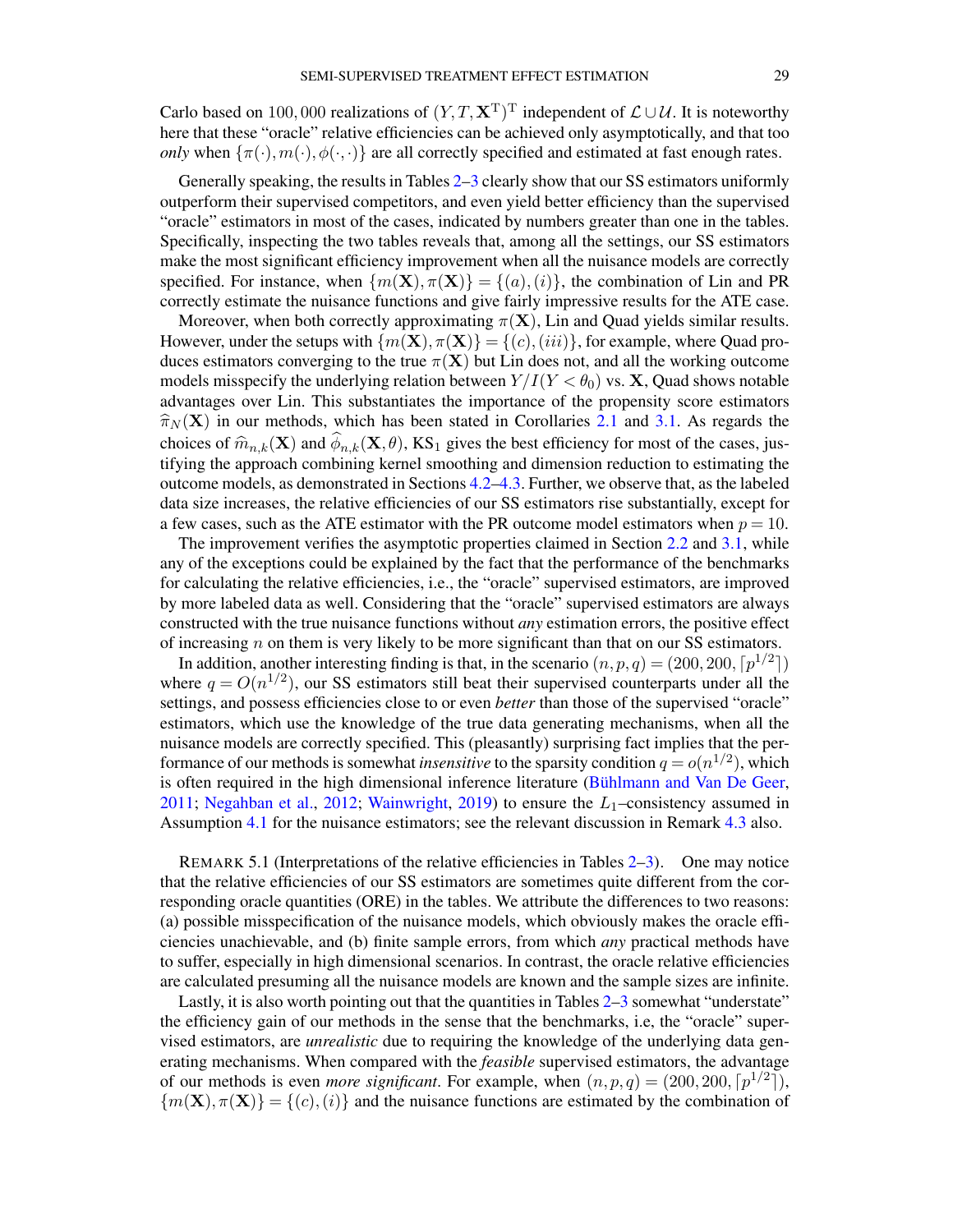30

Lin and  $KS<sub>1</sub>$ , the efficiencies of our SS estimators relative to the supervised competitors are  $0.56/0.16 = 3.50$  and  $0.55/0.27 = 2.04$  for the cases of the ATE and the QTE, respectively. Relative to the original numbers 0.56 and 0.55 in the tables, the ratios 3.50 and 2.04 indeed provide a more direct and overwhelming evidence of the efficiency superiority of our methods, while we choose the "oracle" supervised estimators as suitable (common) benchmarks (for comparing all estimators – supervised and semi-supervised) just because they are always consistent, and more importantly, are the *best* achievable supervised estimators (and yet are idealized/infeasible, with both nuisance functions  $\pi(\cdot)$  and  $m(\cdot)/\phi(\cdot, \cdot)$  presumed known).

<span id="page-29-1"></span>5.3. *Results on inference .* Next, Table [4](#page-27-0) presents the results of inference based on our SS estimators using KS<sub>1</sub> (as a representative case) to calculate  $\hat{m}_n(\cdot)$  and  $\hat{\phi}_n(\cdot, \cdot)$  when  $n = 500$ . We report the bias, the empirical standard error (ESE), the average of the estimated standard errors (ASE), and the coverage rate (CR) of the 95% confidence intervals. As expected, the biases are negligible as long as either the propensity score or the outcome model is correctly specified, which *verifies*the DR property of our methods. Moreover, we can see that whenever  $\pi^*(\cdot) = \pi(\cdot)$ , the ASEs are fairly close to the corresponding ESEs and the CRs are all around the nominal level of 0.95, *even if*  $m^*(\cdot) \neq m(\cdot)$  and  $\phi^*(\cdot, \cdot) \neq \phi(\cdot, \cdot)$ . See, for example, the results of the configurations marked in bold, where  $\pi^*(\cdot) = \pi(\cdot)$  but the outcome model estimators based on KS<sub>1</sub> do *not* converge to  $m(\cdot)$  (for the ATE) or  $\phi(\cdot, \cdot)$  (for the QTE). Such an observation confirms that, owing to the use of the massive unlabeled data, the  $n^{1/2}$ *consistency and asymptotic normality* of our SS ATE and QTE estimators *only* require correct specifications of  $\pi(\cdot)$  as claimed in Corollaries [2.1](#page-9-1) and [3.1.](#page-16-1) Also, it justifies the limiting distributions and variance estimations proposed in the two corollaries. Lastly, as mentioned before, we only present results of inference for one case as an illustration. When we set  $n =$ 200 or take other choices of  $\{\widehat{m}_n(\cdot), \widehat{\phi}_n(\cdot, \cdot)\}$ , our estimators still give satisfactory inference results similar in flavor to those in Table [4.](#page-27-0) We therefore skip them here for the sake of brevity.

<span id="page-29-0"></span>6. Real data analysis. In this section, we apply our proposed methods to a data set from [Baxter et al.](#page-55-10) [\(2006\)](#page-55-10) that is available at the Stanford University HIV Drug Resistance Database [\(Rhee et al.,](#page-57-30) [2003\)](#page-57-30) (https://hivdb.stanford.edu/pages/genopheno.dataset.html). This data was also considered in [Zhang and Bradic](#page-58-2) [\(2019\)](#page-58-2) for illustration of their SS mean estimator<sup>[1](#page-29-2)</sup>. In the data set, there is an observed outcome, Y, representing the drug resistance to lamivudine (3TC), a nucleoside reverse transcriptase inhibitor, along with the indicators of mutations on 240 positions of the HIV reverse transcriptase. Our goal was to investigate the causal effect(s) (ATE/QTE) of these mutations on drug resistance. We set the treatment indicator  $T$  to be the existence of mutations on the mth position while regarding the other  $p = 239$  indicators as the covariates **X**. In the interest of space, we only take  $m \in \{39, 69, 75, 98, 123, 162, 184, 203\}$ , a randomly selected subset of  $\{1, \ldots, 240\}$ , for illustration. Analysis with other choices of m can be conducted analogously. As regards the sample sizes, the labeled and unlabeled data contain  $n = 423$  and  $N = 2458$  observations, respectively. To test if the labeled and unlabeled data are equally distributed and satisfy Assumption [1.1,](#page-2-4) we calculate the Pearson test statistic and obtain the corresponding  $p$ -value as 0.18 using a permutation distribution [\(Agresti and](#page-55-11) [Klingenberg,](#page-55-11) [2005\)](#page-55-11), implying that the labeling is indeed independent of  $(T, \mathbf{X}^T)^T$ . In the following, we will estimate the ATE [\(2\)](#page-2-5) and the QTE [\(3\)](#page-2-6) (with  $\tau = 0.5$ ) with this data, based on the limiting distributions [\(25\)](#page-13-2) and [\(48\)](#page-18-2), rather than focusing on  $\mu_0(1)$  and  $\theta_0(1)$  only.

For implementing our estimators, in addition to the nuisance estimation approaches leveraged in Section [5,](#page-23-0) we also estimate the propensity score and outcome models using random forest here, treating T, Y or  $I(Y < \widehat{\theta}_{\text{INT}})$  as the response, growing 500 trees and randomly

<span id="page-29-2"></span><sup>&</sup>lt;sup>1</sup>We are grateful to Yuqian Zhang for sharing details on data pre-processing used in [Zhang and Bradic](#page-58-2) [\(2019\)](#page-58-2).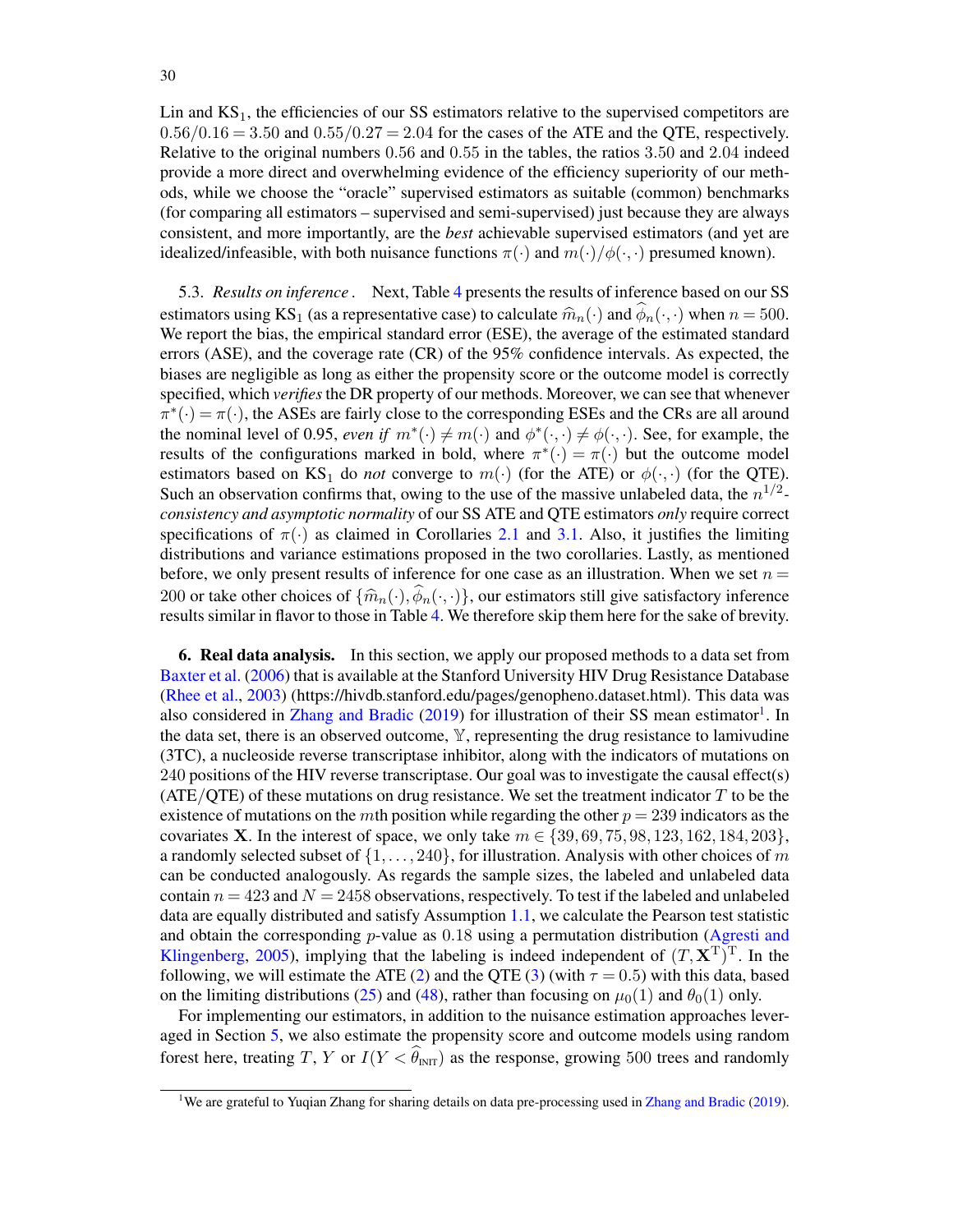<span id="page-30-1"></span>FIG 1*. Data analysis:* 95% *confidence intervals for the ATE of the mutations on the drug resistance to 3TC based on the supervised estimator* [\(8\)](#page-7-2) *(undashed bars) and the SS estimator* [\(9\)](#page-7-3) *(dashed bars). Here,* m *is the position of mutation regarded as the treatment indicator. We consider three different combinations to estimate the "propensity score & outcome model" (denoted by the three bar colors):* (i) *regularized logistic regression & kernel smoothing on the first two directions selected by the regularized sliced inverse regression (red fill);* (ii) *regularized logistic regression & regularized parametric regression (green fill);* (iii) *random forest & random forest (blue fill).*



sampling  $\lceil p^{1/2} \rceil$  $\lceil p^{1/2} \rceil$  $\lceil p^{1/2} \rceil$  covariates as candidates at each split. In Figures 1 and [2,](#page-31-0) we display the 95% confidence intervals of the ATE and the QTE, respectively, averaging over 10 replications to remove potential randomness from cross fitting. (The confidence intervals are also presented numerically in Appendix [D](#page-55-6) of the Supplementary Material.) From the plots, we observe that our SS approaches generally yield *shorter* confidence intervals than their supervised counterparts, confirming again the efficiency gain from the usage of unlabeled data. Moreover, we notice that, when  $m = 203$ , all the SS confidence intervals of the QTE are strictly above zero, indicating significantly positive median treatment effect. This finding is, however, very likely to be ignored in the supervised setting since zero is included by the confidence intervals constructed based on the labeled data only. Such a contrast thereby reinforces the fact that our SS methods in comparison are notably more powerful in detecting significant treatment effects.

<span id="page-30-0"></span>7. Concluding discussion. We have developed here a family of SS estimators for (a) the ATE and (b) the QTE, in possibly high dimensional settings, and more importantly, we have developed a unified understanding of SS causal inference and its benefits – *both* in robustness and efficiency – something we feel has been missing in the literature. In addition to the DR property in consistency that can be attained by purely supervised methods as well, we have proved our estimators also possess  $n^{1/2}$ -consistency and asymptotic normality whenever the propensity score  $\pi(\cdot)$  is correctly specified. This property is useful for inference while generally unachievable in supervised settings. Even if this difference in robustness is ignored, our estimators are still guaranteed to be more efficient than their supervised counterparts. Further, as long as all the nuisance functions are correctly specified, our approaches have been shown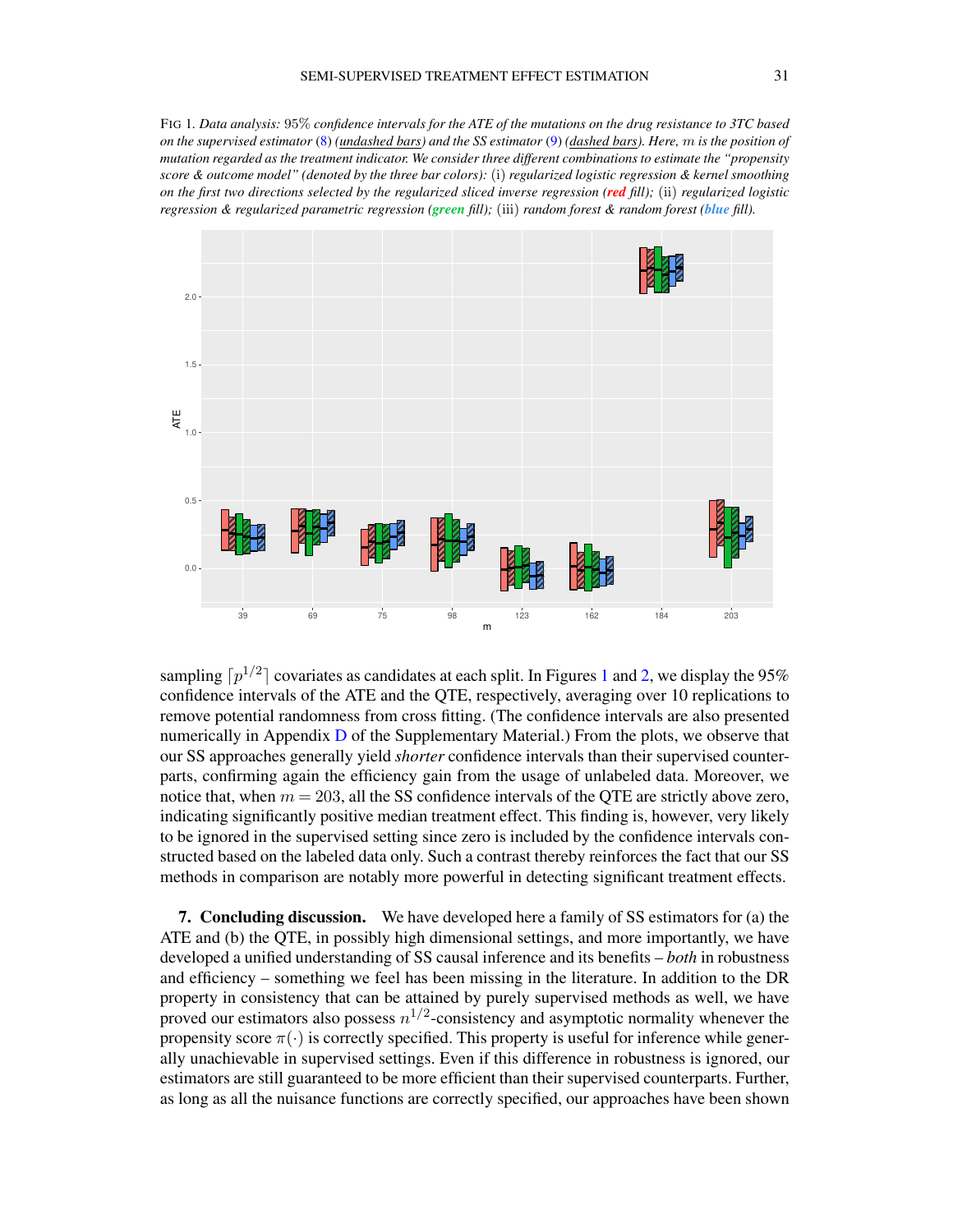

<span id="page-31-0"></span>FIG 2*. Data analysis:* We consider the same scenario as in Figure [1,](#page-30-1) but now the estimand is the OTE ( $\tau = 0.5$ ).

to attain semi-parametric optimality as well. All our theoretical claims above have also been validated numerically via extensive simulation studies as well as an empirical data analysis.

Further, as a principled and flexible choice for estimating the outcome models in our methods, we have studied thoroughly IPW type kernel smoothing estimators in high dimensional settings with possible use of dimension reduction techniques. We have shown they uniformly converge in probability to  $\mathbb{E}(Y \mid \mathbf{P}_0^T \mathbf{X})$  (for the case of the ATE) or  $\mathbb{E}\{\psi(Y, \theta) \mid \mathbf{P}_0^T \mathbf{X}\}\)$  (for the case of the QTE) with some transformation matrix  $P_0$ , given either the propensity score or the outcome model is correctly specified but *not* necessarily both. The precise convergence rates have been derived as well. This DR property guarantees the efficiency advantage of our SS methods over their supervised competitors. We view these results also as one of our major contributions. To the best of our knowledge, results of this flavor (especially, in high dimensions, with  $p$  diverging) have not been established in the relevant existing literature. They can be applicable to many other problems as well and should therefore be of independent interest.

*Extensions.* As mentioned in Section [1.1,](#page-1-1) while we focus on the ATE and QTE for simplicity and clarity of the main messages, our SS methods *can* be easily extended to other causal estimands, including the *general* Z*-estimation problem* [\(Van der Vaart,](#page-57-18) [2000;](#page-57-18) [Van der Vaart](#page-57-24) [and Wellner,](#page-57-24) [1996\)](#page-57-24), targeting a parameter defined as the solution to an estimating equation. As long as the estimand has a close form like  $\mu_0 \equiv \mathbb{E}(Y)$ , one can construct a family of SS estimators in the same spirit as our ATE estimators [\(9\)](#page-7-3). An example is the *linear regression parameter*  $\beta_0^{\text{LN}} := \{ \mathbb{E}(\overrightarrow{\mathbf{X}} \overrightarrow{\mathbf{X}}^T) \}^{-1} \mathbb{E}(\overrightarrow{\mathbf{X}} Y)$ , that solves the equation:  $\mathbb{E} \{ \overrightarrow{\mathbf{X}} (Y - \overrightarrow{\mathbf{X}}^T \beta_0^{\text{LN}}) \} = \mathbf{0}_d$ , where  $\overrightarrow{\mathbf{X}} := (1, \mathbf{X}^T)^T$ . On the other hand, for estimating equations that cannot be solved straightforwardly, the one-step update strategy, used for our QTE estimators [\(30\)](#page-14-5), allows for simple and flexible implementations of SS estimation and inference with various choices of nuisance estimators. For instance, our approach to constructing the SS QTE estimators can be adapted for the *quantile regression parameter*  $\beta_0^{\text{QUAN}}$ , defined by the equation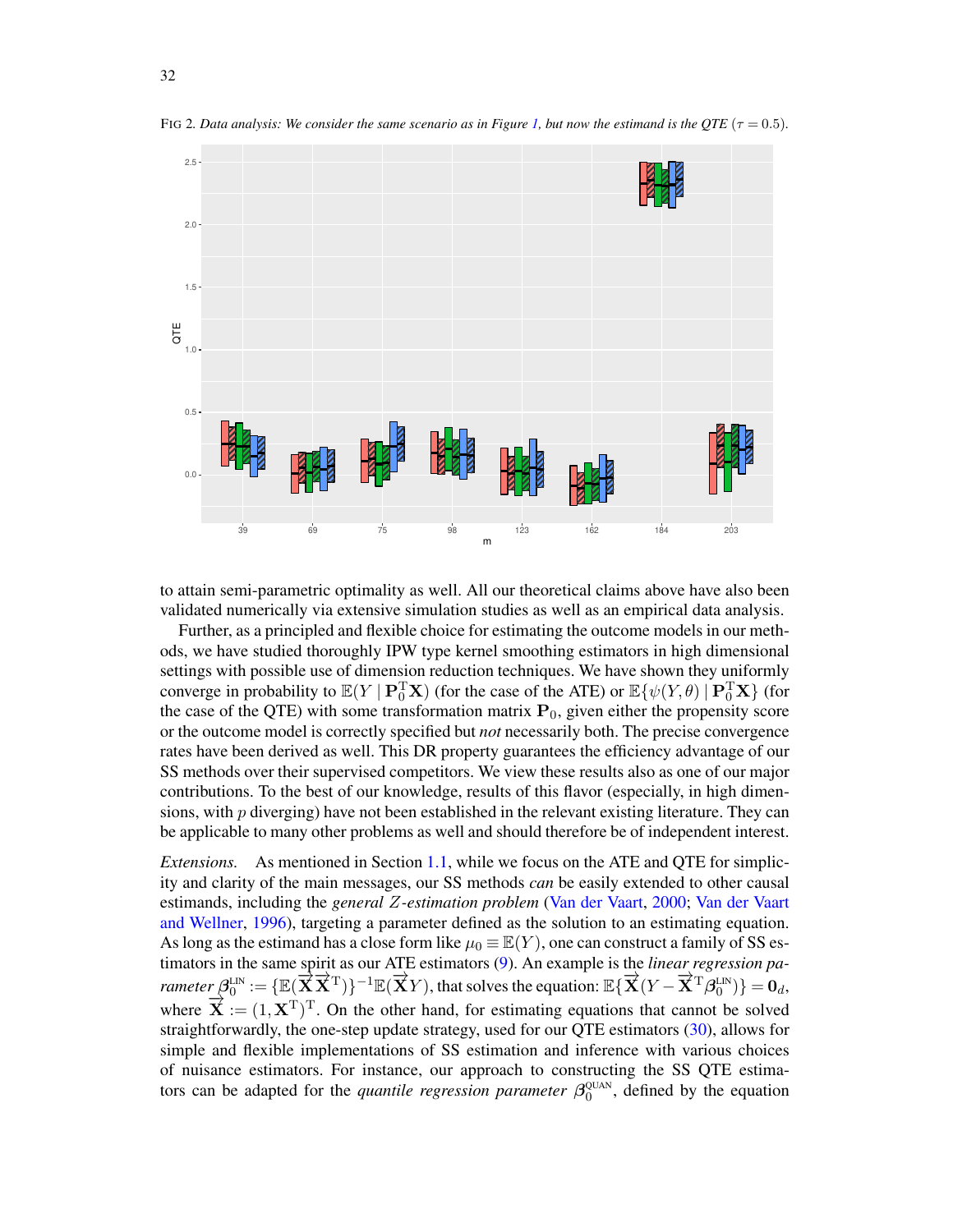$\mathbb{E}[\overrightarrow{\mathbf{X}}\{I(Y<\overrightarrow{\mathbf{X}}^{\text{T}}\boldsymbol{\beta}_0^{\text{QUAN}})-\tau\}]=\mathbf{0}_d$ , with extra technical effort. These SS estimators for the general estimating equation problems are expected to possess desirable properties, such as improved robustness and efficiency relative to their supervised counterparts, which are similar in spirit to those stated in Sections [2](#page-6-0) and [3](#page-13-1) for our SS ATE and QTE estimators. We will briefly discuss in [A](#page-32-0)ppendix A the methodological details of these possible extensions of our SS inference methods to the general Z-estimation problem under the potential outcome framework. However, a detailed theoretical analysis is beyond the scope (and primary goals) of the current work, and therefore, we choose not to delve any further into these aspects here.

Lastly, in this article, we have only considered cases where the labeled and unlabeled data are equally distributed and thereby satisfy Assumption [1.1.](#page-2-4) However, the labeling mechanisms in some practical problems are in fact not determined by design and hence, *labeling bias* can exist between  $\mathcal L$  and  $\mathcal U$ . It is important to note that, due to the disproportion assumption [\(1\)](#page-1-0), one *cannot* simply analyze such settings by using classical missing data theory [\(Tsi](#page-57-2)[atis,](#page-57-2) [2007;](#page-57-2) [Little and Rubin,](#page-57-3) [2019\)](#page-57-3), which requires the proportion of complete observations is bounded away from zero in the sample. Some recent attention has been paid to SS inference with labeling bias in the context of linear regression [\(Chakrabortty and Cai,](#page-56-4) [2018,](#page-56-4) Section II) and mean estimation [\(Zhang, Chakrabortty and Bradic,](#page-58-6) [2021\)](#page-58-6). For treatment effect estimation, which is more technically complicated owing to the potential outcome framework, a primary challenge is that there exists no consistent supervised method when the labeled and unlabeled data follow different distributions; so the goal of using unlabeled data to 'improve' estimation accuracy compared to supervised approaches becomes somewhat ambiguous. With biased labeling mechanisms, we believe SS inference for treatment effect needs to be studied under a novel framework and thus poses an interesting problem for future research.

### <span id="page-32-1"></span>APPENDIX A: EXTENSION TO GENERAL Z-ESTIMATION PROBLEMS

<span id="page-32-0"></span>In this section, we briefly discuss the SS inference strategy for the *general* Z*-estimation problem* [\(Van der Vaart and Wellner,](#page-57-24) [1996;](#page-57-24) [Van der Vaart,](#page-57-18) [2000\)](#page-57-18) under the potential outcome framework, based on a natural extension of our proposed methods for the ATE and the QTE in Sections [2](#page-6-0) and [3.](#page-13-1) Specifically, for some *fixed*  $d \ge 1$ , we are interested in a d-dimensional parameter  $\theta_0 \in \Lambda \subset \mathbb{R}^d$ , for some  $\Lambda$ , defined as the solution to the *estimating equation*:

(56) 
$$
\mathbb{E}\{\psi(Y, \mathbf{X}, \boldsymbol{\theta}_0)\} = \mathbf{0}_d,
$$

where  $\psi(\cdot,\cdot,\cdot) \in \mathbb{R}^d$  is some known function that satisfies:  $\mathbb{E}\{\|\psi(Y, \mathbf{X}, \boldsymbol{\theta})\|^2\} < \infty$  for any  $\theta \in \Lambda$ , and that  $\mathbf{H}(\theta) := \partial \mathbb{E}\{\psi(Y, X, \theta)\}/\partial \theta$  exists and is non-singular in a neighborhood  $\mathcal{B}(\theta_0, \varepsilon)$  of  $\theta_0$  for some  $\varepsilon > 0$ . In particular, the special cases with  $\psi(Y, X, \theta) \equiv Y - \theta$  and  $\psi(Y, \mathbf{X}, \boldsymbol{\theta}) \equiv I(Y \leq \boldsymbol{\theta}) - \tau$ , with  $d = 1$ , correspond to the earlier cases of the ATE and the QTE, respectively. This type of SS Z-estimation problems [\(56\)](#page-32-1) – but *without* the missingness of the potential outcome  $Y$  in the labeled data, which can be viewed as a special case of the following discussion with  $T \equiv 1$ , has been studied in Chapter 2 of [Chakrabortty](#page-56-9) [\(2016\)](#page-56-9).

*SS estimators.* Similar in spirit to [\(26\)](#page-14-1), we know that the following *DR type representation*:

<span id="page-32-2"></span>(57) 
$$
\mathbf{0}_d = \mathbb{E}\{\boldsymbol{\psi}(Y, \mathbf{X}, \boldsymbol{\theta}_0)\} = \mathbb{E}\{\boldsymbol{\phi}^*(\mathbf{X}, \boldsymbol{\theta}_0)\} + \mathbb{E}[\{\pi^*(\mathbf{X})\}^{-1}T\{\boldsymbol{\psi}(Y, \mathbf{X}, \boldsymbol{\theta}_0) - \boldsymbol{\phi}^*(\mathbf{X}, \boldsymbol{\theta}_0)\}],
$$

with arbitrary functions  $\{\pi^*(\cdot), \phi^*(\cdot, \cdot)\}$ , holds true for the estimating equation [\(56\)](#page-32-1), as long as either  $\pi^*(\mathbf{X}) = \pi(\mathbf{X})$  or  $\phi^*(\mathbf{X}, \theta) = \phi(\mathbf{X}, \theta) := \mathbb{E}\{\psi(Y, \mathbf{X}, \theta) \mid \mathbf{X}\}\)$ , but *not* necessarily both. The *empirical version* of [\(57\)](#page-32-2) constructed based on  $\mathcal{L} \cup \mathcal{U}$  is then given by:

<span id="page-32-3"></span>(58) 
$$
\mathbb{E}_{n+N}\{\widehat{\boldsymbol{\phi}}_n(\mathbf{X},\boldsymbol{\theta})\}+\mathbb{E}_n[\{\widehat{\pi}_N(\mathbf{X})\}^{-1}T\{\boldsymbol{\psi}(Y,\mathbf{X},\boldsymbol{\theta})-\widehat{\boldsymbol{\phi}}_n(\mathbf{X},\boldsymbol{\theta})\}] = \mathbf{0}_d,
$$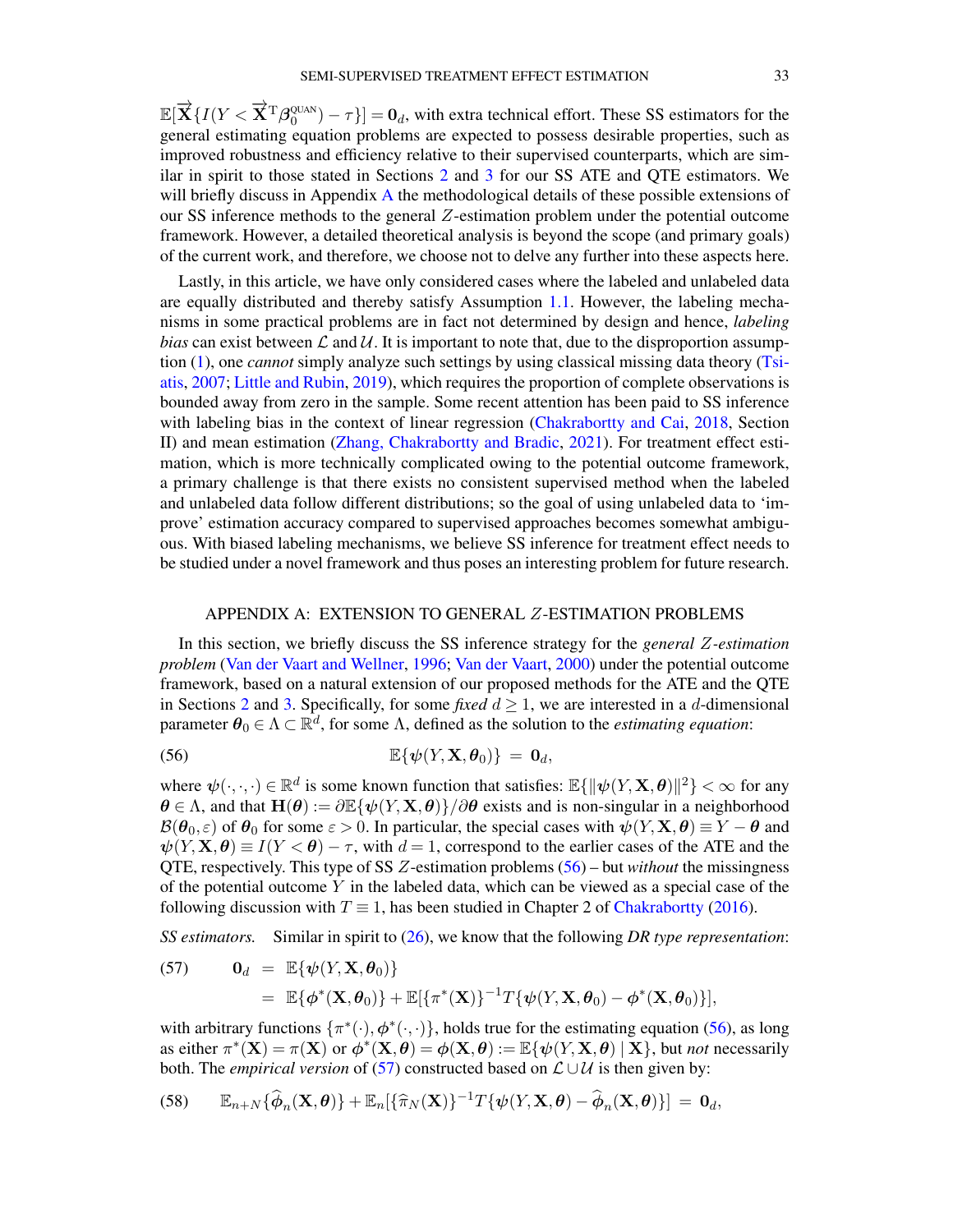where  $\hat{\phi}_n(\cdot, \cdot)$  is some estimator of  $\phi^*(\cdot, \cdot)$  from  $\mathcal{L}$ , constructed via the cross-fitting proce-dures similar to [\(31\)](#page-14-8)–[\(32\)](#page-14-8) so that  $X_i$  and  $\phi_n(\cdot, \cdot)$  are independent in  $\phi_n(\mathbf{X}_i, \boldsymbol{\theta})$   $(i = 1, \dots, n)$ , and  $\hat{\pi}_N(\cdot)$  is some estimator of  $\pi(\cdot)$  based on U, same as in Sections [2](#page-6-0)[–3](#page-13-1) before. Then, following derivations analogous to those at the beginning of Section [3.1,](#page-14-0) which yielded our SS QTE estimators [\(30\)](#page-14-5), we can implement the one-step update approach based on the influence function corresponding to [\(58\)](#page-32-3), and obtain *a family of semi-supervised* Z-estimators for  $\theta_0$ :

<span id="page-33-0"></span>
$$
(59) \quad \widehat{\boldsymbol{\theta}}_{\text{ss}} := \widehat{\boldsymbol{\theta}}_{\text{INT}} + {\{\widehat{\mathbf{H}}_n(\widehat{\boldsymbol{\theta}}_{\text{INT}})\}}^{-1} (\mathbb{E}_n[\{\widehat{\pi}_N(\mathbf{X})\}^{-1} T {\{\widehat{\boldsymbol{\phi}}_n(\mathbf{X}, \widehat{\boldsymbol{\theta}}_{\text{INT}}) - \psi(Y, \mathbf{X}, \widehat{\boldsymbol{\theta}}_{\text{INT}})\}]-\mathbb{E}_{n+N} {\{\widehat{\boldsymbol{\phi}}_n(\mathbf{X}, \widehat{\boldsymbol{\theta}}_{\text{INT}})\}},
$$

indexed by  $\{\widehat{\pi}_{N}(\cdot),\phi_{n}(\cdot,\cdot),\theta_{\text{INT}},\mathbf{H}_{n}(\cdot)\}$ , where  $\theta_{\text{INT}}$  is an initial estimator of  $\theta_{0}$  and  $\mathbf{H}_{n}(\cdot)$  is an estimator of  $\mathbf{H}(\cdot)$  both based on C. Of course, if the analytical solution, with re is an estimator of  $H(\cdot)$ , both based on  $\mathcal L$ . Of course, if the analytical solution, with respect to  $\theta$ , of [\(58\)](#page-32-3) exists, one can directly take it as the SS estimator  $\theta_{ss}$  itself. Our SS ATE estimators  $\hat{\mu}_{ss}$ , given in [\(9\)](#page-7-3), are examples of this type. However, the one-step update [\(59\)](#page-33-0) is obviously a more general strategy that is implementation-friendly and is broadly applicable to estimating equations of various forms, regardless of whether their analytical solutions exist or not.

*Properties of*  $\hat{\theta}_{ss}$  *(brief sketch).* To derive the properties of our SS estimators  $\hat{\theta}_{ss}$ , we need to impose the following restrictions on the complexity of the class of the estimating functions:

(60) For some  $\varepsilon > 0$ , the (random) function class  $\{\psi(Y, X, \theta) : \theta \in \mathcal{B}(\theta_0, \varepsilon)\}\$ 

<span id="page-33-1"></span>lies in a P-Donsker class with square integrable envelope functions, and

$$
\mathbb{E}_{\mathbf{Z}}\{\|\psi(Y,\mathbf{X},\widetilde{\boldsymbol{\theta}})-\psi(Y,\mathbf{X},\boldsymbol{\theta}_0)\|^2\}\overset{p}{\to} 0 \text{ for any (random) sequence } \widetilde{\boldsymbol{\theta}} \overset{p}{\to} \boldsymbol{\theta}_0.
$$

Further, we require the function  $\psi_0(\theta) := \mathbb{E}\{\psi(Y, \mathbf{X}, \theta)\}\$  to be smooth enough so that, in  $\mathcal{B}(\theta_0, \varepsilon)$  for some  $\varepsilon > 0$ , it satisfies the Taylor expansion:

<span id="page-33-2"></span>(61) 
$$
\psi_0(\theta) = \psi_0(\theta_0) + \mathbf{H}(\theta_0)(\theta - \theta_0) + \mathbf{r}(\theta, \theta_0) \text{ for some } \mathbf{r}(\theta, \theta_0),
$$
  
such that  $\|\mathbf{r}(\theta, \theta_0)\| = O(\|\theta - \theta_0\|^2) \text{ as } \theta \to \theta_0.$ 

These conditions  $(60)$ – $(61)$  are fairly mild and standard for estimating equation problems, while their analogues can be found in the (supervised)  $Z$ -estimation literature such as [Van der](#page-57-18) [Vaart](#page-57-18) [\(2000\)](#page-57-18). It is also noteworthy that, under the basic Assumption [3.1,](#page-14-6)  $(60)$ – $(61)$  are in fact satisfied by the special case  $\psi(Y, \mathbf{X}, \boldsymbol{\theta}) \equiv I(Y < \boldsymbol{\theta}) - \tau$  with  $d = 1$ , which is the estimating function corresponding to the QTE; see the proof of Theorem [3.1](#page-16-0) in Section [B.7](#page-38-0) for details.

Further, we need to regulate the behavior of the components  $\{\hat{\pi}_{N}(\cdot), \phi_{n}(\cdot, \cdot), \theta_{\text{INT}}, \mathbf{H}_{n}(\cdot)\}$ in [\(59\)](#page-33-0) and the possibly misspecified limits  $\{\pi^*(\cdot), \phi^*(\cdot, \cdot)\}$  of  $\{\hat{\pi}_N^*(\cdot), \hat{\phi}_n^*\}$  $_n(\cdot, \cdot)$ . Noticing that the *high-level* conditions on  $\{\widehat{\pi}_N(\cdot), \widehat{\phi}_n(\cdot, \cdot), \widehat{\theta}_{\text{INT}}, \widehat{f}_n(\cdot), \pi^*(\cdot), \phi^*(\cdot, \cdot)\}\)$  that were enlisted<br>in Assumptions 3.2, 3.5, do not require *any* specific forms of these components, we can easily in Assumptions [3.2](#page-14-7)[–3.5,](#page-15-4) do *not* require *any* specific forms of these components, we can easily adapt them for the case of the general estimating equation [\(56\)](#page-32-1), with appropriate modifications for the (fixed-dimensional) vector/matrix-valued (random) functions involved, e.g., taking the *column-wise*  $L_2$ -norms  $\|\cdot\|$  of these functions and their moments; see the definition of  $\|\cdot\|$  in the Notation paragraph at the beginning of Section [2.](#page-6-0)

Under the above assumptions on the estimating functions and the nuisance components, as well as some necessary (and fairly reasonable) convergence rate conditions, we can show the following results for our SS estimators  $\hat{\theta}_{ss}$ , which are similar in flavor to those established for our SS ATE and QTE estimators in Sections [2–](#page-6-0)[3.](#page-13-1)

(i) *Double robustness:* Whenever either  $\pi^*(\cdot) = \pi(\cdot)$  or  $\phi^*(\cdot, \cdot) = \phi(\cdot, \cdot)$  holds, but not necessarily both, our SS estimators  $\hat{\theta}_{ss}$  is consistent for  $\theta_0$ .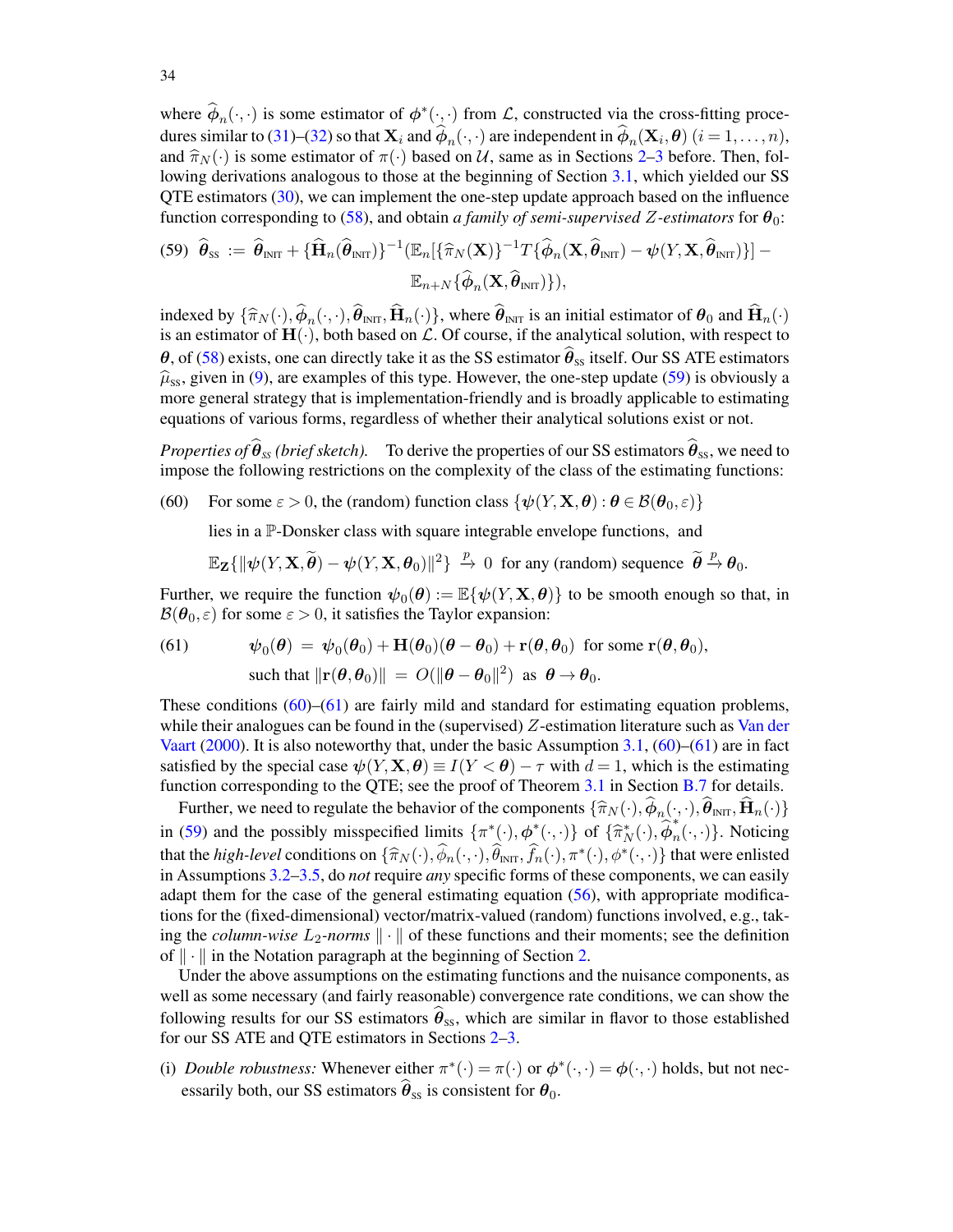(ii)  $n^{1/2}$  consistency and asymptotic normality: Suppose that  $\pi^*(\cdot) = \pi(\cdot)$ . Then, if either  $\phi^*(\cdot,\cdot) = \phi(\cdot,\cdot)$  or we can use the massive unlabeled data to estimate  $\pi(\cdot)$  at a rate faster than  $n^{-1/2}$ , but *not* necessarily both, our estimators  $\hat{\theta}_{ss}$  has the following expansion:

<span id="page-34-2"></span>(62) 
$$
\widehat{\boldsymbol{\theta}}_{\text{ss}} - \boldsymbol{\theta}_0 = n^{-1} \sum_{i=1}^n \boldsymbol{\omega}_{\text{ss}}(\mathbf{Z}_i, \boldsymbol{\theta}_0) + o_p(n^{-1/2}), \text{ with } \boldsymbol{\omega}_{\text{ss}}(\mathbf{Z}, \boldsymbol{\theta}_0) := \{\mathbf{H}(\boldsymbol{\theta}_0)\}^{-1} [\{\pi(\mathbf{X})\}^{-1} T \{\boldsymbol{\phi}^*(\mathbf{X}, \boldsymbol{\theta}_0) - \boldsymbol{\psi}(Y, \mathbf{X}, \boldsymbol{\theta}_0)\} - \mathbb{E} \{\boldsymbol{\phi}^*(\mathbf{X}, \boldsymbol{\theta}_0)\}],
$$

for an *arbitrary*  $\phi^*(\cdot, \cdot)$ , *not* necessarily equal to  $\phi(\cdot, \cdot)$ . This property is generally *unachievable* in purely supervised settings (similar in spirit to our discussions in Remarks [2.2](#page-9-2) and [3.4\)](#page-16-2). Further, the expansion [\(62\)](#page-34-2) implies the limiting distribution of  $\theta_{ss}$ , given by:

$$
n^{1/2}(\widehat{\boldsymbol{\theta}}_{ss}-\boldsymbol{\theta}_0) \stackrel{d}{\rightarrow} \mathcal{N}_d[\mathbf{0}_d,\text{cov}\{\boldsymbol{\omega}_{ss}(\mathbf{Z},\boldsymbol{\theta}_0)\}]\quad (n,N\to\infty).
$$

(iii) *Efficiency improvement and optimality*: Setting aside the difference in robustness from our SS estimators, as stated in (ii), the *best achievable influence function* of a supervised estimator for  $\theta_0$ , with the same outcome model estimator  $\phi_n(\cdot, \cdot)$ , is given by:

$$
\boldsymbol{\omega}_{\textnormal{sup}}(\mathbf{Z},\boldsymbol{\theta}_0) \, := \, \{ \mathbf{H}(\boldsymbol{\theta}_0) \}^{-1} [ \{ \pi(\mathbf{X}) \}^{-1} T \{ \boldsymbol{\phi}^*(\mathbf{X},\boldsymbol{\theta}_0) - \boldsymbol{\psi}(Y,\mathbf{X},\boldsymbol{\theta}_0) \} - \boldsymbol{\phi}^*(\mathbf{X},\boldsymbol{\theta}_0) ].
$$

Comparing the supervised and semi-supervised asymptotic covariance matrices, when  $\phi^*(\mathbf{X}, \theta) \equiv \mathbb{E}\{\psi(Y, \mathbf{X}, \theta) \mid \mathbf{g}(\mathbf{X})\}$  for some function  $\mathbf{g}(\cdot)$ , we notice that

$$
\text{cov}\{\boldsymbol{\omega}_{\text{sup}}(\mathbf{Z},\boldsymbol{\theta}_0)\}-\text{cov}\{\boldsymbol{\omega}_{\text{ss}}(\mathbf{Z},\boldsymbol{\theta}_0)\}\ =\ \{\mathbf{H}(\boldsymbol{\theta}_0)\}^{-1}\text{cov}\{\boldsymbol{\phi}^*(\mathbf{X},\boldsymbol{\theta}_0)\}\{\mathbf{H}(\boldsymbol{\theta}_0)\}^{-1},
$$

which is positive semi-definite. This indicates the efficiency superiority of our SS estimators over their supervised counterparts. Moreover, as long as both the propensity score  $\pi(\cdot)$ and the outcome model  $\phi(\cdot, \cdot)$  are correctly specified, the SS estimator's influence function  $\omega_{ss}(Z,\theta_0)$ , given in [\(62\)](#page-34-2), actually equals the *efficient influence function* for estimating  $\theta_0$  under the semi-parametric model [\(22\)](#page-11-5), thus implying that  $\hat{\theta}_{ss}$  attains the corresponding *semi-parametric efficiency bound* and is *(locally) semi-parametric efficient*.

# APPENDIX B: TECHNICAL DETAILS

<span id="page-34-1"></span>**[B.1](#page-34-0). Preliminary lemmas.** The following Lemma B.1 would be useful in the proofs of the main theorems, in particular, the results in Section [3](#page-13-1) regarding QTE estimation.

<span id="page-34-0"></span>LEMMA B.1. *Suppose there are two independent samples,*  $S_1$  *and*  $S_2$ *, consisting of* n *and* m independent copies of  $(X^T, Y)^T$ , respectively. For  $\gamma \in \mathbb{R}^d$  with some fixed d, let  $\widehat{g}_n(\mathbf{x}, \gamma)$  *be an estimator of a measurable function*  $g(\mathbf{x}, \gamma) \in \mathbb{R}$  *based on*  $\mathcal{S}_1$  *and define:* 

$$
\mathbb{G}_m\{\widehat{g}_n(\mathbf{X},\boldsymbol{\gamma})\} := m^{1/2}[m^{-1}\sum_{(\mathbf{X}_i^{\mathrm{T}},Y_i)^{\mathrm{T}}\in\mathcal{S}_2}\widehat{g}_n(\mathbf{X}_i,\boldsymbol{\gamma}) - \mathbb{E}_{\mathbf{X}}\{\widehat{g}_n(\mathbf{X},\boldsymbol{\gamma})\}].
$$

For some set  $\mathcal{T} \subset \mathbb{R}^d$ , denote

$$
\Delta(\mathcal{S}_1) := (\sup_{\boldsymbol{\gamma} \in \mathcal{T}} \mathbb{E}_{\mathbf{X}} [\{\widehat{g}_n(\mathbf{X}, \boldsymbol{\gamma})\}^2])^{1/2}, \ M(\mathcal{S}_1) := \sup_{\mathbf{x} \in \mathcal{X}, \, \boldsymbol{\gamma} \in \mathcal{T}} |\widehat{g}_n(\mathbf{x}, \boldsymbol{\gamma})|.
$$

*For any*  $\eta \in (0, \Delta(\mathcal{S}_1) + c]$ *, suppose*  $\mathcal{G}_n := \{ \widehat{g}_n(\mathbf{X}, \gamma) : \gamma \in \mathcal{T} \}$  *satisfies that* 

(63) 
$$
N_{\text{r}}\{\eta, \mathcal{G}_n \mid \mathcal{S}_1, L_2(\mathbb{P}_X)\} \leq H(\mathcal{S}_1)\eta^{-c},
$$

*with some function*  $H(S_1) > 0$ . Here  $\mathcal{G}_n$  *is indexed by*  $\gamma$  *only and treats*  $\widehat{g}_n(\cdot, \gamma)$  *as a nonrandom function. Assume*  $H(S_1) = O_p(a_n)$ ,  $\Delta(S_1) = O_p(d_{n,2})$  *and*  $M(S_1) = O_p(d_{n,\infty})$  *with some positive sequences*  $a_n$ ,  $d_{n,2}$  *and*  $d_{n,\infty}$  *allowed to diverge, then we have:* 

<span id="page-34-3"></span>
$$
\sup\negthinspace \gamma\in \tau^{\left|\mathbb{G}_{m}\left\{\widehat{g}_{n}(\mathbf{X},\boldsymbol{\gamma})\right\}\right| \,=\, O_{p}(r_{n,m}),
$$

 $where \ r_{n,m} = d_{n,2} \{log a_n + log (d_{n,2}^{-1})\} + m^{-1/2} d_{n,\infty} \{ (log a_n)^2 + (log d_{n,2})^2 \}.$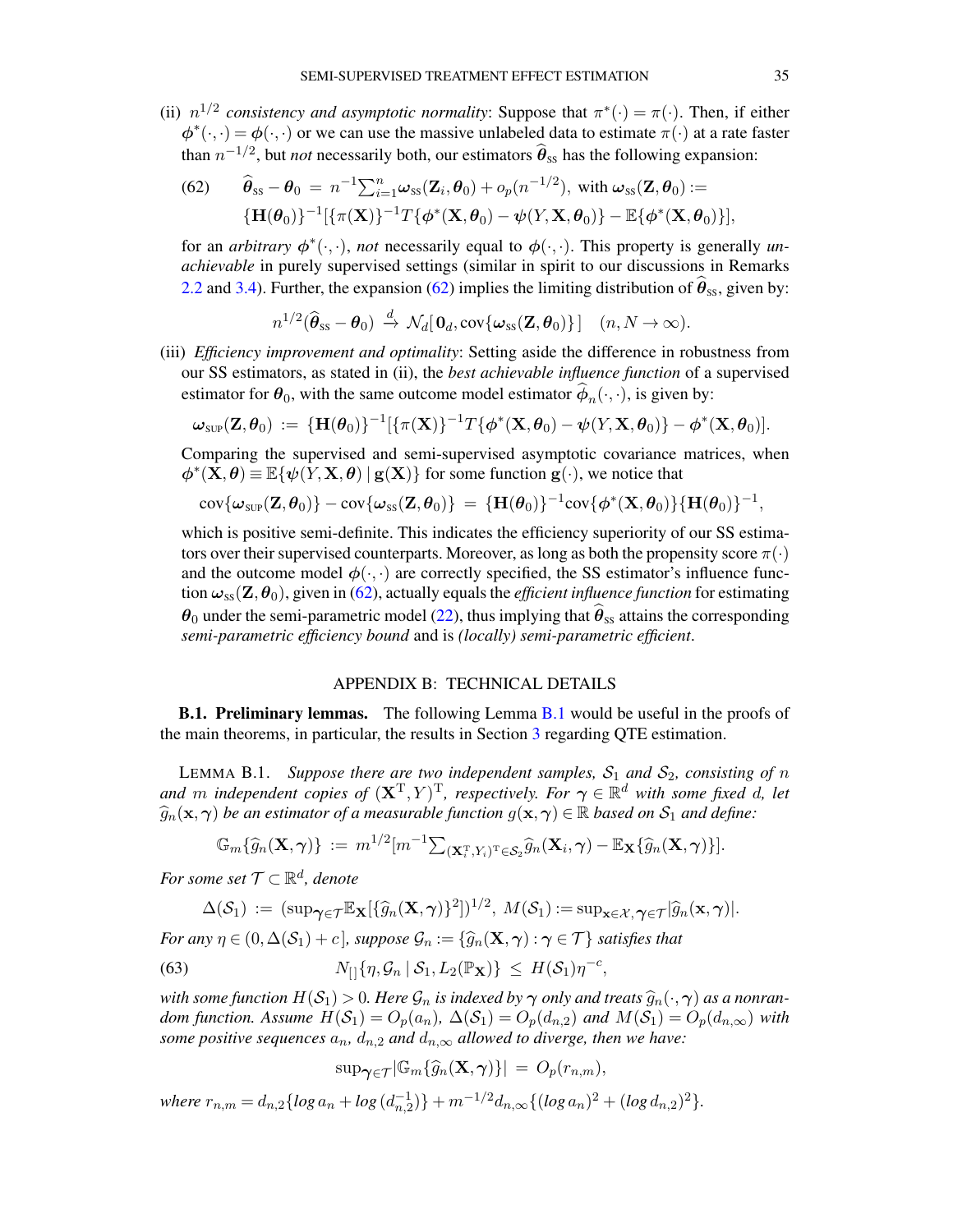**B.2. Proof of Lemma [B.1.](#page-34-0)** For any  $\delta \in (0, \Delta(S_1) + c]$ , we have that the bracketing integral

$$
J_{[]}{\delta, \mathcal{G}_n | \mathcal{S}_1, L_2(\mathbb{P}_\mathbf{X})} \equiv \int_0^{\delta} [1 + \log N_{[]}{\eta, \mathcal{G}_n | \mathcal{S}_1, L_2(\mathbb{P}_\mathbf{X})}]^{1/2} d\eta
$$
  
\n
$$
\leq \int_0^{\delta} 1 + \log N_{[]}{\eta, \mathcal{G}_n | \mathcal{S}_1, L_2(\mathbb{P}_\mathbf{X})} d\eta
$$
  
\n
$$
\leq \int_0^{\delta} 1 + \log H(\mathcal{S}_1) - c \log \eta d\eta
$$
  
\n
$$
= \delta \{1 + \log H(\mathcal{S}_1)\} + c(\delta - \delta \log \delta),
$$

where the third step is due to [\(63\)](#page-34-3). This, combined with Lemma 19.36 of [Van der Vaart](#page-57-18) [\(2000\)](#page-57-18), implies:

$$
\mathbb{E}_{\mathbf{X}}[\sup_{\boldsymbol{\gamma} \in \mathcal{T}} |\mathbb{G}_m\{\widehat{g}_n(\mathbf{X},\boldsymbol{\gamma})\} |]
$$
\n
$$
\leq J_{[]}\{\delta, \mathcal{G}_n \mid \mathcal{S}_1, L_2(\mathbb{P}_{\mathbf{X}})\} + [J_{[]}\{\delta, \mathcal{G}_n \mid \mathcal{S}_1, L_2(\mathbb{P}_{\mathbf{X}})\}]^2 M(\mathcal{S}_1) \delta^{-2} m^{-1/2}
$$
\n
$$
\leq \delta \{1 + \log H(\mathcal{S}_1)\} + c(\delta - \delta \log \delta) + \{1 + \log H(\mathcal{S}_1) + c(1 - \log \delta)\}^2 M(\mathcal{S}_1) m^{-1/2}
$$

for any  $\delta \in (\Delta(\mathcal{S}_1), \Delta(\mathcal{S}_1) + c]$ . Therefore,

$$
\mathbb{E}_{\mathbf{X}}[\sup_{\boldsymbol{\gamma} \in \mathcal{T}} |\mathbb{G}_m\{\widehat{g}_n(\mathbf{X},\boldsymbol{\gamma})\}|\] \leq \Delta(\mathcal{S}_1)\{1 + \log H(\mathcal{S}_1)\} + c\{\Delta(\mathcal{S}_1) - \Delta(\mathcal{S}_1)\log \Delta(\mathcal{S}_1)\} +
$$

$$
[1 + \log H(\mathcal{S}_1) + c\{1 - \log \Delta(\mathcal{S}_1)\}]^2 M(\mathcal{S}_1)m^{-1/2}.
$$

Since the right hand side in the above is  $O_p(r_{n,m})$ , it gives that

(64) 
$$
\mathbb{E}_{\mathbf{X}}[\sup_{\boldsymbol{\gamma}\in\mathcal{T}}|\mathbb{G}_m\{\widehat{g}_n(\mathbf{X},\boldsymbol{\gamma})\}|\] = O_p(r_{n,m}).
$$

Then, for any positive sequence  $t_n \to \infty$ , we have

<span id="page-35-0"></span>
$$
\mathbb{P}_{\mathcal{S}_2}[\sup_{\gamma \in \mathcal{T}} |\mathbb{G}_m\{\widehat{g}_n(\mathbf{X}, \gamma)\}| > t_n r_{n,m} | \mathcal{S}_1]
$$
  

$$
\leq (t_n r_{n,m})^{-1} \mathbb{E}_{\mathbf{X}}[\sup_{\gamma \in \mathcal{T}} |\mathbb{G}_m\{\widehat{g}_n(\mathbf{X}, \gamma)\}|] = o_p(1),
$$

where the first step holds by Markov's inequality and the last step is due to  $(64)$ . This, combined with Lemma 6.1 of [Chernozhukov et al.](#page-56-19) [\(2018\)](#page-56-19), gives that

<span id="page-35-1"></span>
$$
\mathbb{P}[\sup_{\boldsymbol{\gamma}\in\mathcal{T}}|\mathbb{G}_m\{\widehat{g}_n(\mathbf{X},\boldsymbol{\gamma})\}|>t_nr_{n,m}]\rightarrow 0,
$$

which completes the proof.

**B.3. Proof of Theorem [2.1.](#page-9-0)** Denote  $\mathbb{E}_{n,k}^* \{ \widehat{g}(\mathbf{Z}) \} := n_{\mathbb{K}}^{-1} \sum_{i \in \mathcal{I}_k} \widehat{g}(\mathbf{Z}_i)$  for any random function  $\widehat{g}(\cdot)$  ( $k = 1, \dots, K$ ). Write

(65) 
$$
\widehat{\mu}_{ss} - \mu_0 = S_1 + S_2 + S_3 + S_4 + S_5,
$$

where

<span id="page-35-2"></span>(66) 
$$
S_1 := \mathbb{E}_n[\{\pi^*(\mathbf{X})\}^{-1}T\{Y - m^*(\mathbf{X})\}] + \mathbb{E}_{n+N}\{m^*(\mathbf{X})\} - \mu_0,
$$
  
\n $S_2 := \mathbb{E}_n([\nu_{n,N} - {\pi^*(\mathbf{X})}^{-1}T]\{\hat{m}_n(\mathbf{X}) - m^*(\mathbf{X})\}) = \mathbb{K}^{-1}\sum_{k=1}^{\mathbb{K}}S_{2,k}$   
\n $:= \mathbb{K}^{-1}\sum_{k=1}^{\mathbb{K}}\mathbb{E}_{n,k}^*([\nu_{n,N} - {\pi^*(\mathbf{X})}^{-1}T]\{\hat{m}_{n,k}(\mathbf{X}) - m^*(\mathbf{X})\}),$   
\n $S_3 := (1 - \nu_{n,N})\mathbb{E}_N\{\hat{m}_n(\mathbf{X}) - m^*(\mathbf{X})\} = \mathbb{K}^{-1}\sum_{k=1}^{\mathbb{K}}S_{3,k}$   
\n $:= \mathbb{K}^{-1}\sum_{k=1}^{\mathbb{K}}[(1 - \nu_{n,N})\mathbb{E}_N\{\hat{m}_{n,k}(\mathbf{X}) - m^*(\mathbf{X})\}],$   
\n $S_4 := \mathbb{E}_n[\hat{D}_N(\mathbf{X})T\{Y - m^*(\mathbf{X})\}], S_5 := \mathbb{E}_n[\hat{D}_N(\mathbf{X})T\{m^*(\mathbf{X}) - \hat{m}_n(\mathbf{X})\}].$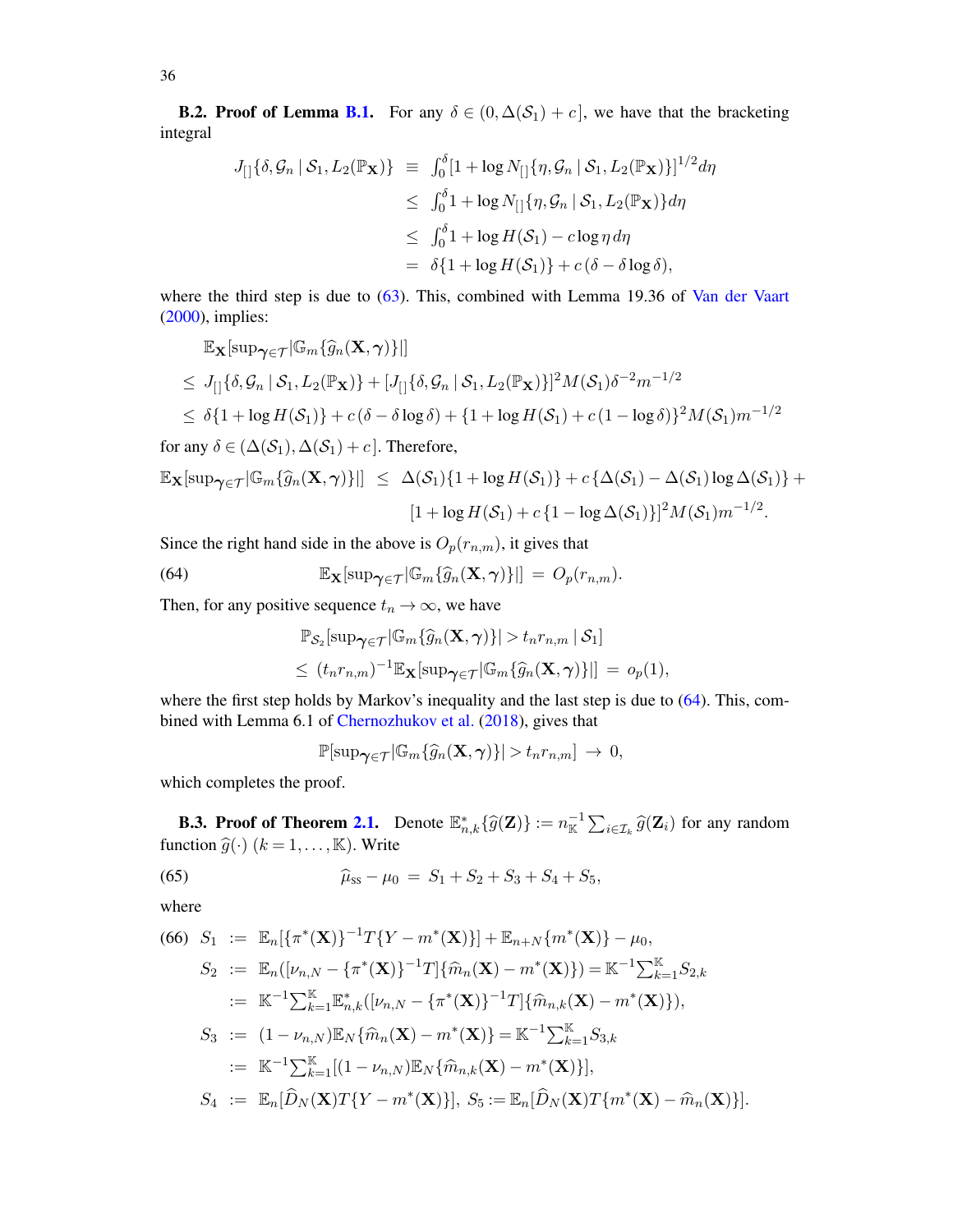We first handle  $S_2$  and  $S_3$ . To this end, we have:

$$
\mathbb{E}_{\mathbf{Z}}\{([\nu_{n,N}-\{\pi^*(\mathbf{X})\}^{-1}T]\{\widehat{m}_{n,k}(\mathbf{X})-m^*(\mathbf{X})\})^2\}
$$
  

$$
\leq c \mathbb{E}_{\mathbf{X}}[\{\widehat{m}_{n,k}(\mathbf{X})-m^*(\mathbf{X})\}^2] = O_p(w_{n,2}^2),
$$

where the first step uses the boundedness of  $\{\pi^*(\mathbf{X})\}^{-1}$  from Assumption [2.1](#page-8-0) and the last step is due to  $(15)$  of Assumption [2.2.](#page-8-1) It now follows that

$$
\text{var}(S_{2,k} \mid \mathcal{L}_k^-) = O_p(n^{-1} w_{n,2}^2), \ \text{var}(S_{3,k} \mid \mathcal{L}_k^-) = O_p(N^{-1} w_{n,2}^2).
$$

Thus, Chebyshev's inequality gives that, for any positive sequence  $t_n \to \infty$ ,

$$
\mathbb{P}_{\mathcal{L}_k}(|S_{2,k} - \mathbb{E}_{\mathbf{Z}}(S_{2,k})| \ge t_n n^{-1/2} w_{n,2} | \mathcal{L}_k^{-}) \le n (t_n w_{n,2})^{-2} \text{var}(S_{2,k} | \mathcal{L}_k^{-}) = o_p(1),
$$
  

$$
\mathbb{P}_{\mathcal{U}}(|S_{3,k} - \mathbb{E}_{\mathbf{Z}}(S_{3,k})| \ge t_n n^{-1/2} w_{n,2} | \mathcal{L}_k^{-}) \le n (t_n w_{n,2})^{-2} \text{var}(S_{3,k} | \mathcal{L}_k^{-}) = o_p(1).
$$

Then, Lemma 6.1 of [Chernozhukov et al.](#page-56-19) [\(2018\)](#page-56-19) implies

$$
|S_{2,k} - \mathbb{E}_{\mathbf{Z}}(S_{2,k})| = O_p(n^{-1/2}w_{n,2}), |S_{3,k} - \mathbb{E}_{\mathbf{Z}}(S_{3,k})| = O_p(N^{-1/2}w_{n,2}),
$$

which gives that

(67) 
$$
|S_{2,k} + S_{3,k} - \mathbb{E}_{\mathbf{Z}}(S_{2,k} + S_{3,k})| = O_p(n^{-1/2}w_{n,2}).
$$

In addition, we know that

<span id="page-36-0"></span>
$$
|\mathbb{E}_{\mathbf{Z}}(S_{2,k} + S_{3,k})| = |\mathbb{E}_{\mathbf{Z}}([1 - {\pi^*(\mathbf{X})}^{-1}T] {\hat{m}_{n,k}(\mathbf{X}) - m^*(\mathbf{X})})|
$$
  
\n
$$
\le c I{\pi^*(\mathbf{X}) \neq \pi(\mathbf{X})} \mathbb{E}{\{\hat{m}_{n,k}(\mathbf{X}) - m^*(\mathbf{X})\}}
$$
  
\n
$$
= I{\pi^*(\mathbf{X}) \neq \pi(\mathbf{X})} O_p(w_{n,1}),
$$

where the second step uses the boundedness of  $\{\pi^*(\mathbf{X})\}^{-1}$  from Assumption [2.1](#page-8-0) as well as the fact that

$$
\mathbb{E}_{\mathbf{Z}}([1-\{\pi(\mathbf{X})\}^{-1}T]\{\widehat{m}_{n,k}(\mathbf{X})-m^*(\mathbf{X})\})=0,
$$

and the last step holds by [\(14\)](#page-8-4) of Assumption [2.2.](#page-8-1) This, combined with [\(67\)](#page-36-0), gives

<span id="page-36-2"></span>
$$
|S_{2,k} + S_{3,k}| = O_p(n^{-1/2}w_{n,2}) + I\{\pi^*(\mathbf{X}) \neq \pi(\mathbf{X})\} O_p(w_{n,1}),
$$

which implies:

(68) 
$$
|S_2 + S_3| \leq \mathbb{K}^{-1} \sum_{k=1}^{\mathbb{K}} |S_{2,k} + S_{3,k}|
$$

$$
= O_p(n^{-1/2}w_{n,2}) + I\{\pi^*(\mathbf{X}) \neq \pi(\mathbf{X})\} O_p(w_{n,1}).
$$

Next, we control  $S_4$ . We know that

$$
\mathbb{E}_{\mathbf{Z}}([\widehat{D}_N(\mathbf{X})T\{Y-m^*(\mathbf{X})\}]^2) \leq \mathbb{E}_{\mathbf{Z}}([\widehat{D}_N(\mathbf{X})\{Y-m^*(\mathbf{X})\}]^2) = O_p(b_N^2),
$$

where the last step holds by [\(13\)](#page-8-2) of Assumption [2.1.](#page-8-0) This implies:

<span id="page-36-1"></span>
$$
\text{var}(S_4 \,|\, \mathcal{U}) \,=\, O_p(n^{-1}b_N^2).
$$

Thus Chebyshev's inequality gives that, for any positive sequence  $t_n \to \infty$ ,

$$
\mathbb{P}_{\mathcal{L}}(|S_4 - \mathbb{E}_{\mathbf{Z}}(S_4)| \ge t_n n^{-1/2} b_N \, | \, \mathcal{U}) \le n (t_n b_N)^{-2} \text{var}(S_4 \, | \, \mathcal{U}) = o_p(1).
$$

Then, by Lemma 6.1 of [Chernozhukov et al.](#page-56-19) [\(2018\)](#page-56-19), we have

(69) 
$$
|S_4 - \mathbb{E}_{\mathbf{Z}}(S_4)| = O_p(n^{-1/2}b_N).
$$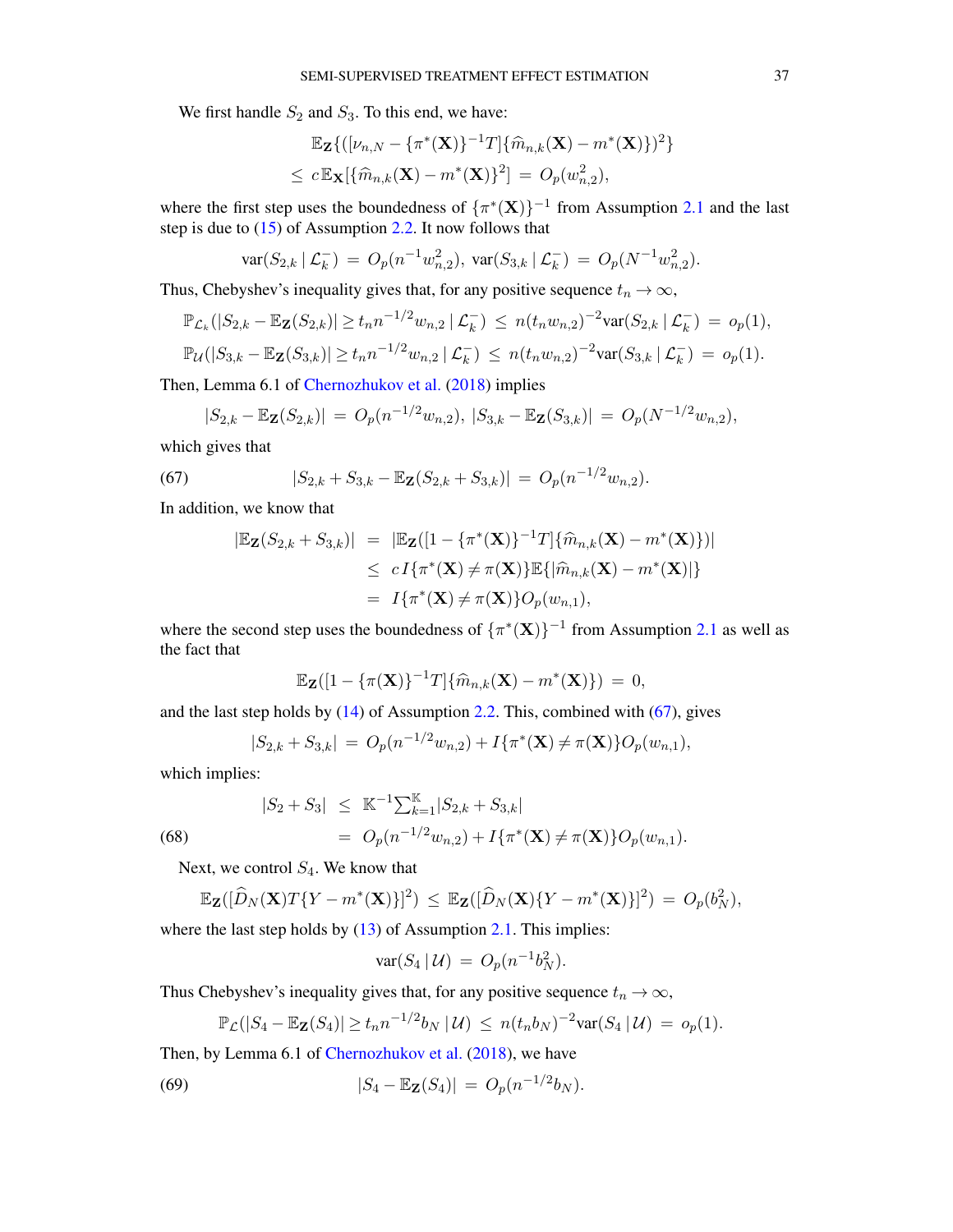In addition, if  $m^*(\mathbf{X}) = m(\mathbf{X})$ , then

$$
\mathbb{E}_{\mathbf{Z}}(S_4) = \mathbb{E}(\mathbb{E}[\widehat{D}_N(\mathbf{X})T\{Y-m(\mathbf{X})\} | \mathcal{U}, \mathbf{X}] | \mathcal{U}) = 0.
$$

Otherwise, we have

<span id="page-37-2"></span>
$$
|\mathbb{E}_{\mathbf{Z}}(S_4)| \leq ( \mathbb{E}_{\mathbf{X}}[\{\widehat{D}_N(\mathbf{X})\}^2] \mathbb{E}[\{Y - m^*(\mathbf{X})\}^2])^{1/2} = O_p(s_N),
$$

where the first step uses Hölder's inequality and the last step is due to  $(12)$  of Assumption [2.1.](#page-8-0) Therefore  $|\mathbb{E}_{\mathbf{Z}}(S_4)| = I\{m^*(\mathbf{X})\}\overline{\neq} m(\mathbf{X})\}O_p(s_N)$ . This, combined with [\(69\)](#page-36-1), implies:

(70) 
$$
|S_4| = O_p(n^{-1/2}b_N) + I\{m(\mathbf{X}) \neq m^*(\mathbf{X})\}O_p(s_N).
$$

<span id="page-37-0"></span>Now, we consider  $S_5$ . Markov's inequality gives that, for any positive sequence  $t_n \to \infty$ ,

(71) 
$$
\mathbb{P}_{\mathcal{L}}(\mathbb{E}_{n,k}^*[\{\widehat{D}_N(\mathbf{X})\}^2] \ge t_n s_N^2 \,|\, \mathcal{U}) \le t_n^{-1} s_N^{-2} \mathbb{E}_{\mathbf{X}}[\{\widehat{D}_N(\mathbf{X})\}^2] = o_p(1),
$$

$$
\mathbb{P}_{\mathcal{L}_k}(\mathbb{E}_{n,k}^*[\{m^*(\mathbf{X}) - \widehat{m}_{n,k}(\mathbf{X})\}^2] \ge t_n w_{n,2}^2 \,|\, \mathcal{L}_k^-)
$$

(72) 
$$
\leq t_n^{-1} w_{n,2}^{-2} \mathbb{E}_{\mathbf{X}} [\{m^*(\mathbf{X}) - \widehat{m}_{n,k}(\mathbf{X})\}^2] = o_p(1) \quad (k = 1, ..., \mathbb{K}),
$$

where  $(71)$  uses  $(12)$  of Assumption [2.1](#page-8-0) and  $(72)$  holds by  $(15)$  of Assumption [2.2.](#page-8-1) Then, by Lemma 6.1 of [Chernozhukov et al.](#page-56-19) [\(2018\)](#page-56-19), we have

<span id="page-37-1"></span>(73) 
$$
\mathbb{E}_{n,k}^*[\{\widehat{D}_N(\mathbf{X})\}^2] = O_p(s_N^2),
$$

(74) 
$$
\mathbb{E}_{n,k}^*[\{m^*(\mathbf{X}) - \widehat{m}_{n,k}(\mathbf{X})\}^2] = O_p(w_{n,2}^2) \quad (k = 1, ..., \mathbb{K}).
$$

Hence, Hölder's inequality implies:

<span id="page-37-3"></span>
$$
|S_5| \leq \mathbb{K}^{-1} \sum_{k=1}^{\mathbb{K}} \mathbb{E}_{n,k}^* [|\widehat{D}_N(\mathbf{X})\{m^*(\mathbf{X}) - \widehat{m}_{n,k}(\mathbf{X})\}]|
$$
  
(75) 
$$
\leq \mathbb{K}^{-1} \sum_{k=1}^{\mathbb{K}} (\mathbb{E}_{n,k}^* [\{\widehat{D}_N(\mathbf{X})\}^2] \mathbb{E}_{n,k}^* [\{m^*(\mathbf{X}) - \widehat{m}_{n,k}(\mathbf{X})\}^2])^{1/2} = O_p(s_N w_{n,2}),
$$

where the last step holds by  $(73)$  and $(74)$ .

Summing up, the equations  $(65)$ ,  $(66)$ ,  $(68)$ ,  $(70)$  and  $(75)$  conclude the result.

**B.4. Proof of Corollary [2.1.](#page-9-1)** Since  $\nu = 0$ , we have

$$
\mathbb{E}_{n+N}\{m^*(\mathbf{X})\} = \mathbb{E}\{m^*(\mathbf{X})\} + O_p\{(n+N)^{-1/2}\} = \mathbb{E}\{m^*(\mathbf{X})\} + o_p(n^{-1/2}).
$$

by the central limit theorem. Then the stochastic expansion directly follows from Theorem [2.1](#page-9-0) and the asymptotic normality is obvious.

**B.5. Proof of Corollary [2.2.](#page-10-3)** With  $\mathbb{E}_{n+N} \{\hat{m}_n(\mathbf{X})\}$  substituted by  $\mathbb{E}_n \{\hat{m}_n(\mathbf{X})\}$ , the proof of Theorem [2.1](#page-9-0) directly gives the stochastic expansion followed by the asymptotic normality. Then, we have

$$
\text{cov}[\{\pi(\mathbf{X})\}^{-1}T\{Y - m^*(\mathbf{X})\}, m^*(\mathbf{X})]
$$
  
= 
$$
\mathbb{E}\{m^*(\mathbf{X})Y\} - \mathbb{E}[\{m^*(\mathbf{X})\}^2] - \mathbb{E}\{Y - m^*(\mathbf{X})\}\mathbb{E}\{m^*(\mathbf{X})\}
$$
  
= 
$$
\mathbb{E}\{m^*(\mathbf{X})Y\} - \text{var}\{m^*(\mathbf{X})\}.
$$

Therefore,

$$
\lambda_{\text{SUP}}^2 = \text{var}[\{\pi(\mathbf{X})\}^{-1}T\{Y - m^*(\mathbf{X})\}] + \text{var}\{m^*(\mathbf{X})\} +
$$
  
2 cov $[\{\pi(\mathbf{X})\}^{-1}T\{Y - m^*(\mathbf{X})\}, m^*(\mathbf{X})]$   
= var $[\{\pi(\mathbf{X})\}^{-1}T\{Y - m^*(\mathbf{X})\}] - \text{var}\{m^*(\mathbf{X})\} + 2 \mathbb{E}\{m^*(\mathbf{X})(Y - \mu_0)\}.$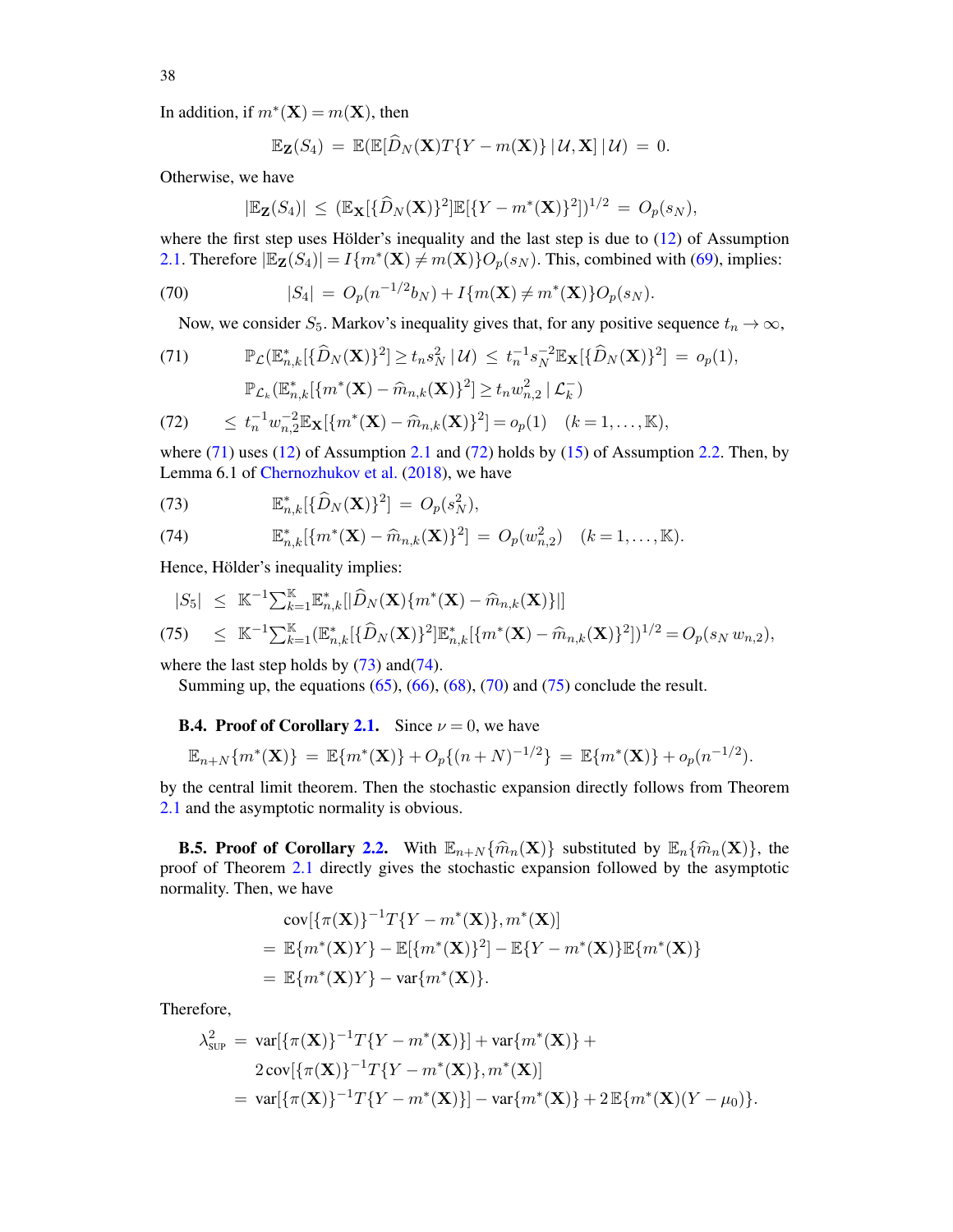B.6. Proof of Corollary [2.3.](#page-12-2) The stochastic expansion can be obtained from the proof of Theorem [2.1](#page-9-0) with  $\hat{\pi}_N(\cdot)$  replaced by  $\hat{\pi}_n(\cdot)$ . The asymptotic normality directly follows.

### <span id="page-38-0"></span>B.7. Proof of Theorem [3.1.](#page-16-0) Write

(76) 
$$
\hat{\theta}_{ss} - \theta_0 = \{T_1(\hat{\theta}_{INT}) - \theta_0\} + \{\hat{f}_n(\hat{\theta}_{INT})\}^{-1} \{T_2(\hat{\theta}_{INT}) + T_3(\hat{\theta}_{INT}) + T_4(\hat{\theta}_{INT})\},
$$
  
where

$$
T_1(\theta) := \theta + \{\widehat{f}_n(\theta)\}^{-1} (\mathbb{E}_n[\{\pi^*(\mathbf{X})\}^{-1} T\{\phi^*(\mathbf{X}, \theta) - \psi(Y, \theta)\}] - \mathbb{E}_{n+N}\{\phi^*(\mathbf{X}, \theta)\},
$$
  
\n
$$
T_2(\theta) := \mathbb{E}_n([\{\pi^*(\mathbf{X})\}^{-1} T - \nu_{n,N}]\{\widehat{\phi}_n(\mathbf{X}, \theta) - \phi^*(\mathbf{X}, \theta)\}) -
$$
  
\n
$$
(1 - \nu_{n,N}) \mathbb{E}_N\{\widehat{\phi}_n(\mathbf{X}, \theta) - \phi^*(\mathbf{X}, \theta)\},
$$

$$
T_3(\theta) := \mathbb{E}_n[\widehat{D}_N(\mathbf{X})T\{\phi^*(\mathbf{X}, \theta) - \psi(Y, \theta)\}],
$$
  

$$
T_4(\theta) := \mathbb{E}_n[\widehat{D}_N(\mathbf{X})T\{\widehat{\phi}_n(\mathbf{X}, \theta) - \phi^*(\mathbf{X}, \theta)\}].
$$

<span id="page-38-1"></span>First, the conditions [\(33\)](#page-14-9) and [\(34\)](#page-14-9) of Assumption [3.2](#page-14-7) give

(77) 
$$
\mathbb{P}\{\widehat{\theta}_{INT} \in \mathcal{B}(\theta_0,\varepsilon)\} \rightarrow 1,
$$

(78) 
$$
\widehat{L}_n := \{\widehat{f}_n(\widehat{\theta}_{\text{INT}})\}^{-1} - \{f(\theta_0)\}^{-1} = O_p(v_n) = o_p(1).
$$

Also, we have

<span id="page-38-3"></span>
$$
\widehat{f}_n(\widehat{\theta}_{\text{INT}}) = O_p(1),
$$

due to [\(34\)](#page-14-9) of Assumption [3.2](#page-14-7) and the fact that  $f(\theta_0) > 0$  from Assumption [3.1.](#page-14-6)

Now, we consider  $T_1(\hat{\theta}_{\text{INT}})$ . According to [\(33\)](#page-14-9) of Assumption [3.2](#page-14-7) and [\(38\)](#page-15-3) of Assumption [3.4,](#page-15-1) we have

$$
n^{-1/2} \mathbb{G}_n[\{\pi^*(\mathbf{X})\}^{-1} T \phi^*(\mathbf{X}, \widehat{\theta}_{\text{INT}})] = n^{-1/2} \mathbb{G}_n[\{\pi^*(\mathbf{X})\}^{-1} T \phi^*(\mathbf{X}, \theta_0)] + o_p(n^{-1/2}),
$$

which implies that

<span id="page-38-2"></span>
$$
\mathbb{E}_n[\{\pi^*(\mathbf{X})\}^{-1}T\phi^*(\mathbf{X},\widehat{\theta}_{\text{INT}})]
$$
\n
$$
= \mathbb{E}_{\mathbf{Z}}[\{\pi^*(\mathbf{X})\}^{-1}T\phi^*(\mathbf{X},\widehat{\theta}_{\text{INT}})] + \mathbb{E}_n[\{\pi^*(\mathbf{X})\}^{-1}T\phi^*(\mathbf{X},\theta_0)] - \mathbb{E}_{\mathbf{Z}}[\{\pi^*(\mathbf{X})\}^{-1}T\phi^*(\mathbf{X},\theta_0)] + o_p(n^{-1/2}).
$$
\n(80)

Considering that  $\{\psi(Y,\theta): \theta \in \mathcal{B}(\theta_0,\varepsilon)\}\$ is a P-Donsker class from Theorem 19.3 of [Van der Vaart](#page-57-18) [\(2000\)](#page-57-18) and the permanence properties of P-Donsker classes [Van der Vaart](#page-57-24) [and Wellner](#page-57-24) [\(1996\)](#page-57-24), Theorem 2.10.6 of [Van der Vaart and Wellner](#page-57-24) [\(1996\)](#page-57-24) gives that  $\mathcal{D}^* = \{ {\{\pi^*(\mathbf{X})\}}^{-1}T\psi(Y,\theta) : \theta \in \mathcal{B}(\theta_0,\varepsilon) \}$  is P-Donsker since  ${\{\pi^*(\mathbf{X})\}}^{-1}T$  and  $\psi(Y,\theta)$ are bounded. Moreover, the convergence [\(77\)](#page-38-1) implies that  $\{\pi^*(\mathbf{X})\}^{-1}T\psi(Y,\widehat{\theta}_{\text{INT}})$  is in  $\mathcal{D}^*$ with probability tending to one. In addition, we have

$$
\mathbb{E}_{\mathbf{Z}}[\{\pi^*(\mathbf{X})\}^{-2}T\{\psi(Y,\widehat{\theta}_{\text{INT}}) - \psi(Y,\theta_0)\}^2]
$$
  
\n
$$
\leq c \mathbb{E}_{\mathbf{Z}}[\{I(Y < \widehat{\theta}_{\text{INT}}) - I(Y < \theta_0)\}^2] = c F(\widehat{\theta}_{\text{INT}}) + F(\theta_0) - 2F\{\min(\widehat{\theta}_{\text{INT}}, \theta_0)\} \to 0
$$

in probability, because of the boundedness of  $\{\pi^*(\mathbf{X})\}^{-2}T$ , the continuity of  $F(\cdot)$  from Assumption [3.1](#page-14-6) and the consistency of  $\widehat{\theta}_{\text{NIT}}$  from Assumption [3.2.](#page-14-7) Hence Lemma 19.24 of [Van der Vaart](#page-57-18) [\(2000\)](#page-57-18) gives that

$$
\mathbb{G}_n[\{\pi^*(\mathbf{X})\}^{-1}T\{\psi(Y,\widehat{\theta}_{\text{INT}}) - \psi(Y,\theta_0)\}] = o_p(1),
$$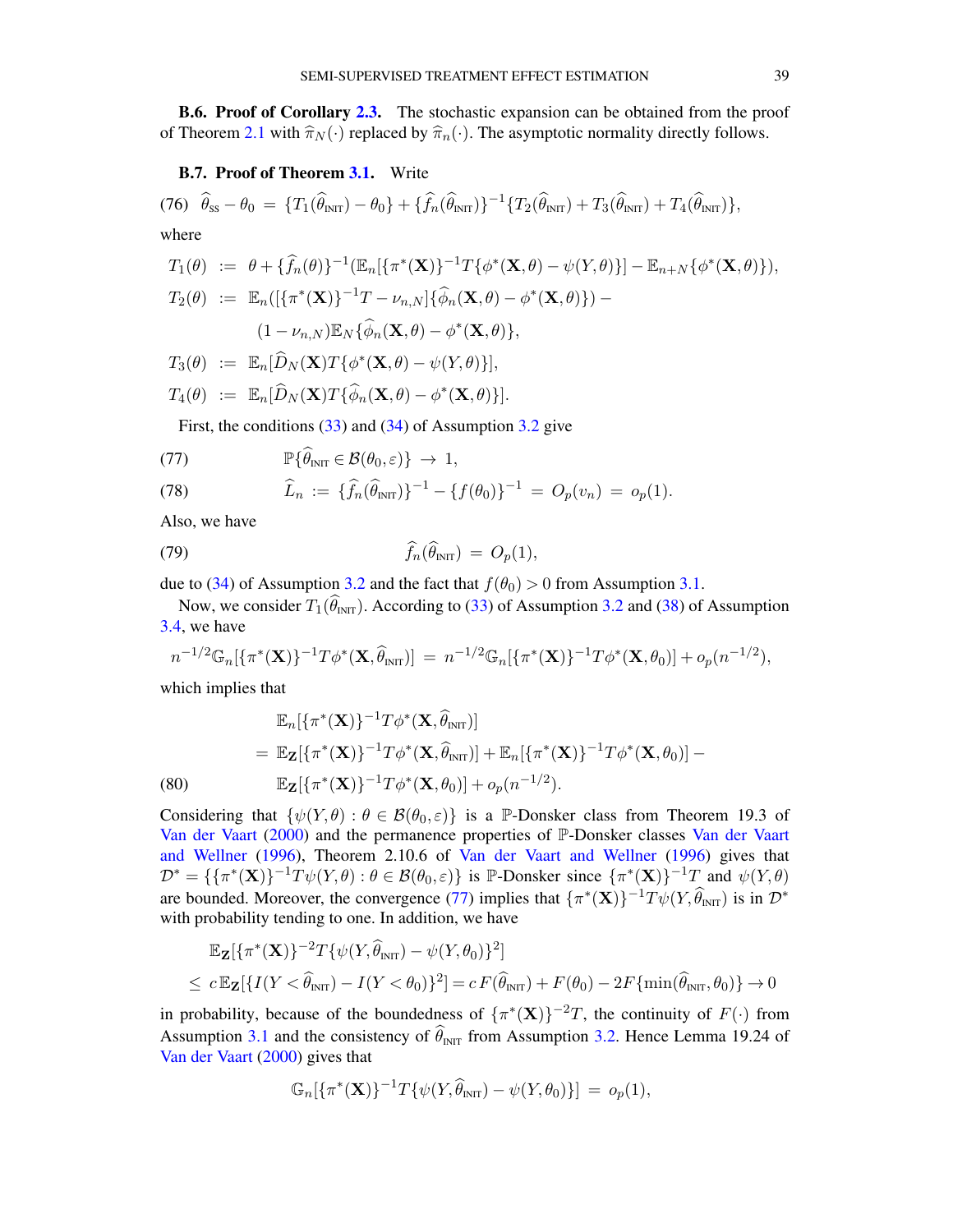40

which implies:

$$
\mathbb{E}_n[\{\pi^*(\mathbf{X})\}^{-1}T\psi(Y,\widehat{\theta}_{\text{INT}})] = \mathbb{E}_{\mathbf{Z}}[\{\pi^*(\mathbf{X})\}^{-1}T\psi(Y,\widehat{\theta}_{\text{INT}})] + \mathbb{E}_n[\{\pi^*(\mathbf{X})\}^{-1}T\psi(Y,\theta_0)] - \mathbb{E}_{\mathbf{Z}}[\{\pi^*(\mathbf{X})\}^{-1}T\psi(Y,\theta_0)] + o_p(n^{-1/2}).
$$
\n(81)

Further, the condition [\(39\)](#page-15-3) gives

(82) 
$$
\mathbb{E}_{n+N}\{\phi^*(\mathbf{X},\widehat{\theta}_{\text{INT}})\} = \mathbb{E}_{\mathbf{X}}\{\phi^*(\mathbf{X},\widehat{\theta}_{\text{INT}})\} + \mathbb{E}_{n+N}\{\phi^*(\mathbf{X},\theta_0)\} - \mathbb{E}_{\mathbf{X}}\{\phi^*(\mathbf{X},\theta_0)\} + o_p(n^{-1/2}).
$$

Since either  $\phi^*(\cdot, \cdot) = \phi(\cdot, \cdot)$  or  $\pi^*(\cdot) = \pi(\cdot)$ , we know that

(83) 
$$
\mathbb{E}_{\mathbf{Z}}[\{\pi^*(\mathbf{X})\}^{-1}T\{\phi^*(\mathbf{X},\theta_0)-\psi(Y,\theta_0)\}]-\mathbb{E}_{\mathbf{X}}\{\phi^*(\mathbf{X},\theta_0)\}=0,
$$

and that

<span id="page-39-0"></span>
$$
\mathbb{E}_{\mathbf{Z}}[\{\pi^*(\mathbf{X})\}^{-1}T\{\phi^*(\mathbf{X},\widehat{\theta}_{\text{INT}}) - \psi(Y,\widehat{\theta}_{\text{INT}})\}] - \mathbb{E}_{\mathbf{X}}\{\phi^*(\mathbf{X},\widehat{\theta}_{\text{INT}})\}\
$$

(84)  $= -\mathbb{E}_{\mathbf{Z}}\{\psi(Y,\theta_{\text{INT}})\}.$ 

In addition, Taylor's expansion gives that

<span id="page-39-1"></span>
$$
\mathbb{E}_{\mathbf{Z}}\{\psi(Y,\widehat{\theta}_{\text{INT}})\}\ =\ f(\theta_0)(\widehat{\theta}_{\text{INT}}-\theta_0)+O_p(|\widehat{\theta}_{\text{INT}}-\theta_0|^2)
$$

(85) 
$$
= f(\theta_0)(\widehat{\theta}_{INT} - \theta_0) + O_p(u_n^2)
$$

$$
(86) \qquad \qquad = \ O_p(u_n),
$$

where the residual term in the first step is due to [\(77\)](#page-38-1) and the fact that  $f(\cdot)$  has a bounded derivative in  $\mathcal{B}(\theta_0, \varepsilon)$  from Assumption [3.1,](#page-14-6) the second step uses [\(33\)](#page-14-9) in Assumption [3.2](#page-14-7) and the last step holds by the fact that  $u_n = o(1)$  from Assumption [3.2.](#page-14-7) Therefore,

<span id="page-39-3"></span>
$$
\mathbb{E}_{n}\{\omega_{n,N}(\mathbf{Z},\hat{\theta}_{\text{INT}})\} = \mathbb{E}_{n}\{\omega_{n,N}(\mathbf{Z},\theta_{0})\} - \mathbb{E}_{\mathbf{Z}}\{\psi(Y,\hat{\theta}_{\text{INT}})\} + o_{p}(n^{-1/2})
$$
\n
$$
= \mathbb{E}_{n}\{\omega_{n,N}(\mathbf{Z},\theta_{0})\} - f(\theta_{0})(\hat{\theta}_{\text{INT}} - \theta_{0}) + O_{p}(u_{n}^{2}) + o_{p}(n^{-1/2})
$$
\n
$$
= \mathbb{E}_{n}\{\omega_{n,N}(\mathbf{Z},\theta_{0})\} + O_{p}(u_{n}) + o_{p}(n^{-1/2}),
$$

where the first step uses  $(80)$ – $(84)$ , the second step is due to  $(85)$  and the last step holds by [\(86\)](#page-39-1). It now follows that

<span id="page-39-2"></span>(88) 
$$
\widehat{L}_n \mathbb{E}_n \{ \omega_{n,N}(\mathbf{Z}, \widehat{\theta}_{\text{INT}}) \} = O_p(u_n v_n) + o_p(n^{-1/2}),
$$

from [\(78\)](#page-38-1) and the fact that  $\mathbb{E}_n\{\omega_{n,N}(\mathbf{Z}, \theta_0)\} = O_p(n^{-1/2})$  from the central limit theorem. Hence, we have

<span id="page-39-4"></span>
$$
T_{1}(\hat{\theta}_{\text{INT}}) - \theta_{0} = \hat{\theta}_{\text{INT}} - \theta_{0} + {\hat{f}_{n}(\hat{\theta}_{\text{INT}})}^{-1} \mathbb{E}_{n} \{\omega_{n,N}(\mathbf{Z}, \hat{\theta}_{\text{INT}}) \}
$$
  
\n
$$
= \hat{\theta}_{\text{INT}} - \theta_{0} + {f(\theta_{0})}^{-1} \mathbb{E}_{n} \{\omega_{n,N}(\mathbf{Z}, \hat{\theta}_{\text{INT}}) \} + O_{p}(u_{n}v_{n}) + o_{p}(n^{-1/2})
$$
  
\n
$$
= \hat{\theta}_{\text{INT}} - \theta_{0} + {f(\theta_{0})}^{-1} [\mathbb{E}_{n} \{\omega_{n,N}(\mathbf{Z}, \theta_{0})\} - f(\theta_{0})(\hat{\theta}_{\text{INT}} - \theta_{0})] +
$$
  
\n
$$
O_{p}(u_{n}^{2} + u_{n}v_{n}) + o_{p}(n^{-1/2})
$$
  
\n
$$
= {f(\theta_{0})}^{-1} \mathbb{E}_{n} \{\omega_{n,N}(\mathbf{Z}, \theta_{0})\} + O_{p}(u_{n}v_{n} + u_{n}^{2}) + o_{p}(n^{-1/2}),
$$

where the second step uses [\(88\)](#page-39-2) and the third step is due to [\(87\)](#page-39-3).

Next, we control  $T_2(\widehat{\theta}_{\text{INT}})$ . Denote

$$
\mathcal{P}_{n,k}^* := \{ [\{\pi^*(\mathbf{X})\}^{-1}T - \nu_{n,N}]\widehat{\psi}_{n,k}(\mathbf{X},\theta) : \theta \in \mathcal{B}(\theta_0,\varepsilon) \}.
$$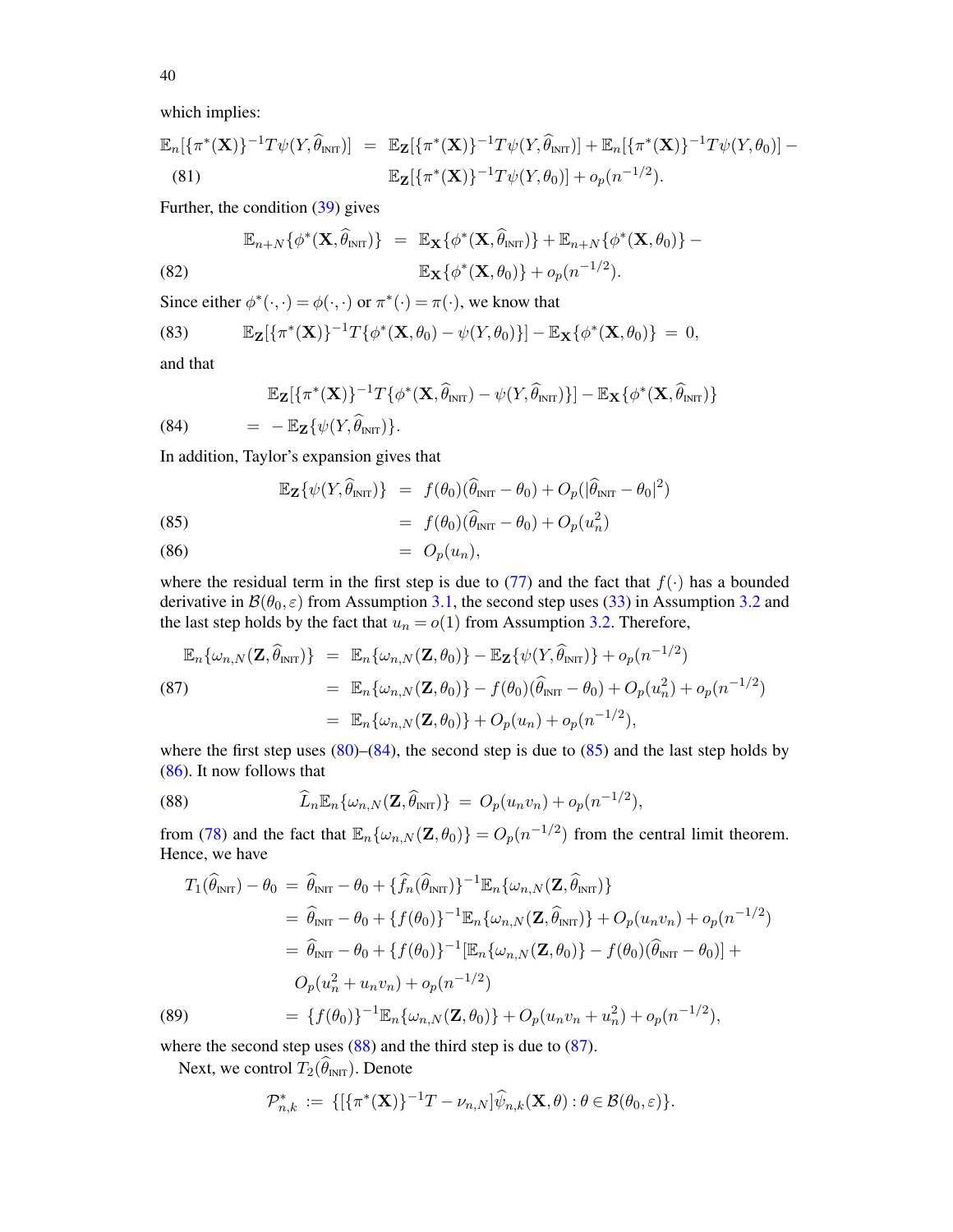Due to the boundedness of  $\left[\{\pi^*(\mathbf{X})\}^{-1}T - \nu_{n,N}\right]$  from Assumption [3.3,](#page-15-0) we have

<span id="page-40-0"></span>(90) 
$$
N_{[]}\{c_1\eta, \mathcal{P}_{n,k}^* | \mathcal{L}, L_2(\mathbb{P}_{\mathbf{X}})\} \leq N_{[]}\{\eta, \mathcal{P}_{n,k} | \mathcal{L}, L_2(\mathbb{P}_{\mathbf{X}})\} \leq H(\mathcal{L})\eta^{-c},
$$

$$
\sup_{\mathbf{x}\in\mathcal{X}, \theta\in\mathcal{B}(\theta_0,\varepsilon)} |[\{\pi^*(\mathbf{X})\}^{-1}T - \nu_{n,N}]\widehat{\psi}_{n,k}(\mathbf{X},\theta)|
$$

(91) 
$$
\leq c \sup_{\mathbf{x}\in\mathcal{X},\theta\in\mathcal{B}(\theta_0,\varepsilon)} |\psi_{n,k}(\mathbf{X},\theta)| = O_p(d_{n,\infty}),
$$

<span id="page-40-1"></span>
$$
[\sup\nolimits_{\theta\in\mathcal{B}(\theta_0,\varepsilon)}\mathbb{E}_{\mathbf{Z}}\{([\{\pi^*(\mathbf{X})\}^{-1}T-\nu_{n,N}]\widehat{\psi}_{n,k}(\mathbf{X},\theta))\}^2]^{1/2}
$$

$$
(92) \qquad \leq c \,\Delta_k(\mathcal{L}) = O_p(d_{n,2}) \quad (k = 1, \dots, \mathbb{K}),
$$

from Assumption [3.5.](#page-15-4) Then, [\(90\)](#page-40-0) implies:

(93) 
$$
N_{[]}\{\eta, \mathcal{P}_{n,k}^* \mid \mathcal{L}, L_2(\mathbb{P}_{\mathbf{X}})\}\leq c_1^{c_2} H(\mathcal{L})\eta^{-c_2}.
$$

Since  $c_1^{c_2}H(\mathcal{L}) = O_p(a_n)$  from Assumption [3.5,](#page-15-4) combining [\(91\)](#page-40-0)–[\(93\)](#page-40-1) and applying Lemma [B.1](#page-34-0) yield that

(94) 
$$
\sup_{\theta \in \mathcal{B}(\theta_0,\varepsilon)} |\mathbb{G}_{n_{\mathbb{K}},k}([\{\pi^*(\mathbf{X})\}^{-1}T-\nu_{n,N}]\widehat{\psi}_{n,k}(\mathbf{X},\theta))| = O_p(r_n),
$$

with the notation

<span id="page-40-2"></span>
$$
\mathbb{G}_{n_{\mathbb{K}},k}\{\widehat{g}(\mathbf{Z})\} := n_{\mathbb{K}}^{1/2}[n_{\mathbb{K}}^{-1}\sum_{i\in\mathcal{I}_k}\widehat{g}(\mathbf{Z}_i)-\mathbb{E}_{\mathbf{X}}\{\widehat{g}(\mathbf{Z})\}] \quad (k=1,\ldots,\mathbb{K}),
$$

for any random function  $\hat{g}(\cdot)$ . In addition, we have

$$
\sup_{\theta \in \mathcal{B}(\theta_0,\varepsilon)} |\mathbb{E}_{\mathbf{Z}}([\{\pi^*(\mathbf{X})\}^{-1}T - 1]\widehat{\psi}_{n,k}(\mathbf{X},\theta))|
$$
  
\n
$$
\leq c I\{\pi^*(\mathbf{X}) \neq \pi(\mathbf{X})\} \sup_{\theta \in \mathcal{B}(\theta_0,\varepsilon)} \mathbb{E}_{\mathbf{Z}}\{|\widehat{\psi}_{n,k}(\mathbf{X},\theta)|\}
$$
  
\n(95) 
$$
= I\{\pi^*(\mathbf{X}) \neq \pi(\mathbf{X})\} O_p(d_{n,1}),
$$

where the first step holds by the boundedness of  $\{\pi^*(\mathbf{X})\}^{-1}$  from Assumption [3.3](#page-15-0) and the fact that

$$
\mathbb{E}_{\mathbf{Z}}([\{\pi(\mathbf{X})\}^{-1}T-1]\widehat{\psi}_{n,k}(\mathbf{X},\theta))\,=\,0,
$$

and the last step is due to Assumption [3.5.](#page-15-4) Moreover, under Assumption [3.5,](#page-15-4) Lemma [B.1](#page-34-0) implies that

<span id="page-40-3"></span>
$$
\sup_{\theta \in \mathcal{B}(\theta_0, \varepsilon)} |\mathbb{G}_N\{\widehat{\psi}_{n,k}(\mathbf{X}, \theta)\}|
$$
  
=  $O_p[d_{n,2}\{\log a_n + \log (d_{n,2}^{-1})\} + N^{-1/2}d_{n,\infty}\{(\log a_n)^2 + (\log d_{n,2})^2\}]$   
(96) =  $O_p(r_n)$  ( $k = 1, ..., \mathbb{K}$ ).

Considering  $(94)$ – $(96)$ , we know that

$$
T_2(\widehat{\theta}_{\text{INT}}) = \mathbb{K}^{-1} \sum_{k=1}^{\mathbb{K}} \{n_{\mathbb{K}}^{-1/2} \mathbb{G}_{n_{\mathbb{K}},k}([\{\pi^*(\mathbf{X})\}^{-1}T - \nu_{n,N}]\widehat{\psi}_{n,k}(\mathbf{X}, \widehat{\theta}_{\text{INT}})) - N^{-1/2}(1 - \nu_{n,N})\mathbb{G}_N\{\widehat{\psi}_{n,k}(\mathbf{X}, \widehat{\theta}_{\text{INT}})\} + \mathbb{E}_{\mathbf{Z}}([\{\pi^*(\mathbf{X})\}^{-1}T - 1]\widehat{\psi}_{n,k}(\mathbf{X}, \widehat{\theta}_{\text{INT}}))\}
$$
  
=  $O_p(n^{-1/2}r_n) + I\{\pi^*(\mathbf{X}) \neq \pi(\mathbf{X})\}O_p(d_{n,1}),$ 

which, combined with  $(79)$ , implies that

<span id="page-40-4"></span>(97) 
$$
\{\widehat{f}_n(\widehat{\theta}_{\text{INT}})\}^{-1}T_2(\widehat{\theta}_{\text{INT}}) = O_p(n^{-1/2}r_n) + I\{\pi^*(\mathbf{X}) \neq \pi(\mathbf{X})\}O_p(d_{n,2}).
$$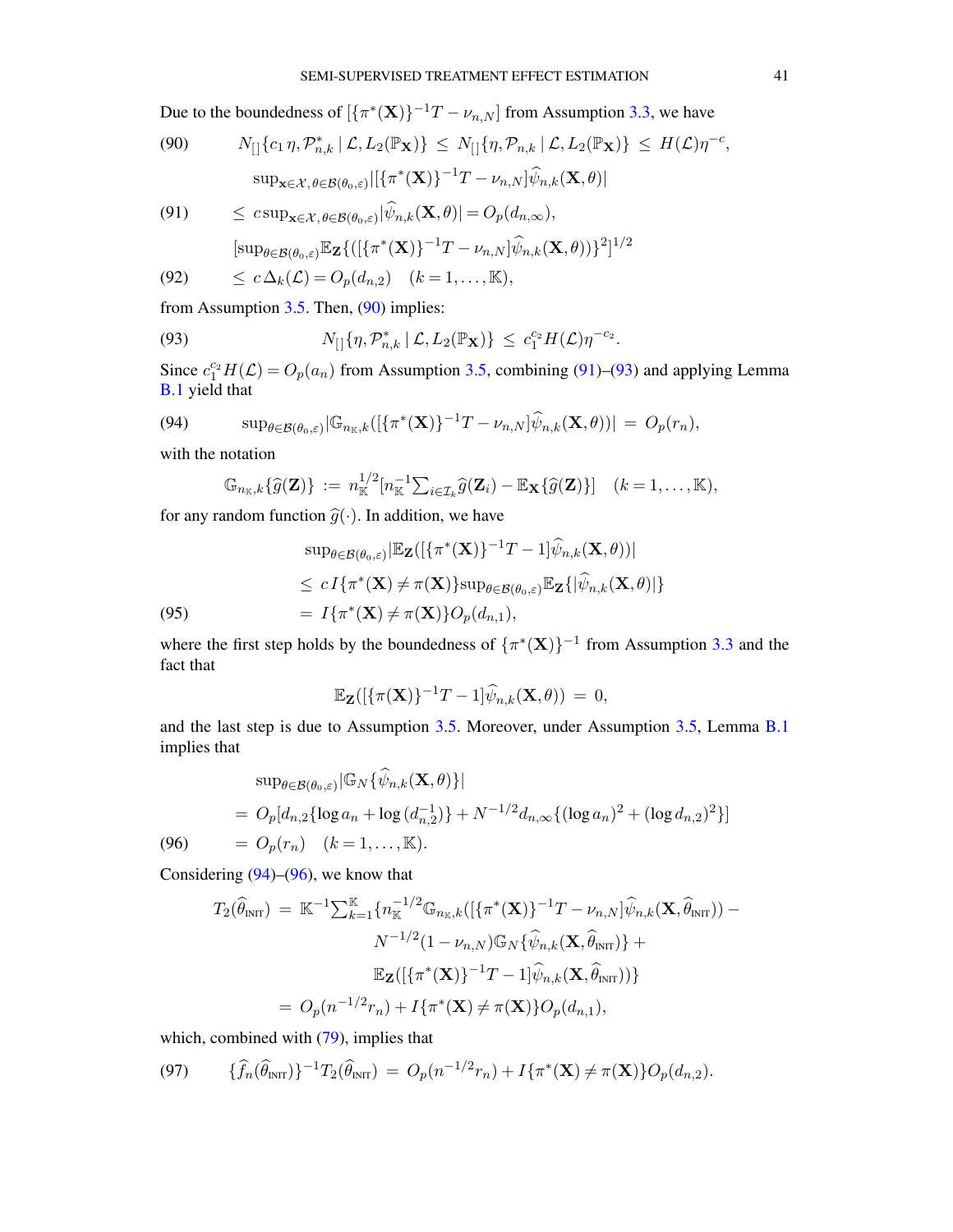Further, we now handle  $T_3(\hat{\theta}_{\text{INT}})$ . Let  $\mathcal{H}_N := {\{\hat{D}_N (\mathbf{X})T\phi^*(\mathbf{X}, \theta) : \theta \in \mathcal{B}(\theta_0, \varepsilon) \}}$  and recall  $\mathcal{M} = \{ \phi^*(\mathbf{X}, \theta) : \theta \in \mathcal{B}(\theta_0, \varepsilon) \}.$  We have

<span id="page-41-0"></span>
$$
(98) \qquad N_{[]}\{\sup_{\mathbf{x}\in\mathcal{X}}|\widehat{D}_{N}(\mathbf{x})|\eta,\mathcal{H}_{N}\,|\,\mathcal{U},L_{2}(\mathbb{P}_{\mathbf{X}})\}\,\leq\,N_{[]}\{\eta,\mathcal{M},L_{2}(\mathbb{P}_{\mathbf{X}})\}\leq c_{1}\,\eta^{-c_{2}},
$$

(99) 
$$
\sup_{\mathbf{x}\in\mathcal{X},\theta\in\mathcal{B}(\theta_0,\varepsilon)}|\widehat{D}_N(\mathbf{X})T\phi^*(\mathbf{X},\theta)|=O_p(1),
$$

(100) 
$$
(\sup_{\theta \in \mathcal{B}(\theta_0,\varepsilon)} \mathbb{E}_{\mathbf{Z}}[\{\widehat{D}_N(\mathbf{X})T\phi^*(Y,\theta)\}^2])^{1/2} = O_p(s_N),
$$

where  $(98)$  uses  $(37)$  of Assumption [3.4,](#page-15-1)  $(99)$  holds by  $(36)$  of Assumption [3.3](#page-15-0) and the boundedness of  $\phi^*(\mathbf{X}, \theta)$  from Assumption [3.4,](#page-15-1) and [\(100\)](#page-41-0) is due to [\(35\)](#page-15-9) of Assumption [3.3](#page-15-0) and the boundedness of  $\phi^*(\mathbf{X}, \theta)$  from Assumption [3.4.](#page-15-1) Then, [\(98\)](#page-41-0) gives

(101) 
$$
N_{[]}{\eta, \mathcal{H}_N | \mathcal{U}, L_2(\mathbb{P}_\mathbf{X})} \leq c_1 \left\{ \sup_{\mathbf{x} \in \mathcal{X}} |\widehat{D}_N(\mathbf{x})| \right\}^{c_2} \eta^{-c_2}.
$$

Since  $c_1$  {sup<sub>x∈X</sub> | $\widehat{D}_N(\mathbf{x})$ }<sup>c<sub>2</sub> =  $O_p(1)$  from Assumption [3.3,](#page-15-0) combining [\(99\)](#page-41-0)–[\(101\)](#page-41-1) and ap-</sup> plying Lemma [B.1](#page-34-0) yield that

<span id="page-41-1"></span>
$$
\sup_{\theta \in \mathcal{B}(\theta_0,\varepsilon)} |\mathbb{G}_n\{\widehat{D}_N(\mathbf{X})T\phi^*(Y,\theta)\}| = O_p(z_{n,N}),
$$

which gives that

<span id="page-41-2"></span>
$$
(102)\ |\mathbb{E}_n\{\widehat{D}_N(\mathbf{X})T\phi^*(Y,\widehat{\theta}_{\text{INT}})\}-\mathbb{E}_{\mathbf{Z}}\{\widehat{D}_N(\mathbf{X})T\phi^*(Y,\widehat{\theta}_{\text{INT}})\}|=O_p(n^{-1/2}z_{n,N}).
$$

Analogously, by Example19.6 of [Van der Vaart](#page-57-18) [\(2000\)](#page-57-18) and the boundedness of  $\psi(Y, \theta)$ , we know that

<span id="page-41-3"></span>(103) 
$$
|\mathbb{E}_n\{\widehat{D}_N(\mathbf{X})T\psi(Y,\widehat{\theta}_{\text{INT}})\}-\mathbb{E}_{\mathbf{Z}}\{\widehat{D}_N(\mathbf{X})T\psi(Y,\widehat{\theta}_{\text{INT}})\}| = O_p(n^{-1/2}z_{n,N}).
$$
  
Combining (102) and (103) yields:

(104) 
$$
|T_3(\widehat{\theta}_{\text{INT}}) - \mathbb{E}_{\mathbf{Z}}\{T_3(\widehat{\theta}_{\text{INT}})\}| = O_p(n^{-1/2}z_{n,N}).
$$

In addition, if  $\phi^*(\mathbf{X}, \theta) = \phi(\mathbf{X}, \theta)$ , then

<span id="page-41-4"></span>
$$
\mathbb{E}_{\mathbf{Z}}\{T_3(\widehat{\theta}_{\text{INIT}})\} = \mathbb{E}_{\mathbf{Z}}(\mathbb{E}_{\mathbf{Z}}[\widehat{D}_N(\mathbf{X})T\{\phi^*(\mathbf{X},\widehat{\theta}_{\text{INIT}}) - \psi(Y,\widehat{\theta}_{\text{INIT}})\} | \mathbf{X}]) = 0.
$$

Otherwise, we have

$$
|\mathbb{E}_{\mathbf{Z}}\{T_3(\hat{\theta}_{\text{INT}})\}| \leq (\mathbb{E}_{\mathbf{X}}[\{\hat{D}_N(\mathbf{X})\}^2]\mathbb{E}[\{\phi^*(\mathbf{X},\hat{\theta}_{\text{INT}}) - \psi(Y,\hat{\theta}_{\text{INT}})\}^2])^{1/2} = O_p(s_N),
$$
  
where the last step uses the boundedness of  $\phi^*(\mathbf{X}, \theta)$  from Assumption 3.4. Hence,

$$
|\mathbb{E}_{\mathbf{Z}}\{T_3(\widehat{\theta}_{\text{INT}})\}| = I\{\phi^*(\mathbf{X}, \theta) \neq \phi(\mathbf{X}, \theta)\} O_p(s_N).
$$

This, combined with  $(79)$  and  $(104)$ , implies:

<span id="page-41-6"></span>
$$
(105) \quad \{\widehat{f}_n(\widehat{\theta}_{\text{INT}})\}^{-1}T_3(\widehat{\theta}_{\text{INT}}) = O_p(n^{-1/2}z_{n,N}) + I\{\phi^*(\mathbf{X},\theta) \neq \phi(\mathbf{X},\theta)\}O_p(s_N).
$$

Eventually, we deal with  $T_4(\theta_{\text{INIT}})$ . Denote

$$
\mathcal{Q}_{n,N,k} := \{\widehat{D}_N(\mathbf{X})T\widehat{\psi}_{n,k}(\mathbf{X},\theta): \theta \in \mathcal{B}(\theta_0,\varepsilon)\}.
$$

Due to [\(36\)](#page-15-9) of Assumption [3.3,](#page-15-0) we have

<span id="page-41-5"></span>
$$
N_{[]}\{\sup_{\mathbf{x}\in\mathcal{X}}|\widehat{D}_N(\mathbf{x})|\eta,\mathcal{Q}_{n,N,k}\,|\,\mathcal{L}\cup\mathcal{U},L_2(\mathbb{P}_{\mathbf{X}})\}\
$$

(106) 
$$
\leq N_{[]}\{\eta, \mathcal{P}_{n,k} \mid \mathcal{L}, L_2(\mathbb{P}_{\mathbf{X}})\} \leq H(\mathcal{L})\eta^{-c},
$$

$$
\text{sup}_{\mathbf{x} \in \mathcal{X}, \, \theta \in \mathcal{B}(\theta_0, \varepsilon)} |D_N(\mathbf{X}) \psi_{n,k}(\mathbf{X}, \theta)|
$$

(107) 
$$
\leq \sup_{\mathbf{x}\in\mathcal{X}}|D_N(\mathbf{x})|\sup_{\mathbf{x}\in\mathcal{X},\theta\in\mathcal{B}(\theta_0,\varepsilon)}|\psi_{n,k}(\mathbf{X},\theta)| = O_p(d_{n,\infty}),
$$

$$
(\sup_{\theta\in\mathcal{B}(\theta_0,\varepsilon)}\mathbb{E}_{\mathbf{X}}[\{\widehat{D}_N(\mathbf{X})\widehat{\psi}_{n,k}(\mathbf{X},\theta)\}]^2]^{1/2}
$$

(108) 
$$
\leq \sup_{\mathbf{x}\in\mathcal{X}}|\widehat{D}_N(\mathbf{x})|\Delta_k(\mathcal{L})=O_p(d_{n,2}) \quad (k=1,\ldots,\mathbb{K}),
$$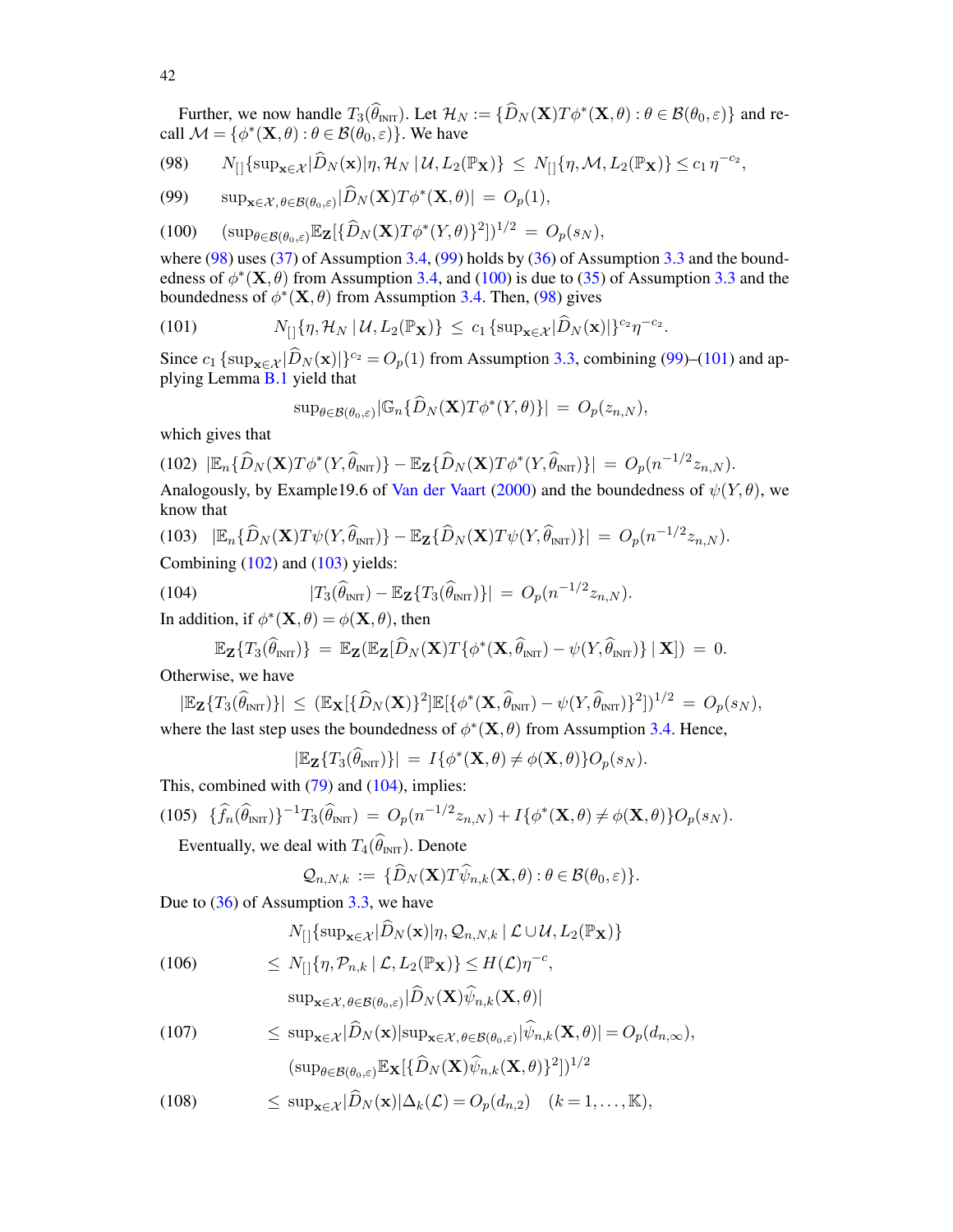from Assumption [3.5.](#page-15-4) Then, [\(106\)](#page-41-5) implies:

<span id="page-42-0"></span>(109) 
$$
N_{[]}\{\eta, \mathcal{Q}_{n,N,k} \mid \mathcal{L} \cup \mathcal{U}, L_2(\mathbb{P}_{\mathbf{X}})\} \leq \{\sup_{\mathbf{x} \in \mathcal{X}} |\widehat{D}_N(\mathbf{x})| \}^c H(\mathcal{L}) \eta^{-c}.
$$

Since  $\{\sup_{\mathbf{x}\in\mathcal{X}}|\widehat{D}_N(\mathbf{x})|\}^c H(\mathcal{L}) = O_p(a_n)$  from Assumptions [3.5](#page-15-4) and [3.3,](#page-15-0) combining [\(107\)](#page-41-5)– [\(109\)](#page-42-0) and applying Lemma [B.1](#page-34-0) yield that

<span id="page-42-1"></span>(110) 
$$
\sup_{\theta \in \mathcal{B}(\theta_0,\varepsilon)} |\mathbb{G}_{n_{\mathbb{K}},k} \{\widehat{D}_N(\mathbf{X})\widehat{\psi}_{n,k}(\mathbf{X},\theta)\}| = O_p(r_n).
$$

In addition, we have

<span id="page-42-2"></span>
$$
\sup_{\theta \in \mathcal{B}(\theta_0,\varepsilon)} |\mathbb{E}_{\mathbf{X}}\{\widehat{D}_N(\mathbf{X})\widehat{\psi}_{n,k}(\mathbf{X},\theta)\}|
$$
\n
$$
\leq (\mathbb{E}_{\mathbf{X}}[\{\widehat{D}_N(\mathbf{X})\}^2] \sup_{\theta \in \mathcal{B}(\theta_0,\varepsilon)} \mathbb{E}_{\mathbf{X}}[\{\widehat{\psi}_{n,k}(\mathbf{X},\theta)\}^2])^{1/2} = O_p(s_N d_{n,2}),
$$

where the first step holds by Hölder's inequality and the last step is due to Assumptions [3.3](#page-15-0) and  $3.5$ . Considering  $(110)$  and  $(111)$ , we know that

$$
T_4(\widehat{\theta}_{\text{INT}}) = \mathbb{K}^{-1} \sum_{k=1}^{\mathbb{K}} [n_{\mathbb{K}}^{-1/2} \mathbb{G}_{n_{\mathbb{K}},k} {\{\widehat{D}_{N}(\mathbf{X})\widehat{\psi}_{n,k}(\mathbf{X},\widehat{\theta}_{\text{INT}})\} } + \mathbb{E}_{\mathbf{X}} {\{\widehat{D}_{N}(\mathbf{X})\widehat{\psi}_{n,k}(\mathbf{X},\widehat{\theta}_{\text{INT}})\}}]
$$
  
=  $O_p(n^{-1/2}r_n + s_Nd_{n,2}),$ 

which, combined with  $(79)$ , implies that

(112) 
$$
\{\widehat{f}_n(\widehat{\theta}_{\text{INT}})\}^{-1}T_4(\widehat{\theta}_{\text{INT}}) = O_p(n^{-1/2}r_n + s_Nd_{n,2}).
$$

<span id="page-42-3"></span>Summing up, the equations  $(89)$ ,  $(97)$ ,  $(105)$  and  $(112)$  conclude the result.

### **B.8. Proof of Corollary [3.1.](#page-16-1)** Since  $\nu = 0$ , we have

$$
\mathbb{E}_{n+N}\{\phi^*(\mathbf{X},\theta_0)\}=\mathbb{E}\{\phi^*(\mathbf{X},\theta_0)\}+O_p\{(n+N)^{-1/2}\}=\mathbb{E}\{\phi^*(\mathbf{X},\theta_0)\}+o_p(n^{-1/2}),
$$

by the central limit theorem. Then, the stochastic expansion directly follows from Theorem [3.1](#page-16-0) and the asymptotic normality is obvious.

**B.9. Proof of Corollary [3.2.](#page-17-3)** With  $\mathbb{E}_{n+N} \{\widehat{\phi}_n(\mathbf{X}, \widehat{\theta}_{\text{INT}})\}$  substituted by  $\mathbb{E}_n \{\widehat{\phi}_n(\mathbf{X}, \widehat{\theta}_{\text{INT}})\},$ the proof of Theorem [3.1](#page-16-0) directly gives the stochastic expansion followed by the asymptotic normality. Then, we have

$$
\text{cov}[\{\pi(\mathbf{X})\}^{-1}T\{\phi^*(\mathbf{X},\theta_0) - \psi(Y,\theta_0)\},\phi^*(\mathbf{X},\theta_0)]
$$
  
= 
$$
\mathbb{E}[\{\phi^*(\mathbf{X},\theta_0)\}^2] - \mathbb{E}\{\phi^*(\mathbf{X},\theta_0)\psi(Y,\theta_0)\} - \mathbb{E}\{\phi^*(\mathbf{X},\theta_0) - \psi(Y,\theta_0)\}\mathbb{E}\{\phi^*(\mathbf{X},\theta_0)\}
$$
  
= 
$$
\text{var}\{\phi^*(\mathbf{X},\theta_0)\} - \mathbb{E}\{\phi^*(\mathbf{X},\theta_0)\psi(Y,\theta_0)\}.
$$

Therefore,

$$
\sigma_{\text{SUP}}^2 = \text{var}[\{\pi(\mathbf{X})\}^{-1}T\{\psi(Y,\theta_0) - \phi^*(\mathbf{X},\theta_0)\}] + \text{var}\{\phi^*(\mathbf{X},\theta_0)\} -
$$
  
\n
$$
2\text{cov}[\{\pi(\mathbf{X})\}^{-1}T\{\phi^*(\mathbf{X},\theta_0) - \psi(Y,\theta_0)\},\phi^*(\mathbf{X},\theta_0)]
$$
  
\n
$$
= \text{var}[\{\pi(\mathbf{X})\}^{-1}T\{\psi(Y,\theta_0) - \phi^*(\mathbf{X},\theta_0)\}] - \text{var}\{\phi^*(\mathbf{X},\theta_0)\} + 2\mathbb{E}\{\phi^*(\mathbf{X},\theta_0)\psi(Y,\theta_0)\}.
$$

**B.10. Proof of Theorem [4.1.](#page-20-0)** Denote  $\ell^{(t)}(\mathbf{x}, \mathbf{P}) = \kappa_t(\mathbf{P}^{T}\mathbf{x})f_{S}(\mathbf{P}^{T}\mathbf{x})$   $(t = 0, 1)$ . We now derive the convergence rate of  $\hat{\ell}_{n,k}^{(1)}(\mathbf{x}, \hat{\mathbf{P}}_k) - \ell^{(1)}(\mathbf{x}, \mathbf{P})$ . The case of  $\hat{\ell}_{n,k}^{(0)}(\mathbf{x}, \hat{\mathbf{P}}_k)$  –  $\ell^{(0)}(\mathbf{x},\mathbf{P})$  is similar.

We first deal with the error from estimating  $\mathbf{P}_0$  by  $\widehat{\mathbf{P}}_k$ , i.e.,  $\widehat{\ell}_{n,k}^{(1)}(\mathbf{x}, \widehat{\mathbf{P}}_k) - \widehat{\ell}_{n,k}^{(1)}(\mathbf{x}, \mathbf{P}_0)$ . Taylor's expansion gives that, for

<span id="page-42-4"></span>(113) 
$$
\bar{\mathbf{s}}_n := h_n^{-1} \{ \mathbf{P}_0^{\mathrm{T}} + \mathbf{M} (\widehat{\mathbf{P}}_k - \mathbf{P}_0)^{\mathrm{T}} \} (\mathbf{x} - \mathbf{X}),
$$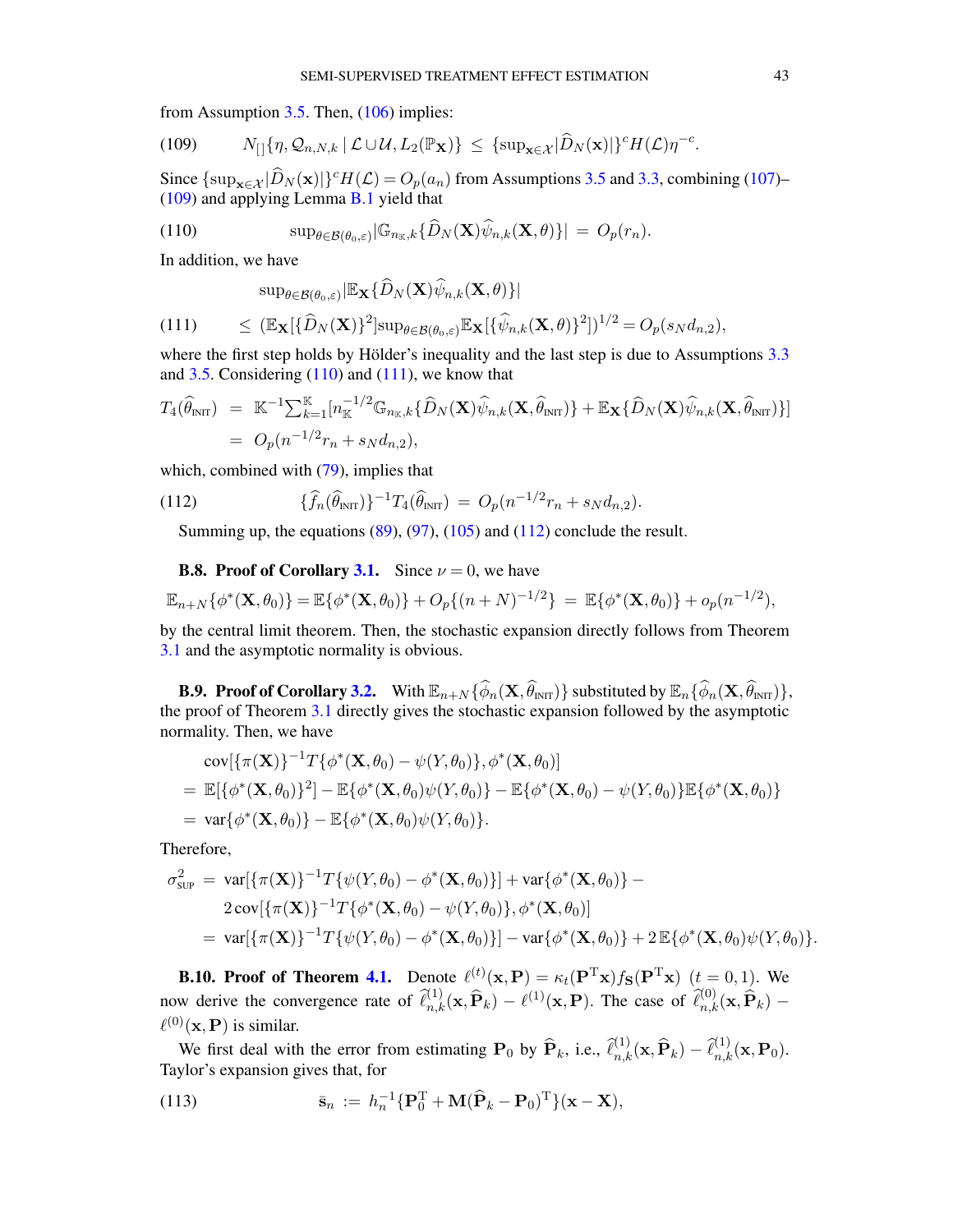44

with some  $\mathbf{M} := \text{diag}(\mu_1, \dots, \mu_r)$  and  $\mu_j \in (0, 1)$   $(j = 1, \dots, r)$ ,

<span id="page-43-4"></span>
$$
\begin{aligned}\n\widehat{\ell}_{n,k}^{(1)}(\mathbf{x},\widehat{\mathbf{P}}_k) - \widehat{\ell}_{n,k}^{(1)}(\mathbf{x},\mathbf{P}_0) \\
&= h_n^{-(r+1)} \mathbb{E}_{n,k} [\{\nabla K(\bar{\mathbf{s}})\}^{\mathrm{T}} (\widehat{\mathbf{P}}_k - \mathbf{P}_0)^{\mathrm{T}} (\mathbf{x} - \mathbf{X}) \{\widehat{\pi}_N(\mathbf{X})\}^{-1} T Y] \\
&= U_n(\mathbf{x}) + V_{n,N}(\mathbf{x}),\n\end{aligned}
$$

where

$$
U_n(\mathbf{x}) := h_n^{-(r+1)} \mathbb{E}_{n,k} [\{\nabla K(\bar{\mathbf{s}})\}^{\mathrm{T}} (\hat{\mathbf{P}}_k - \mathbf{P}_0)^{\mathrm{T}} (\mathbf{x} - \mathbf{X}) \{\pi^*(\mathbf{X})\}^{-1} T Y],
$$
  

$$
V_{n,N}(\mathbf{x}) := h_n^{-(r+1)} \mathbb{E}_{n,k} [\{\nabla K(\bar{\mathbf{s}})\}^{\mathrm{T}} (\hat{\mathbf{P}}_k - \mathbf{P}_0)^{\mathrm{T}} (\mathbf{x} - \mathbf{X}) \hat{D}_N (\mathbf{X}) T Y].
$$

To control  $U_n(\mathbf{x})$ , write

<span id="page-43-3"></span>
$$
U_n(\mathbf{x}) = h_n^{-(r+1)} \text{trace}((\widehat{\mathbf{P}}_k - \mathbf{P}_0)^{\mathrm{T}} \mathbb{E}_{n,k}[(\mathbf{x} - \mathbf{X}) \{\nabla K(\bar{\mathbf{s}})\}^{\mathrm{T}} \{\pi^*(\mathbf{X})\}^{-1} TY])
$$
  
(115) 
$$
= h_n^{-(r+1)} \text{trace}[(\widehat{\mathbf{P}}_k - \mathbf{P}_0)^{\mathrm{T}} \{\mathbf{U}_{n,1}(\mathbf{x}) + \mathbf{U}_{n,2}(\mathbf{x}) - \mathbf{U}_{n,3}(\mathbf{x})\}],
$$

where

$$
\mathbf{U}_{n,1}(\mathbf{x}) := \mathbb{E}_{n,k}((\mathbf{x}-\mathbf{X})[\nabla K(\bar{\mathbf{s}}_n) - \nabla K\{h_n^{-1}\mathbf{P}_0^T(\mathbf{x}-\mathbf{X})\}]^T\{\pi^*(\mathbf{X})\}^{-1}TY),
$$
  
\n
$$
\mathbf{U}_{n,2}(\mathbf{x}) := \mathbb{E}_{n,k}(\mathbf{x}[\nabla K\{h_n^{-1}\mathbf{P}_0^T(\mathbf{x}-\mathbf{X})\}]^T\{\pi^*(\mathbf{X})\}^{-1}TY),
$$
  
\n
$$
\mathbf{U}_{n,3}(\mathbf{x}) := \mathbb{E}_{n,k}(\mathbf{X}[\nabla K\{h_n^{-1}\mathbf{P}_0^T(\mathbf{x}-\mathbf{X})\}]^T\{\pi^*(\mathbf{X})\}^{-1}TY).
$$

We know

<span id="page-43-0"></span>
$$
\sup_{\mathbf{s}\in\mathcal{S}}\mathbb{E}[h_n^{-r}\rho\{h_n^{-1}(\mathbf{s}-\mathbf{S})\}|Y|] = \sup_{\mathbf{s}\in\mathcal{S}}\int h_n^{-r}\rho\{h_n^{-1}(\mathbf{s}-\mathbf{v})\}\mathbb{E}(|Y|\,|\,\mathbf{S}=\mathbf{v})f_{\mathbf{S}}(\mathbf{v})d\mathbf{v}
$$
  
\n
$$
= \sup_{\mathbf{s}\in\mathcal{S}}\int\rho(\mathbf{t})\mathbb{E}(|Y|\,|\,\mathbf{S}=\mathbf{s}-h_n\mathbf{t})f_{\mathbf{S}}(\mathbf{s}-h_n\mathbf{t})d\mathbf{t}
$$
  
\n(116)  
\n
$$
= O(1).
$$

where the second step uses change of variables while the last step holds by the boundedness of  $\mathbb{E}(|Y| \mid S = \cdot)f_S(\cdot)$  from Assumptions [4.2](#page-20-2) (ii)–(iii) and the integrability of  $\rho(\cdot)$  from Assumption [4.3](#page-20-3) (ii). Moreover, under Assumptions [4.2](#page-20-2) (ii)–(iii) and [4.3](#page-20-3) (ii), Theorem 2 of [Hansen](#page-56-27) [\(2008\)](#page-56-27) gives:

$$
\sup_{s \in \mathcal{S}} (\mathbb{E}_{n,k}[h_n^{-r} \rho \{ h_n^{-1}(s - S) \} Y] - \mathbb{E}[h_n^{-r} \rho \{ h_n^{-1}(s - S) \} Y]) = O_p(\xi_n) = o_p(1).
$$

This, combined with  $(116)$ , implies:

<span id="page-43-1"></span>(117) 
$$
\sup_{\mathbf{s}\in\mathcal{S}} \mathbb{E}_{n,k}[h_n^{-r}\rho\{h_n^{-1}(\mathbf{s}-\mathbf{S})\}Y] = O_p(1).
$$

Next, we have

<span id="page-43-2"></span>
$$
\sup_{\mathbf{x}\in\mathcal{X}}\mathbb{E}_{n,k}(\|[\nabla K(\bar{\mathbf{s}}_n) - \nabla K\{h_n^{-1}\mathbf{P}_0^T(\mathbf{x}-\mathbf{X})\}]Y\|)
$$
\n
$$
\leq \sup_{\mathbf{x}\in\mathcal{X}}\mathbb{E}_{n,k}[\|\bar{\mathbf{s}}_n - h_n^{-1}\mathbf{P}_0^T(\mathbf{x}-\mathbf{X})\|\rho\{h_n^{-1}\mathbf{P}_0^T(\mathbf{x}-\mathbf{X})\}|Y|\]
$$
\n
$$
\leq \sup_{\mathbf{x}\in\mathcal{X}}\mathbb{E}_{n,k}[\|(\widehat{\mathbf{P}}_k - \mathbf{P}_0)^T(\mathbf{x}-\mathbf{X})\|h_n^{-1}\rho\{h_n^{-1}\mathbf{P}_0^T(\mathbf{x}-\mathbf{X})\}|Y|\]
$$
\n
$$
\leq c\|\widehat{\mathbf{P}}_k - \mathbf{P}_0\|_1 \sup_{\mathbf{x},\mathbf{X}\in\mathcal{X}}\|\mathbf{x}-\mathbf{X}\|_\infty \sup_{\mathbf{s}\in\mathcal{S}}\mathbb{E}_{n,k}[h_n^{-1}\rho\{h_n^{-1}(\mathbf{s}-\mathbf{S})\}|Y|\]
$$
\n(118) 
$$
= O_p(h_n^{r-1}\alpha_n),
$$

where the first step uses the local Lipschitz continuity of  $\nabla K(\cdot)$  from Assumption [4.3](#page-20-3) (ii), the second step is due to the definition [\(113\)](#page-42-4) of  $\bar{s}_n$ , the third step holds by Hölder's inequality,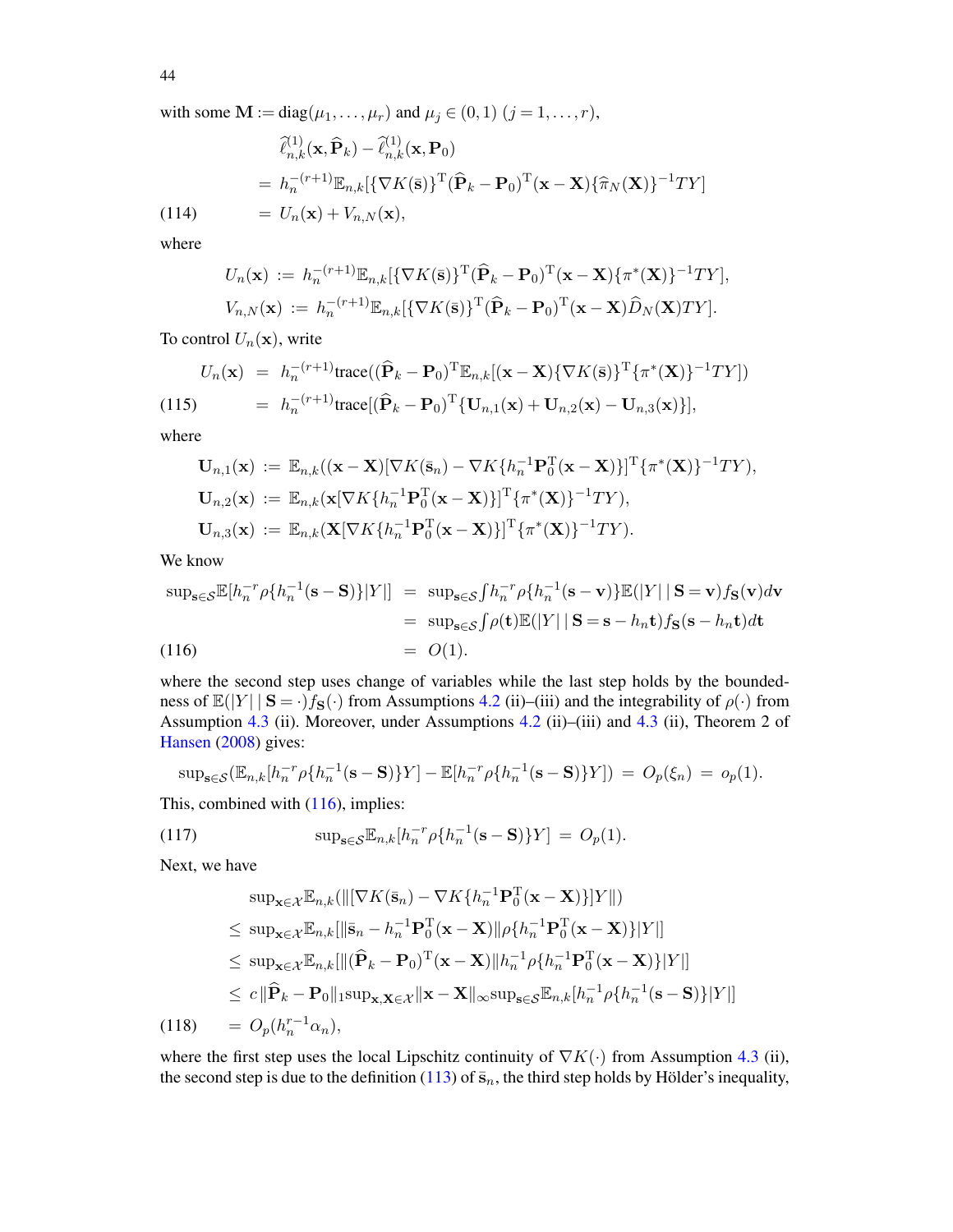and the last step is because of Assumptions  $4.1$ ,  $4.5$  (i) and the equation [\(117\)](#page-43-1). Hence,

$$
\begin{aligned}\n\sup_{\mathbf{x}\in\mathcal{X}} \|\mathbf{U}_{n,1}(\mathbf{x})\|_{\infty} \\
&\leq c \sup_{\mathbf{x}\in\mathcal{X}} \mathbb{E}_{n,k}(\|\mathbf{x}-\mathbf{X}\|_{\infty} \|[\nabla K(\bar{\mathbf{s}}_n) - \nabla K\{h_n^{-1}\mathbf{P}_0^{\mathrm{T}}(\mathbf{x}-\mathbf{X})\}]Y\|) \\
&\leq c \sup_{\mathbf{x}\in\mathcal{X}} \mathbb{E}_{n,k}(\|[\nabla K(\bar{\mathbf{s}}_n) - \nabla K\{h_n^{-1}\mathbf{P}_0^{\mathrm{T}}(\mathbf{x}-\mathbf{X})\}]Y\|) = O_p(h_n^{r-1}\alpha_n).\n\end{aligned}
$$

where the first step holds by the boundedness of  $\{\pi^*(\mathbf{X})\}^{-1}T$ , the second step is due to Assumption [4.5](#page-22-2) (i), and the last step uses [\(118\)](#page-43-2). This, combined with Assumption [4.1](#page-20-1) and Hölder's inequality, implies:

(119) 
$$
\sup_{\mathbf{x}\in\mathcal{X}}\|(\widehat{\mathbf{P}}_k - \mathbf{P}_0)^{\mathrm{T}}\mathbf{U}_{n,1}(\mathbf{x})\|_{\infty} \leq \|\widehat{\mathbf{P}}_k - \mathbf{P}_0\|_1 \sup_{\mathbf{x}\in\mathcal{X}}\|\mathbf{U}_{n,1}(\mathbf{x})\|_{\infty} = O_p(h_n^{r-1}\alpha_n^2).
$$

<span id="page-44-3"></span> $\lambda$ 

Then, under Assumptions [4.2](#page-20-2) (ii)–(iii) and [4.3](#page-20-3) (ii), Theorem 2 of [Hansen](#page-56-27) [\(2008\)](#page-56-27) gives

<span id="page-44-1"></span>(120) 
$$
\sup_{\mathbf{x}\in\mathcal{X}}\|\mathbf{U}_{n,2}(\mathbf{x})-\mathbb{E}\{\mathbf{U}_{n,2}(\mathbf{x})\}\|_{\infty} = O_p(h_n^r\xi_n),
$$

(121) 
$$
\sup_{\mathbf{x}\in\mathcal{X}}\|\mathbf{U}_{n,3}(\mathbf{x})-\mathbb{E}\{\mathbf{U}_{n,3}(\mathbf{x})\}\|_{\infty} = O_p(h_n^r\xi_n).
$$

Let  $\delta(s) := f_{S}(s) \kappa_1(s)$  and  $\nabla \delta(s) := \partial \delta(s) / \partial s$ . We then have

<span id="page-44-0"></span>
$$
\sup_{\mathbf{x}\in\mathcal{X}}\|\mathbb{E}\{\mathbf{U}_{n,2}(\mathbf{x})\}\|_{\infty} \leq \sup_{\mathbf{x}\in\mathcal{X}}\|\mathbf{x}\int\delta(\mathbf{s})[\nabla K\{h_{n}^{-1}(\mathbf{P}_{0}^{T}\mathbf{x}-s)\}]^{T}ds\|_{\infty} = h_{n}^{r+1}\sup_{\mathbf{x}\in\mathcal{X}}\|\mathbf{x}\int\{\nabla\delta(\mathbf{P}_{0}^{T}\mathbf{x}-h_{n}\mathbf{t})\}^{T}K(\mathbf{t})d\mathbf{t}\|_{\infty}=O(h_{n}^{r+1}).
$$

In the above, the second step uses integration by parts and change of variables, and the last step holds by Assumption [4.3](#page-20-3) (i), the boundedness of  $\nabla \delta(s)$  from Assumptions [4.2](#page-20-2) (ii) and (iv), and the integrability of  $K(\cdot)$  from Assumption [4.2](#page-20-2) (i). Set  $\zeta(s) := f_{S}(s)\chi_1(s)$  and  $\nabla \zeta(\mathbf{s}) := \partial \zeta(\mathbf{s}) / \partial \mathbf{s}$ . Analogous to [\(122\)](#page-44-0), we know

<span id="page-44-2"></span>
$$
\sup_{\mathbf{x}\in\mathcal{X}}\|\mathbb{E}\{\mathbf{U}_{n,3}(\mathbf{x})\}\|_{\infty} \leq \sup_{\mathbf{x}\in\mathcal{X}}\|\int \zeta(\mathbf{s})[\nabla K\{h_{n}^{-1}(\mathbf{P}_{0}^{T}\mathbf{x}-s)\}]^{T}ds\|_{\infty} = h_{n}^{r+1}\sup_{\mathbf{x}\in\mathcal{X}}\|\int \{\nabla \zeta(\mathbf{P}_{0}^{T}\mathbf{x}-h_{n}\mathbf{t})\}^{T}K(\mathbf{t})d\mathbf{t}\|_{\infty} = O(h_{n}^{r+1}),
$$

where the last step holds by the boundedness of  $\|\nabla \zeta(s)\|_{\infty}$  from Assumptions [4.2](#page-20-2) (ii) and [4.3](#page-20-3) (iii), and the integrability of  $K(\cdot)$  from Assumption [4.2](#page-20-2) (i). Combining [\(120\)](#page-44-1)–[\(123\)](#page-44-2) yields

$$
\sup_{\mathbf{x}\in\mathcal{X}}\|\mathbf{U}_{n,2}(\mathbf{x})-\mathbf{U}_{n,3}(\mathbf{x})\|_{\infty} = O_p(h_n^r\xi_n+h_n^{r+1}),
$$

which implies that

<span id="page-44-5"></span>
$$
\sup_{\mathbf{x}\in\mathcal{X}}\|(\mathbf{P}_0-\widehat{\mathbf{P}}_k)^{\mathrm{T}}\{\mathbf{U}_{n,2}(\mathbf{x})-\mathbf{U}_{n,3}(\mathbf{x})\}\|_{\infty} \leq \|\mathbf{P}_0-\widehat{\mathbf{P}}_k\|_1 \sup_{\mathbf{x}\in\mathcal{X}}\|\mathbf{U}_{n,2}(\mathbf{x})-\mathbf{U}_{n,3}(\mathbf{x})\|_{\infty} = O_p(h_n^r \xi_n \alpha_n + h_n^{r+1} \alpha_n),
$$

using Hölder's inequality and Assumption [4.1.](#page-20-1) This, combined with [\(115\)](#page-43-3) and [\(119\)](#page-44-3), gives

(124) 
$$
\sup_{\mathbf{x}\in\mathcal{X}}|U_n(\mathbf{x})| = O_p(h_n^{-2}\alpha_n^2 + h_n^{-1}\xi_n\alpha_n + \alpha_n).
$$

Then, we consider  $V_{n,N}$ . Write

<span id="page-44-4"></span>(125) 
$$
V_{n,N}(\mathbf{x}) = h_n^{-(r+1)} \text{trace}((\widehat{\mathbf{P}}_k - \mathbf{P}_0)^{\mathrm{T}} \mathbb{E}_{n,k}[(\mathbf{x} - \mathbf{X}) \{ \nabla K(\bar{\mathbf{s}}) \}^{\mathrm{T}} \widehat{D}_N(\mathbf{X}) T Y])
$$

$$
= h_n^{-(r+1)} \text{trace}[(\widehat{\mathbf{P}}_k - \mathbf{P}_0)^{\mathrm{T}} \{ \mathbf{V}_{n,N}^{(1)}(\mathbf{x}) + \mathbf{V}_{n,N}^{(2)}(\mathbf{x}) \}],
$$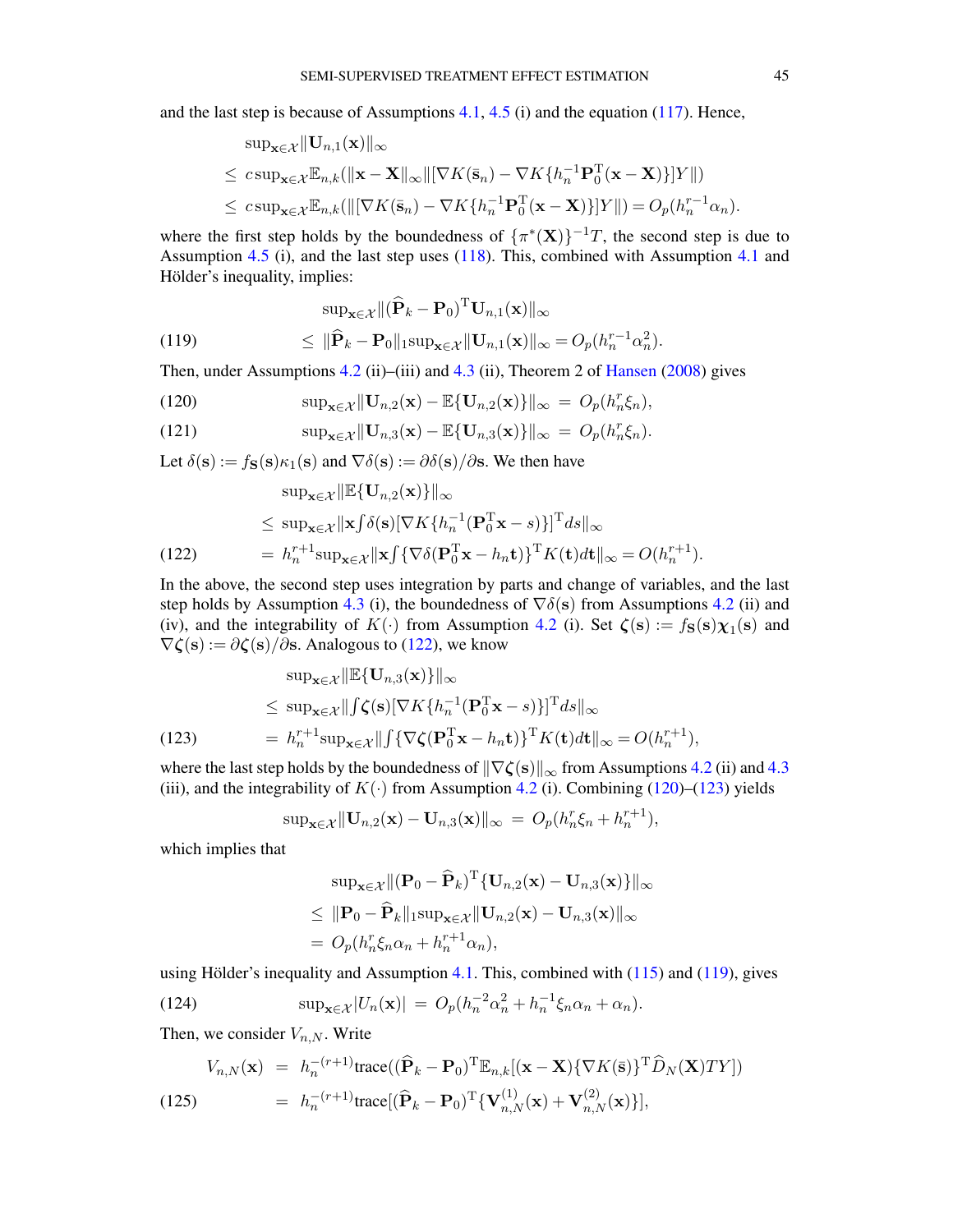where

$$
\mathbf{V}_{n,N}^{(1)}(\mathbf{x}) := \mathbb{E}_{n,k}((\mathbf{x}-\mathbf{X})[\nabla K(\bar{\mathbf{s}}_n) - \nabla K\{h_n^{-1}\mathbf{P}_0^{\mathrm{T}}(\mathbf{x}-\mathbf{X})\}]^{\mathrm{T}}\widehat{D}_N(\mathbf{X})TY),
$$
  

$$
\mathbf{V}_{n,N}^{(2)}(\mathbf{x}) := \mathbb{E}_{n,k}((\mathbf{x}-\mathbf{X})[\nabla K\{h_n^{-1}\mathbf{P}_0^{\mathrm{T}}(\mathbf{x}-\mathbf{X})\}]^{\mathrm{T}}\widehat{D}_N(\mathbf{X})TY).
$$

We know

<span id="page-45-0"></span>
$$
\sup_{\mathbf{s}\in\mathcal{S}} \mathbb{E}(h_n^{-r}[\rho\{h_n^{-1}(\mathbf{s}-\mathbf{S})\}Y]^2)
$$
  
= 
$$
\sup_{\mathbf{s}\in\mathcal{S}} \int h_n^{-r}[\rho\{h_n^{-1}(\mathbf{s}-\mathbf{v})\}]^2 \mathbb{E}(Y^2 \mid \mathbf{S}=\mathbf{v})f_{\mathbf{S}}(\mathbf{v})d\mathbf{v}
$$
  
(126) = 
$$
\sup_{\mathbf{s}\in\mathcal{S}} \int {\{\rho(\mathbf{t})\}}^2 \mathbb{E}(Y^2 \mid \mathbf{S}=\mathbf{s}-h_n\mathbf{t})f_{\mathbf{S}}(\mathbf{s}-h_n\mathbf{t})d\mathbf{t}=O(1).
$$

where the second step uses change of variables while the last step holds by the boundedness of  $\mathbb{E}(Y^2 \mid S = \cdot)f_S(\cdot)$  from Assumptions [4.2](#page-20-2) (ii)–(iii) and the square integrability of  $\rho(\cdot)$ from Assumption [4.3](#page-20-3) (ii). Moreover, under Assumptions [4.2](#page-20-2) (ii)–(iii) and [4.3](#page-20-3) (ii), Theorem 2 of [Hansen](#page-56-27) [\(2008\)](#page-56-27) gives

$$
\sup_{s \in \mathcal{S}} \{ \mathbb{E}_{n,k}(h_n^{-r} [\rho \{ h_n^{-1}(\mathbf{s} - \mathbf{S}) \} Y]^2) - \mathbb{E}(h_n^{-r} [\rho \{ h_n^{-1}(\mathbf{s} - \mathbf{S}) \} Y]^2) \} = O_p(\xi_n) = o_p(1).
$$
  
This, combined with (126), implies

<span id="page-45-1"></span>(127) 
$$
\sup_{\mathbf{s}\in\mathcal{S}} \mathbb{E}_{n,k}(h_n^{-r}[\rho\{h_n^{-1}(\mathbf{s}-\mathbf{S})\}Y]^2) = O_p(1).
$$

Next, we have

<span id="page-45-2"></span>
$$
\sup_{\mathbf{x}\in\mathcal{X}}\mathbb{E}_{n,k}(\|\nabla K(\bar{\mathbf{s}}_n) - \nabla K\{h_n^{-1}\mathbf{P}_0^T(\mathbf{x}-\mathbf{X})\}|Y\|^2)
$$
\n
$$
\leq \sup_{\mathbf{x}\in\mathcal{X}}\mathbb{E}_{n,k}(\|\bar{\mathbf{s}}_n - h_n^{-1}\mathbf{P}_0^T(\mathbf{x}-\mathbf{X})\|^2[\rho\{h_n^{-1}\mathbf{P}_0^T(\mathbf{x}-\mathbf{X})\}Y]^2)
$$
\n
$$
\leq \sup_{\mathbf{x}\in\mathcal{X}}\mathbb{E}_{n,k}(\|(\widehat{\mathbf{P}}_k - \mathbf{P}_0)^T(\mathbf{x}-\mathbf{X})\|^2 h_n^{-2}[\rho\{h_n^{-1}\mathbf{P}_0^T(\mathbf{x}-\mathbf{X})\}Y]^2)
$$
\n
$$
\leq c\|\widehat{\mathbf{P}}_k - \mathbf{P}_0\|_1^2 \sup_{\mathbf{x},\mathbf{X}\in\mathcal{X}}\|\mathbf{x}-\mathbf{X}\|_\infty^2 \sup_{\mathbf{s}\in\mathcal{S}}\mathbb{E}_{n,k}(h_n^{-2}[\rho\{h_n^{-1}\mathbf{P}_0^T(\mathbf{x}-\mathbf{X})\}Y]^2)
$$
\n(128) =  $O_p(h_n^{r-2}\alpha_n^2)$ ,

where the first step uses the local Lipschitz continuity of  $\nabla K(\cdot)$  from Assumption [4.3](#page-20-3) (ii), the second step is due to the definition [\(113\)](#page-42-4) of  $\bar{s}_n$ , the third step holds by Hölder's inequality, and the last step is because of Assumptions  $4.1$ ,  $4.5$  (i) and the equation [\(127\)](#page-45-1). Thus, we have

<span id="page-45-4"></span>
$$
\begin{aligned}\n\|\mathbf{V}_{n,N}^{(1)}(\mathbf{x})\|_{\infty} \\
&\leq c \left(\mathbb{E}_{n,k}[\{\hat{D}_N(\mathbf{X})\}^2] \sup_{\mathbf{x}\in\mathcal{X}} \mathbb{E}_{n,k}(\|[\nabla K(\bar{\mathbf{s}}_n) - \nabla K \{h_n^{-1} \mathbf{P}_0^{\mathrm{T}}(\mathbf{x} - \mathbf{X})\}]Y\|^2)\right)^{1/2} \\
(129) &= O_p(h_n^{r/2-1} \alpha_n s_N),\n\end{aligned}
$$

where the first step uses Hölder's inequality and the boundedness of sup<sub>x∈ $\chi$ </sub> ||**x** − **X**||<sub>∞</sub> from Assumption [4.3](#page-20-3) (i), and the last step holds by [\(73\)](#page-37-1) and [\(128\)](#page-45-2). Next, we know that

<span id="page-45-3"></span>
$$
|\sup_{\mathbf{s}\in\mathcal{S}}\mathbb{E}_{\mathbf{S}}([\nabla K_{[j]} \{h_n^{-1}(\mathbf{s}-\mathbf{S})\}Y]^2)|
$$
  
=  $|\sup_{\mathbf{s}\in\mathcal{S}}\int [\nabla K_{[j]} \{h_n^{-1}(\mathbf{s}-\mathbf{v})\}]^2 E(Y^2 | \mathbf{S}=\mathbf{v})f_{\mathbf{S}}(\mathbf{v})d\mathbf{v}|$   
(130) =  $h_n^r |\sup_{\mathbf{s}\in\mathcal{S}}\int {\{\nabla K_{[j]}(\mathbf{t})\}^2 E(Y^2 | \mathbf{S}=\mathbf{s}-h_n\mathbf{t})f_{\mathbf{S}}(\mathbf{s}-h_n\mathbf{t})d\mathbf{t}|} = O(h_n^r),$ 

where the second step uses change of variables while the last step is due to the boundedness of  $\mathbb{E}(Y^2 \mid S = \cdot)f_S(\cdot)$  from Assumptions [4.2](#page-20-2) (ii)–(iii) and the square integrability of  $\nabla K_{[j]}(\cdot)$ from Assumption [4.2](#page-20-2) (i). Then, under Assumptions 4.2 (ii)–(iii) and [4.3](#page-20-3) (ii), Theorem  $\tilde{2}$  of [Hansen](#page-56-27) [\(2008\)](#page-56-27) implies:

$$
\sup_{\mathbf{s}\in\mathcal{S}}|\mathbb{E}_{n,k}([\nabla K_{[j]}{\hbar_n^{-1}(\mathbf{s}-\mathbf{S})}Y]^2) - \mathbb{E}_{\mathbf{S}}([\nabla K_{[j]}{\hbar_n^{-1}(\mathbf{s}-\mathbf{S})}Y]^2)|
$$
  
=  $O_p(h_n^r\xi_n) = o_p(h_n^r)$ ,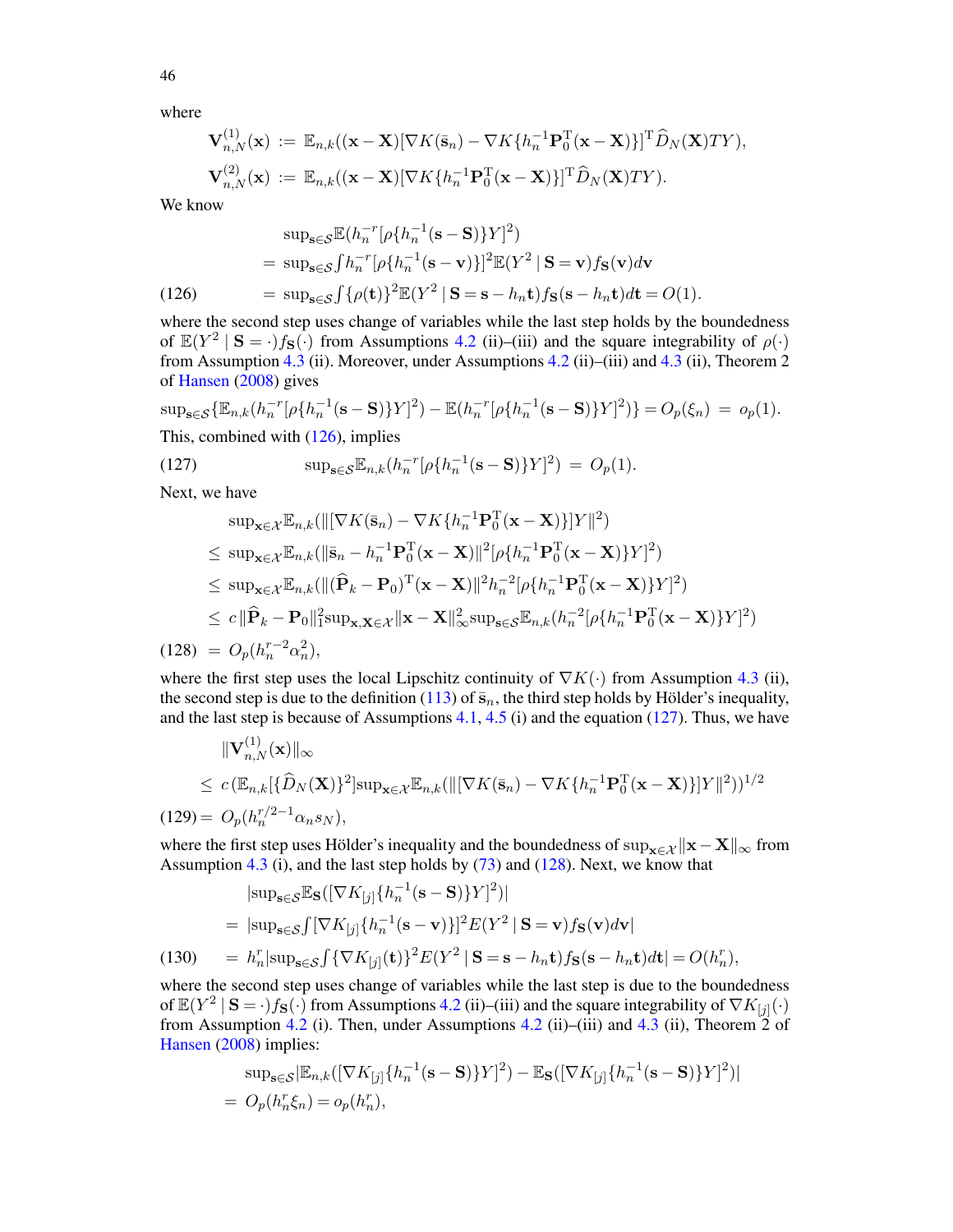where the last step is because we assume  $\xi_n = o(1)$ . This, combined with [\(130\)](#page-45-3), yields

(131) 
$$
\sup_{s \in \mathcal{S}} \mathbb{E}_{n,k}([\nabla K_{[j]} \{h_n^{-1}(s - S)\}Y]^2) = O_p(h_n^r).
$$

Let  $v_{ij}(\mathbf{x})$  be the  $(i, j)$ th entry of  $\mathbf{V}_{n,N}^{(2)}(\mathbf{x})$   $(i = 1, \dots, p; j = 1, \dots, r)$ . We know  $\sin \frac{1}{2} \left| \cos \left( \mathbf{x} \right) \right|$ 

<span id="page-46-0"></span>
$$
\sup_{\mathbf{x}\in\mathcal{X}}\sup_{v_{ij}(\mathbf{x})}|\n= \sup_{\mathbf{x}\in\mathcal{X}}\sup_{\mathbf{E}_{n,k}}[(\mathbf{x}_{[i]} - \mathbf{X}_{[i]})\nabla K_{[j]} \{h_{n}^{-1}\mathbf{P}_{0}^{T}(\mathbf{x} - \mathbf{X})\}\hat{D}_{N}(\mathbf{X})TY]|\n\n\leq \sup_{\mathbf{s}\in\mathcal{S}}\mathbb{E}_{n,k}[|\nabla K_{[j]} \{h_{n}^{-1}(\mathbf{s} - \mathbf{S})\}\hat{D}_{N}(\mathbf{X})Y]|\n\n\leq \{\sup_{\mathbf{s}\in\mathcal{S}}\mathbb{E}_{n,k}([\nabla K_{[j]} \{h_{n}^{-1}(\mathbf{s} - \mathbf{S})\}Y]^2)\mathbb{E}_{n,k}[\{\hat{D}_{N}(\mathbf{X})\}^2]\}^{1/2} = O_p(h_{n}^{r/2}s_N),
$$

where the second step uses the boundedness of sup<sub> $\mathbf{x} \in \mathcal{X} \parallel \mathbf{x} - \mathbf{X} \parallel_{\infty}$  from Assumption [4.5](#page-22-2) (i),</sub> the third step is due to Hölder's inequality and the last step holds by  $(131)$  and  $(73)$ . It now follows that

(132) 
$$
\sup_{\mathbf{x}\in\mathcal{X}} \|\mathbf{V}_{n,N}^{(2)}(\mathbf{x})\|_{\infty} = O_p(h_n^{r/2}s_N).
$$

Therefore, we have

<span id="page-46-1"></span>
$$
\sup_{\mathbf{x}\in\mathcal{X}}\|(\mathbf{P}_0-\widehat{\mathbf{P}}_k)^{\mathrm{T}}\{\mathbf{V}_{n,N}^{(1)}(\mathbf{x})+\mathbf{V}_{n,N}^{(2)}(\mathbf{x})\}\|_{\infty} \leq \|\mathbf{P}_0-\widehat{\mathbf{P}}_k\|_1 \sup_{\mathbf{x}\in\mathcal{X}}\|\mathbf{V}_{n,N}^{(1)}(\mathbf{x})+\mathbf{V}_{n,N}^{(2)}(\mathbf{x})\|_{\infty} = O_p(h_n^{r/2-1}\alpha_n^2 s_N + h_n^{r/2}\alpha_n s_N) = O_p(h_n^{r/2}\alpha_n s_N),
$$

where the first step is due to Hölder's inequality, the second step uses  $(129)$ ,  $(132)$  and As-sumption [4.1,](#page-20-1) and the last step is because we assume  $h_n^{-1} \alpha_n = o(1)$ . Combined with [\(125\)](#page-44-4), it gives

<span id="page-46-2"></span>(133) 
$$
\sup_{\mathbf{x}\in\mathcal{X}}|V_{n,N}(\mathbf{x})| = O_p\{h_n^{-(r/2+1)}\alpha_n s_N\}.
$$

Considering  $(114)$ ,  $(124)$  and  $(133)$ , we know that

<span id="page-46-4"></span>(134) 
$$
\sup_{\mathbf{x}\in\mathcal{X}}|\hat{\ell}_{n,k}^{(1)}(\mathbf{x},\hat{\mathbf{P}}_k)-\hat{\ell}_{n,k}^{(1)}(\mathbf{x},\mathbf{P}_0)|
$$

$$
=O_p\{h_n^{-2}\alpha_n^2+h_n^{-1}\xi_n\alpha_n+\alpha_n+h_n^{-(r/2+1)}\alpha_ns_N\}.
$$

Further, we control the error from estimating  $\pi(\mathbf{x})$  by  $\hat{\pi}_N(\mathbf{x})$ , i.e.,  $\hat{\ell}_{n,k}^{(1)}(\mathbf{x},\mathbf{P}_0)$  –  $\ell_{n,k}^{(1)}(\mathbf{x},\mathbf{P}_0)$  with

<span id="page-46-3"></span>
$$
\ell_{n,k}^{(1)}(\mathbf{x},\mathbf{P}) := h_n^{-r} \mathbb{E}_{n,k} [\{\pi^*(\mathbf{X})\}^{-1} T Y K_h \{\mathbf{P}^{T}(\mathbf{x}-\mathbf{X})\}].
$$

We have

$$
|\text{sup}_{\mathbf{s}\in\mathcal{S}}\mathbb{E}_{\mathbf{S}}[h_n^{-r}\{K_h(\mathbf{s}-\mathbf{S})Y\}^2]|
$$
  
=  $h_n^{-r}|\text{sup}_{\mathbf{s}\in\mathcal{S}}\int [K\{h_n^{-1}(\mathbf{s}-\mathbf{v})\}]^2 \mathbb{E}(Y^2 | \mathbf{S}=\mathbf{v})f_{\mathbf{S}}(\mathbf{v})d\mathbf{v}|$   
(135) =  $|\text{sup}_{\mathbf{s}\in\mathcal{S}}\int \{K(\mathbf{t})\}^2 \mathbb{E}(Y^2 | \mathbf{S}=\mathbf{s}-h_n\mathbf{t})f_{\mathbf{S}}(\mathbf{s}-h_n\mathbf{t})d\mathbf{t}| = O(1),$ 

where the second step uses change of variables while the last step is due to the boundedness of  $\mathbb{E}(Y^2 \mid S = \cdot)f_S(\cdot)$  from Assumptions [4.2](#page-20-2) (ii)–(iii) along with the square integrability of  $K(\cdot)$  from Assumption [4.2](#page-20-2) (i). Then, under Assumptions [4.2,](#page-20-2) Theorem 2 of [Hansen](#page-56-27) [\(2008\)](#page-56-27) gives

$$
\sup_{\mathbf{s}\in\mathcal{S}}|\mathbb{E}_{n,k}[h_n^{-r}\lbrace K_h(\mathbf{s}-\mathbf{S})Y\rbrace^2]-\mathbb{E}_{\mathbf{S}}[h_n^{-r}\lbrace K_h(\mathbf{s}-\mathbf{S})Y\rbrace^2]|=O_p(\xi_n)=o_p(1),
$$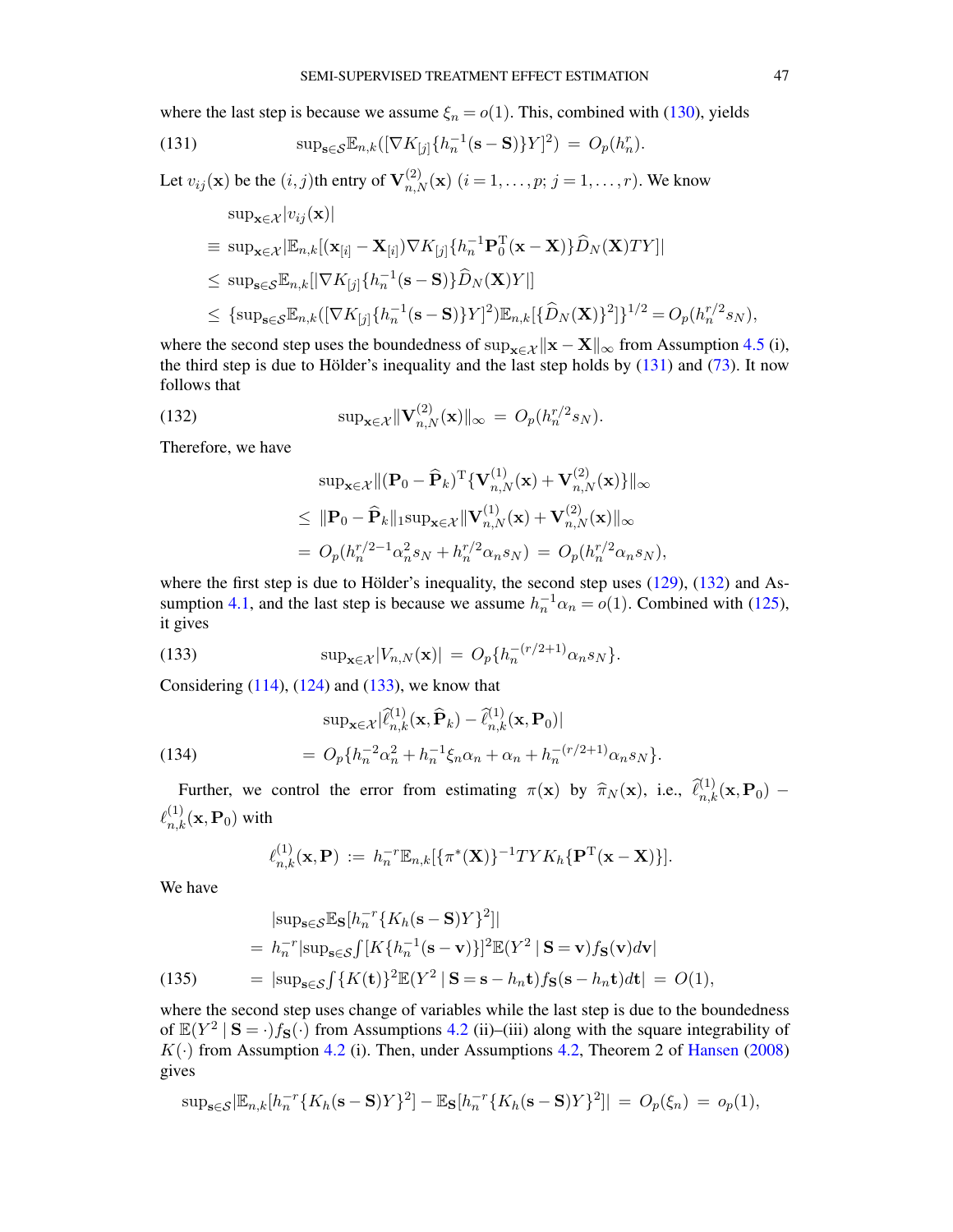where the last step is because we assume  $\xi_n = o(1)$ . This, combined with [\(135\)](#page-46-3), yields

<span id="page-47-0"></span>(136) 
$$
\sup_{s \in \mathcal{S}} \mathbb{E}_{n,k}[h_n^{-r} \{ K_h(s - S)Y \}^2] = O_p(1).
$$

Therefore, we know that

<span id="page-47-1"></span>
$$
\sup_{\mathbf{x}\in\mathcal{X}}|\hat{\ell}_{n,k}^{(1)}(\mathbf{x},\mathbf{P}_0)-\ell_{n,k}^{(1)}(\mathbf{x},\mathbf{P}_0)|
$$
\n
$$
\leq c\sup_{\mathbf{s}\in\mathcal{S}}\mathbb{E}_{n,k}\{|\widehat{D}_N(\mathbf{X})h_n^{-r}K_h(\mathbf{s}-\mathbf{S})Y|\}
$$
\n
$$
\leq ch^{-r/2}\{\mathbb{E}_{n,k}|\{\widehat{D}_N(\mathbf{X})\}^2\}\sup_{\mathbf{s}\in\mathcal{S}}\mathbb{E}_{n,k}[h_n^{-r}\{K_h(\mathbf{s}-\mathbf{S})Y\}^2]\}^{1/2}
$$
\n(137)\n
$$
= O_p(h^{-r/2}s_N),
$$

where the second step is due to Hölder's inequality and the last step holds by [\(73\)](#page-37-1) and [\(136\)](#page-47-0). Combining [\(134\)](#page-46-4) and [\(137\)](#page-47-1) yields that

<span id="page-47-2"></span>(138)  
\n
$$
\sup_{\mathbf{x}\in\mathcal{X}}|\hat{\ell}_{n,k}^{(1)}(\mathbf{x},\hat{\mathbf{P}}_k)-\ell_{n,k}^{(1)}(\mathbf{x},\mathbf{P}_0)|
$$
\n
$$
=O_p\{h_n^{-2}\alpha_n^2+h_n^{-1}\xi_n\alpha_n+\alpha_n+h_n^{-(r/2+1)}\alpha_ns_N+h^{-r/2}s_N\}
$$
\n
$$
=O_p\{h_n^{-2}\alpha_n^2+h_n^{-1}\xi_n\alpha_n+\alpha_n+h^{-r/2}s_N\}=O_p\{b_{n,N}^{(2)}\},
$$

where the second step holds by the fact that  $h_n^{-(r/2+1)} \alpha_n s_N = o(h^{-r/2} s_N)$  because we assume  $h^{-1}\alpha_n = o(1)$ .

Now we handle the error  $\ell_{n,k}^{(1)}(\mathbf{x},\mathbf{P}_0) - \ell^{(1)}(\mathbf{x},\mathbf{P}_0)$ . Under Assumptions [4.2,](#page-20-2) Theorem 2 of [Hansen](#page-56-27) [\(2008\)](#page-56-27) gives

<span id="page-47-3"></span>(139) 
$$
\sup_{\mathbf{x}\in\mathcal{X}}|\ell_{n,k}^{(1)}(\mathbf{x},\mathbf{P}_0)-\mathbb{E}\{\ell_{n,k}^{(1)}(\mathbf{x},\mathbf{P}_0)\}|=O_p(\xi_n).
$$

Further, under Assumptions [4.2](#page-20-2) (i), (ii) and (iv), standard arguments based on dth order Taylor's expansion of  $\ell^{(1)}(\mathbf{x},\mathbf{P}_0)$  yield that

(140) 
$$
\sup_{\mathbf{x}\in\mathcal{X}}\left|\mathbb{E}\{\ell_{n,k}^{(1)}(\mathbf{x},\mathbf{P}_0)\}-\ell^{(1)}(\mathbf{x},\mathbf{P}_0)\right| = O(h_n^d).
$$

<span id="page-47-5"></span><span id="page-47-4"></span>Combining [\(138\)](#page-47-2), [\(139\)](#page-47-3) and [\(140\)](#page-47-4) yields

(141) 
$$
\sup_{\mathbf{x}\in\mathcal{X}}|\hat{\ell}_{n,k}^{(1)}(\mathbf{x},\hat{\mathbf{P}}_k)-\ell^{(1)}(\mathbf{x},\mathbf{P}_0)|=O_p\{b_n^{(1)}+b_{n,N}^{(2)}\}.
$$

Similar arguments imply that

(142) 
$$
\sup_{\mathbf{x}\in\mathcal{X}}|\hat{\ell}_{n,k}^{(0)}(\mathbf{x},\widehat{\mathbf{P}}_k)-\ell^{(0)}(\mathbf{x},\mathbf{P}_0)|=O_p\{b_n^{(1)}+b_{n,N}^{(2)}\}.
$$

Therefore, we have

<span id="page-47-6"></span>
$$
\sup_{\mathbf{x}\in\mathcal{X}}|\widehat{m}_{n,k}(\mathbf{x},\mathbf{P}_k)-\widetilde{m}(\mathbf{x},\mathbf{P}_0)|
$$
\n
$$
= \sup_{\mathbf{x}\in\mathcal{X}}|\{\widehat{\ell}_{n,k}^{(0)}(\mathbf{x},\widehat{\mathbf{P}}_k)\}^{-1}\widehat{\ell}_{n,k}^{(0)}(\mathbf{x},\widehat{\mathbf{P}}_k)-\{\ell^{(0)}(\mathbf{x},\mathbf{P}_0)\}^{-1}\ell^{(1)}(\mathbf{x},\mathbf{P}_0)|
$$
\n
$$
\leq \sup_{\mathbf{x}\in\mathcal{X}}|\{\widehat{\ell}_{n,k}^{(0)}(\mathbf{x},\mathbf{P}_0)\}^{-1}\{\widehat{\ell}_{n,k}^{(1)}(\mathbf{x},\widehat{\mathbf{P}}_k)-\ell^{(1)}(\mathbf{x},\mathbf{P}_0)\}|+
$$
\n
$$
\sup_{\mathbf{x}\in\mathcal{X}}|[\{\widehat{\ell}_{n,k}^{(0)}(\mathbf{x},\mathbf{P}_0)\}^{-1}-\{\ell^{(0)}(\mathbf{x},\mathbf{P}_0)\}^{-1}]\ell^{(1)}(\mathbf{x},\mathbf{P}_0)|
$$
\n
$$
= O_p\{b_n^{(1)}+b_{n,N}^{(2)}\},
$$

where the last step follows from the fact that  $b_n^{(1)} + b_{n,N}^{(2)} = o(1)$ , and repeated use of [\(141\)](#page-47-5) and  $(142)$  as well as Assumptions [2.1](#page-8-0) and [4.2](#page-20-2) (ii).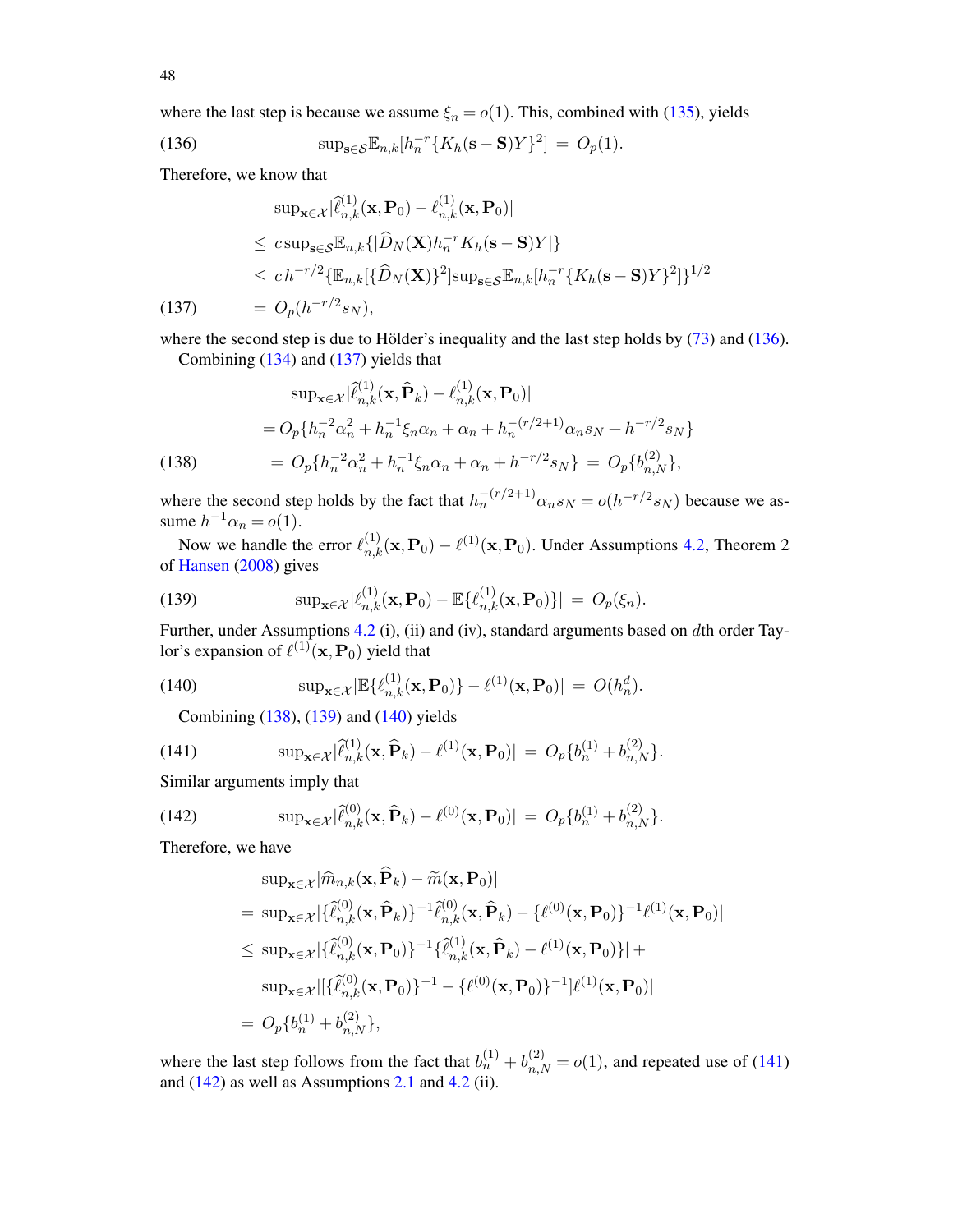**B.11. Proof of Proposition [4.1.](#page-21-7)** The function  $F(\cdot | S)$  is obviously bounded. For any  $\theta_1, \theta_2 \in \mathcal{B}(\theta_0, \varepsilon)$ , Taylor's expansion gives

<span id="page-48-3"></span>
$$
\begin{aligned}\n&\left|\left[\left\{\pi^*(\mathbf{X})\right\}^{-1}T\right]^m\left\{\phi^*(\mathbf{X},\theta_1)-\phi^*(\mathbf{X},\theta_2)\right\}\right| \\
&\leq c\left|F(\theta_1 \mid \mathbf{S})-F(\theta_2 \mid \mathbf{S})\right| \leq c \sup_{\theta \in \mathcal{B}(\theta_0,\varepsilon)} f(\theta \mid \mathbf{S})|\theta_1-\theta_2|\quad (m=0,1),\n\end{aligned}
$$

where the first step uses the boundedness of  $\{\pi^*(\mathbf{X})\}^{-1}$  from Assumption [3.3.](#page-15-0) Therefore, the condition [\(54\)](#page-21-6) and Example 19.7 of [Van der Vaart](#page-57-18) [\(2000\)](#page-57-18) give

(143) 
$$
N_{[]}{\eta, \mathcal{M}, L_2(\mathbb{P}_\mathbf{X})} \le c\eta^{-1},
$$

$$
N_{[]}{\eta, \mathcal{F}^*, L_2(\mathbb{P}_\mathbf{X})} \le c\eta^{-1},
$$

with  $\mathcal{F}^* := \{ {\{\pi^*(\mathbf{X})\}}^{-1}T\phi^*(\mathbf{X}, \theta) : \theta \in \mathcal{B}(\theta_0, \varepsilon) \}$ , which implies that  $\mathcal{F}^*$  and M are  $\mathbb{P}$ -Donsker according to Theorem 19.5 of [Van der Vaart](#page-57-18) [\(2000\)](#page-57-18). Further, we have that, for any sequence  $\tilde{\theta} \rightarrow \theta_0$  in probability,

$$
\mathbb{E}_{\mathbf{X}}([\{\pi^*(\mathbf{X})\}^{-2}T]^m \{\phi^*(\mathbf{X}, \widetilde{\theta}) - \phi^*(\mathbf{X}, \theta_0)\}^2)
$$
  

$$
\leq c \mathbb{E}_{\mathbf{S}}[\{F(\widetilde{\theta} \mid \mathbf{S}) - F(\theta_0 \mid \mathbf{S})\}^2] \leq c(\widetilde{\theta} - \theta_0)^2 \mathbb{E}[\{\sup_{\theta \in \mathcal{B}(\theta_0, \varepsilon)} f(\theta \mid \mathbf{S})\}^2] \to 0 \ (m = 0, 1)
$$

in probability, where the first step uses the boundedness of  $\{\pi^*(\mathbf{X})\}^{-2}$  from Assumption [3.3,](#page-15-0) the second step uses Taylor's expansion as well as the fact that  $\tilde{\theta} \in \mathcal{B}(\theta_0, \varepsilon)$  with probability approaching one, and the last step holds by the condition [\(54\)](#page-21-6). Thus applying Lemma 19.24 of [Van der Vaart](#page-57-18) [\(2000\)](#page-57-18) concludes [\(38\)](#page-15-3) and [\(39\)](#page-15-3).

**B.12. Proof of Theorem [4.2.](#page-22-0)** Denote  $e^{(t)}(\mathbf{x}, \theta, \mathbf{P}) = \varphi_t(\mathbf{P}^T \mathbf{x}, \theta) f_{\mathbf{S}}(\mathbf{P}^T \mathbf{x})$   $(t = 0, 1)$ . We now derive the convergence rate of  $\hat{e}_{n,k}^{(1)}(\mathbf{x}, \theta, \hat{\mathbf{P}}_k) - e^{(1)}(\mathbf{x}, \theta, \mathbf{P})$ . The case of  $\hat{e}_{n,k}^{(0)}(\mathbf{x}, \theta, \hat{\mathbf{P}}_k)$  $e^{(0)}(\mathbf{x}, \theta, \mathbf{P})$  is similar.

We first deal with the error from estimating  $P_0$  by  $\hat{P}_k$ , i.e.,  $\hat{e}_{n,k}^{(1)}(\mathbf{x}, \theta, \hat{\mathbf{P}}_k) - \hat{e}_{n,k}^{(1)}(\mathbf{x}, \theta, \mathbf{P}_0)$ . Taylor's expansion gives that, for

<span id="page-48-0"></span>(144) 
$$
\bar{\mathbf{s}}_n := h_n^{-1} \{ \mathbf{P}_0^{\mathrm{T}} + \mathbf{M} (\widehat{\mathbf{P}}_k - \mathbf{P}_0)^{\mathrm{T}} \} (\mathbf{x} - \mathbf{X})
$$

with some  $M := diag(\mu_1, ..., \mu_r)$  and  $\mu_j \in (0, 1)$   $(j = 1, ..., r)$ ,

<span id="page-48-2"></span>
$$
\begin{aligned}\n\hat{e}_{n,k}^{(1)}(\mathbf{x}, \theta, \widehat{\mathbf{P}}_k) - \hat{e}_{n,k}^{(1)}(\mathbf{x}, \theta, \mathbf{P}_0) \\
&= h_n^{-(r+1)} \mathbb{E}_{n,k} [\{\nabla K(\bar{\mathbf{s}})\}^{\mathrm{T}} (\widehat{\mathbf{P}}_k - \mathbf{P}_0)^{\mathrm{T}} (\mathbf{x} - \mathbf{X}) \{\widehat{\pi}_N(\mathbf{X})\}^{-1} T \psi(Y, \theta)] \\
(145) \qquad &= U_n(\mathbf{x}, \theta) + V_{n,N}(\mathbf{x}, \theta),\n\end{aligned}
$$

where

$$
U_n(\mathbf{x},\theta) := h_n^{-(r+1)} \mathbb{E}_{n,k} [\{\nabla K(\bar{\mathbf{s}})\}^{\mathrm{T}} (\hat{\mathbf{P}}_k - \mathbf{P}_0)^{\mathrm{T}} (\mathbf{x} - \mathbf{X}) \{\pi^*(\mathbf{X})\}^{-1} T \psi(Y,\theta)],
$$
  
\n
$$
V_{n,N}(\mathbf{x},\theta) := h_n^{-(r+1)} \mathbb{E}_{n,k} [\{\nabla K(\bar{\mathbf{s}})\}^{\mathrm{T}} (\hat{\mathbf{P}}_k - \mathbf{P}_0)^{\mathrm{T}} (\mathbf{x} - \mathbf{X}) \hat{D}_N(\mathbf{X}) T \psi(Y,\theta)].
$$

To control  $U_n(\mathbf{x}, \theta)$ , write

<span id="page-48-1"></span>
$$
U_n(\mathbf{x}, \theta) = h_n^{-(r+1)} \text{trace}((\widehat{\mathbf{P}}_k - \mathbf{P}_0)^{\mathrm{T}} \mathbb{E}_{n,k}[(\mathbf{x} - \mathbf{X}) \{ \nabla K(\bar{\mathbf{s}}) \}^{\mathrm{T}} \{ \pi^*(\mathbf{X}) \}^{-1} T \psi(Y, \theta)]
$$
  
(146) 
$$
= h_n^{-(r+1)} \text{trace}[(\widehat{\mathbf{P}}_k - \mathbf{P}_0)^{\mathrm{T}} \{ \mathbf{U}_{n,1}(\mathbf{x}, \theta) + \mathbf{U}_{n,2}(\mathbf{x}, \theta) - \mathbf{U}_{n,3}(\mathbf{x}, \theta) \}],
$$
  
where

$$
\mathbf{U}_{n,1}(\mathbf{x},\theta) := \mathbb{E}_{n,k}((\mathbf{x}-\mathbf{X})[\nabla K(\bar{\mathbf{s}}_n) - \nabla K\{h_n^{-1}\mathbf{P}_0^T(\mathbf{x}-\mathbf{X})\}]^T \{\pi^*(\mathbf{X})\}^{-1} T\psi(Y,\theta)),
$$
  
\n
$$
\mathbf{U}_{n,2}(\mathbf{x},\theta) := \mathbb{E}_{n,k}(\mathbf{x}[\nabla K\{h_n^{-1}\mathbf{P}_0^T(\mathbf{x}-\mathbf{X})\}]^T \{\pi^*(\mathbf{X})\}^{-1} T\psi(Y,\theta)),
$$
  
\n
$$
\mathbf{U}_{n,3}(\mathbf{x},\theta) := \mathbb{E}_{n,k}(\mathbf{X}[\nabla K\{h_n^{-1}\mathbf{P}_0^T(\mathbf{x}-\mathbf{X})\}]^T \{\pi^*(\mathbf{X})\}^{-1} T\psi(Y,\theta)).
$$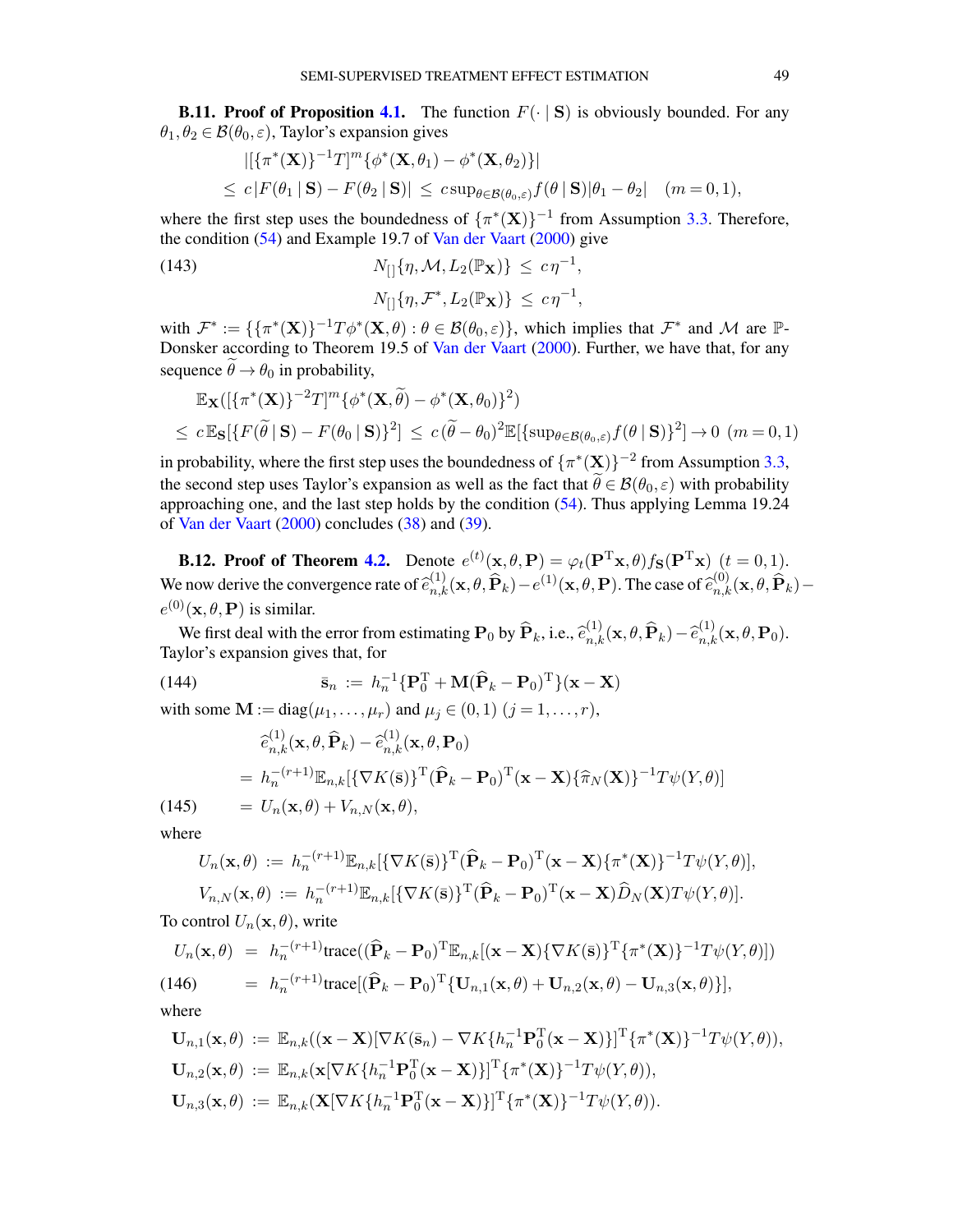For the function  $\rho(\cdot)$  in Assumption [4.5](#page-22-2) (ii), denote  $\mathcal{J}_n := \{h_n^{-r} \rho \{h_n^{-1}(\mathbf{s} - \mathbf{P}_0^{\mathrm{T}} \mathbf{X})\} : \mathbf{s} \in \mathcal{S}\}.$ Taylor's expansion gives that, for any  $s_1, s_2 \in S$  and some  $\bar{s} := s_1 + M(s_2 - s_1)$  with  $M :=$ diag( $\mu_1, ..., \mu_r$ ) and  $\mu_j \in (0, 1)$  ( $j = 1, ..., r$ ),

<span id="page-49-0"></span>
$$
h_n^{-r} |\rho\{h_n^{-1}(\mathbf{s}_1 - \mathbf{P}_0^{\mathrm{T}} \mathbf{X})\} - \rho\{h_n^{-1}(\mathbf{s}_2 - \mathbf{P}_0^{\mathrm{T}} \mathbf{X})\}|
$$
  
=  $h_n^{-(r+1)} |[\nabla \rho\{h_n^{-1}(\bar{\mathbf{s}} - \mathbf{P}_0^{\mathrm{T}} \mathbf{X})\}]^{\mathrm{T}}(\mathbf{s}_1 - \mathbf{s}_2)| \le c h_n^{-(r+1)} ||\mathbf{s}_1 - \mathbf{s}_2||,$ 

where the second step uses the boundedness of  $\nabla \rho(\cdot)$  from Assumption [4.5](#page-22-2) (ii). Therefore Example 19.7 of [Van der Vaart](#page-57-18) [\(2000\)](#page-57-18) implies

(147) 
$$
N_{[]}\{\eta, \mathcal{J}_n, L_2(\mathbb{P}_X)\} \leq ch_n^{-(r+1)}\eta^{-r}.
$$

Moreover, we have that

(148) 
$$
\sup_{\mathbf{s}\in\mathcal{S}}\sum_{\mathbf{x}\in\mathcal{X}}[h_n^{-r}\rho\{h_n^{-1}(\mathbf{s}-\mathbf{P}_0^T\mathbf{x})\}] = O(h_n^{-r}).
$$

due to the boundedness of  $\rho(\cdot)$  from Assumption [4.5](#page-22-2) (ii). In addition, we know that

<span id="page-49-1"></span>
$$
\begin{aligned} \sup_{\mathbf{s}\in\mathcal{S}} \mathbb{E}_{\mathbf{S}}([h_n^{-r}\rho\{h_n^{-1}(\mathbf{s}-\mathbf{S})\}]^2) &= h^{-r}\sup_{\mathbf{s}\in\mathcal{S}}\int h_n^{-r}[\rho\{h_n^{-1}(\mathbf{s}-\mathbf{v})\}]^2 f_{\mathbf{S}}(\mathbf{v})d\mathbf{v} \\ &= h_n^{-r}\sup_{\mathbf{s}\in\mathcal{S}}\int \{\rho(\mathbf{t})\}^2 f_{\mathbf{S}}(\mathbf{s}-h_n\mathbf{t})d\mathbf{t} = O(h_n^{-r}), \end{aligned}
$$

where the second step uses change of variables while the last step holds by the boundedness of  $f_{\mathbf{S}}(\cdot)$  from Assumption [4.4](#page-22-1) (ii) and the square integrability of  $\rho(\cdot)$  from Assumption [4.5](#page-22-2) (ii). Based on  $(147)$ – $(149)$ , applying Lemma [B.1](#page-34-0) yields that

<span id="page-49-2"></span>(150) 
$$
\sup_{\mathbf{s}\in\mathcal{S}}\left[\mathbb{E}_{n,k}[h_{n}^{-r}\rho\{h_{n}^{-1}(\mathbf{s}-\mathbf{P}_{0}^{T}\mathbf{X})\}]-\mathbb{E}_{\mathbf{X}}[h_{n}^{-r}\rho\{h_{n}^{-1}(\mathbf{s}-\mathbf{P}_{0}^{T}\mathbf{X})\}]\right]
$$

$$
=O_{p}\{n_{\mathbb{K}^{-}}^{-1/2}h_{n}^{-r/2}\log(h_{n}^{-1})+n_{\mathbb{K}^{-}}^{-1}h_{n}^{-r}(\log h_{n})^{2}\}=o_{p}(1),
$$

where the second step is because we assume  $(nh_n^r)^{-1/2} \log(h_n^{-r}) = o(1)$ . Then we know

<span id="page-49-3"></span>
$$
\sup_{\mathbf{s}\in\mathcal{S}}\mathbb{E}_{\mathbf{S}}[h_n^{-r}\rho\{h_n^{-1}(\mathbf{s}-\mathbf{S})\}] = \sup_{\mathbf{s}\in\mathcal{S}}\int h_n^{-r}\rho\{h_n^{-1}(\mathbf{s}-\mathbf{v})\}f_{\mathbf{S}}(\mathbf{v})d\mathbf{v}
$$
  
= 
$$
\sup_{\mathbf{s}\in\mathcal{S}}\int\rho(\mathbf{t})f_{\mathbf{S}}(\mathbf{s}-h_n\mathbf{t})d\mathbf{t} = O(1).
$$

where the second step uses change of variables while the last step holds by the boundedness of  $f_{\mathbf{S}}(\cdot)$  from Assumption [4.4](#page-22-1) (ii) and the integrability of  $\rho(\cdot)$  from Assumption [4.5](#page-22-2) (ii). This, combined with [\(150\)](#page-49-2), implies:

(151) 
$$
\sup_{\mathbf{s}\in\mathcal{S}} \mathbb{E}_{n,k}[h_n^{-r}\rho\{h_n^{-1}(\mathbf{s}-\mathbf{S})\}] = O_p(1).
$$

Next, we have

<span id="page-49-4"></span>
$$
\sup_{\mathbf{x}\in\mathcal{X}}\mathbb{E}_{n,k}[\|\nabla K(\bar{\mathbf{s}}_n) - \nabla K\{h_n^{-1}\mathbf{P}_0^T(\mathbf{x}-\mathbf{X})\}\|]
$$
\n
$$
\leq \sup_{\mathbf{x}\in\mathcal{X}}\mathbb{E}_{n,k}[\|\bar{\mathbf{s}}_n - h_n^{-1}\mathbf{P}_0^T(\mathbf{x}-\mathbf{X})\|\rho\{h_n^{-1}\mathbf{P}_0^T(\mathbf{x}-\mathbf{X})\}]
$$
\n
$$
\leq \sup_{\mathbf{x}\in\mathcal{X}}\mathbb{E}_{n,k}[\|(\widehat{\mathbf{P}}_k - \mathbf{P}_0)^T(\mathbf{x}-\mathbf{X})\|h_n^{-1}\rho\{h_n^{-1}\mathbf{P}_0^T(\mathbf{x}-\mathbf{X})\}]
$$
\n
$$
\leq c\|\widehat{\mathbf{P}}_k - \mathbf{P}_0\|_1 \sup_{\mathbf{x},\mathbf{X}\in\mathcal{X}}\|\mathbf{x}-\mathbf{X}\|_\infty \sup_{\mathbf{s}\in\mathcal{S}}\mathbb{E}_{n,k}[h_n^{-1}\rho\{h_n^{-1}(\mathbf{s}-\mathbf{S})\}]
$$
\n(152) 
$$
= O_p(h_n^{r-1}\alpha_n),
$$

where the first step uses the local Lipschitz continuity of  $\nabla K(\cdot)$  from Assumption [4.5](#page-22-2) (ii), the second step is due to the definition [\(144\)](#page-48-0) of  $\bar{s}_n$ , the third step holds by Hölder's inequality, and the last step is because of Assumptions  $4.1$ ,  $4.5$  (i) and the equation [\(151\)](#page-49-3). Hence

$$
\begin{aligned}\n&\sup_{\mathbf{x}\in\mathcal{X},\theta\in\mathcal{B}(\theta_0,\varepsilon)}\|\mathbf{U}_{n,1}(\mathbf{x},\theta)\|_{\infty} \\
&\leq c\sup_{\mathbf{x}\in\mathcal{X}}\mathbb{E}_{n,k}[\|\mathbf{x}-\mathbf{X}\|_{\infty}\|\nabla K(\bar{\mathbf{s}}_n)-\nabla K\{h_n^{-1}\mathbf{P}_0^{\mathrm{T}}(\mathbf{x}-\mathbf{X})\}|\] \\
&\leq c\sup_{\mathbf{x}\in\mathcal{X}}\mathbb{E}_{n,k}[\|\nabla K(\bar{\mathbf{s}}_n)-\nabla K\{h_n^{-1}\mathbf{P}_0^{\mathrm{T}}(\mathbf{x}-\mathbf{X})\}|\] = O_p(h_n^{r-1}\alpha_n).\n\end{aligned}
$$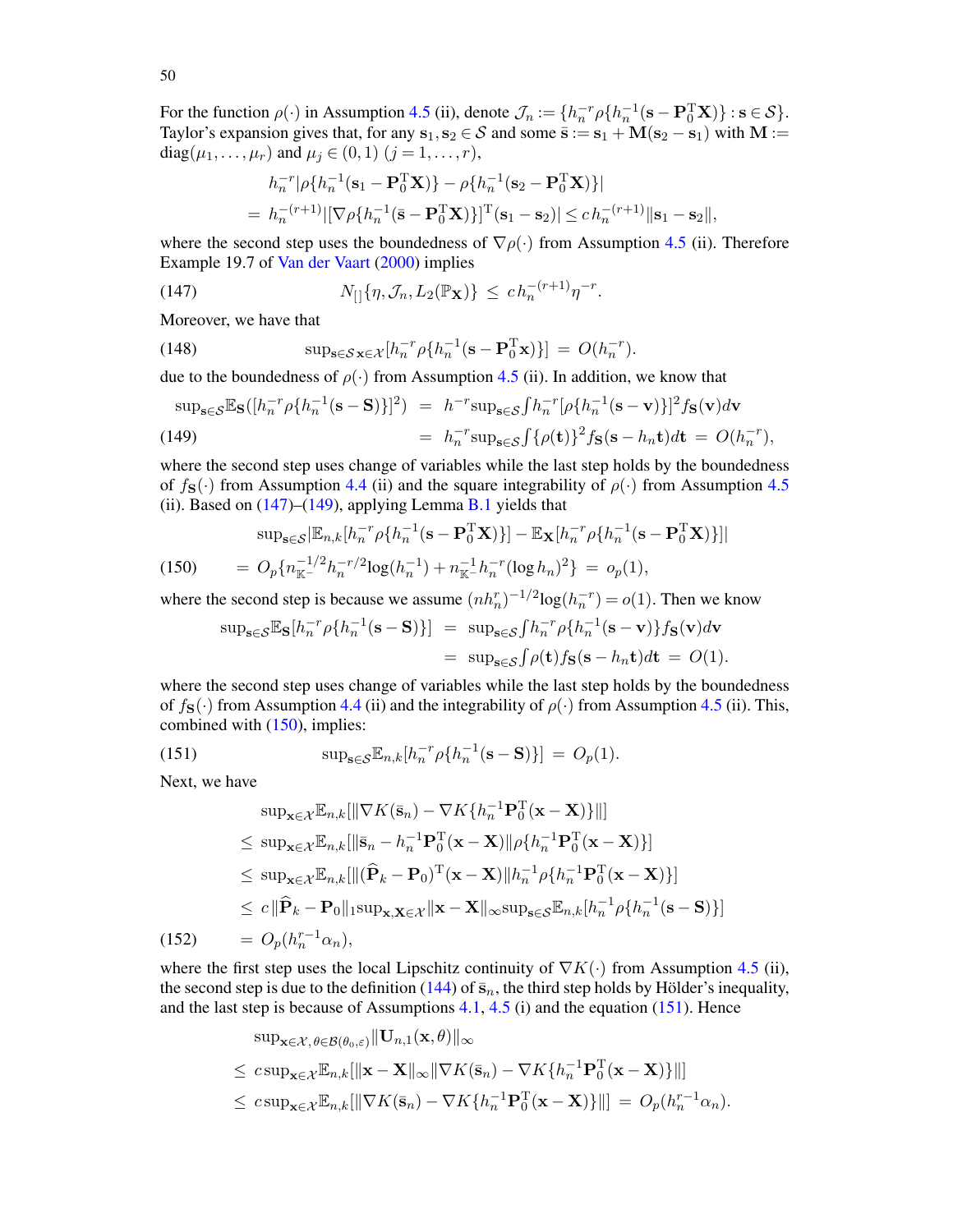where the first step holds by the boundedness of  $\{\pi^*(\mathbf{X})\}^{-1}T\psi(Y,\theta)$ , the second step is due to Assumption [4.5](#page-22-2) (i), and the last step uses [\(152\)](#page-49-4). This, combined with Assumption [4.1](#page-20-1) and Hölder's inequality, implies

<span id="page-50-3"></span>(153) 
$$
\sup_{\mathbf{x}\in\mathcal{X},\theta\in\mathcal{B}(\theta_0,\varepsilon)} \|(\widehat{\mathbf{P}}_k - \mathbf{P}_0)^{\mathrm{T}} \mathbf{U}_{n,1}(\mathbf{x},\theta)\|_{\infty} \leq \|\widehat{\mathbf{P}}_k - \mathbf{P}_0\|_1 \sup_{\mathbf{x}\in\mathcal{X},\theta\in\mathcal{B}(\theta_0,\varepsilon)} \|\mathbf{U}_{n,1}(\mathbf{x},\theta)\|_{\infty} = O_p(h_n^{r-1}\alpha_n^2).
$$

Then, under Assumptions [4.4](#page-22-1) (ii) and [4.5](#page-22-2) (ii), as well as the fact that  $\{\{\pi^*(\mathbf{X})\}^{-1}T\psi(Y,\theta)$ :  $\theta \in \mathcal{B}(\theta_0,\varepsilon)$ } is a VC class with a bounded envelope function  $\sup_{\theta \in \mathcal{B}(\theta_0,\varepsilon)}[\{\pi^*(\mathbf{X})\}^{-1}T|\psi(Y,\theta)|]$ from Assumption [3.3,](#page-15-0) Lemma B.4 of [Escanciano, Jacho-Chávez and Lewbel](#page-56-25) [\(2014\)](#page-56-25) gives that

<span id="page-50-1"></span>(154) 
$$
\sup_{\mathbf{x}\in\mathcal{X},\theta\in\mathcal{B}(\theta_0,\varepsilon)}\|\mathbf{U}_{n,2}(\mathbf{x},\theta)-\mathbb{E}\{\mathbf{U}_{n,2}(\mathbf{x},\theta)\}\|_{\infty} = O_p(h_n^r\gamma_n),
$$

(155) 
$$
\sup_{\mathbf{x}\in\mathcal{X},\theta\in\mathcal{B}(\theta_0,\varepsilon)}\|\mathbf{U}_{n,3}(\mathbf{x},\theta)-\mathbb{E}\{\mathbf{U}_{n,3}(\mathbf{x},\theta)\}\|_{\infty} = O_p(h_n^r\gamma_n).
$$

Let  $\delta(\mathbf{s}, \theta) := f_{\mathbf{S}}(\mathbf{s}) \varphi_1(\mathbf{s}, \theta)$  and  $\nabla \delta(\mathbf{s}, \theta) := \partial \delta(\mathbf{s}, \theta) / \partial \mathbf{s}$ . We have

<span id="page-50-0"></span>
$$
\sup_{\mathbf{x}\in\mathcal{X},\theta\in\mathcal{B}(\theta_0,\varepsilon)}\|\mathbb{E}\{\mathbf{U}_{n,2}(\mathbf{x},\theta)\}\|_{\infty} \n\leq \sup_{\mathbf{x}\in\mathcal{X},\theta\in\mathcal{B}(\theta_0,\varepsilon)}\|\mathbf{x}\int\delta(\mathbf{s},\theta)[\nabla K\{h_n^{-1}(\mathbf{P}_0^T\mathbf{x}-s)\}]^{\mathrm{T}}ds\|_{\infty} \n(156) = h_n^{r+1}\sup_{\mathbf{x}\in\mathcal{X},\theta\in\mathcal{B}(\theta_0,\varepsilon)}\|\mathbf{x}\int\{\nabla\delta(\mathbf{P}_0^T\mathbf{x}-h_n\mathbf{t},\theta)\}^{\mathrm{T}}K(\mathbf{t})d\mathbf{t}\|_{\infty} = O(h_n^{r+1}).
$$

In the above, the second step uses integration by parts and change of variables, while the last step holds by Assumption [4.5](#page-22-2) (i), the boundedness of  $\nabla \delta(s, \theta)$  from Assumptions [4.4](#page-22-1) (ii)– (iii), as well as the integrability of  $K(\cdot)$  from Assumption [4.4](#page-22-1) (i). Set  $\zeta(s, \theta) := f_S(s)\eta_1(s, \theta)$ and  $\nabla \zeta(\mathbf{s}, \theta) := \partial \zeta(\mathbf{s}, \theta) / \partial \mathbf{s}$ . Analogous to [\(156\)](#page-50-0), we know

<span id="page-50-2"></span>
$$
\sup_{\mathbf{x}\in\mathcal{X},\theta\in\mathcal{B}(\theta_{0},\varepsilon)}\|\mathbb{E}\{\mathbf{U}_{n,3}(\mathbf{x},\theta)\}\|_{\infty} \leq \sup_{\mathbf{x}\in\mathcal{X},\theta\in\mathcal{B}(\theta_{0},\varepsilon)}\|f\zeta(\mathbf{s},\theta)[\nabla K\{h_{n}^{-1}(\mathbf{P}_{0}^{T}\mathbf{x}-s)\}]^{T}ds\|_{\infty} \n(157) = h_{n}^{r+1}\sup_{\mathbf{x}\in\mathcal{X},\theta\in\mathcal{B}(\theta_{0},\varepsilon)}\|f\{\nabla\zeta(\mathbf{P}_{0}^{T}\mathbf{x}-h_{n}\mathbf{t},\theta)\}^{T}K(\mathbf{t})d\mathbf{t}\|_{\infty} = O(h_{n}^{r+1}),
$$

where the last step holds by the boundedness of  $\|\nabla \zeta(s, \theta)\|_{\infty}$  from Assumptions [4.4](#page-22-1) (ii) and [4.5](#page-22-2) (iii), as well as the integrability of  $K(\cdot)$  from Assumption [4.4](#page-22-1) (i). Combining [\(154\)](#page-50-1)–[\(157\)](#page-50-2) yields

$$
\sup\nolimits_{\mathbf{x}\in\mathcal{X},\,\theta\in\mathcal{B}(\theta_0,\varepsilon)}\|\mathbf{U}_{n,2}(\mathbf{x},\theta)-\mathbf{U}_{n,3}(\mathbf{x},\theta)\|_{\infty} = O_p(h_n^r\gamma_n+h_n^{r+1}),
$$

which implies that

$$
\sup_{\mathbf{x}\in\mathcal{X},\theta\in\mathcal{B}(\theta_0,\varepsilon)} \| (\mathbf{P}_0 - \widehat{\mathbf{P}}_k)^{\mathrm{T}} \{\mathbf{U}_{n,2}(\mathbf{x},\theta) - \mathbf{U}_{n,3}(\mathbf{x},\theta)\} \|_{\infty} \leq \| \mathbf{P}_0 - \widehat{\mathbf{P}}_k \|_1 \sup_{\mathbf{x}\in\mathcal{X},\theta\in\mathcal{B}(\theta_0,\varepsilon)} \| \mathbf{U}_{n,2}(\mathbf{x},\theta) - \mathbf{U}_{n,3}(\mathbf{x},\theta) \|_{\infty} = O_p(h_n^r \gamma_n \alpha_n + h_n^{r+1} \alpha_n),
$$

using Hölder's inequality and Assumption [4.1.](#page-20-1) This, combined with [\(146\)](#page-48-1) and [\(153\)](#page-50-3), gives

<span id="page-50-5"></span>(158) 
$$
\sup_{\mathbf{x}\in\mathcal{X},\theta\in\mathcal{B}(\theta_0,\varepsilon)}|U_n(\mathbf{x},\theta)| = O_p(h_n^{-2}\alpha_n^2 + h_n^{-1}\gamma_n\alpha_n + \alpha_n).
$$

Then, we consider  $V_{n,N}$ . Write

<span id="page-50-4"></span>
$$
V_{n,N}(\mathbf{x},\theta) = h_n^{-(r+1)} \text{trace}((\widehat{\mathbf{P}}_k - \mathbf{P}_0)^{\mathrm{T}} \mathbb{E}_{n,k}[(\mathbf{x} - \mathbf{X}) \{\nabla K(\bar{\mathbf{s}})\}^{\mathrm{T}} \widehat{D}_N(\mathbf{X}) T \psi(Y,\theta)]
$$
  
(159) 
$$
= h_n^{-(r+1)} \text{trace}[(\widehat{\mathbf{P}}_k - \mathbf{P}_0)^{\mathrm{T}} \{\mathbf{V}_{n,N}^{(1)}(\mathbf{x},\theta) + \mathbf{V}_{n,N}^{(2)}(\mathbf{x},\theta)\}],
$$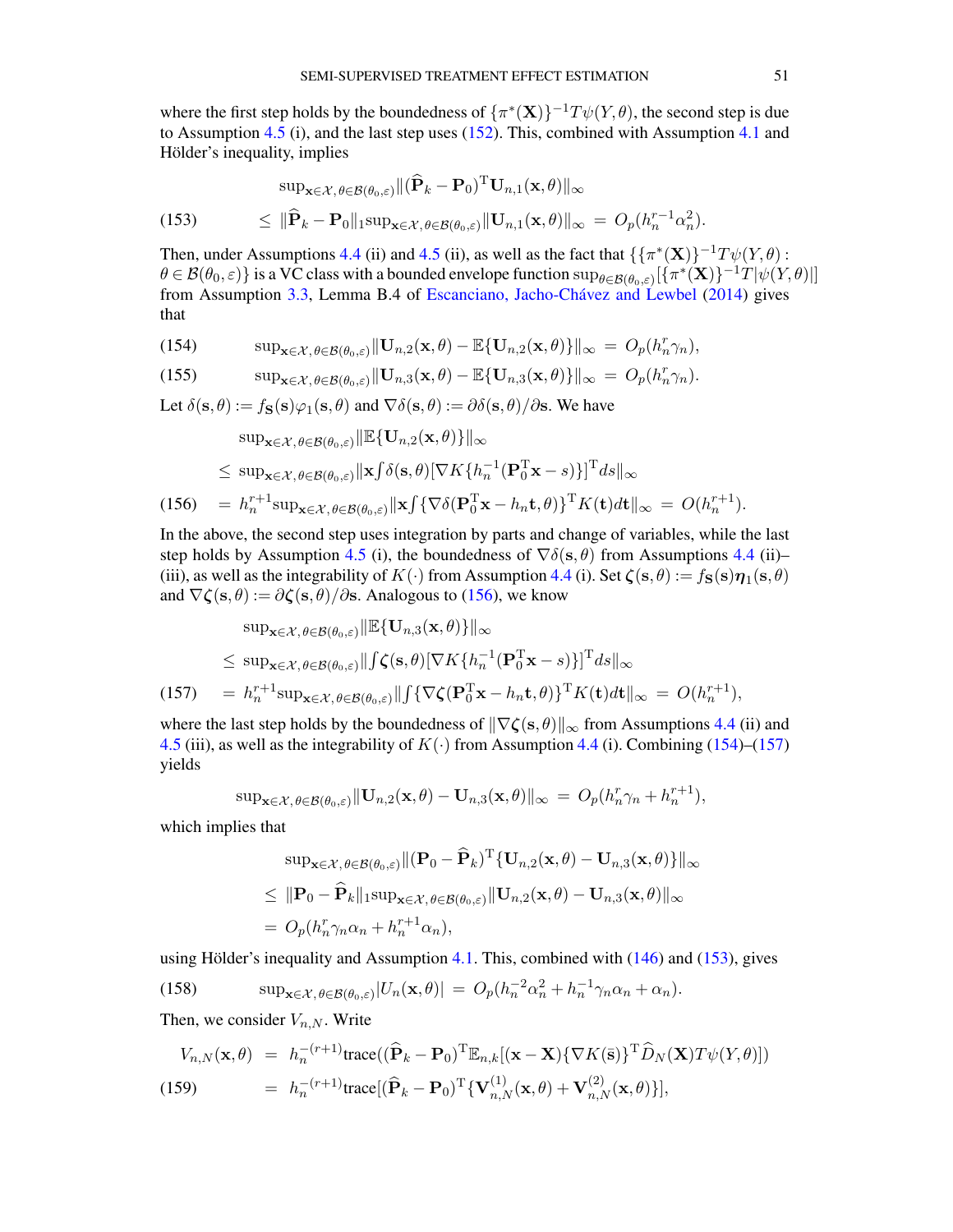where

$$
\mathbf{V}_{n,N}^{(1)}(\mathbf{x},\theta) := \mathbb{E}_{n,k}((\mathbf{x}-\mathbf{X})[\nabla K(\bar{\mathbf{s}}_n) - \nabla K\{h_n^{-1}\mathbf{P}_0^{\mathrm{T}}(\mathbf{x}-\mathbf{X})\}]^{\mathrm{T}}\widehat{D}_N(\mathbf{X})T\psi(Y,\theta)),
$$
  

$$
\mathbf{V}_{n,N}^{(2)}(\mathbf{x},\theta) := \mathbb{E}_{n,k}((\mathbf{x}-\mathbf{X})[\nabla K\{h_n^{-1}\mathbf{P}_0^{\mathrm{T}}(\mathbf{x}-\mathbf{X})\}]^{\mathrm{T}}\widehat{D}_N(\mathbf{X})T\psi(Y,\theta)).
$$

We have

<span id="page-51-2"></span>
$$
\sup_{\mathbf{x}\in\mathcal{X},\theta\in\mathcal{B}(\theta_0,\varepsilon)}\|\mathbf{V}_{n,N}^{(1)}(\mathbf{x},\theta)\|_{\infty} \leq c\sup_{\mathbf{x}\in\mathcal{X}}\|\widehat{D}_N(\mathbf{x})|\sup_{\mathbf{x}\in\mathcal{X}}\mathbb{E}_{n,k}[\|\nabla K(\bar{\mathbf{s}}_n) - \nabla K\{h_n^{-1}\mathbf{P}_0^{\mathrm{T}}(\mathbf{x}-\mathbf{X})\}||]
$$
\n(160) 
$$
= O_p(h_n^{r-1}\alpha_n),
$$

where the first step uses the boundedness of sup<sub> $x \in \mathbf{X} \parallel \mathbf{x} - \mathbf{X} \parallel_{\infty} T \psi(Y, \theta)$  from Assumption</sub> [4.5](#page-22-2) (i), and the last step holds by [\(152\)](#page-49-4) and [\(36\)](#page-15-9) in Assumption [3.3.](#page-15-0) Next, we know that

<span id="page-51-0"></span>
$$
|\text{sup}_{\mathbf{s}\in\mathcal{S}}\mathbb{E}_{\mathbf{S}}([\nabla K_{[j]}\lbrace h_n^{-1}(\mathbf{s}-\mathbf{S})\rbrace]^2)|
$$
  
=  $|\text{sup}_{\mathbf{s}\in\mathcal{S}}\int [\nabla K_{[j]}\lbrace h_n^{-1}(\mathbf{s}-\mathbf{v})\rbrace]^2 f_{\mathbf{S}}(\mathbf{v})d\mathbf{v}|$   
=  $h_n^r |\text{sup}_{\mathbf{s}\in\mathcal{S}}\int {\nabla K_{[j]}(\mathbf{t})}\rbrace^2 f_{\mathbf{S}}(\mathbf{s}-h_n\mathbf{t})d\mathbf{t}| = O(h_n^r),$ 

where the second step uses change of variables while the last step is due to the boundedness of  $f_{\mathbf{S}}(\cdot)$  from Assumption [4.4](#page-22-1) (ii) and the square integrability of  $\nabla K_{[j]}(\cdot)$  from Assumption 4.4 (i). Then, under Assumptions [4.4](#page-22-1) (ii) and [4.5](#page-22-2) (ii), Lemma B.4 of [Escanciano, Jacho-Chávez](#page-56-25) [and Lewbel](#page-56-25) [\(2014\)](#page-56-25) implies:

$$
\sup_{\mathbf{s}\in\mathcal{S}}|\mathbb{E}_{n,k}([\nabla K_{[j]}\lbrace h_n^{-1}(\mathbf{s}-\mathbf{S})\rbrace]^2) - \mathbb{E}_{\mathbf{S}}([\nabla K_{[j]}\lbrace h_n^{-1}(\mathbf{s}-\mathbf{S})\rbrace]^2)| = O_p(h_n^r\gamma_n) = o_p(h_n^r)
$$
  
where the last step is because we assume  $\gamma_n = o(1)$ . This, combined with (161), yields

(162) 
$$
\sup_{\mathbf{s}\in\mathcal{S}} \mathbb{E}_{n,k}([\nabla K_{[j]} \{h_n^{-1}(\mathbf{s}-\mathbf{S})\}]^2) = O_p(h_n^r).
$$

Let  $v_{ij}(\mathbf{x},\theta)$  be the  $(i, j)$ th entry of  $\mathbf{V}_{n,N}^{(2)}(\mathbf{x},\theta)$   $(i = 1,\ldots,p; j = 1,\ldots,r)$ . We know

<span id="page-51-1"></span>
$$
\sup_{\mathbf{x}\in\mathcal{X},\theta\in\mathcal{B}(\theta_{0},\varepsilon)}|v_{ij}(\mathbf{x},\theta)|
$$
\n
$$
\equiv \sup_{\mathbf{x}\in\mathcal{X},\theta\in\mathcal{B}(\theta_{0},\varepsilon)}|\mathbb{E}_{n,k}[(\mathbf{x}_{[i]}-\mathbf{X}_{[i]})\nabla K_{[j]}\{h_{n}^{-1}\mathbf{P}_{0}^{T}(\mathbf{x}-\mathbf{X})\}\hat{D}_{N}(\mathbf{X})T\psi(Y,\theta)]|
$$
\n
$$
\leq \sup_{\mathbf{s}\in\mathcal{S}}\mathbb{E}_{n,k}[|\nabla K_{[j]}\{h_{n}^{-1}(\mathbf{s}-\mathbf{S})\}\hat{D}_{N}(\mathbf{X})|]
$$
\n
$$
\leq {\sup_{\mathbf{s}\in\mathcal{S}}}\mathbb{E}_{n,k}([\nabla K_{[j]}\{h_{n}^{-1}(\mathbf{s}-\mathbf{S})\}]^{2})\mathbb{E}_{n,k}[\{\hat{D}_{N}(\mathbf{X})\}^{2}]\}^{1/2} = O_{p}(h_{n}^{r/2}s_{N}),
$$

where the second step uses the boundedness of sup<sub>x∈X</sub>  $\|\mathbf{x}-\mathbf{X}\|_{\infty}T\psi(Y,\theta)$  from Assumption [4.5](#page-22-2) (i), the third step is due to Hölder's inequality and the last step holds by [\(162\)](#page-51-1) and [\(73\)](#page-37-1). Therefore it follows that

(163) 
$$
\sup_{\mathbf{x}\in\mathcal{X},\theta\in\mathcal{B}(\theta_0,\varepsilon)}\|\mathbf{V}_{n,N}^{(2)}(\mathbf{x},\theta)\|_{\infty} = O_p(h_n^{r/2}s_N).
$$

Therefore, we have

<span id="page-51-3"></span>
$$
\sup_{\mathbf{x}\in\mathcal{X},\theta\in\mathcal{B}(\theta_0,\varepsilon)} \|(\mathbf{P}_0 - \widehat{\mathbf{P}}_k)^{\mathrm{T}} \{\mathbf{V}_{n,N}^{(1)}(\mathbf{x},\theta) + \mathbf{V}_{n,N}^{(2)}(\mathbf{x},\theta)\}\|_{\infty} \leq \| \mathbf{P}_0 - \widehat{\mathbf{P}}_k \|_1 \sup_{\mathbf{x}\in\mathcal{X},\theta\in\mathcal{B}(\theta_0,\varepsilon)} \| \mathbf{V}_{n,N}^{(1)}(\mathbf{x},\theta) + \mathbf{V}_{n,N}^{(2)}(\mathbf{x},\theta) \|_{\infty} = O_p(h_n^{r-1}\alpha_n^2 + h_n^{r/2}\alpha_n s_N),
$$

where the first step is due to Hölder's inequality and the last step uses [\(160\)](#page-51-2), [\(163\)](#page-51-3) and Assumption [4.1.](#page-20-1) Combined with [\(159\)](#page-50-4), it gives

<span id="page-51-4"></span>(164) 
$$
\sup_{\mathbf{x}\in\mathcal{X},\theta\in\mathcal{B}(\theta_0,\varepsilon)}|V_{n,N}(\mathbf{x},\theta)| = O_p\{h_n^{-2}\alpha_n^2 + h_n^{-(r/2+1)}\alpha_n s_N\}.
$$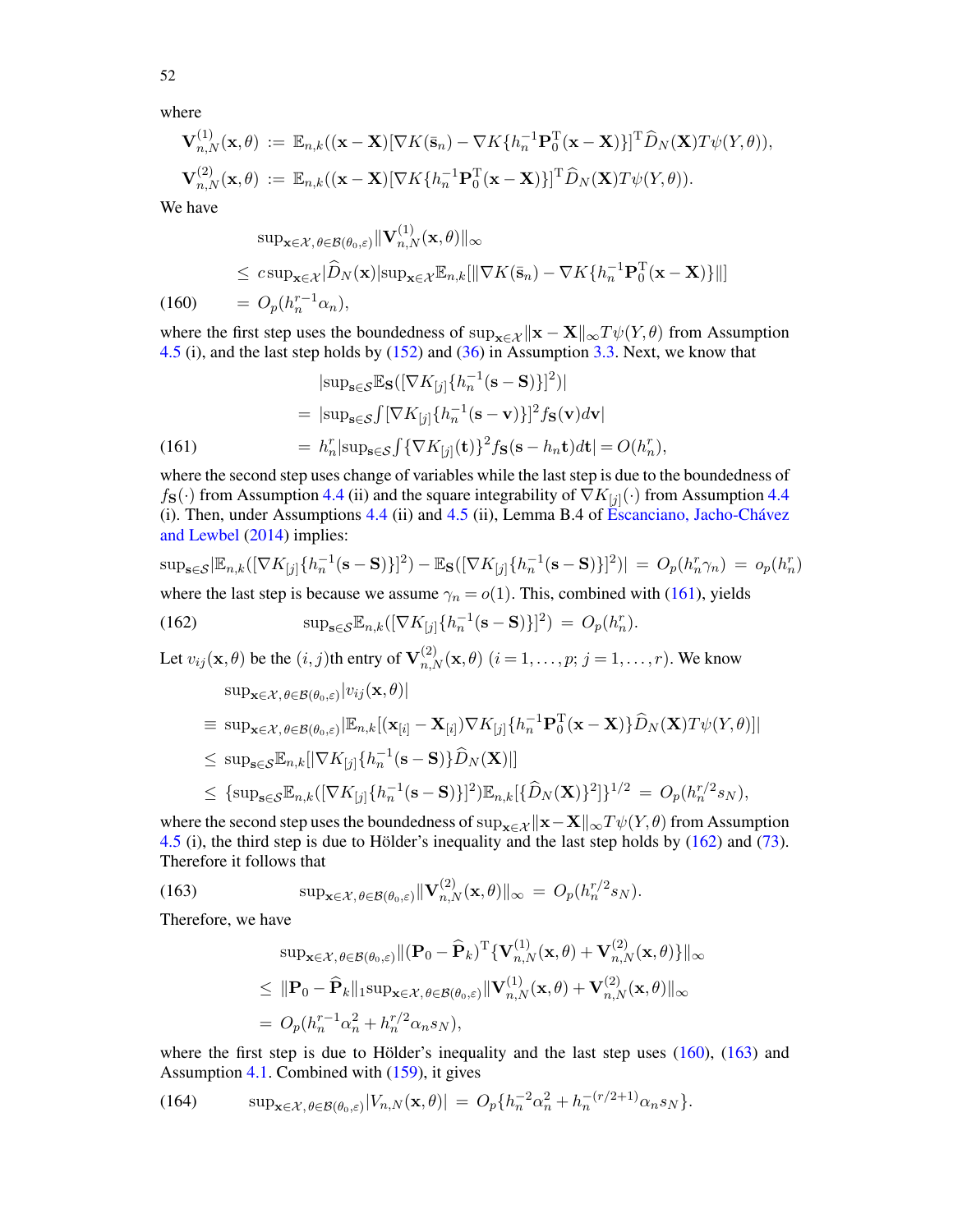Considering  $(145)$ ,  $(158)$  and  $(164)$ , we know that

<span id="page-52-2"></span>(165) 
$$
\sup_{\mathbf{x}\in\mathcal{X},\theta\in\mathcal{B}(\theta_0,\varepsilon)}|\widehat{e}_{n,k}^{(1)}(\mathbf{x},\theta,\widehat{\mathbf{P}}_k)-\widehat{e}_{n,k}^{(1)}(\mathbf{x},\theta,\mathbf{P}_0)|
$$

$$
=O_p\{h_n^{-2}\alpha_n^2+h_n^{-1}\gamma_n\alpha_n+\alpha_n+h_n^{-(r/2+1)}\alpha_ns_N\}.
$$

Further, we control the error from estimating  $\pi(\mathbf{x})$  by  $\hat{\pi}_N(\mathbf{x})$ , i.e.,  $\hat{e}_{n,k}^{(1)}(\mathbf{x}, \theta, \mathbf{P}_0)$  –  $e^{(1)}_{n,k}(\mathbf{x},\theta,\mathbf{P}_0)$  with

<span id="page-52-0"></span>
$$
e_{n,k}^{(1)}(\mathbf{x},\theta,\mathbf{P}) := h_n^{-r} \mathbb{E}_{n,k} [\{\pi^*(\mathbf{X})\}^{-1} T \psi(Y,\theta) K_h \{\mathbf{P}^T(\mathbf{x}-\mathbf{X})\}].
$$

We have

$$
|\text{sup}_{\mathbf{s}\in\mathcal{S}}\mathbb{E}_{\mathbf{S}}[h_n^{-r}\{K_h(\mathbf{s}-\mathbf{S})\}^2]|
$$
  
=  $h_n^{-r}|\text{sup}_{\mathbf{s}\in\mathcal{S}}\int [K\{h_n^{-1}(\mathbf{s}-\mathbf{v})\}]^2 f_{\mathbf{S}}(\mathbf{v})d\mathbf{v}|$   
=  $|\text{sup}_{\mathbf{s}\in\mathcal{S}}\int \{K(\mathbf{t})\}^2 f_{\mathbf{S}}(\mathbf{s}-h_n\mathbf{t})d\mathbf{t}| = O(1),$ 

where the second step uses change of variables while the last step is due to the boundedness of  $f_{\mathbf{S}}(\cdot)$  from Assumption [4.4](#page-22-1) (ii) and the square integrability of  $K(\cdot)$  from Assumption [4.4](#page-22-1) (i). Then, under Assumptions [4.4](#page-22-1) (i)–(ii) , Lemma B.4 of [Escanciano, Jacho-Chávez and](#page-56-25) [Lewbel](#page-56-25) [\(2014\)](#page-56-25) implies:

<span id="page-52-1"></span>
$$
\sup_{\mathbf{s}\in\mathcal{S}}\left|\mathbb{E}_{n,k}[h_n^{-r}\{K_h(\mathbf{s}-\mathbf{S})\}^2\right]-\mathbb{E}_{\mathbf{S}}[h_n^{-r}\{K_h(\mathbf{s}-\mathbf{S})\}^2]\right|=O_p(\gamma_n)=o_p(1),
$$

where the last step is because we assume  $\gamma_n = o(1)$ . This, combined with [\(166\)](#page-52-0), yields

(167) 
$$
\sup_{s \in \mathcal{S}} \mathbb{E}_{n,k}[h_n^{-r} \{ K_h(s - S) \}^2] = O_p(1).
$$

Therefore, we know that

<span id="page-52-3"></span>
$$
\sup_{\mathbf{x}\in\mathcal{X},\theta\in\mathcal{B}(\theta_0,\varepsilon)}|\hat{e}_{n,k}^{(1)}(\mathbf{x},\theta,\mathbf{P}_0)-e_{n,k}^{(1)}(\mathbf{x},\theta,\mathbf{P}_0)|
$$
\n
$$
\leq c\sup_{\mathbf{s}\in\mathcal{S}}\mathbb{E}_{n,k}\{|\hat{D}_N(\mathbf{X})h_n^{-r}K_h(\mathbf{s}-\mathbf{S})|\}
$$
\n
$$
\leq ch^{-r/2}\{\mathbb{E}_{n,k}[\{\hat{D}_N(\mathbf{X})\}^2]\sup_{\mathbf{s}\in\mathcal{S}}\mathbb{E}_{n,k}[h_n^{-r}\{K_h(\mathbf{s}-\mathbf{S})\}^2]\}^{1/2}
$$
\n(168)\n
$$
= O_p(h^{-r/2}s_N),
$$

where the first step uses the boundedness of  $T\psi(Y,\theta)$ , the second step is due to Hölder's inequality and the last step holds by [\(73\)](#page-37-1) and [\(167\)](#page-52-1).

<span id="page-52-4"></span>Combining [\(165\)](#page-52-2) and [\(168\)](#page-52-3) yields that

(169)  
\n
$$
\sup_{\mathbf{x}\in\mathcal{X},\theta\in\mathcal{B}(\theta_0,\varepsilon)}|\hat{e}_{n,k}^{(1)}(\mathbf{x},\theta,\widehat{\mathbf{P}}_k)-e_{n,k}^{(1)}(\mathbf{x},\theta,\mathbf{P}_0)|
$$
\n
$$
= O_p\{h_n^{-2}\alpha_n^2 + h_n^{-1}\gamma_n\alpha_n + \alpha_n + h_n^{-(r/2+1)}\alpha_n s_N + h^{-r/2}s_N\}
$$
\n
$$
= O_p\{h_n^{-2}\alpha_n^2 + h_n^{-1}\gamma_n\alpha_n + \alpha_n + h^{-r/2}s_N\} = O_p\{a_{n,N}^{(2)}\},
$$

where the second step holds by the fact that  $h_n^{-(r/2+1)} \alpha_n s_N = o(h^{-r/2} s_N)$  because we assume  $h^{-1}\alpha_n = o(1)$ .

Now, we handle the error  $e_{n,k}^{(1)}(\mathbf{x}, \theta, \mathbf{P}_0) - e^{(1)}(\mathbf{x}, \theta, \mathbf{P}_0)$ . Under Assumptions [4.4](#page-22-1) (i)–(ii) and the fact that  $\{\{\pi^*(\mathbf{X})\}^{-1}T\psi(Y,\theta):\theta\in\mathcal{B}(\theta_0,\varepsilon)\}\)$  is a VC class with a bounded envelope function  $\sup_{\theta \in \mathcal{B}(\theta_0,\varepsilon)} [\{\pi^*(\mathbf{X})\}^{-1}T\psi(Y,\theta)]$  from Assumption [3.3,](#page-15-0) Lemma B.4 of [Es](#page-56-25)[canciano, Jacho-Chávez and Lewbel](#page-56-25) [\(2014\)](#page-56-25) gives that

<span id="page-52-5"></span>(170) 
$$
\sup_{\mathbf{x}\in\mathcal{X},\theta\in\mathcal{B}(\theta_0,\varepsilon)}|e_{n,k}^{(1)}(\mathbf{x},\theta,\mathbf{P}_0)-\mathbb{E}\{e_{n,k}^{(1)}(\mathbf{x},\theta,\mathbf{P}_0)\}|=O_p(\gamma_n).
$$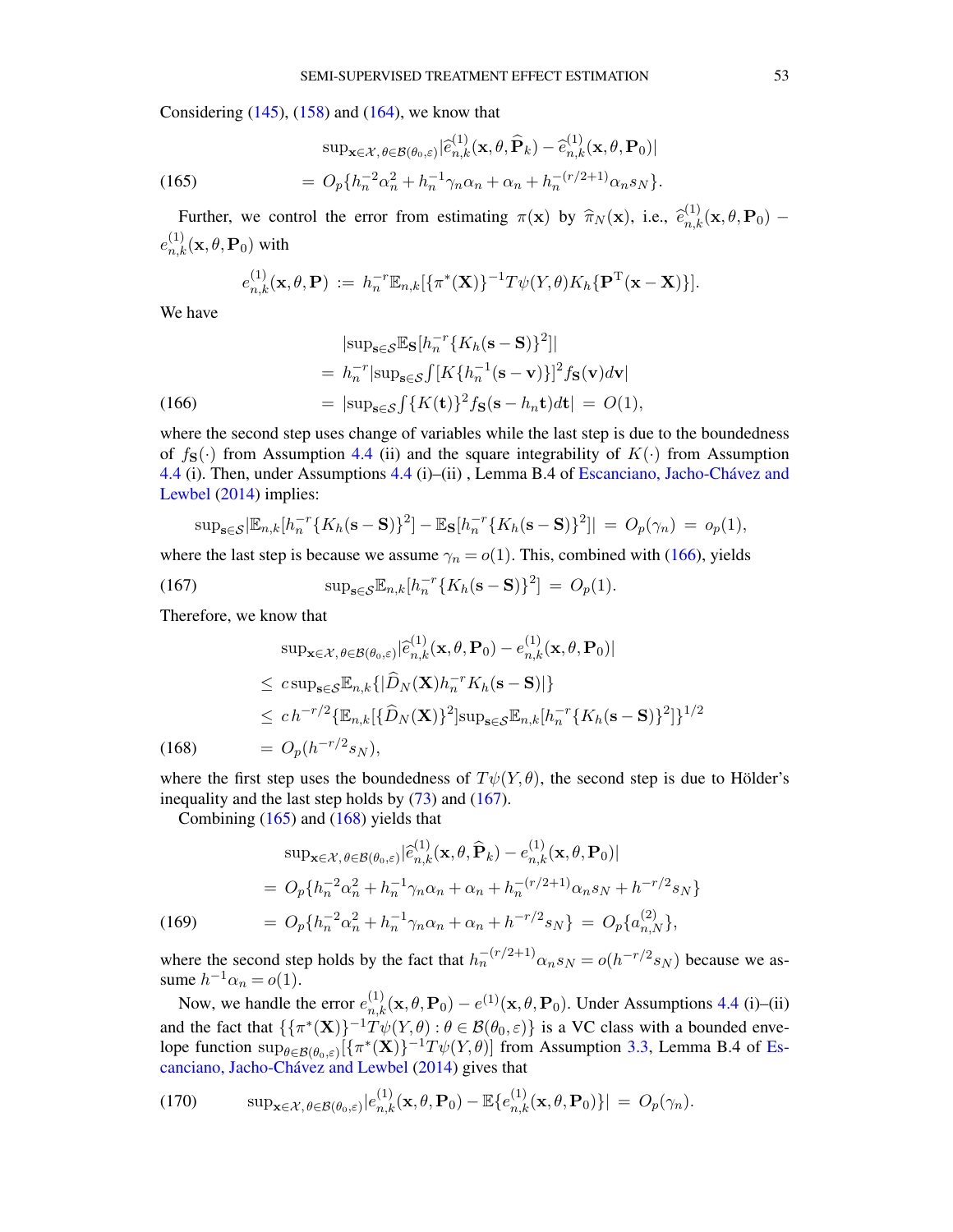Further, under Assumptions [4.4,](#page-22-1) standard arguments based on dth order Taylor's expansion of  $e^{(1)}(\mathbf{x}, \theta, \mathbf{P}_0)$  yield that

<span id="page-53-1"></span>(171) 
$$
\sup_{\mathbf{x}\in\mathcal{X}, \theta\in\mathcal{B}(\theta_0,\varepsilon)} \left| \mathbb{E}\{e_{n,k}^{(1)}(\mathbf{x},\theta,\mathbf{P}_0)\} - e^{(1)}(\mathbf{x},\theta,\mathbf{P}_0) \right| = O(h_n^d).
$$
 Combining (169), (170) and (171) yields

<span id="page-53-2"></span>(172)  $\sup_{\mathbf{x}\in\mathcal{X},\theta\in\mathcal{B}(\theta_0,\varepsilon)}|\hat{e}_{n,k}^{(1)}(\mathbf{x},\theta,\widehat{\mathbf{P}}_k)-e^{(1)}(\mathbf{x},\theta,\mathbf{P}_0)|=O_p\{a_n^{(1)}+a_{n,N}^{(2)}\}.$ Similar arguments imply that

<span id="page-53-3"></span>(173) 
$$
\sup_{\mathbf{x}\in\mathcal{X}}|\hat{e}_{n,k}^{(0)}(\mathbf{x},\hat{\mathbf{P}}_k)-e^{(0)}(\mathbf{x},\mathbf{P}_0)|=O_p\{a_n^{(1)}+a_{n,N}^{(2)}\},
$$

where  $\hat{e}_{n,k}^{(0)}(\mathbf{x},\mathbf{P}) \equiv \hat{e}_{n,k}^{(0)}(\mathbf{x},\theta,\mathbf{P})$  and  $e^{(0)}(\mathbf{x},\mathbf{P}) \equiv e^{(0)}(\mathbf{x},\theta,\mathbf{P})$ . Therefore, we have  $\sup_{\mathbf{x} \in \mathcal{X}, \theta \in \mathcal{B}(\theta_0, \varepsilon)} |\phi_{n,k}(\mathbf{x}, \theta, \mathbf{P}_k) - \phi(\mathbf{x}, \theta, \mathbf{P}_0)|$ 

$$
= \sup_{\mathbf{x}\in\mathcal{X},\theta\in\mathcal{B}(\theta_{0},\varepsilon)} |\{\widehat{e}_{n,k}^{(0)}(\mathbf{x},\widehat{\mathbf{P}}_{k})\}^{-1}\widehat{e}_{n,k}^{(0)}(\mathbf{x},\theta,\widehat{\mathbf{P}}_{k}) - \{e^{(0)}(\mathbf{x},\mathbf{P}_{0})\}^{-1}e^{(1)}(\mathbf{x},\theta,\mathbf{P}_{0})|
$$
  
\n
$$
\leq \sup_{\mathbf{x}\in\mathcal{X},\theta\in\mathcal{B}(\theta_{0},\varepsilon)} |\{\widehat{e}_{n,k}^{(0)}(\mathbf{x},\mathbf{P}_{0})\}^{-1}\{\widehat{e}_{n,k}^{(1)}(\mathbf{x},\theta,\widehat{\mathbf{P}}_{k}) - e^{(1)}(\mathbf{x},\theta,\mathbf{P}_{0})\}| +
$$
  
\n
$$
\sup_{\mathbf{x}\in\mathcal{X},\theta\in\mathcal{B}(\theta_{0},\varepsilon)} |[\{\widehat{e}_{n,k}^{(0)}(\mathbf{x},\mathbf{P}_{0})\}^{-1} - \{e^{(0)}(\mathbf{x},\mathbf{P}_{0})\}^{-1}]e^{(1)}(\mathbf{x},\theta,\mathbf{P}_{0})|
$$
  
\n
$$
= O_{p}\{a_{n}^{(1)} + a_{n,N}^{(2)}\},
$$

where the last step follows from the fact that  $a_n^{(1)} + a_{n,N}^{(2)} = o(1)$ , and repeated use of [\(172\)](#page-53-2) and  $(173)$  as well as Assumptions [3.3](#page-15-0) and [4.4](#page-22-1) (ii).

# **B.13. Proof of Proposition [4.2.](#page-22-4)** Considering

 $\begin{array}{ll} \widehat{\phi}_{n,k}(\mathbf{x},\theta,\widehat{\mathbf{P}}_k) \, \equiv \, \{ \widehat{e}_{n,k}^{(0)}(\mathbf{x},\theta,\widehat{\mathbf{P}}_k) \}^{-1} \widehat{e}_{n,k}^{(1)}(\mathbf{x},\theta,\widehat{\mathbf{P}}_k) \equiv \{ \widehat{e}_{n,k}^{(0)}(\mathbf{x},\widehat{\mathbf{P}}_k) \}^{-1} \widehat{e}_{n,k}^{(1)}(\mathbf{x},\theta,\widehat{\mathbf{P}}_k), \end{array}$ with

$$
\widehat{e}_{n,k}^{(1)}(\mathbf{x},\theta,\mathbf{P}) \equiv h_n^{-r} \mathbb{E}_{n,k} [\{\widehat{\pi}_N(\mathbf{X})\}^{-1} T \{I(Y<\theta)-\tau\} K_h \{\mathbf{P}^T(\mathbf{x}-\mathbf{X})\},
$$

it is obvious that, given  $\mathcal{L}$ ,

$$
\{\widehat{\phi}_{n,k}(\mathbf{X},\theta,\widehat{\mathbf{P}}_k): \theta \in \mathcal{B}(\theta_0,\varepsilon)\}\subset \{\widehat{\phi}_{n,k}(\mathbf{X},\theta_i,\widehat{\mathbf{P}}_k): i=1,\ldots,n+1\},\
$$

for any  $\theta_1 < Y_{(1)}$ ,  $\theta_i \in [Y_{(i-1)}, Y_{(i)})$   $(i = 2, \ldots, n)$  and  $\theta_{n+1} \ge Y_{(n)}$ , where  $Y_{(i)}$  is the *i*th order statistic of  $\{Y_i : i = 1, ..., n\}$ . Therefore the set  $\{\phi_{n,k}(\mathbf{X}, \theta, \mathbf{P}_k) : \theta \in \mathcal{B}(\theta_0, \varepsilon)\}$  contains at most  $(n + 1)$  different functions given L. This, combined with [\(143\)](#page-48-3), implies the set

$$
\mathcal{P}_{n,k} = \{ \widehat{\phi}_{n,k}(\mathbf{X}, \theta, \widehat{\mathbf{P}}_k) - \phi^*(\mathbf{X}, \theta) : \theta \in \mathcal{B}(\theta_0, \varepsilon) \}
$$

satisfies  $N_{\left[\right]}\{\eta, \mathcal{P}_{n,k} | \mathcal{L}, L_2(\mathbb{P}_{\mathbf{X}})\} \le c(n+1)\eta^{-1}$ .

# APPENDIX C: ADDITIONAL SIMULATION RESULTS

<span id="page-53-0"></span>We present here in Tables [5](#page-54-0) (efficiency) and [6](#page-54-1) (inference) the results of our simulations for the cases with the null and double index outcome models  $(d)$ –(e); see Section [5](#page-23-0) for detailed descriptions of the simulation setups. In the null model (d) where  $Y$  and  $X$  are independent, it is apparent that the unlabeled data cannot help the estimation in theory, so the supervised and SS methods not surprisingly have close efficiencies. When the outcome model is (e), our SS estimators show significant superiority over the supervised competitors and even outperform the "oracle" supervised estimators most of time. As regards inference in the models (d) and (e), our methods still produce satisfactory results analogous in pattern to those in Table [4](#page-27-0) of Section [5.](#page-23-0) The quantities in Tables [5](#page-54-0) and [6](#page-54-1) again confirm the advantage of our SS estimators compared to their supervised counterparts in terms of robustness and efficiency, which have already been demonstrated in detail by the simulation results in Section [5.](#page-23-0)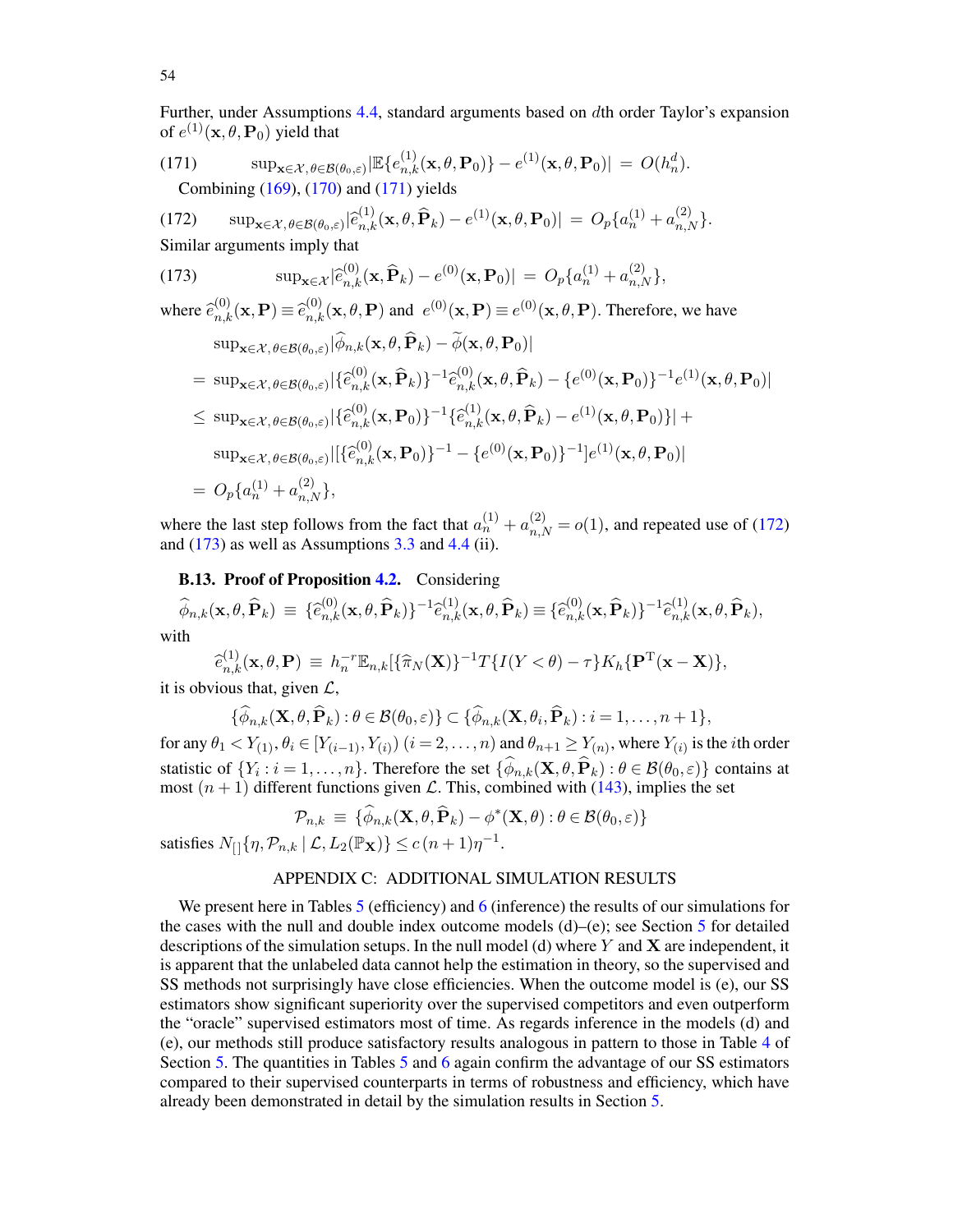#### TABLE 5

<span id="page-54-0"></span>*Efficiencies of the ATE and the QTE estimators relative to the corresponding oracle supervised estimators when* p = 10*; see Remark [5.1](#page-28-0) for interpretations of these relative efficiencies. Here,* n *denotes the labeled data size,* p *the number of covariates,* q *the model sparsity,*  $m(\mathbf{X}) \equiv \mathbb{E}(Y | \mathbf{X})$ ,  $\pi(\mathbf{X}) \equiv \mathbb{E}(T | \mathbf{X})$ ,  $\hat{\pi}(\mathbf{X})$  – *the estimated propensity score, Lin – logistic regression of* T *vs.* X*, and Quad – logistic regression of* T *vs.*

 $(X^T, X^2_{[1]}, \ldots, X^2_{[p]})^T$ ;  $KS_1/KS_2$  represents kernel smoothing on the one/two direction(s) selected by linear *regression*/*sliced inverse regression; PR denotes parametric regression, and ORE denotes the oracle relative efficiency. The blue color indicates the best efficiency in each case.*

|                 | ATE               |                             |        |                 |           | $n=200$         |                 |           |                 |                 |      | $n=500$         |                        |      |            |
|-----------------|-------------------|-----------------------------|--------|-----------------|-----------|-----------------|-----------------|-----------|-----------------|-----------------|------|-----------------|------------------------|------|------------|
|                 |                   |                             |        | Supervised      |           |                 | SS              |           |                 | Supervised      |      |                 | $\overline{\text{SS}}$ |      | <b>ORE</b> |
| $m(\mathbf{X})$ | $\pi(\mathbf{X})$ | $\widehat{\pi}(\mathbf{X})$ | $KS_1$ | KS <sub>2</sub> | <b>PR</b> | KS <sub>1</sub> | KS <sub>2</sub> | <b>PR</b> | KS <sub>1</sub> | KS <sub>2</sub> | PR   | KS <sub>1</sub> | KS <sub>2</sub>        | PR   |            |
|                 | (i)               | Lin                         | 0.89   | 0.83            | 0.87      | 0.95            | 0.94            | 0.91      | 0.93            | 0.95            | 0.94 | 0.93            | 0.97                   | 0.93 | 1.00       |
|                 |                   | Ouad                        | 0.68   | 0.50            | 0.64      | 0.95            | 0.96            | 0.92      | 0.87            | 0.87            | 0.87 | 0.93            | 0.96                   | 0.93 | 1.00       |
|                 | (ii)              | Lin                         | 0.86   | 0.85            | 0.87      | 0.92            | 0.93            | 0.92      | 0.96            | 0.94            | 0.97 | 0.99            | 1.00                   | 0.97 | 1.00       |
| (d)             |                   | Ouad                        | 0.75   | 0.77            | 0.67      | 0.92            | 0.94            | 0.92      | 0.93            | 0.91            | 0.92 | 1.00            | 1.01                   | 0.98 | 1.00       |
|                 | (iii)             | Lin                         | 0.85   | 0.84            | 0.85      | 0.88            | 0.91            | 0.86      | 0.93            | 0.95            | 0.94 | 0.94            | 0.96                   | 0.94 | 1.00       |
|                 |                   | Ouad                        | 0.71   | 0.72            | 0.72      | 0.90            | 0.92            | 0.87      | 0.92            | 0.93            | 0.93 | 0.94            | 0.97                   | 0.95 | 1.00       |
|                 | (i)               | Lin                         | 0.76   | 0.75            | 0.41      | 1.73            | 1.80            | 0.77      | 0.86            | 0.87            | 0.64 | 2.02            | 2.04                   | 0.88 | 5.41       |
|                 |                   | Ouad                        | 0.68   | 0.70            | 0.29      | 1.74            | 1.78            | 0.76      | 0.84            | 0.83            | 0.57 | 2.02            | 2.03                   | 0.88 | 5.41       |
|                 | (ii)              | Lin                         | 0.73   | 0.63            | 0.24      | 1.18            | 0.94            | 0.34      | 0.81            | 0.71            | 0.15 | 1.35            | 1.18                   | 0.19 | 3.93       |
| (e)             |                   | Ouad                        | 0.69   | 0.59            | 0.27      | 1.25            | 1.00            | 0.38      | 0.85            | 0.76            | 0.18 | 1.41            | 1.23                   | 0.21 | 3.93       |
|                 | (iii)             | Lin                         | 0.75   | 0.71            | 0.41      | 1.60            | 1.57            | 0.72      | 0.74            | 0.77            | 0.53 | 1.32            | 1.43                   | 0.65 | 4.78       |
|                 |                   | Ouad                        | 0.74   | 0.75            | 0.52      | 1.83            | 1.75            | 0.92      | 0.79            | 0.82            | 0.56 | 1.53            | 1.67                   | 0.85 | 4.78       |

|                 |                   |                             |        |                 |           | $n=200$         |                 |           |                 |                 |           | $n=500$         |                 |           |            |
|-----------------|-------------------|-----------------------------|--------|-----------------|-----------|-----------------|-----------------|-----------|-----------------|-----------------|-----------|-----------------|-----------------|-----------|------------|
|                 | <b>QTE</b>        |                             |        | Supervised      |           |                 | SS              |           |                 | Supervised      |           |                 | SS              |           | <b>ORE</b> |
| $m(\mathbf{X})$ | $\pi(\mathbf{X})$ | $\widehat{\pi}(\mathbf{X})$ | $KS_1$ | KS <sub>2</sub> | <b>PR</b> | KS <sub>1</sub> | KS <sub>2</sub> | <b>PR</b> | KS <sub>1</sub> | KS <sub>2</sub> | <b>PR</b> | KS <sub>1</sub> | KS <sub>2</sub> | <b>PR</b> |            |
|                 | (i)               | Lin                         | 0.87   | 0.86            | 0.78      | 0.92            | 0.95            | 0.79      | 0.93            | 0.92            | 0.92      | 0.98            | 0.98            | 0.92      | 1.00       |
|                 |                   | Ouad                        | 0.72   | 0.73            | 0.55      | 0.92            | 0.95            | 0.79      | 0.89            | 0.88            | 0.89      | 0.99            | 0.99            | 0.92      | 1.00       |
| (d)             | (ii)              | Lin                         | 0.87   | 0.86            | 0.89      | 0.93            | 0.94            | 0.89      | 0.92            | 0.90            | 0.99      | 0.95            | 0.93            | 0.97      | 1.00       |
|                 |                   | Ouad                        | 0.71   | 0.71            | 0.71      | 0.94            | 0.96            | 0.90      | 0.89            | 0.89            | 0.95      | 0.96            | 0.94            | 0.98      | 1.00       |
|                 | (iii)             | Lin                         | 0.83   | 0.82            | 0.85      | 0.92            | 0.92            | 0.83      | 0.94            | 0.93            | 0.95      | 0.96            | 0.97            | 0.96      | 1.00       |
|                 |                   | Ouad                        | 0.81   | 0.78            | 0.71      | 0.95            | 0.95            | 0.83      | 0.92            | 0.92            | 0.94      | 0.97            | 0.99            | 0.95      | 1.00       |
|                 | (i)               | Lin                         | 0.82   | 0.79            | 0.78      | 1.30            | 1.23            | 1.13      | 0.85            | 0.84            | 0.89      | 1.37            | 1.34            | 1.42      | 1.85       |
|                 |                   | Ouad                        | 0.65   | 0.68            | 0.61      | 1.30            | 1.24            | 1.11      | 0.87            | 0.86            | 0.85      | 1.39            | 1.35            | 1.42      | 1.85       |
| (e)             | (ii)              | Lin                         | 0.61   | 0.55            | 0.49      | 0.92            | 0.73            | 0.65      | 0.81            | 0.71            | 0.40      | 1.16            | 0.97            | 0.48      | 1.78       |
|                 |                   | Ouad                        | 0.62   | 0.56            | 0.48      | 0.99            | 0.80            | 0.70      | 0.82            | 0.73            | 0.44      | 1.23            | 1.04            | 0.53      | 1.78       |
|                 | (iii)             | Lin                         | 0.75   | 0.70            | 0.73      | 1.13            | 1.08            | 1.22      | 0.82            | 0.82            | 0.85      | 1.34            | 1.33            | 1.18      | 1.93       |
|                 |                   | Ouad                        | 0.78   | 0.74            | 0.84      | 1.28            | 1.23            | 1.44      | 0.86            | 0.87            | 0.85      | 1.45            | 1.44            | 1.31      | 1.93       |

#### TABLE 6

<span id="page-54-1"></span>*Inference based on the SS estimators using kernel smoothing on the direction selected by linear regression (KS*1*) as the choice of the working outcome model, for the ATE and the QTE, when*  $n = 500$  *and*  $p = 10$ *. Here, ESE is the empirical standard error, Bias is the empirical bias, ASE is the average of the estimated standard errors, and CR is the empirical coverage rate of the 95% confidence intervals. All other notations are the same as in Table [5.](#page-54-0) The blue color highlights settings where the propensity score and the outcome model are both correctly specified, while the boldfaces denote ones where the propensity score is correctly specified but the outcome model is not.*

|                 |                   |                             |            |      | <b>ATE</b> |           |            |      | <b>QTE</b> |           |
|-----------------|-------------------|-----------------------------|------------|------|------------|-----------|------------|------|------------|-----------|
| $m(\mathbf{X})$ | $\pi(\mathbf{X})$ | $\widehat{\pi}(\mathbf{X})$ | <b>ESE</b> | Bias | ASE        | <b>CR</b> | <b>ESE</b> | Bias | ASE        | <b>CR</b> |
|                 | (i)               | Lin                         | 0.08       | 0.00 | 0.07       | 0.94      | 0.09       | 0.01 | 0.10       | 0.96      |
|                 |                   | <b>Ouad</b>                 | 0.08       | 0.00 | 0.07       | 0.94      | 0.09       | 0.01 | 0.10       | 0.95      |
|                 | (ii)              | Lin                         | 0.07       | 0.00 | 0.07       | 0.95      | 0.08       | 0.01 | 0.09       | 0.94      |
| (d)             |                   | Ouad                        | 0.06       | 0.00 | 0.07       | 0.95      | 0.08       | 0.01 | 0.09       | 0.95      |
|                 | (iii)             | Lin                         | 0.07       | 0.00 | 0.07       | 0.94      | 0.08       | 0.01 | 0.09       | 0.97      |
|                 |                   | <b>Ouad</b>                 | 0.07       | 0.00 | 0.06       | 0.93      | 0.08       | 0.01 | 0.09       | 0.96      |
|                 | (i)               | Lin                         | 0.12       | 0.00 | 0.11       | 0.93      | 0.16       | 0.03 | 0.17       | 0.94      |
|                 |                   | Ouad                        | 0.12       | 0.00 | 0.11       | 0.94      | 0.16       | 0.03 | 0.17       | 0.94      |
|                 | (ii)              | Lin                         | 0.10       | 0.04 | 0.11       | 0.95      | 0.15       | 0.06 | 0.16       | 0.96      |
| (e)             |                   | Ouad                        | 0.10       | 0.04 | 0.11       | 0.95      | 0.14       | 0.05 | 0.16       | 0.95      |
|                 | (iii)             | Lin                         | 0.12       | 0.00 | 0.11       | 0.91      | 0.15       | 0.03 | 0.16       | 0.96      |
|                 |                   | Ouad                        | 0.11       | 0.00 | 0.10       | 0.91      | 0.14       | 0.02 | 0.15       | 0.95      |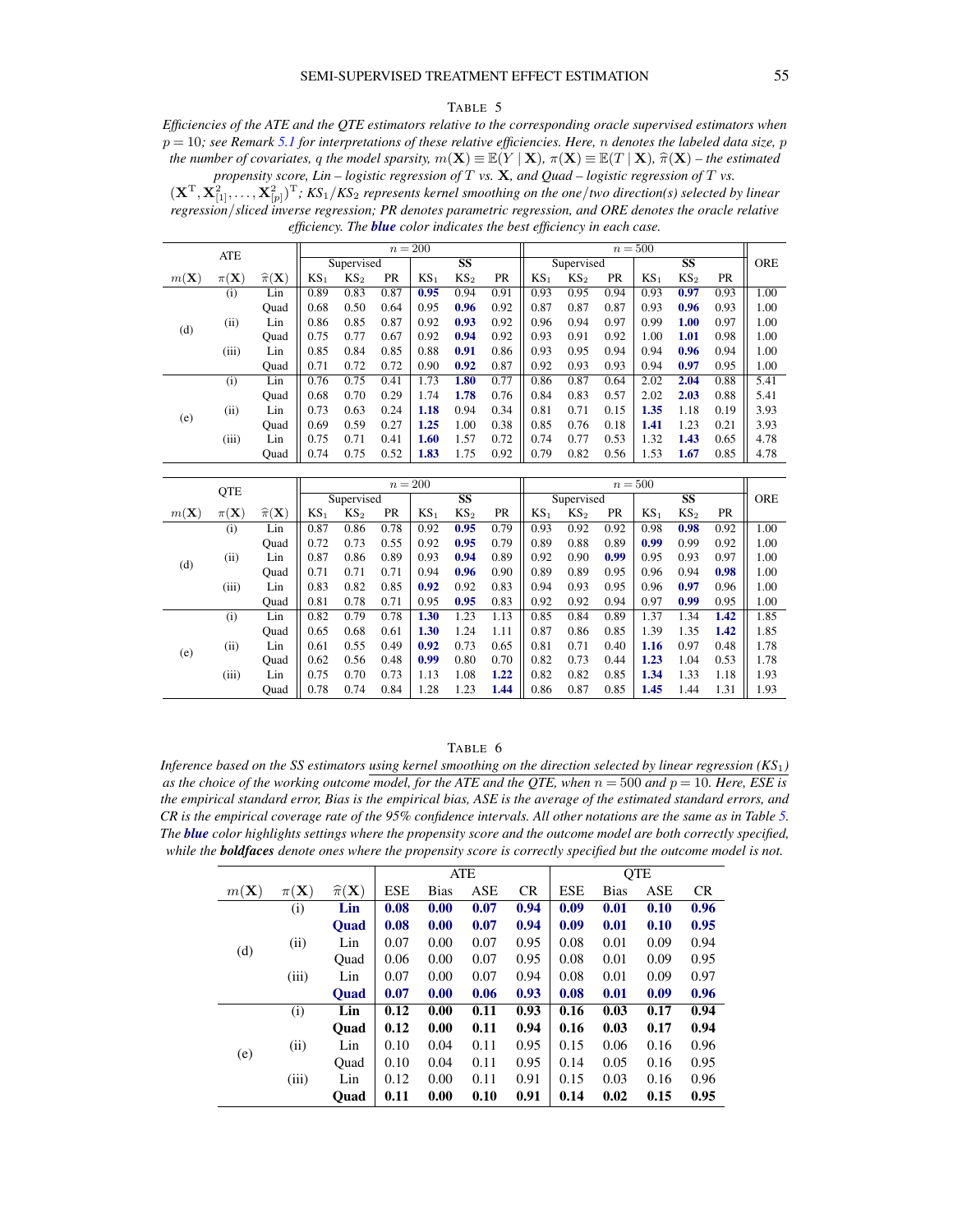# APPENDIX D: SUPPLEMENT TO THE DATA ANALYSIS IN SECTION [6](#page-29-0)

<span id="page-55-6"></span>We present in Table [7](#page-55-12) the detailed numerical results of the data analysis in Section [6,](#page-29-0) which were illustrated in Figures [1](#page-30-1) and [2,](#page-31-0) in course of our discussion of the analysis and the results.

#### TABLE 7

<span id="page-55-12"></span>95% *confidence intervals of the ATE and the QTE in the HIV Drug Resistance data. Here,* m *is the position of mutation regarded as the treatment. In the first row of the table, the notations of the form 'A-B' refer to estimating the propensity score and the outcome model by the methods 'A' and 'B', respectively. Lin stands for logistic regression of* T *vs.* X*; KS*<sup>2</sup> *– kernel smoothing on the two directions selected by sliced inverse regression, PR – parametric regression; and RF – random forest. The abbreviations Sup and SS refer to supervised and SS estimators, respectively. The blue color indicates the shortest SS confidence interval in each case.*

|            |     |                 | $Lin-KS2$                 |                 | Lin-PR                      |                 | <b>RF-RF</b>              |
|------------|-----|-----------------|---------------------------|-----------------|-----------------------------|-----------------|---------------------------|
|            | m   | Sup             | SS                        | Sup             | SS                          | Sup             | SS                        |
|            | 39  | [0.13, 0.43]    | [0.13, 0.38]              | [0.10, 0.41]    | [0.11, 0.36]                | [0.13, 0.32]    | [0.13, 0.32]              |
|            | 69  | [0.12, 0.44]    | [0.19, 0.44]              | [0.10, 0.42]    | [0.18, 0.43]                | [0.19, 0.40]    | [0.24, 0.43]              |
|            | 75  | [0.02, 0.29]    | [0.08, 0.32]              | [0.04, 0.33]    | [0.07, 0.33]                | [0.14, 0.33]    | [0.17, 0.35]              |
| ATE        | 98  | $[-0.02, 0.37]$ | [0.06, 0.37]              | [0.01, 0.40]    | [0.05, 0.36]                | [0.10, 0.29]    | [0.13, 0.33]              |
|            | 123 | $[-0.16, 0.15]$ | $[-0.12, 0.13]$           | $[-0.15, 0.17]$ | $[-0.10, 0.15]$             | $[-0.15, 0.04]$ | $[-0.15, 0.05]$           |
|            | 162 | $[-0.16, 0.19]$ | $[-0.14, 0.12]$           | $[-0.16, 0.18]$ | $[-0.14, 0.13]$             | $[-0.13, 0.07]$ | $[-0.12, 0.09]$           |
|            | 184 | [2.02, 2.36]    | [2.08, 2.35]              | [2.03, 2.37]    | [2.03, 2.30]                | [2.08, 2.30]    | $\left[2.12,2.31\right]$  |
|            | 203 | [0.08, 0.50]    | [0.17, 0.51]              | [0.00, 0.45]    | [0.08, 0.45]                | [0.14, 0.33]    | [0.20, 0.38]              |
|            | 39  | [0.07, 0.43]    | [0.12, 0.38]              | [0.05, 0.42]    | [0.09, 0.36]                | $[-0.01, 0.32]$ | [0.05, 0.30]              |
|            | 69  | $[-0.14, 0.16]$ | $[-0.06, 0.18]$           | $[-0.14, 0.17]$ | $[-0.06, 0.19]$             | $[-0.13, 0.22]$ | $[-0.06, 0.20]$           |
|            | 75  | $[-0.06, 0.29]$ | $\left[-0.01,0.26\right]$ | $[-0.09, 0.26]$ | $[-0.04, 0.23]$             | [0.03, 0.42]    | [0.11, 0.39]              |
| <b>QTE</b> | 98  | [0.01, 0.34]    | [0.00, 0.29]              | [0.03, 0.38]    | [0.00, 0.28]                | $[-0.04, 0.37]$ | [0.02, 0.30]              |
|            | 123 | $[-0.16, 0.21]$ | $[-0.12, 0.15]$           | $[-0.16, 0.22]$ | $[-0.13, 0.15]$             | $[-0.17, 0.29]$ | $[-0.10, 0.18]$           |
|            | 162 | $[-0.25, 0.07]$ | $[-0.23, 0.02]$           | $[-0.23, 0.09]$ | $[-0.20, 0.05]$             | $[-0.22, 0.16]$ | $[-0.15, 0.11]$           |
|            | 184 | [2.16, 2.50]    | [2.22, 2.49]              | [2.15, 2.49]    | $\left[ 2.17, 2.44 \right]$ | [2.14, 2.50]    | [2.23, 2.50]              |
|            | 203 | $[-0.15, 0.34]$ | [0.06, 0.41]              | $[-0.14, 0.34]$ | [0.06, 0.40]                | [0.01, 0.40]    | $\left[0.09, 0.36\right]$ |

#### REFERENCES

- <span id="page-55-11"></span>AGRESTI, A. and KLINGENBERG, B. (2005). Multivariate tests comparing binomial probabilities, with application to safety studies for drugs. *Journal of the Royal Statistical Society: Series C (Applied Statistics)* 54 691–706.
- <span id="page-55-7"></span>ANDREWS, D. W. (1995). Nonparametric kernel estimation for semiparametric models. *Econometric Theory* 560–596.
- <span id="page-55-3"></span>ATHEY, S., IMBENS, G. W. and WAGER, S. (2018). Approximate residual balancing: debiased inference of average treatment effects in high dimensions. *Journal of the Royal Statistical Society: Series B (Statistical Methodology)* 80 597–623.
- <span id="page-55-1"></span>AZRIEL, D., BROWN, L. D., SKLAR, M., BERK, R., BUJA, A. and ZHAO, L. (2016). Semi-supervised linear regression. *arXiv preprint arXiv:1612.02391*.
- <span id="page-55-2"></span>BANG, H. and ROBINS, J. M. (2005). Doubly robust estimation in missing data and causal inference models. *Biometrics* 61 962–973.
- <span id="page-55-10"></span>BAXTER, J. D., SCHAPIRO, J. M., BOUCHER, C. A., KOHLBRENNER, V. M., HALL, D. B., SCHERER, J. R. and MAYERS, D. L. (2006). Genotypic changes in human immunodeficiency virus type 1 protease associated with reduced susceptibility and virologic response to the protease inhibitor tipranavir. *Journal of Virology* 80 10794–10801.
- <span id="page-55-0"></span>BELKIN, M., NIYOGI, P. and SINDHWANI, V. (2006). Manifold regularization: A geometric framework for learning from labeled and unlabeled examples. *Journal of Machine Learning Research* 7 2399–2434.
- <span id="page-55-4"></span>BELLONI, A., CHERNOZHUKOV, V. and HANSEN, C. (2014). Inference on treatment effects after selection among high-dimensional controls. *The Review of Economic Studies* 81 608–650.

<span id="page-55-5"></span>BELLONI, A., CHERNOZHUKOV, V., FERNÁNDEZ-VAL, I. and HANSEN, C. (2017). Program evaluation and causal inference with high-dimensional data. *Econometrica* 85 233–298.

<span id="page-55-9"></span>BREIMAN, L. (2001). Random forests. *Machine Learning* 45 5–32.

<span id="page-55-8"></span>BÜHLMANN, P. and VAN DE GEER, S. (2011). *Statistics for High-Dimensional Data: Methods, Theory and Applications*. Springer Science & Business Media.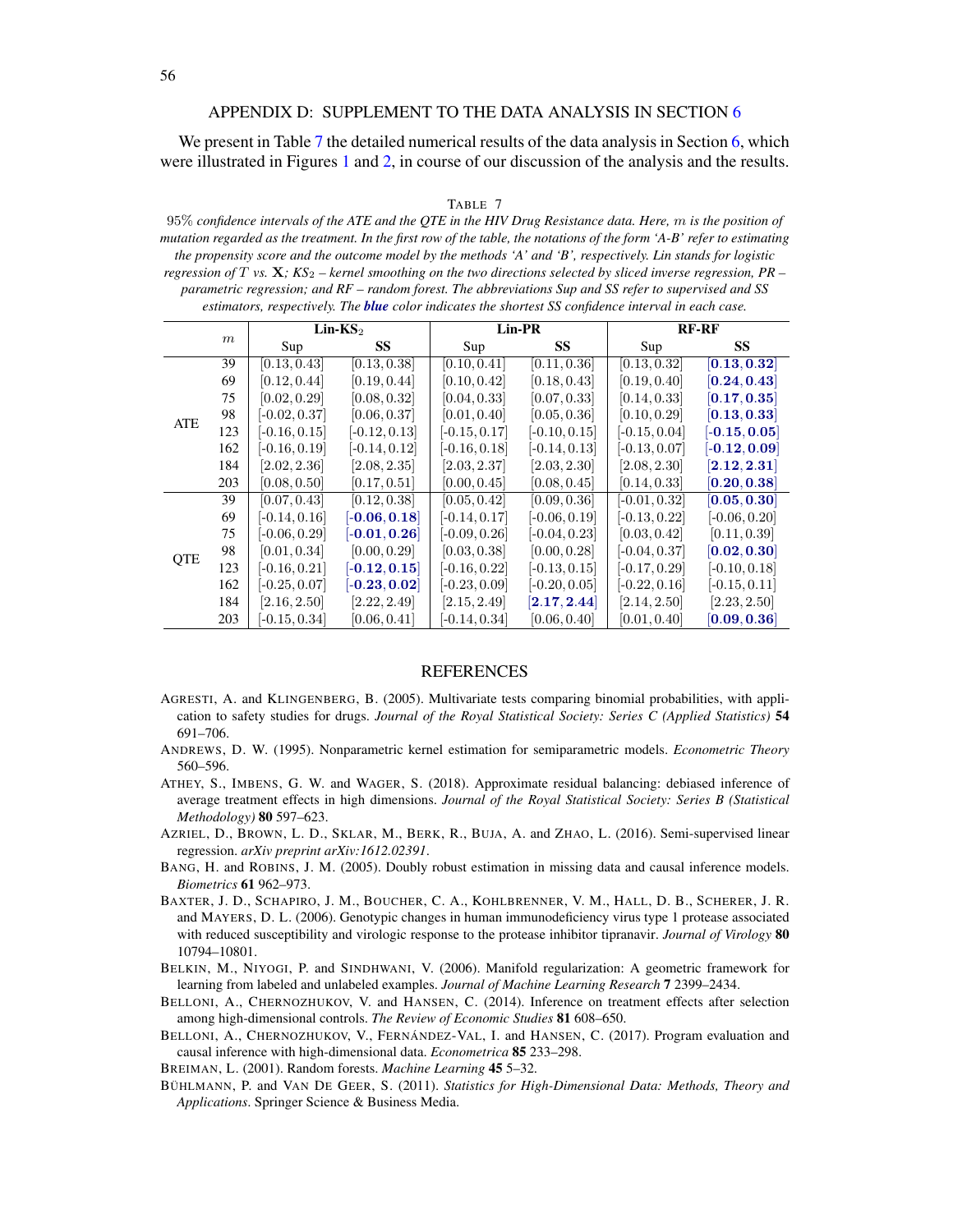- <span id="page-56-12"></span>CAI, T. T. and GUO, Z. (2020). Semisupervised inference for explained variance in high dimensional linear regression and its applications. *Journal of the Royal Statistical Society: Series B (Statistical Methodology)* 82 391–419.
- <span id="page-56-9"></span>CHAKRABORTTY, A. (2016). Robust Semi-Parametric Inference in Semi-Supervised Settings, PhD thesis, Harvard University, USA.
- <span id="page-56-4"></span>CHAKRABORTTY, A. and CAI, T. (2018). Efficient and adaptive linear regression in semi-supervised settings. *Annals of Statistics* 46 1541–1572.
- <span id="page-56-26"></span>CHAKRABORTTY, A., LU, J., CAI, T. T. and LI, H. (2019). High dimensional M-estimation with missing outcomes: a semi-parametric framework. *arXiv preprint arXiv:1911.11345*.
- <span id="page-56-13"></span>CHAN, S. F., HEJBLUM, B. P., CHAKRABORTTY, A. and CAI, T. (2020). Semi-supervised estimation of covariance with application to phenome-wide association studies with electronic medical records data. *Statistical Methods in Medical Research* 29 455–465.
- <span id="page-56-0"></span>CHAPELLE, O., SCHÖLKOPF, B. and ZIEN, A. (2010). *Semi-Supervised Learning*, 1st ed. The MIT Press.
- <span id="page-56-5"></span>CHENG, D., ANANTHAKRISHNAN, A. N. and CAI, T. (2020). Robust and efficient semi-supervised estimation of average treatment effects with application to electronic health records data. *Biometrics*.
- <span id="page-56-23"></span>CHENG, D., CHAKRABORTTY, A., ANANTHAKRISHNAN, A. N. and CAI, T. (2020). Estimating average treatment effects with a double-index propensity score. *Biometrics* 76 767–777.
- <span id="page-56-19"></span>CHERNOZHUKOV, V., CHETVERIKOV, D., DEMIRER, M., DUFLO, E., HANSEN, C., NEWEY, W. and ROBINS, J. (2018). Double/debiased machine learning for treatment and structural parameters. *Econometrics Journal* 21 C1-C68.
- <span id="page-56-10"></span>COZMAN, F. G. and COHEN, I. (2001). Unlabeled Data Can Degrade Classification Performance of Generative Classifiers. Technical Report No. HPL-2001-234, HP Laboratories, Palo Alto, CA, USA.
- <span id="page-56-11"></span>COZMAN, F. G., COHEN, I. and CIRELO, M. C. (2003). Semi-Supervised Learning of Mixture Models. In *Proceedings of the Twentieth ICML* 99-106.
- <span id="page-56-20"></span>DUKES, O. and VANSTEELANDT, S. (2021). Inference for treatment effect parameters in potentially misspecified high-dimensional models. *Biometrika* 108 321–334.
- <span id="page-56-16"></span>ERTEFAIE, A., HEJAZI, N. S. and VAN DER LAAN, M. J. (2020). Nonparametric inverse probability weighted estimators based on the highly adaptive lasso. *arXiv preprint arXiv:2005.11303*.
- <span id="page-56-25"></span>ESCANCIANO, J. C., JACHO-CHÁVEZ, D. T. and LEWBEL, A. (2014). Uniform convergence of weighted sums of non and semiparametric residuals for estimation and testing. *Journal of Econometrics* 178 426–443.
- <span id="page-56-18"></span>FARRELL, M. H. (2015). Robust inference on average treatment effects with possibly more covariates than observations. *Journal of Econometrics* 189 1–23.
- <span id="page-56-28"></span>FARRELL, M. H., LIANG, T. and MISRA, S. (2021). Deep neural networks for estimation and inference. *Econometrica* 89 181–213.
- <span id="page-56-21"></span>FIRPO, S. (2007). Efficient semiparametric estimation of quantile treatment effects. *Econometrica* 75 259–276.
- <span id="page-56-3"></span>FLUTRE, T., WEN, X., PRITCHARD, J. and STEPHENS, M. (2013). A statistical framework for joint eQTL analysis in multiple tissues. *PLOS Genet* 9 e1003486.
- <span id="page-56-1"></span>GILAD, Y., RIFKIN, S. A. and PRITCHARD, J. K. (2008). Revealing the architecture of gene regulation: the promise of eQTL studies. *Trends in Genetics* 24 408–415.
- <span id="page-56-17"></span>GRAHAM, B. S. (2011). Efficiency bounds for missing data models with semiparametric restrictions. *Econometrica* 79 437–452.
- <span id="page-56-7"></span>GRONSBELL, J. L. and CAI, T. (2018). Semi-supervised approaches to efficient evaluation of model prediction performance. *Journal of the Royal Statistical Society: Series B (Statistical Methodology)* 80 579–594.
- <span id="page-56-14"></span>HAHN, J. (1998). On the role of the propensity score in efficient semiparametric estimation of average treatment effects. *Econometrica* 315–331.
- <span id="page-56-27"></span>HANSEN, B. E. (2008). Uniform convergence rates for kernel estimation with dependent data. *Econometric Theory* 726–748.
- <span id="page-56-15"></span>HIRANO, K., IMBENS, G. W. and RIDDER, G. (2003). Efficient estimation of average treatment effects using the estimated propensity score. *Econometrica* 71 1161–1189.
- <span id="page-56-2"></span>HORMOZDIARI, F., VAN DE BUNT, M., SEGRE, A. V., LI, X., JOO, J. W. J., BILOW, M., SUL, J. H., SANKARARAMAN, S., PASANIUC, B. and ESKIN, E. (2016). Colocalization of GWAS and eQTL signals detects target genes. *The American Journal of Human Genetics* 99 1245–1260.
- <span id="page-56-24"></span>HOU, J., MUKHERJEE, R. and CAI, T. (2021). Efficient and Robust Semi-supervised Estimation of ATE with Partially Annotated Treatment and Response. *arXiv preprint arXiv:2110.12336*.
- <span id="page-56-22"></span>HSU, Y.-C., LAI, T.-C. and LIELI, R. P. (2020). Counterfactual treatment effects: Estimation and inference. *Journal of Business & Economic Statistics* 0 1-16.
- <span id="page-56-8"></span>IMBENS, G. W. (2004). Nonparametric estimation of average treatment effects under exogeneity: A review. *Review of Economics and Statistics* 86 4–29.
- <span id="page-56-6"></span>IMBENS, G. W. and RUBIN, D. B. (2015). *Causal Inference in Statistics, Social, and Biomedical Sciences*. Cambridge University Press.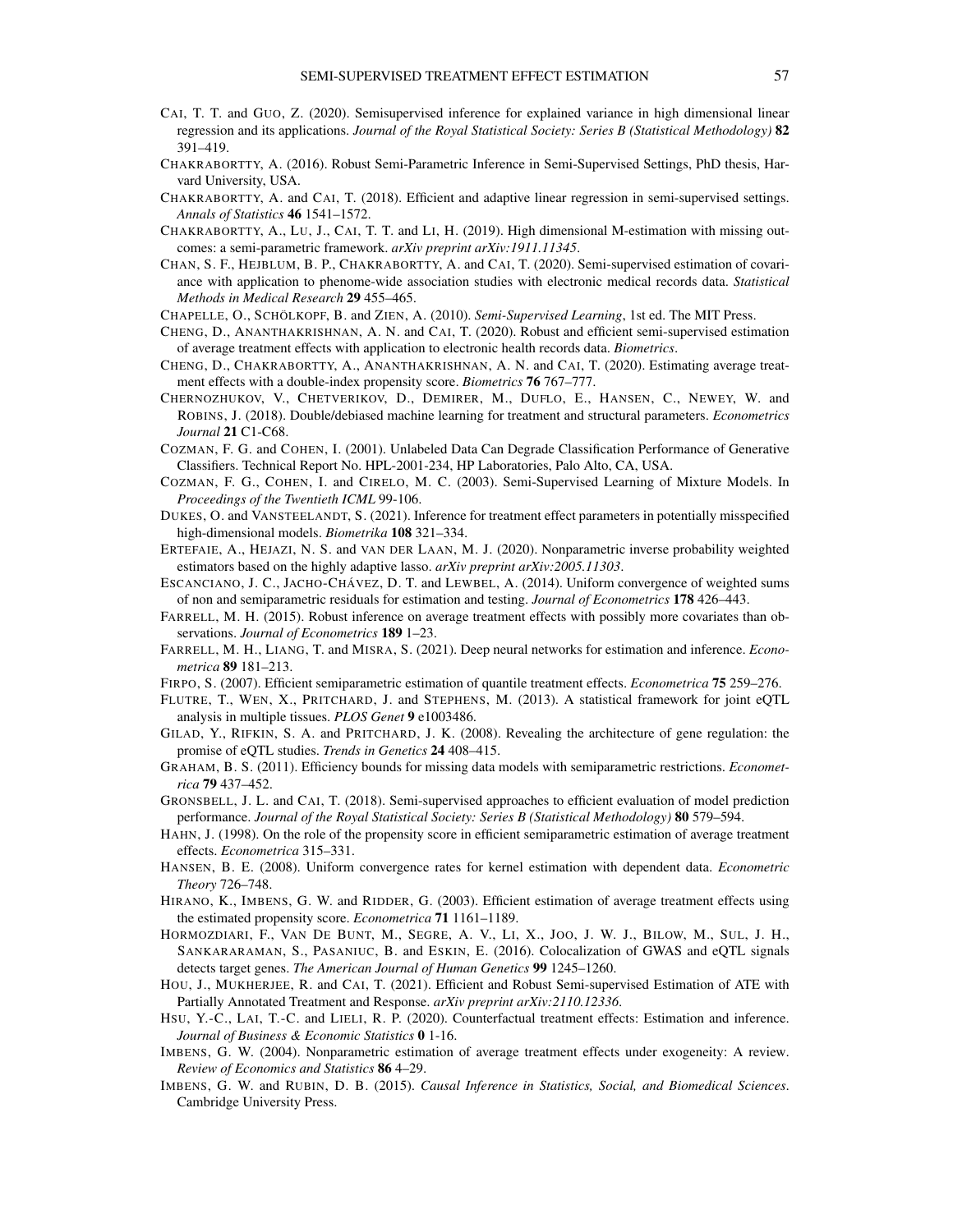- <span id="page-57-16"></span>KALLUS, N., MAO, X. and UEHARA, M. (2019). Localized debiased machine learning: Efficient estimation of quantile treatment effects, conditional value at risk, and beyond. *arXiv preprint arXiv:1912.12945*.
- <span id="page-57-17"></span>KALLUS, N. and MAO, X. (2020). On the role of surrogates in the efficient estimation of treatment effects with limited outcome data. *arXiv preprint arXiv:2003.12408*.
- <span id="page-57-13"></span>KANG, J. D., SCHAFER, J. L. et al. (2007). Demystifying double robustness: A comparison of alternative strategies for estimating a population mean from incomplete data. *Statistical Science* 22 523–539.
- <span id="page-57-6"></span>KAWAKITA, M. and KANAMORI, T. (2013). Semi-supervised learning with density-ratio estimation. *Machine Learning* 91 189–209.
- <span id="page-57-25"></span>KOENKER, R. (2005). *Quantile Regression*. Cambridge University Press, Cambridge, UK.
- <span id="page-57-22"></span>LI, K.-C. (1991). Sliced inverse regression for dimension reduction. *Journal of the American Statistical Association* 86 316–327.
- <span id="page-57-23"></span>LIN, Q., ZHAO, Z. and LIU, J. S. (2019). Sparse sliced inverse regression via lasso. *Journal of the American Statistical Association* 114 1726–1739.
- <span id="page-57-19"></span><span id="page-57-3"></span>LITTLE, R. J. and RUBIN, D. B. (2019). *Statistical Analysis with Missing Data* 793. John Wiley & Sons.
- MAMMEN, E., ROTHE, C. and SCHIENLE, M. (2012). Nonparametric regression with nonparametrically generated covariates. *Annals of Statistics* 40 1132–1170.
- <span id="page-57-20"></span>MAMMEN, E., ROTHE, C. and SCHIENLE, M. (2016). Semiparametric estimation with generated covariates. *Econometric Theory* 32 1140–1177.
- <span id="page-57-28"></span>MASRY, E. (1996). Multivariate local polynomial regression for time series: uniform strong consistency and rates. *Journal of Time Series Analysis* 17 571–599.
- <span id="page-57-0"></span>MICHAELSON, J. J., LOGUERCIO, S. and BEYER, A. (2009). Detection and interpretation of expression quantitative trait loci (eQTL). *Methods* 48 265–276.
- <span id="page-57-29"></span>NEGAHBAN, S. N., RAVIKUMAR, P., WAINWRIGHT, M. J. and YU, B. (2012). A unified framework for highdimensional analysis of M-estimators with decomposable regularizers. *Statistical Science* 27 538–557.
- <span id="page-57-26"></span>NEWEY, W. K., HSIEH, F. and ROBINS, J. (1998). Undersmoothing and bias corrected functional estimation Technical Report No. 98-17, Dept. of Economics, MIT, USA.
- <span id="page-57-27"></span>NEWEY, W. K. and MCFADDEN, D. (1994). Large sample estimation and hypothesis testing. *Handbook of Econometrics* 4 2111–2245.
- <span id="page-57-21"></span>NEWEY, W. K. and ROBINS, J. R. (2018). Cross-fitting and fast remainder rates for semiparametric estimation. *arXiv preprint arXiv:1801.09138*.
- <span id="page-57-5"></span>NIGAM, K. P. (2001). Using Unlabeled Data to Improve Text Classification., PhD thesis, Carnegie Mellon University, USA. CMU-CS-01-126.
- <span id="page-57-4"></span>NIGAM, K., MCCALLUM, A. K., THRUN, S. and MITCHELL, T. (2000). Text classification from labeled and unlabeled documents using EM. *Machine Learning* 39 103–134.
- <span id="page-57-30"></span>RHEE, S.-Y., GONZALES, M. J., KANTOR, R., BETTS, B. J., RAVELA, J. and SHAFER, R. W. (2003). Human immunodeficiency virus reverse transcriptase and protease sequence database. *Nucleic Acids Research* 31 298– 303.
- <span id="page-57-9"></span>ROBINS, J. M., ROTNITZKY, A. and ZHAO, L. P. (1994). Estimation of regression coefficients when some regressors are not always observed. *Journal of the American Statistical Association* 89 846–866.
- <span id="page-57-10"></span>ROBINS, J. M. and ROTNITZKY, A. (1995). Semiparametric efficiency in multivariate regression models with missing data. *Journal of the American Statistical Association* 90 122–129.
- <span id="page-57-7"></span>ROSENBAUM, P. R. and RUBIN, D. B. (1983). The central role of the propensity score in observational studies for causal effects. *Biometrika* 70 41–55.
- <span id="page-57-8"></span>ROSENBAUM, P. R. and RUBIN, D. B. (1984). Reducing bias in observational studies using subclassification on the propensity score. *Journal of the American Statistical Association* 79 516–524.
- <span id="page-57-11"></span>ROTNITZKY, A., ROBINS, J. M. and SCHARFSTEIN, D. O. (1998). Semiparametric regression for repeated outcomes with nonignorable nonresponse. *Journal of the American Statistical Association* 93 1321–1339.
- <span id="page-57-1"></span>RUBIN, D. B. (1974). Estimating causal effects of treatments in randomized and nonrandomized studies. *Journal of Educational Psychology* 66 688.
- <span id="page-57-12"></span>SCHARFSTEIN, D. O., ROTNITZKY, A. and ROBINS, J. M. (1999). Adjusting for nonignorable drop-out using semiparametric nonresponse models. *Journal of the American Statistical Association* 94 1096–1120.
- <span id="page-57-14"></span>SMUCLER, E., ROTNITZKY, A. and ROBINS, J. M. (2019). A unifying approach for doubly-robust  $\ell_1$  regularized estimation of causal contrasts. *arXiv preprint arXiv:1904.03737*.
- <span id="page-57-15"></span>TAN, Z. (2020). Model-assisted inference for treatment effects using regularized calibrated estimation with highdimensional data. *Annals of Statistics* 48 811–837.
- <span id="page-57-2"></span>TSIATIS, A. (2007). *Semiparametric Theory and Missing Data*. Springer Science & Business Media.
- <span id="page-57-18"></span>VAN DER VAART, A. W. (2000). *Asymptotic Statistics* 3. Cambridge University Press.
- <span id="page-57-24"></span>VAN DER VAART, A. W. and WELLNER, J. A. (1996). *Weak Convergence and Empirical Processes: With Applications to Statistics*. *Springer Series in Statistics*. Springer.